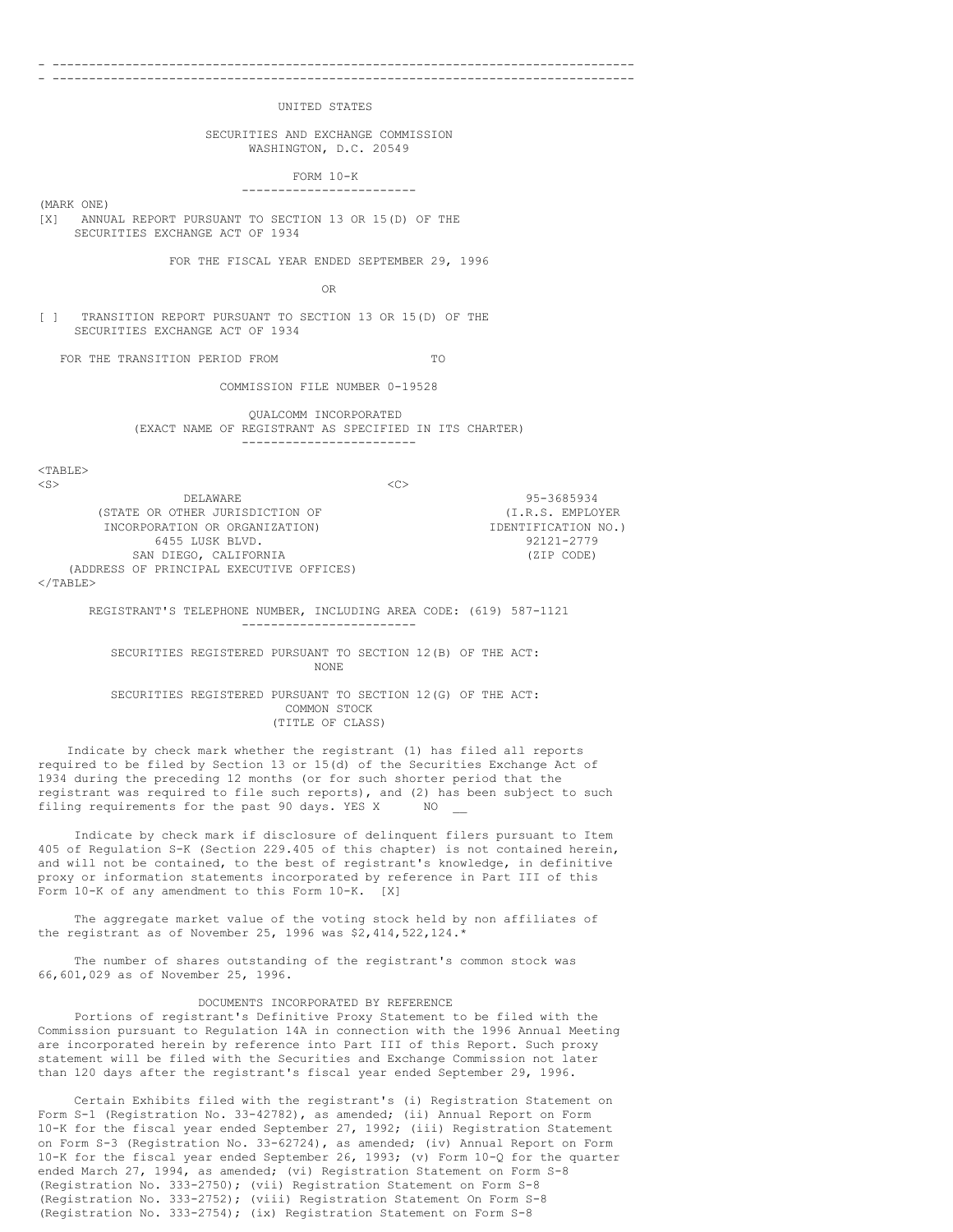(Registration No. 333-2756); and (x) Current Report on Form 8-K dated as of September 26, 1995, are incorporated herein by reference into Part IV of this Report.

- ---------------

\* Excludes the Common Stock held by executive officers, directors and stockholders whose ownership exceeds 5% of the Common Stock outstanding at November 25, 1996. Exclusion of such shares should not be construed to indicate that any such person possesses the power, direct or indirect, to direct or cause the direction of the management or policies of the registrant or that such person is controlled by or under common control with the registrant.

#### - -------------------------------------------------------------------------------- - --------------------------------------------------------------------------------

# QUALCOMM INCORPORATED

# FORM 10-K

FOR THE FISCAL YEAR ENDED SEPTEMBER 29, 1996

# INDEX

#### <TABLE> <CAPTION>

|            |                                                                            | <b>PAGE</b>    |
|------------|----------------------------------------------------------------------------|----------------|
|            |                                                                            | $- - - -$      |
| $<$ S $>$  | < <sub></sub>                                                              | $<<$ $C>$      |
| PART T     |                                                                            |                |
| Ttem 1.    |                                                                            | 1.             |
|            |                                                                            | $\mathbf{1}$   |
|            |                                                                            | $\mathfrak{D}$ |
|            |                                                                            | 3              |
|            |                                                                            | $\overline{4}$ |
|            |                                                                            | 5              |
|            |                                                                            | $\mathcal{Q}$  |
|            |                                                                            | 10             |
|            |                                                                            | 11             |
|            |                                                                            | 11             |
|            |                                                                            | 12             |
|            |                                                                            | 12             |
|            |                                                                            | 12             |
|            |                                                                            | 13             |
|            |                                                                            | 13             |
|            |                                                                            | 14             |
|            |                                                                            | 17             |
|            |                                                                            | 24             |
|            |                                                                            | 25             |
| Item 2.    |                                                                            | 25             |
| Item 3.    |                                                                            | 26             |
| Ttem 4.    | Submission of Matters to a Vote of Security Holders                        | 26             |
| PART TT    |                                                                            |                |
| Ttem 5.    | Market for Registrant's Common Stock and Related Stockholder Matters       | 27             |
| Item 6.    |                                                                            | 28             |
| Item 7.    | Management's Discussion and Analysis of Financial Condition and Results of |                |
|            |                                                                            | 29             |
| Ttem 8.    |                                                                            | 36             |
| Item 9.    | Changes in and Disagreements with Accountants on Accounting and Financial  |                |
|            |                                                                            | 36             |
| PART III   |                                                                            |                |
| Item 10.   | Directors and Executive Officers of the Registrant                         | 36             |
| Item 11.   |                                                                            | 36             |
| Item 12.   | Security Ownership of Certain Beneficial Owners and Management             | 36             |
| Item 13.   |                                                                            | 36             |
| PART TV    | Certain Relationships and Related Transactions                             |                |
| Ttem 14.   |                                                                            |                |
|            | Exhibits, Financial Statement Schedules and Reports on Form 8-K            | 37             |
| Signatures |                                                                            | 40             |

i

# PART I

#### ITEM 1. BUSINESS

 $\langle$ /TABLE>

Except for the historical information contained herein, the following discussion contains forward-looking statements that involve risks and uncertainties. QUALCOMM Incorporated's (the "Company") future results could differ materially from those discussed here. Factors that could cause or contribute to such differences include, but are not specifically limited to, timely product development, variation of royalty, license and other revenues, failure to satisfy performance obligations, uncertainty regarding the Company's patents and propriety rights (including the risk that the Company may be forced to engage in costly litigation to protect such patents and rights and the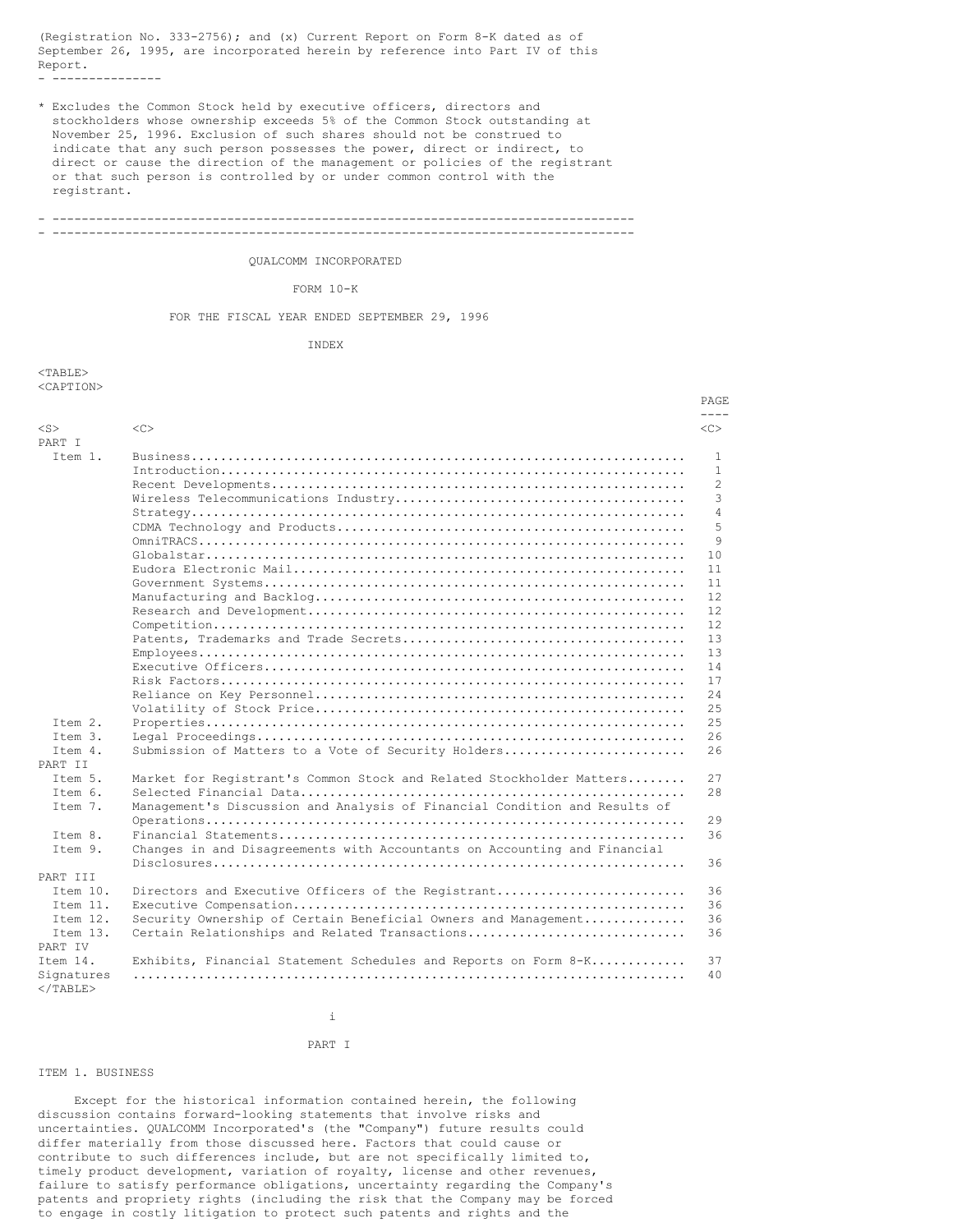material adverse consequences to the Company if there were unfavorable outcome of any such litigation), difficulties in obtaining components needed for production of wireless equipment and changes in economic conditions of various markets the Company serves, as well as the other risks detailed in this section, and in the sections entitled Risk Factors and Management's Discussion and Analysis of Financial Conditions and Results of Operations.

# INTRODUCTION

QUALCOMM is a leading provider of digital wireless communications products, technologies and services. The Company designs, develops, markets and manufactures wireless communications, infrastructure and subscriber equipment and Application Specific Integrated Circuits ("ASICs") based on its Code Division Multiple Access ("CDMA") technology and has licensed its CDMA technology to major telecommunications equipment suppliers for incorporation into their wireless communications products. QUALCOMM designed and is manufacturing, distributing and operating the OmniTRACS system, a satellite-based, two-way mobile communications and tracking system that provides messaging, position reporting and other services for transportation companies and other mobile and fixed-site customers. The Company also provides contract development services, including the design and development of subscriber and ground communications equipment for the Globalstar L.P. ("Globalstar") satellite-based communications system. In addition, the Company develops, markets and manufactures a variety of other communications products, including Eudora, a leading Internet-based electronic mail software application, for personal, commercial and government applications.

The Company's CDMA technology has been developed for implementation in cellular, personal communications services ("PCS") and Wireless Local Loop ("WLL") systems as well as other wireless applications. Wireless networks based on the Company's CDMA technology have been commercially deployed and are under development in a number of markets around the world. CDMA has emerged as the leading digital technology for cellular and PCS applications in the U.S., having been adopted by a number of the largest cellular and PCS carriers covering over 95% of the U.S. population. Internationally, CDMA has been introduced in Hong Kong and South Korea and is being evaluated in numerous other markets worldwide. To support the deployment of CDMA equipment, the Company has entered into a number of royalty-bearing license agreements with major telecommunications companies throughout the world. These companies include Alps Electric, DENSO, DSP Communications, Fujitsu, Hughes Network Systems ("Hughes"), Hyundai Electronics, Kenwood, Kyocera, LGIC, Lucent Technologies ("Lucent"), Matsushita, Maxon, Mitsubishi, Motorola, NEC, NOKIA, Northern Telecom ("Nortel"), OKI Electric, Samsung Electronics, Sanyo, Siemens, Sony, Toshiba and VLSI Technology. The Company and its licensees are developing, marketing and manufacturing CDMA wireless infrastructure and subscriber equipment and ASICs for wireless networks worldwide. The Company has entered into agreements with Hughes and Nortel to support the design and manufacture of CDMA infrastructure equipment and a joint venture with Sony, QUALCOMM Personal Electronics ("QPE"), to develop, manufacture and market subscriber equipment.

The Company's OmniTRACs system provides two-way data messaging and position reporting services to mobile users, primarily transportation operators in the long haul trucking industry. The Company has sold over 175,000 OmniTRACS terminals worldwide in 33 countries, both directly and through joint ventures and strategic alliances. The Company operates a Network Management Facility ("NMF") in the U.S. which currently processes an average of 4 million messages and position reports per day to over 650 customers. The Company also develops and licenses complementary software products and services which enhance the functionality of the OmniTRACS system and increase messaging unit volume.

1

#### RECENT DEVELOPMENTS

A number of important milestones toward large-scale commercialization of the Company's CDMA technology have been achieved. In the U.S., CDMA has emerged as the leading digital technology for cellular and PCS applications. A number of the largest domestic cellular carriers have selected CDMA as their digital platform, including AirTouch Communications, ALLTEL Mobile, Ameritech, Comcast Cellular Communications, GTE Mobilnet, Bell Atlantic Nynex Mobile, 360 degrees Communications and US WEST. A significant number of the largest PCS carriers have announced their selection of CDMA for use in their systems, including PrimeCo Personal Communications, L.P. ("PrimeCo"), a partnership of AirTouch Communications, Bell Atlantic Nynex Mobile and US WEST; Sprint Spectrum L.P. ("Sprint Spectrum"), a partnership of Sprint Corporation, Tele-Communications Inc., Cox Communications Inc. and Comcast Corp.; and NextWave Telecom, Inc. ("NextWave").

After extensive field testing and industry review and standardization, the Company's CDMA technology is now being deployed in a number of markets around the world. CDMA-based wireless systems were successfully launched in both south Korea and Hong Kong and the Company believes the South Korean system was serving approximately 600,000 subscribers as of November 1996. In the fall of 1996, PrimeCo launched PCS service in 15 major U.S. cities, including Chicago, Dallas, Fort Lauderdale, Ft. Worth, Honolulu, Houston, Jacksonville, Miami, Milwaukee,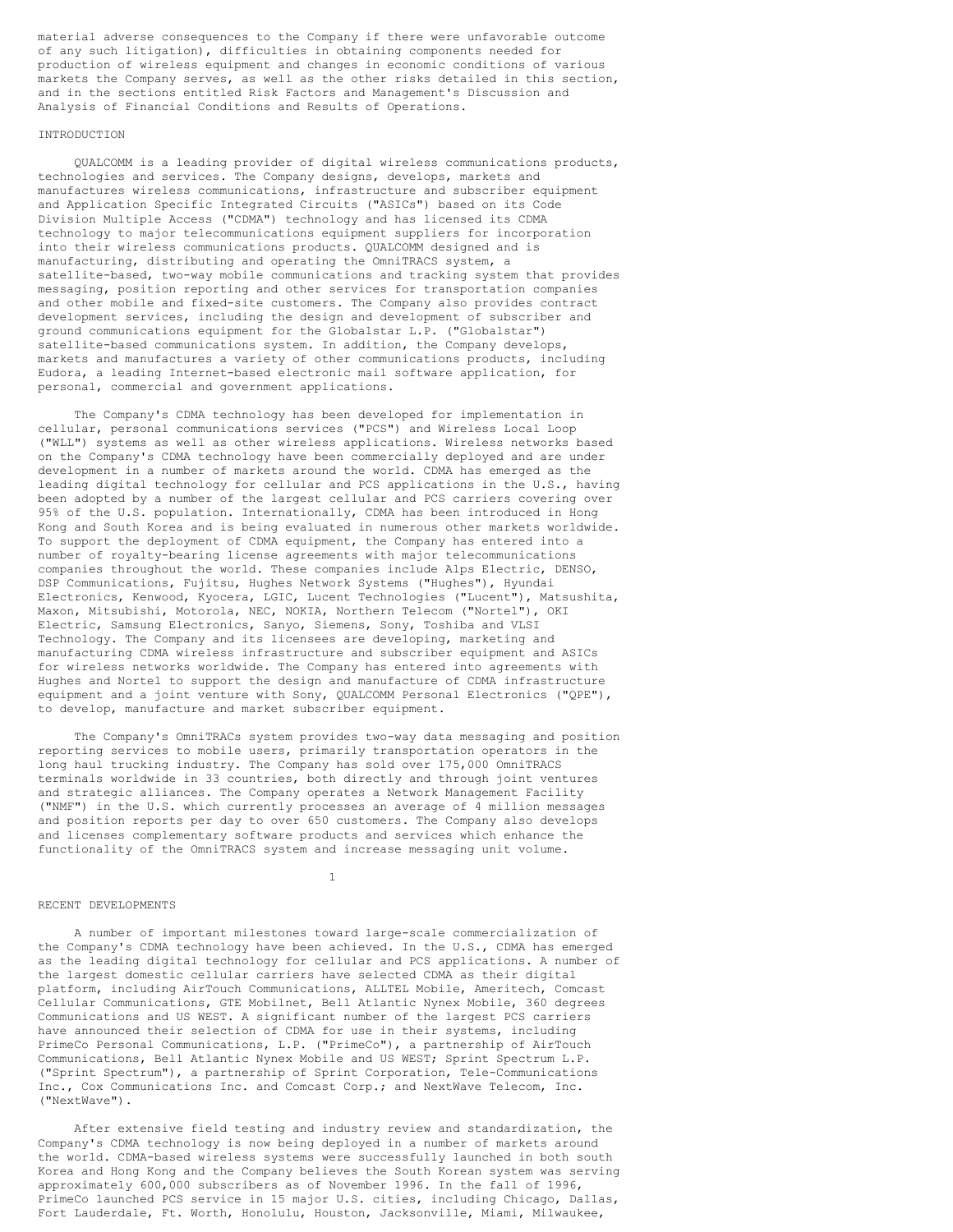New Orleans, Norfolk, Orlando, Richmond, San Antonio and Tampa. The launch represented the largest domestic multimarket wireless system deployment to date, covering a population of over 60 million, as well as the first commercial multimarket launch of CDMA at 1900 MHz. The Company believes that, at November 30, 1996, commercial CDMA systems served approximately 700,000 subscribers worldwide. Other CDMA networks are expected to be commercially deployed in the U.S. and internationally in the coming year, including a number of U.S. cellular and PCS service providers.

The Company has an agreement with Nortel providing for the production and delivery of infrastructure equipment for CDMA wireless systems. Pursuant to the agreement, Nortel has access to QUALCOMM's product designs for digital cellular, PCS and WLL infrastructure products and in return purchases from QUALCOMM a minimum percentage of Nortel's CDMA infrastructure equipment requirements for resale to its customers. In February 1996, the Company announced it will supply Nortel with approximately \$200 million of PCS infrastructure equipment and RF services as part of Nortel's estimated \$1 billion equipment supply agreement with Sprint Spectrum. Other major customers under this agreement include BCTel Mobility Cellular and Bell Mobility. As of November 30, 1996, the Company has shipped approximately 375 base stations and related infrastructure equipment to PCS and cellular operators in North America.

In September 1996, the Company and Hughes entered into an agreement providing for design and production of infrastructure equipment for CDMA wireless systems. Pursuant to the agreement, Hughes will have access to QUALCOMM's product designs for digital cellular, PCS and WLL infrastructure products and in return will purchase a minimum percentage of Hughes' CDMA infrastructure equipment requirements for resale to its customers. In October 1996, Hughes announced a strategic supply agreement with NextWave under which Hughes will supply up to \$245 million of CDMA infrastructure equipment for NextWave's PCS network, with an option to expand such amount to \$1 billion over the next six years under certain conditions. Pursuant to the agreement with Hughes, QUALCOMM will supply a percentage of the infrastructure equipment to be shipped by Hughes to NextWave.

During 1996, QPE dedicated a new manufacturing facility and completed the installation of eight production lines in order to support existing and future orders for CDMA telephones. In June 1996, Sprint Spectrum and PrimeCo announced awards approximating \$500 million and \$350 million, respectively, to QPE for CDMA subscriber equipment. Shipments under the contracts began in 1996 and are scheduled to continue through 1998. As of September 30, 1996, the Company had produced approximately 400,000 handsets for delivery, approximately 200,000 of which were shipped in the fourth quarter of fiscal 1996.

In September 1996, Globalstar completed an important milestone when forward and reverse link calls using the Company's CDMA technology were successfully completed in a laboratory environment. Globalstar has entered into a four-year agreement for QUALCOMM to design and develop subscriber equipment and

2

ground communications equipment for the Globalstar system. Total revenues under the contract to QUALCOMM are estimated to exceed \$500 million at completion, \$213 million of which has been recognized by QUALCOMM to date.

#### WIRELESS TELECOMMUNICATIONS INDUSTRY

Overview. Demand for wireless telecommunications services has grown dramatically since the commercial introduction of cellular telephony in 1984. This demand is largely attributable to the widespread availability and increasing affordability of mobile telephony, paging and other emerging wireless telecommunications services. Technological advances and a regulatory environment more favorable to competition have also served to stimulate market growth. In less developed countries, wireless services have become an alternative to fixed wireline services which are characterized by poor quality, limited capacity and long installation waiting periods.

The Company believes the demand for wireless telecommunications will continue to grow dramatically. Currently, wireless penetration in the U.S. is estimated to be 16% and, according to Paul Kagan Associates, Inc., is expected to be approximately 48% by 2006. As reported by the Cellular Telephone Industry Association, the compound annual growth rate of cellular subscribers exceeded 45% from 1993 through 1995. Despite this rapid growth in the number of cellular subscribers, wireless minutes of use represent only a small percentage of total telecommunications traffic. The Company believes that the anticipated lower cost and higher quality of wireless service, combined with technological improvements in handsets, will fuel further growth in the wireless market. In addition to lower prices, the Company believes that increased voice quality, battery life and functionality and awareness of the productivity, convenience and emergency communications capability associated with wireless services will contribute to the growth in demand for wireless airtime.

Technology. Wireless telecommunications service is currently available using either analog or digital technology. The majority of cellular services transmit voice and data signals over analog-based networks by varying the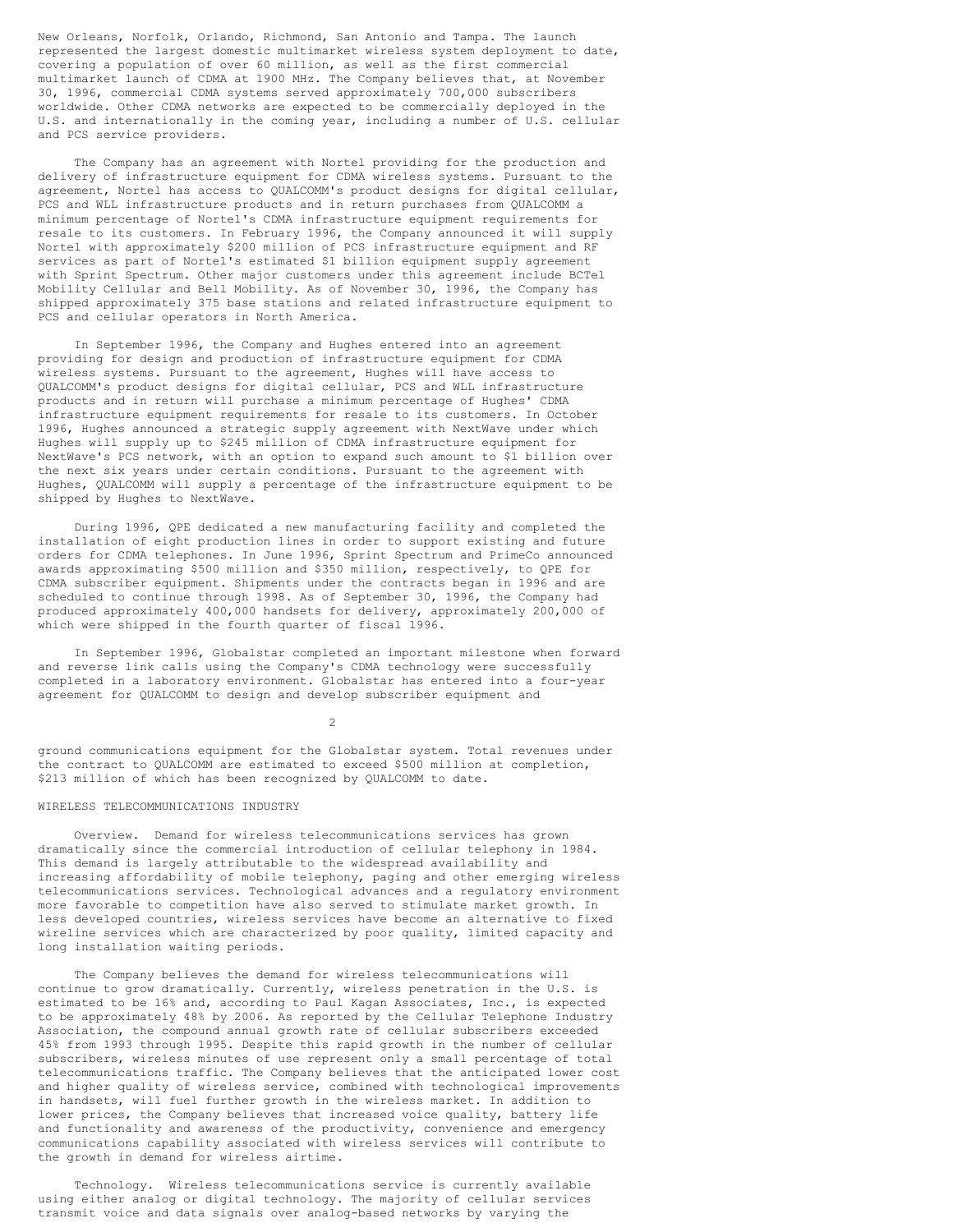amplitude or frequency of one continuous electronic signal transmitted over a single radio channel. Although it is more widely deployed than digital, analog technology today has several limitations, including limited capacity, inconsistent service quality (e.g., poor voice quality and dropped calls), lack of effectiveness in preventing "eavesdropping," susceptibility to fraud and "cloning" and unreliability in data transfer. Digital wireless telecommunications systems overcome the capacity constraints of analog systems by converting voice or data signals into a stream of digits that is compressed before transmission, enabling a single radio channel to carry multiple simultaneous signal transmissions. This increased capacity, along with enhancements in digital protocols, allows digital-based transfer systems to offer new and advanced services including greater call privacy, fraud protection, single number service, integrated voice and paging and enhanced wireless data transmission services such as e-mail, facsimile and wireless connections to computer networks.

Two primary digital technologies are available for cellular, PCS and WLL applications -- CDMA and Time Division Multiple Access ("TDMA")/("GSM") Global System for Mobile Communications. In July 1993, the Telecommunications Industry Association ("TIA") adopted a North American interim standard (IS-95) for cellular telecommunications based on QUALCOMM's CDMA technology. In April 1995, the Company's CDMA technology was approved as a standard for PCS which was published as ANSI standard J-STD-008. A form of TDMA has been adopted as a standard for cellular and PCS in the U.S. and GSM has been adopted as a standard for PCS in the U.S. and for cellular and PCS in Europe. Most major telecommunications equipment manufacturers are offering both CDMA and TDMA/GSM infrastructure and subscriber equipment, including Hughes, Lucent, Matsushita, Mitsubishi, Motorola, Nortel and Samsung. The Company believes CDMA networks will offer end-users significant advantages, including increased capacity, higher quality, fewer dropped calls, lower system costs and enhanced privacy, when compared to analog and other digital technologies.

Personal Communications Services. PCS is a digital wireless communications system using cellular wireless technologies operating at frequencies ranging from 1800 MHz to 2000 MHz. In order to increase competition in wireless communications and promote the rapid deployment of advanced technologies, Congress enacted legislation directing the FCC to assign radio frequency licenses for PCS by competitive bidding. In March 1995, the FCC completed its first auction, the A-Block and B-Block Auction, resulting in the award of two licenses for 30 MHz each of spectrum in each of 51 major trading areas. Each licensee must

3

construct networks that serve at least one-third of the population in its markets within five years of the grant of the applicable license and at least two-thirds of the population within ten years. The C-Block Auction, comprised of 30 MHz basic trading area ("BTA") licenses, was recently completed and the auction of the 10 MHz D-Block, E-Block and F-Block BTA licenses commenced in August 1996. As with digital cellular, PCS is expected to include a number of attractive features, such as (i) the provision of all services to one untethered, mobile number, (ii) low priced service options, (iii) in the near future, medium-speed data transmissions to and from portable computers, advanced paging services and facsimile services and (iv) increased security and fraud protection.

Wireless Local Loop. WLL systems provide fixed (non-mobile) telephone services to users by transmitting voice messages over radio waves from the public switched network to the location of the fixed telephone. WLL systems are an attractive alternative to traditional copper and fiber based fixed services with the potential to be implemented more quickly and at lower cost than wireline services. The installation of WLL systems minimizes the need to obtain right-of-ways and excavate existing roads and infrastructure to lay copper or fiber cables. WLL systems increasingly are being adopted in developing markets in order to quickly respond to the large unmet demand for communications services. In many international markets, including the People's Republic of China, India, Indonesia and Brazil, fixed telephone systems are inadequate to handle demand with telephone line penetration ranging from less than 1% to less than 10% compared with over 50% in major developed markets.

#### STRATEGY

QUALCOMM's strategy is to be a leading provider of CDMA-based digital wireless communications products, services and technologies. The Company believes its proprietary CDMA technology to be an ideal base for digital cellular service, PCS, WLL, data services, wireless Private Branch Exchange ("PBX") systems, satellite-based voice and data communications and other wireless services serving broad geographic areas. Elements of QUALCOMM's strategy include:

#### PROMOTE WORLDWIDE COMMERCIALIZATION OF CDMA

CDMA has emerged as the leading technology in North America for digital cellular and PCS and systems, and is a leading technology internationally. This acceptance of the Company's CDMA technology is evidenced by the broad commercial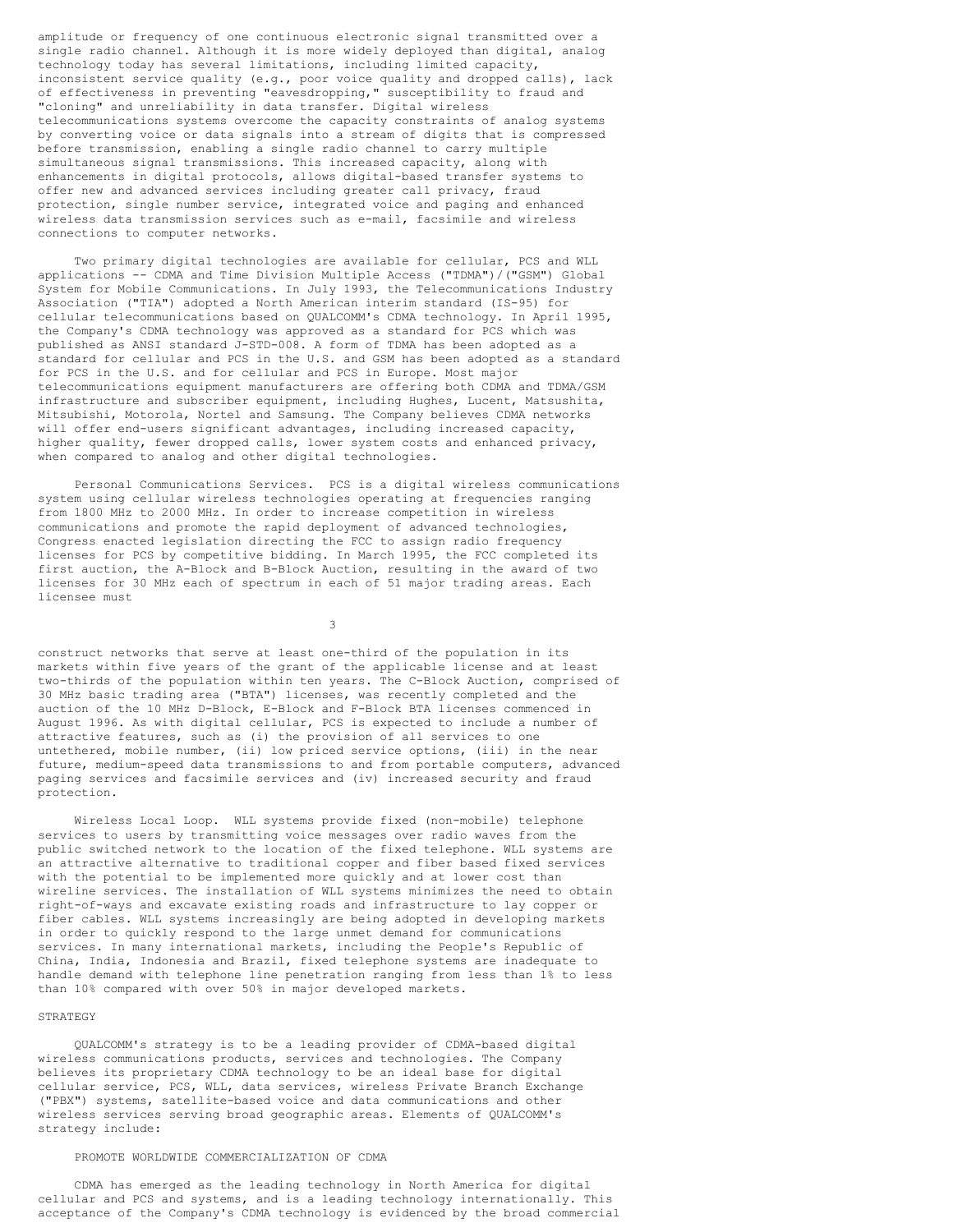deployment of CDMA already undertaken in numerous markets in the U.S., South Korea and Hong Kong, and the commercial deployments announced in South America, elsewhere in Asia, Europe and Africa. Based upon public announcements by PCS licensees and cellular service providers, the Company estimates that CDMA technology will be employed by cellular and PCS service providers whose networks cover approximately 95% of the U.S. population. In order to facilitate worldwide implementation of CDMA, the Company has entered into numerous royalty-bearing license agreements, including agreements with twenty-one subscriber, nine infrastructure, two ASICs and fourteen test equipment licensees. The Company continues to participate actively in various standards-setting organizations, trade organizations and seminars in order to expand commercial implementation of CDMA.

# REMAIN A LEADER IN PRODUCT MANUFACTURING

During fiscal 1996, QUALCOMM was the leading provider of CDMA-based digital subscriber equipment, and a key component of the Company's strategy is to remain a leading CDMA equipment provider. QUALCOMM manufactures infrastructure and subscriber equipment for direct sale to operators of cellular, PCS and WLL applications, and supplies proprietary ASICs to other CDMA subscriber and infrastructure equipment suppliers. The Company will continue to expand its manufacturing capacity and establish strategic alliances with third parties to meet the demand for CDMA infrastructure and subscriber equipment. Further, the Company intends to support the sales and marketing of its CDMA equipment by arranging or providing for financing for purchasers of the Company's cellular, PCS and WLL equipment where required.

4

# LEVERAGE INDUSTRY PARTNERSHIPS

Industry partnerships with leading domestic and international communications companies help QUALCOMM facilitate the development, design, funding and commercialization of new products and services, and enable the Company to participate in a broader range of wireless communications product and service opportunities. The Company is licensing its CDMA technology to equipment manufacturers to encourage the wide-scale adoption of CDMA. In addition, QUALCOMM has and will continue to enter into strategic alliances, such as those with Nortel and Hughes, to promote the deployment of CDMA equipment and generate manufacturing revenue for the Company. The Company has formed QPE, a joint venture with Sony, to develop and manufacture subscriber equipment. The Company has also entered into service and equipment supply agreements with numerous international partners, including Alcatel, to further the penetration of OmniTRACs around the world. From time to time the Company may invest in domestic or international wireless carriers (such as Globalstar, NextWave and Shinsegi Mobile Telecom) where such investment strengthens the carriers' commitment to CDMA and/or QUALCOMM's role as a supplier of equipment.

# FOCUS ON CORE TECHNOLOGIES

QUALCOMM's proprietary core technologies are used in a variety of digital wireless communications systems that are deployed in terrestrial, airborne or satellite-based products. The Company continues to place strong emphasis on filing and obtaining U.S. and foreign patents and other forms of intellectual property protection for its technology. The Company has been issued approximately 90 U.S. patents and has 275 patent applications pending in the United States. The Company believes that its issued patents provide broad coverage for many digital wireless applications of CDMA, including satellite, cellular, cordless telephone, PCS, wireless PBX and WLL applications, as well as the Company's OmniTRACS system. The Company also actively pursues foreign patent protection in other countries of interest to the Company. The Company attempts to leverage its technology across product and business areas.

#### CDMA TECHNOLOGY AND PRODUCTS

The Company's CDMA technology is a proprietary integrated software and hardware system for digitally transmitting telecommunication signals in a wireless network. Unlike analog or other digital systems, QUALCOMM's CDMA system can reuse the same spectrum in each antenna sector of each cell in a cellular system. This provides a more efficient use of the allocated spectrum resulting in an increase in capacity. Using the Company's CDMA technology, multiple calls are coded and transmitted across a 1.25 MHz channel. Each CDMA telephone is assigned its own code to encode analog voice signals that have been converted into digital bit streams using the Company's proprietary PureVoice vocoders. The coded signals are then transmitted over the air to the cell site, where they are then processed by a CDMA channel unit or modem.

The Company's CDMA technology competes primarily with analog and TDMA/GSM based systems to implement wireless systems in the cellular, PCS and WLL markets. Repeated field trials have demonstrated that the Company's CDMA technology provides the following advantages over analog technology and the other digital technologies:

Increased Capacity. The Company's CDMA technology allows a greater number of calls within the allocated frequency than other systems, thus increasing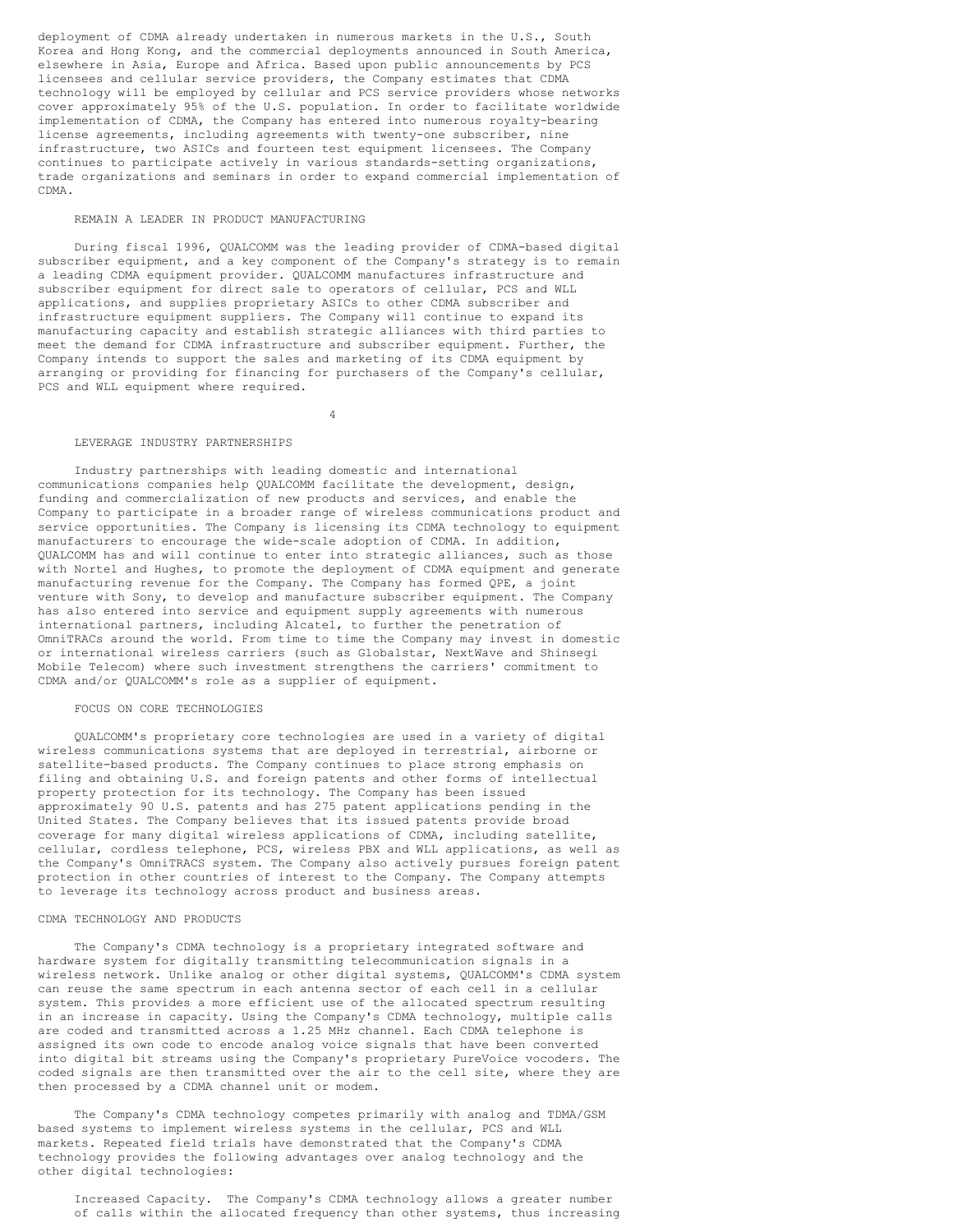subscriber capacity to as much as 10 to 20 times the current analog system. Under certain system configurations, even greater capacity increases are achievable.

Higher Quality. There are inherent quality advantages in the Company's CDMA technology that result in a consistently higher quality voice and data transmission throughout the coverage area for mobile and portable telephone operations.

Fewer Dropped Calls. The Company's CDMA technology is designed to allow for "soft hand-off" when a user switches from one cell site to another, thus reducing the number of dropped calls compared to analog and TDMA/GSM systems.

5

Enhanced Privacy. Because calls made over CDMA systems are low power, wide band and coded, the Company's CDMA technology inherently provides greatly improved privacy for users.

Lower Power and Extended Talk Time. The Company's proprietary power control system constantly monitors and adjusts mobile telephone power output to the minimum level required to achieve high quality voice or data transmission. As a result, the average power required to operate CDMA handsets is typically reduced from one-twenty-fifth to one-thousandth of the power required for analog cellular telephones that are currently available on the market. Lower average power results in longer battery life and lighter weight, lower cost portable telephones, and also significantly increases talk and standby time.

Lower Infrastructure Costs and Easier Transition. CDMA systems can achieve the same level of coverage as the current analog or TDMA/GSM based systems using fewer cells, which reduces overall infrastructure cost and the subsequent maintenance cost of CDMA systems. In addition, the Company's CDMA technology is expected to offer an easier transition from analog to digital than competing technologies because less frequency must be reallocated to produce acceptable capacity gains and high quality digital service.

# LICENSING OF CDMA TECHNOLOGY

As part of QUALCOMM's strategy to support worldwide adoption of its CDMA technology, QUALCOMM licenses to third parties the rights to design, manufacture and sell products utilizing CDMA technology. The following chart lists the Company's licensees:

#### $<$ TABLE>

| $<$ S $>$           | < <sub><br/>INFRASTRUCTURE EQUIPMENT SUBSCRIBER EQUIPMENT</sub> | <<<br>TEST EQUIPMENT |
|---------------------|-----------------------------------------------------------------|----------------------|
| Fujitsu             | Alps Electric                                                   | Advantest            |
| Hughes              | DENSO                                                           | Anritsu Corporation  |
| Hyundai Electronics | Fujitsu                                                         | Comarco Wireless     |
| <b>LGTC</b>         | Hughes                                                          | Grayson Electronics  |
| Lucent              | Hyundai Electronics                                             | Hewlett-Packard      |
| Motorola            | Kenwood                                                         | IFR Systems          |
| NEC                 | Kyocera                                                         | LCC                  |
| Nortel              | LGIC                                                            | Racal                |
| Samsung Electronics | Lucent                                                          | Rohde & Schwarz      |
|                     | Matsushita                                                      | Rotadata             |
| ASICS               | Maxon                                                           | Safeco               |
|                     | Mitsubishi                                                      | Sage Instruments     |
|                     | Motorola                                                        | Tektronix            |
| DSP Communications  | NEC                                                             | Wavetek              |
| VLSI Technology     | NOKTA                                                           |                      |
|                     | OKI Electric                                                    |                      |
|                     | Samsung Electronics                                             |                      |
|                     | Sanyo                                                           |                      |
|                     | Siemens Wireless Terminals                                      |                      |
|                     | Sony                                                            |                      |
|                     | Toshiba                                                         |                      |

#### $<$ /TABLE>

The Company's CDMA license agreements generally provide cross-licenses to QUALCOMM to use certain of its licensees' technology to manufacture and sell certain CDMA equipment. Licensees are required to pay the Company license fees as well as ongoing royalties based on a percentage of the selling price of CDMA subscriber and infrastructure equipment. License fees are nonrefundable and are generally paid in one or more installments. In many cases, the use by the Company of its licensees' technology is royalty free. In some cases, if the Company incorporates any of this technology into its products, it is obligated to pay royalties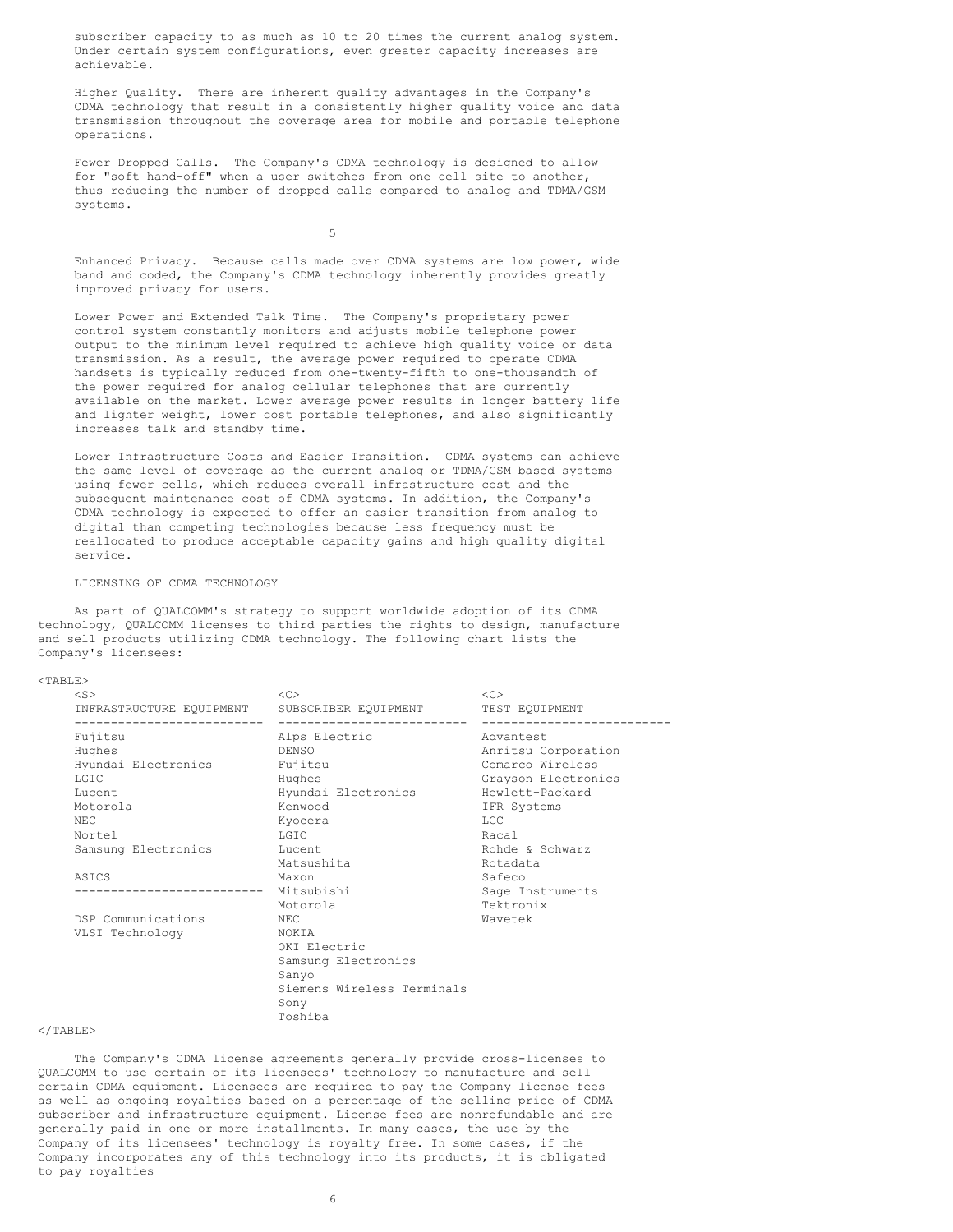on the sale of such products. Lucent and Motorola are entitled, subject to the terms of their respective agreements, to share in a percentage of third party royalties and license fees paid by licensees to the Company.

# INFRASTRUCTURE PRODUCTS

QUALCOMM is developing, manufacturing and marketing CDMA cellular, PCS and WLL infrastructure products. The Company's infrastructure product lines include Base Transceiver Station ("BTS") and Base Station Controller ("BSC") equipment built in compliance with the IS-95 and J-STD-008 standards. The BTS and BSC have been designed to provide a complete turnkey solution for cellular, PCS and WLL applications, integrating traditional switching functionality with the BSC equipment configuration and software functionality. The BSC links BTS equipment together allowing communication between mobile equipment within the system using packet based switching, and connecting these mobile units with existing wireline networks. The BSC provides mobility management, vocoding functions, routing of calls, service features when applicable, customer billing, and operations, administration and maintenance functionality.

In 1994, the Company announced the formation of a strategic alliance with Nortel to integrate the BTS and BSC technology of QUALCOMM with the wireless products of Nortel. Pursuant to the agreement, Nortel has access to the Company's product designs for digital cellular, PCS and WLL infrastructure products and in return purchases from QUALCOMM a minimum percentage of Nortel's CDMA infrastructure equipment requirements for resale to its customers. QUALCOMM and Nortel will also provide turnkey installation of CDMA networks, including network coverage and planning services, cell site commissioning, back-haul equipment installation, customer training and support. In February 1996, the Company announced its agreement to supply Nortel with approximately \$200 million of PCS infrastructure equipment and RF services as part of Nortel's estimated \$1 billion equipment supply agreement with Sprint Spectrum. Other major customers under this agreement include BCTel Mobility Cellular and Bell Mobility. As of November 30, 1996, the Company has shipped approximately 375 base stations and related infrastructure equipment to PCS and cellular operators in North America.

In September 1996, the Company and Hughes entered into an agreement providing for the design and production of infrastructure equipment for CDMA wireless systems. Pursuant to the agreement, Hughes will have access to QUALCOMM's product designs for digital cellular, PCS and WLL infrastructure products and in return will purchase a minimum percentage of Hughes' CDMA infrastructure equipment requirements for resale to its customers. In October 1996, Hughes announced a strategic supply agreement with NextWave under which Hughes will supply up to \$245 million of CDMA infrastructure equipment over the next six years for NextWave's PCS network, with an option to expand such amount to \$1 billion under certain conditions. Pursuant to the agreement with Hughes, QUALCOMM will supply a percentage of the infrastructure equipment to be shipped by Hughes to NextWave.

Pursuant to an Equipment Requirements Agreement with QUALCOMM, upon satisfaction of certain conditions, NextWave is obligated to purchase approximately 50% of NextWave's infrastructure equipment requirements from QUALCOMM. The agreement also provides that QUALCOMM will offer 100% financing for equipment purchased under such agreement, on commercial terms. The terms of the equipment purchases, including equipment financing arrangements, will be established in a further agreement to be negotiated in good faith by the parties. There can be no assurance that such an agreement will be concluded.

Cellular, PCS and WLL system operators increasingly are requiring their suppliers to arrange or provide long-term financing as a condition to obtaining or bidding on infrastructure projects. These projects may require the Company to arrange or provide financing of amounts ranging from modest sums to over a billion dollars on any particular project. The Company has committed to arrange or provide financing for up to \$200 million of PCS infrastructure equipment and related services and costs to Sprint Spectrum, and is currently in negotiations with a number of PCS service providers regarding potentially significant equipment supply agreements and related financing.

The Company's CDMA technology is in use or has been approved for use in a number of markets around the world, including, among others, Brazil, Japan, India, Indonesia, People's Republic of China, Pakistan, Russia, South Korea and Vietnam. The Company plans to pursue international opportunities for the sale of CDMA infrastructure equipment, either as a prime contractor, through its agreements with Nortel and or

7

Hughes or through international joint venture partners. As part of such equipment sales, the Company may be required to arrange or provide long-term financing.

# SUBSCRIBER PRODUCTS

QUALCOMM designs, manufactures and markets digital phones utilizing CDMA technology for cellular, PCS, and WLL applications. The cellular and PCS phones are manufactured through QPE, a joint venture with SONY Electronics formed in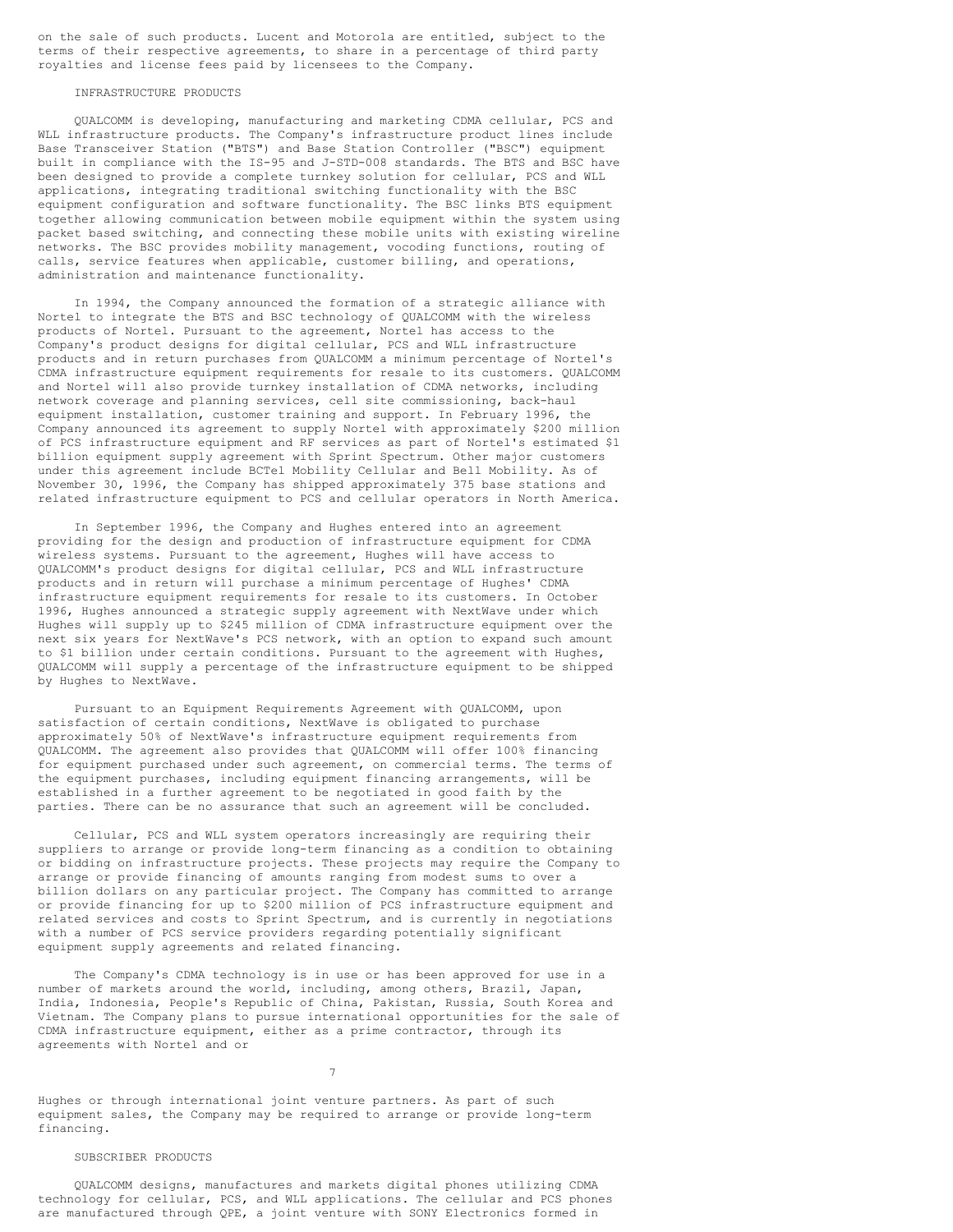1994. In December 1995, QUALCOMM and SONY signed an agreement to expand the partnership to jointly market, sell and support wireless CDMA portable phones in the U.S. The agreement applies to handsets sold to carrier distribution channels, OEM customers and corporate customers in the U.S. QUALCOMM maintains a 51% ownership in QPE.

In the first half of 1995, the Company introduced the QCP-800 and QCP-1900 portable telephones. The QCP-800 is a dual-mode (analog/CDMA) telephone designed for cellular users at 800 MHz and provides up to five hours of talk time and 48 hours of standby time on a single battery when providing CDMA service. The QCP-1900 is for PCS users at 1900 MHz and provides up to four hours of talk time and 48 hours of standby time on a single battery. Both telephones support advanced features including caller identification, voice mail notification, data communications, facsimile, advanced paging, short message services and over-the-air activation. Furthermore, both telephones support data transmission rates approaching 14.4 Kbps and incorporate QUALCOMM's 13 Kbps PureVoice voice coding which offers voice quality independently judged to be equal to that of a wired telephone. Production volumes of the QCP-800 and the QCP-1900 telephones are currently being shipped to service providers and licensees worldwide. The Company is also designing next generation telephones for cellular, PCS and WLL application, which are expected to provide for advanced data features and will be lighter, use less power and have longer battery life than existing models.

In fiscal 1996, the Company experienced a significant increase in subscriber unit production for both cellular and PCS phones. During this period, the Company produced approximately 400,000 CDMA handsets, the majority of which were allocated to the South Korean and Hong Kong markets where commercial CDMA cellular systems are in operation. In 1996, the Company entered into contracts to supply CDMA handsets with Sprint Spectrum and PrimeCo valued at \$500 million and \$350 million, respectively. In the fourth quarter of fiscal 1996, large volumes of PCS phones were produced for Sprint Spectrum and PrimeCo for deployment in their PCS systems.

In 1996, the Company began to produce the QCT-1000 CDMA fixed wireless telephone designed for worldwide use in residential and small business WLL applications. Other WLL products under development include the QCT-6000, a full feature system offering voice, fax and data capabilities for use in business settings, and the QCT-8000 wireless PBX designed for locations with small clusters of subscribers such as small villages or office and apartment buildings.

#### ASIC PRODUCTS

The Company designs and incorporates its proprietary CDMA ASICs in its own subscriber and infrastructure equipment and also sells them to its licensees for incorporation in equipment under the terms of the related license agreements. In fiscal 1996, the Company entered into license arrangements with DSP Communications and VLSI Technology covering certain ASIC patents belonging to QUALCOMM. The Company currently relies on several independent foundries to manufacture all of its ASICs. The Company's strategy is to utilize a number of qualified foundries that it believes provide cost, technology or capacity advantages for specific products. The Company currently has arranged with Intel, IBM and Philips for such ASIC manufacturing. In support of its licensees manufacturing CDMA equipment, QUALCOMM shipped over 2 million of its CDMA ASICs in fiscal 1996.

QUALCOMM ASIC products provide complex solutions for a variety of wireless communication applications including CDMA cellular, PCS, and WLL applications. Product offerings include a complete selection of integrated circuits for frequency synthesis, forward error correction ("FEC"), voice compression and automatic gain control ("AGC"). Frequency synthesizer products encompass direct digital synthesizers and frequency synthesizer evaluation boards. FEC devices include industry leading Viterbi decoders and trellis coders. Voice compression products include variable rate vocoders and vocoder evaluation boards. AGC amplifiers include both receive and transmit components. CDMA ASICs include the Mobile Station Modem ("MSM"), Baseband Analog Processor ("BBA") and Cell Station Modem ("CSM"). The CDMA chips are

8

designed for increased functionality with fewer components, which reduces the size and overall cost of the manufactured product.

The MSM is a complete, single integrated circuit solution for CDMA and FM digital baseband processing for dualmode CDMA/analog cellular telephones. In the fourth quarter of fiscal 1996, the next generation MSM (MSM2.2) was introduced to the marketplace for dual-mode CDMA/analog subscriber applications. The MSM 2.2 is an improved ASIC which supports both the 8 Kbps (normal) and 13 Kbps PureVoice speech vocoders on a single chip for dual-mode CDMA/analog cellular and PCS subscriber applications. With low power consumption and IS-95 compliant performance, the MSM 2.2 simplifies design decisions and reduces the complexity of the final product which provides an important advantage to the telephone manufacturer in terms of physical area, cost and battery life. Production shipments of MSM 2.2 are expected to commence in the first quarter of fiscal 1997. The BBA implements the CDMA/FM portion of a dual-mode CDMA analog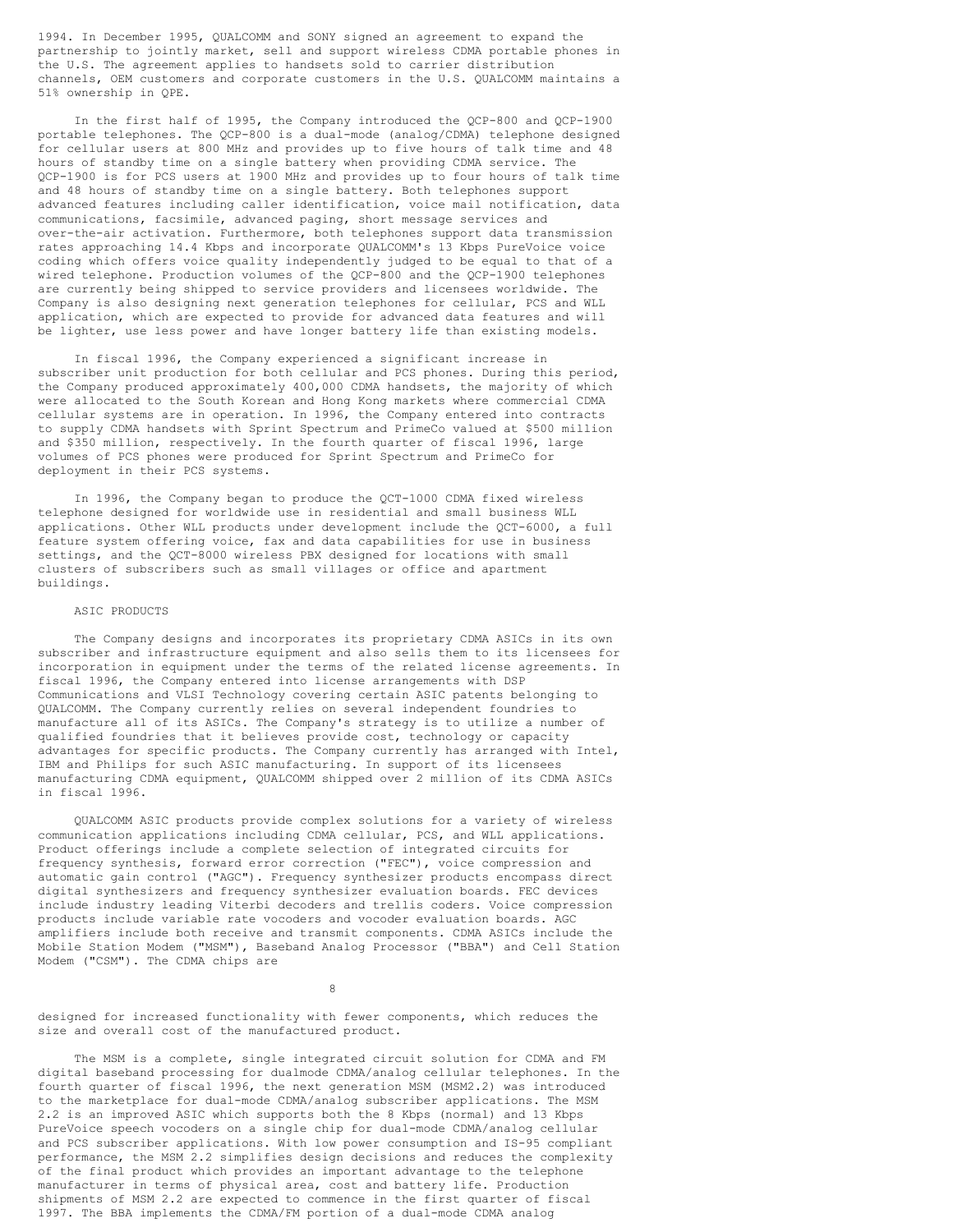telephone which bridges the analog RF processing and the digital processing sections of the cellular telephone. The CSM provides a cost reduction and system integration enhancement for the base station unit. The CSM incorporates the CDMA modulator, CDMA demodulator and serial Viterbi decoder functions on single chip, providing reduced costs and improved functionality. All of the Company's CDMA ASICs are currently available to QUALCOMM's CDMA licensees throughout the world.

QUALCOMM's Very Large Scale Integrated ("VLSI") products group designs and sells a number of sophisticated signal system components in the electronics industry. These processing elements include Viterbi and trellis decoders, speech encoders, direct digital synthesizers and phase locked loops. Many of these products are used as components of QUALCOMM's systems and products. QUALCOMM also markets and distributes these products to communications system developers throughout the world through a network of domestic and international sales representatives. Designing its own circuits permits the Company to exercise greater product control, enhance quality, reduce costs and rapidly bring its new systems and products to market.

### OMNITRACS

QUALCOMM's OmniTRACS communications system provides two-way data messaging and position reporting services for transportation companies. Through September 30, 1996, the Company has sold over 175,000 OmniTRACS systems worldwide. Message transmission and position tracking are provided by use of transponders on commercially available geostationary earth orbit satellites, providing a single network, eliminating the limited coverage and accuracy problems inherent in land-based systems and allowing dispatchers to remain in close contact with their fleets at all times. The OmniTRACS system helps transportation companies improve the rate of return on assets and increase efficiency and safety by improving communications between drivers and dispatchers. System features include status updates, load and pick-up reports, position reports at regular intervals and vehicle and driving performance information.

The OmniTRACS system was first introduced in the U.S. in 1988, and is currently operating in 32 countries around the world (in addition to the U.S.). To implement the OmniTRACS system, the Company utilized its spread spectrum technology to develop a proprietary signal processing technique that enables the OmniTRACS system to operate without interfering with other satellite transmissions and to tolerate legal levels of interference. The system operates on leased commercial Ku-band or C-band satellite transponders. Position reporting is accomplished through either the use of a pilot signal on a second satellite using a proprietary feature of the OmniTRACS system called QASPR (QUALCOMM Automatic Satellite Position Reporting System) or the use of the U.S. Government-funded Global Positioning System.

# UNITED STATES BUSINESS

The Company generates revenues from its OmniTRACS system in the U.S. by manufacturing and selling OmniTRACS mobile terminals and related software packages and by providing ongoing messaging and maintenance services. The Company sells its OmniTRACS products in the U.S. primarily through its direct sales force, including software systems and field engineering support personnel in five regions throughout the United States. The Company provides field support out of each sales office, including technical software support.

9

Customers for U.S. operations include over 650 U.S. transportation companies, primarily in the trucking industry. The Company is currently processing approximately 4 million messages and position reports per day. Message transmissions for U.S. operations utilize a Ku-band satellite transponder and are formatted and processed at an NMF operated by QUALCOMM. The primary NMF is located in San Diego, California and a fully capable backup NMF is located in Las Vegas, Nevada. QUALCOMM is the only provider to have such a backup hub to service its customers.

The Company has primarily targeted the for-hire, long-haul irregular route truck load segment of the trucking market. The Company believes the targeted truckload market in the U.S., including private carriers, consists of over 500,000 trucks and includes flatbeds, household movers, dry vans and refrigerated carriers. The Company markets its OmniTRACS products and services to other trucking market segments such as the less-than-truckload and to other industries and has sold OmniTRACS products for use by private trucking fleets, service vans, ships, trains and federal emergency vehicles and for oil and gas pipeline control and monitoring sites.

### INTERNATIONAL BUSINESS

The Company's strategy is to work with international telecommunications companies and operators to establish OmniTRACS operations in foreign markets. The OmniTRACS system is operating in 32 countries throughout Europe and in Canada, Japan, Brazil, Mexico, Malaysia and South Korea, in addition to its U.S. operations. Internationally, the Company generates revenues from the OmniTRACS system through license fees, sales of network equipment and terminals and fees from engineering support services. Messaging services are provided by service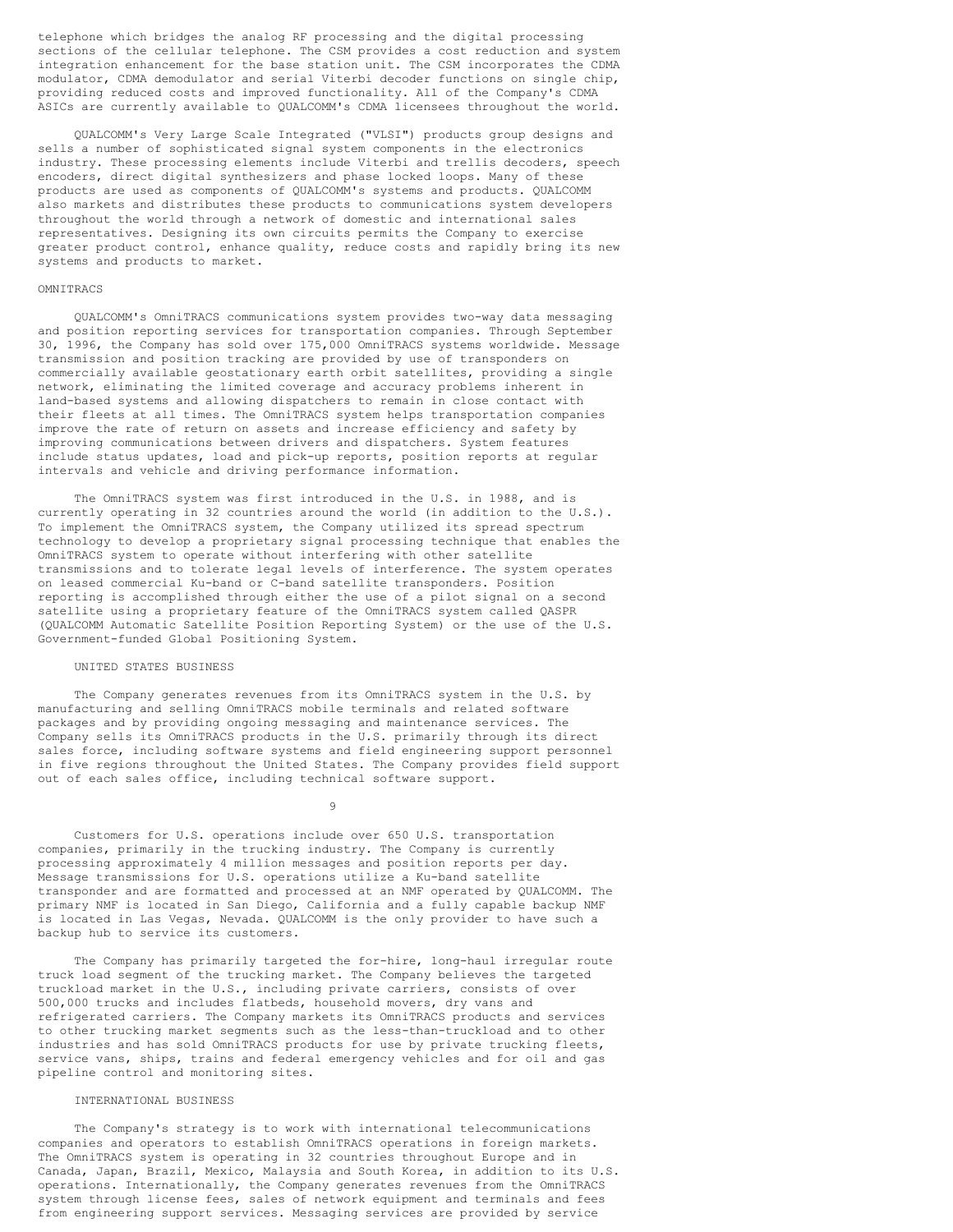providers that operate network management centers for a region under licenses granted by the Company.

QUALCOMM distributes its products through partners in other countries. In these countries the Company provides units for the Ku-band or C-band frequencies. Ku-band is allocated at a higher frequency spectrum than C-band. In addition, the Company has invested or may choose to invest in certain of its current or future operators.

In the Ku-Band, the Company distributes its products through partners in Europe, Japan, Mexico and South Korea. In Europe, the Company has entered into a joint venture with Alcatel, known as ALCATEL QUALCOMM, which is owned 66% by Alcatel N.V. and 34% by the Company. ALCATEL QUALCOMM commenced commercial service in 1990 and has primary responsibility for managing and supporting the OmniTRACS European operations (referred to in Europe as "EutelTRACS") and for obtaining service providers in each country or territory. ALCATEL QUALCOMM also has rights to develop, manage and support EutelTRACS in Eastern Europe, the Middle East and North Africa. The Company sells the OmniTRACS terminals to ALCATEL QUALCOMM for resale and shares in a percentage of the license and maintenance fees paid to ALCATEL QUALCOMM. ALCATEL QUALCOMM has the option to acquire a royalty bearing license from the Company to manufacture the OmniTRACS terminals for sale only in the joint venture's territory. In Japan, the Company's partners are Denso Corporation and Itochu, which commenced commercial service in 1993. In Mexico, the Company's partner is Corporation Nacional de Radiotermination SA, which commenced commercial service in 1994, and in South Korea, the Company's partner is Samsung America, which commenced commercial service in 1996.

In the C-band, the Company distributes its products through partners in Brazil and Malaysia. In Brazil, the Company's partner is AUTOTRAC Commercia e Telecomunicacoes SA which commenced commercial service in 1994, and in Malaysia, the Company's partner is QUALCOMM ASEAN Co. Ltd., which commenced commercial service in 1996.

# GLOBALSTAR

QUALCOMM, Loral and other companies have formed Globalstar, a limited partnership to design, construct and operate a worldwide, low-earth-orbiting ("LEO") satellite-based digital telecommunications system using QUALCOMM's CDMA technology. Globalstar intends to offer low-cost, high-quality voice telephony and other digital telecommunications services such as data transmission, paging, facsimile and position location to areas currently under-served or not served by existing wireline and cellular telecommuni-

10

cations systems. The system will allow existing service providers to rapidly extend their coverage area and to enhance their provision of telecommunications services to new and current users.

Globalstar has entered into a four-year agreement for QUALCOMM to design, develop, manufacture, install, test and maintain four gateways, two ground operations control centers and 100 pre-production subscriber terminals. A portion of the ground operations control centers is being developed and manufactured under a subcontract by a Loral subsidiary. Total revenues under the contract to QUALCOMM are estimated to exceed \$500 million at completion, \$213 million of which have been recognized by QUALCOMM to date. QUALCOMM is reimbursed for its development services on a cost-plus basis. In September 1996, Globalstar completed an important milestone when forward and reverse link calls were successfully completed in a laboratory environment.

It is anticipated that Globalstar will require capital of approximately \$2.5 billion prior to full scale commercial implementation of its system. To date, Globalstar has received funds and financing commitments totaling approximately \$1.4 billion. Such capital is being used, in part, to fund the development agreement. There can be no assurance that Globalstar will be successful in raising additional capital or that delays or technical or regulatory developments will not arise which could adversely affect Globalstar's ability to continue funding the development agreement and which would have a material adverse affect on QUALCOMM's business and results of operations. The Globalstar development agreement is terminable at the election of Globalstar in the event that Globalstar abandons its efforts to develop the satellite-based communications system.

The Company's interest in Globalstar is owned indirectly through certain limited partnerships. The Company's current ownership interest in Globalstar is approximately 7.2%.

# EUDORA ELECTRONIC MAIL

The Company has developed Eudora, an electronic mail software application which is marketed in commercial and freeware versions and available for both the Macintosh and Windows platforms. The Company estimates that Eudora currently serves over 18 million users, including over 3 million users of Eudora's commercial version, making it the leading Internet e-mail application in terms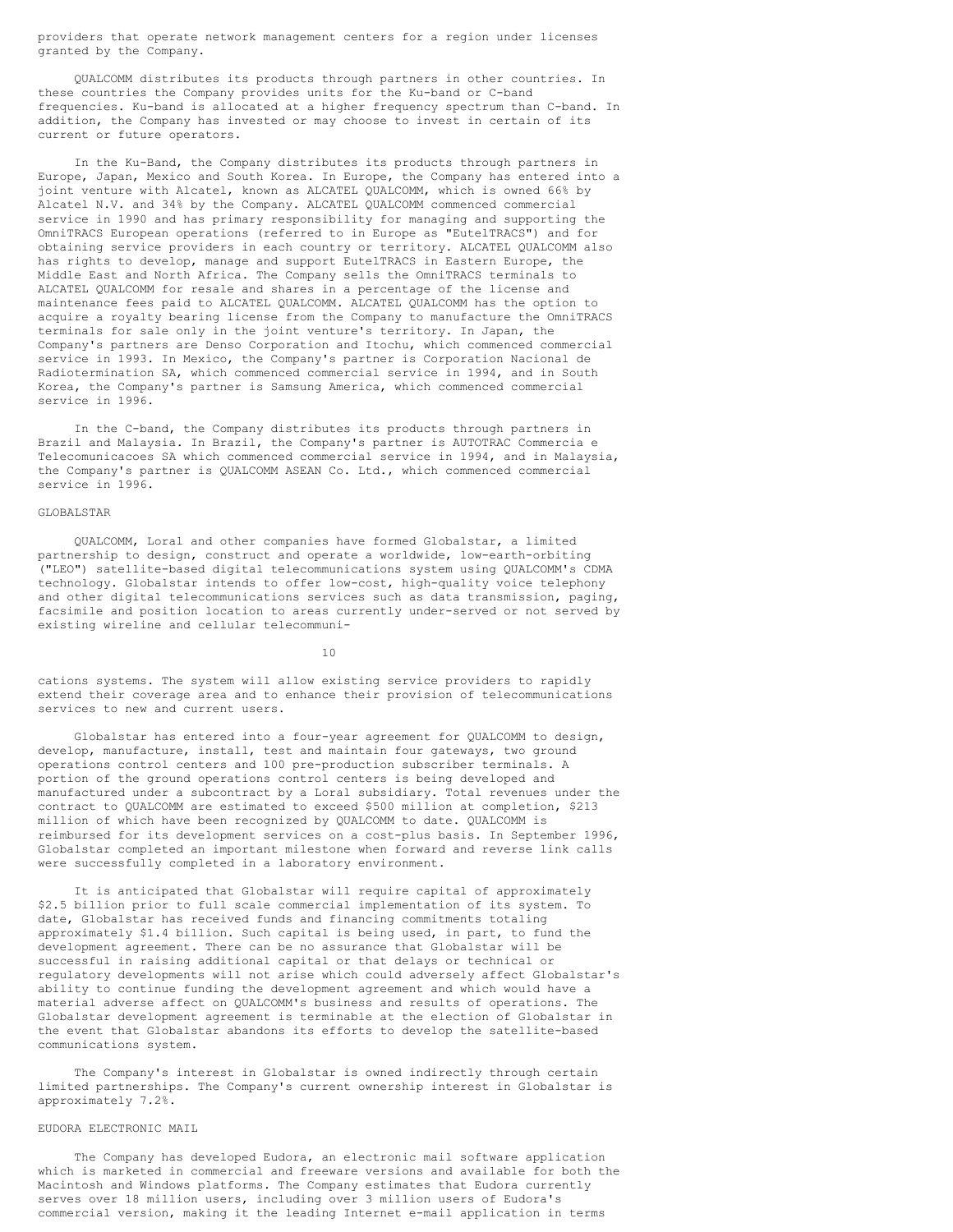of total subscribers. Eudora software adheres to Internet standards so users can communicate with anyone on the Internet, regardless of platform or e-mail software. The Company believes that the combination of Eudora and its CDMA wireless technologies may create the opportunity to develop new wireless products and services in the future.

# GOVERNMENT SYSTEMS

QUALCOMM performs a variety of prime and subcontract work for various departments and agencies of the U.S. Government involving communication-related technologies. QUALCOMM is incorporating encryption into its CDMA digital cellular system architecture for use in multiple U.S. Government applications. As a prime contractor, QUALCOMM is developing wireless secure phones and may be developing deployable base stations for a wide variety of government uses. Many of these products contain additional features and enhancement that are unique to U.S. Government applications. One such effort is the addition of dispatch capability to the digital cellular system. QUALCOMM is also involved in providing Globalstar products and engineering services to the U.S. Government. Like the terrestrial system, application dependent features are in review to better support the U.S. Government use of Globalstar. Security and interoperability are some of the unique requirements under study. The Company is in the process of completing the production of its data link system for the U.S. Department of Defense. The system is used to support air to ground communications on training ranges and has been in production for the past four years. The Company also sells other airborne and satellite subsystems to the government and believes that future government business is an important element of its strategy and will continue to pursue work in this area for the foreseeable future.

11

#### MANUFACTURING AND BACKLOG

QUALCOMM began high volume manufacturing of its CDMA subscriber and infrastructure equipment in 1996 and has been manufacturing OmniTRACS terminals in high volumes since 1988. The Company is in the process of expanding its manufacturing capacity for CDMA subscriber and infrastructure equipment. During fiscal 1996, production capabilities at QPE were significantly expanded which resulted in shipment of approximately 200,000 subscriber units in the fourth quarter of fiscal 1996 with higher production anticipated for fiscal 1997. The Company is completing construction of a 177,000 square foot facility to manufacture CDMA infrastructure equipment. As of November 30, 1996, the Company has shipped approximately 375 base stations and related infrastructure equipment.

QUALCOMM has entered into strategic alliances with Nortel and Hughes relating to the development and manufacture of CDMA infrastructure equipment. See "--CDMA Technology and Products--Infrastructure Equipment" and "--Subscriber Equipment."

At September 29, 1996, backlog and contracts subject to contingencies were approximately \$1.7 billion for the Company. Included in backlog and contracts subject to contingencies are all customer commitments to purchase regardless of the scheduled delivery dates. Because some of these contracts may be canceled without significant penalty, the total backlog and contracts subject to contingencies may not be indicative of future results. A significant portion of the \$1.7 billion backlog and supply contract reflects large contract awards in fiscal 1996. Those awards include approximately \$200 million for QUALCOMM's share of Nortel's infrastructure contract with Sprint Spectrum, nearly \$500 million for the Sprint Spectrum contract award to QPE for PCS subscriber equipment and approximately \$350 million for PrimeCo's contract award to QPE for cellular and PCS subscriber equipment.

#### RESEARCH AND DEVELOPMENT

The telecommunications industry is characterized by rapid technological change, requiring a continuous effort to enhance existing products and develop new products. The Company maintains a substantial program of research and product development. Company sponsored research and development expenditures in fiscal years 1996, 1995, and 1994 totaled approximately \$160 million, \$80 million, and \$50 million, respectively. Most of these expenditures are related to the Company's development of CDMA technology for cellular, PCS and WLL applications and the continued development of the Company's OmniTRACS system. The Company intends to continue to maintain a substantial research and development program and expects research and development expenses to increase in the future. In addition to Company sponsored research and development, the Company performs contract research and development for various commercial and government agencies and contractors, including Globalstar.

#### **COMPETITION**

Competition in the wireless communications industry is intense. The industry consists of major domestic and international companies, many of which have financial, technical, marketing, sales, manufacturing, distribution and other resources substantially greater than those of the Company. The Company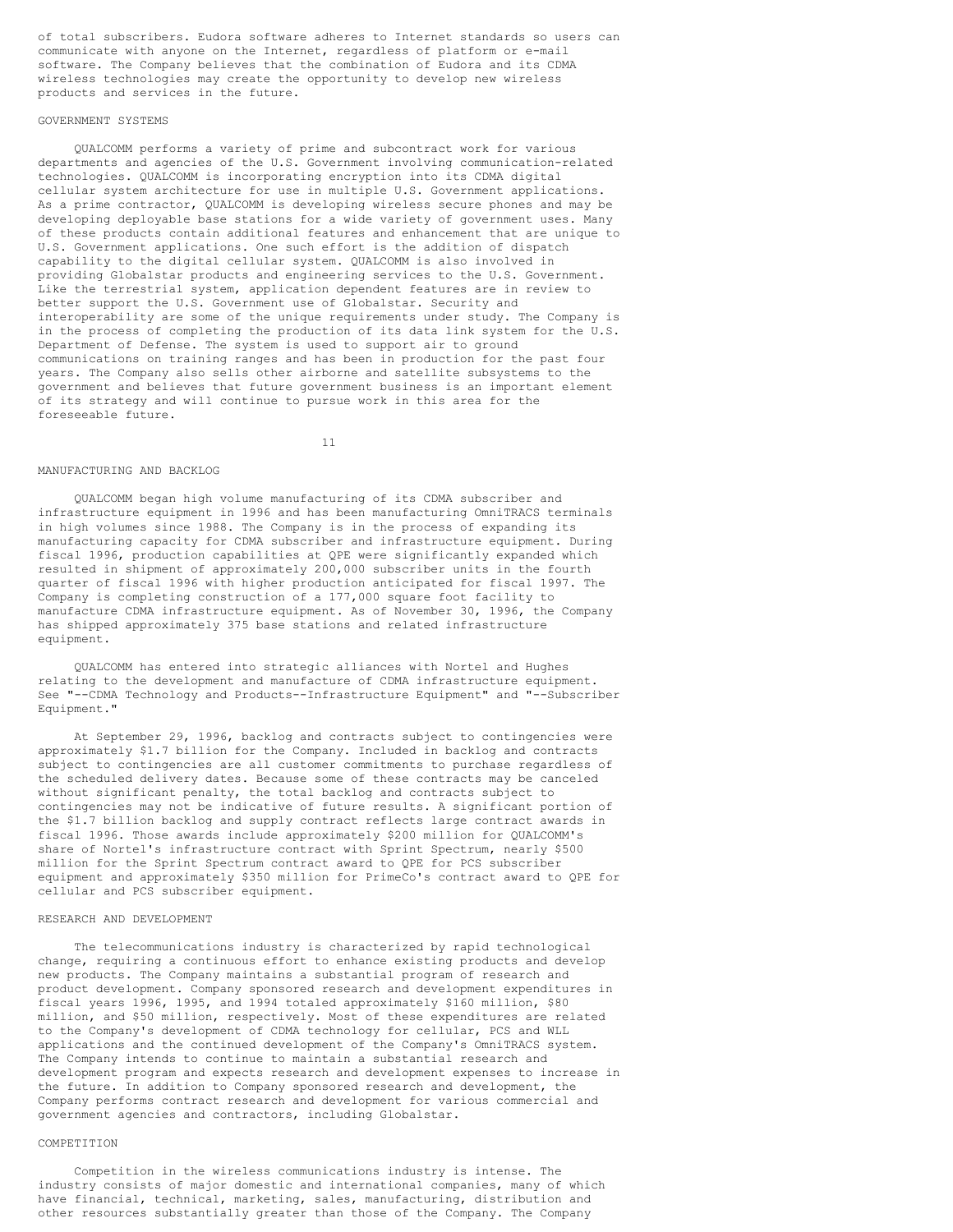competes on the basis of product quality, reliability, price, customer support and responsiveness and product features. The Company believes that it is competitive with respect to each of these factors.

CDMA. The primary competition with respect to CDMA technology is from current analog and digital TDMA-based systems, including GSM. GSM has been adopted as the digital cellular standard throughout Europe and has received substantial international acceptance in other countries. Industry publications have reported that over 60 countries have adopted or are deploying GSM. In Japan, the Ministry of Posts and Telecommunications has adopted TDMA as its primary digital cellular standard, which has been widely deployed throughout the country. Japan's proprietary TDMA system is not compatible with either GSM or the U.S. IS-54 TDMA standard. However, in 1996, two of the three largest cellular service providers in Japan have announced plans to offer commercial CDMA service in 1998. In addition, a number of alternative radio systems are also being marketed for WLL applications. Several major equipment suppliers have made substantial investments in TDMA and GSM technology including Alcatel, Hughes, Lucent, Motorola, Nokia,

12

Nortel and Siemens, all of whom are licensees of the Company, as well as Ericsson. The Company also competes against its licensees in the manufacture of CDMA subscriber and infrastructure equipment. There can be no assurance that the Company's competitors will not devote a significantly greater amount of their financial, technical, marketing and other resources to aggressively market competitive communications systems or develop and adopt competitive digital cellular technologies, and that such efforts will not materially adversely affect the Company's results of operations in the future.

OmniTRACS. The Company's primary competition to its OmniTRACS system operations include AMSC and HighwayMaster Communications, Inc. AMSC and its resellers are offering services through the AMSC satellite which was launched in 1995. Recently, Rockwell International, the primary reseller to date of AMSC services, ceased acting as an AMSC reseller and transferred its customers to AMSC, thereby increasing AMSC's market presence. These competitors are aggressively pricing their products and could continue to do so in the future. In addition, these competitors are offering new value-added products and services similar to those developed or being developed by QUALCOMM. Emergence of new competitors, particularly those offering lower cost products and future LEO satellite communications systems, may impact margins and intensify competition in new markets. The Company also faces competition abroad from numerous suppliers of equipment and services. These include Inmarsat and its authorized resellers through its Inmarsat C geostationary satellite service. In addition, the Company is facing competition abroad from various terrestrial based systems and specifically in Europe from GSM-based terrestrial systems. All of these competitors are aggressively pricing their products and services and the Company can continue to expect pricing pressures.

# PATENTS, TRADEMARKS AND TRADE SECRETS

The Company has been issued approximately 90 U.S. patents and has approximately 275 patent applications pending in the U.S., of which 10 patents and 8 patent applications relate to the Company's OmniTRACS products and approximately 65 patents and approximately 260 patent applications relate to the Company's CDMA digital wireless technology. The Company also actively pursues foreign patent protection in countries of interest to the Company. The policy of the Company is to apply for patents, or other appropriate proprietary or statutory protection, when it develops valuable new or improved technology. The Company believes that the issued patents provide broad coverage for its OmniTRACS system and many digital wireless applications of CDMA, including satellite, cellular, cordless telephone, PCS, wireless PBX and WLL and other wireless applications.

In addition to potential patent protection, the Company relies on the laws of unfair competition and trade secrets to protect its proprietary rights. The Company attempts to protect its trade secrets and other proprietary information through agreements with customers and suppliers, proprietary information agreements with employees and consultants and other security measures. Although the Company intends to protect its rights vigorously, there can be no assurance that these measures will be successful.

The Company believes that, because of the rapid pace of technological change in the communications industry, patent and trade secret protections are important but must be supported by other factors such as the expanding knowledge, ability and experience of the Company's personnel, new product introductions and frequent product enhancements.

# EMPLOYEES

As of September 29, 1996, the Company and its subsidiaries employed approximately 6,000 full-time and temporary employees. Of the total employees, 33% are involved in engineering and engineering support functions; 35% are involved in manufacturing related functions; 7% are in sales and marketing; 7% are general and administrative; and 18% are in various activities which support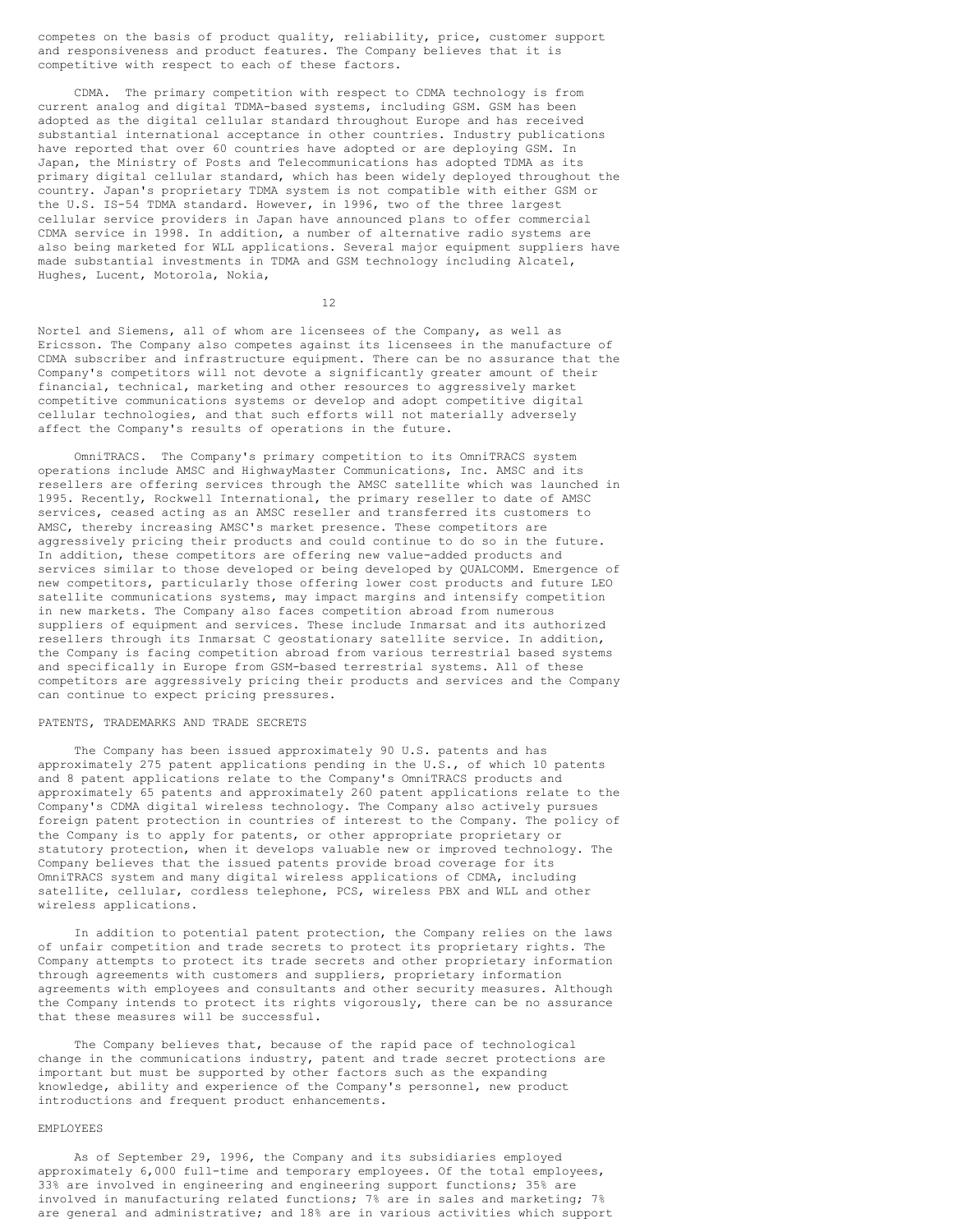all areas of the Company. None of the Company's employees is represented by a collective bargaining agreement. The Company considers employee relations to be good.

13

# EXECUTIVE OFFICERS

The executive officers of the Company and their ages as of November 20, 1996 are as follows:

#### $<$ TABLE> <CAPTION>

| NAME.               | AGE. | POSITION<br>---------------------<br>. _ _ _ _ _ _ _ _ _ _ _ _ _ _ _                                                                              |
|---------------------|------|---------------------------------------------------------------------------------------------------------------------------------------------------|
| $<$ S $>$           | <<   | <<                                                                                                                                                |
| Trwin Mark Jacobs   | 63   | Chairman of the Board and Chief<br>Executive Officer                                                                                              |
| Andrew J. Viterbi   | 61   | Vice Chairman of the Board                                                                                                                        |
| Harvey P. White     | 62   | President and Director                                                                                                                            |
| Richard Sulpizio    | 46   | Chief Operating Officer and Executive<br>Vice President                                                                                           |
| Anthony S. Thornley | .50  | Senior Vice President and Chief<br>Financial Officer                                                                                              |
| Steven R. Altman    | 35   | Senior Vice President, General Counsel<br>and Assistant Secretary and General<br>Manager, Technology Transfer and<br>Strategic Alliances Division |
| Franklin P. Antonio | 44   | Executive Vice President and Chief<br>Technology Officer                                                                                          |
| Gerald L. Beckwith  | 48   | President, Communications Systems<br>Divisions                                                                                                    |
| Thomas J. Bernard   | 64   | President, Wireless Infrastructure<br>Products Division                                                                                           |
| Ronald E. Foerster  | 52   | Senior Vice President, and General<br>Manager, Wireless Infrastructure<br>Products Division                                                       |
| Paul E. Jacobs      | 34   | Senior Vice President and General<br>Manager Subscriber Products Division                                                                         |
| John F. Sarto       | 48   | Senior Vice President and General<br>Manager, OmniTRACS Division                                                                                  |
| Chris V. Simpson    | 49   | Senior Vice President and General<br>Manager Worldwide Sales and Marketing                                                                        |

#### $\langle$ /TABLE>

IRWIN MARK JACOBS, one of the founders of the Company, has served as Chairman of the Board of Directors and Chief Executive Officer of the Company since it began operations in July 1985. He also held the title of President prior to May 1992. Before joining the Company, Dr. Jacobs was Executive Vice President and a Director of M/A-COM, Inc., a telecommunications company. From October 1968 to April 1985, Dr. Jacobs held various executive positions at LINKABIT (M/A-COM LINKABIT after August 1980), a company he co-founded. During most of his period of service with LINKABIT, he was Chairman, President and Chief Executive Officer and was at all times a Director. Dr. Jacobs received his B.E.E. degree from Cornell University and his M.S. and Sc.D. degrees from the Massachusetts Institute of Technology ("MIT").

ANDREW J. VITERBI, one of the founders of the Company, has served as Vice-Chairman of the Board of Directors and as Chief Executive Officer of the Company's Israel subsidiary since July 1996. From July 1985 through July 1996 he also served as the Company's Chief Technical Officer. From July 1983 to April 1985, Dr. Viterbi was Senior Vice President and Chief Scientist of M/A-COM Inc., a telecommunications company. From October 1968 to April 1985, Dr. Viterbi held various executive positions at LINKABIT (M/A-COM LINKABIT after August 1980), a company he co-founded, and served as President of the M/A-COM LINKABIT subsidiary of M/A-COM Inc. During most of his period of service with LINKABIT, he was vice-chairman and was at all times a Director. Dr. Viterbi received his B.S. and M.S. degrees in Electrical Engineering from MIT and his Ph.D. degree from the University of Southern California.

14

HARVEY P. WHITE, one of the founders of the Company, has served as President since May 1992 and also as Chief Operating Officer from February 1994 to August 1995. Prior to May 1992 he was Executive Vice President and Chief Operating Officer and has also been a Director of the Company since it began operations in July 1985. From March 1978 to June 1985, Mr. White was an officer of LINKABIT (M/A-COM LINKABIT after August 1980), where he was successively Chief Financial Officer, Vice President, Senior Vice President and Executive Vice President. Mr. White became Chief Operating Officer of LINKABIT in July 1979 and a Director of LINKABIT in December 1979. He holds a B.A. degree in Economics from Marshall University.

RICHARD SULPIZIO currently serves as the Company's Chief Operating Officer and was named Executive Vice President in July 1996. He returned to the Chief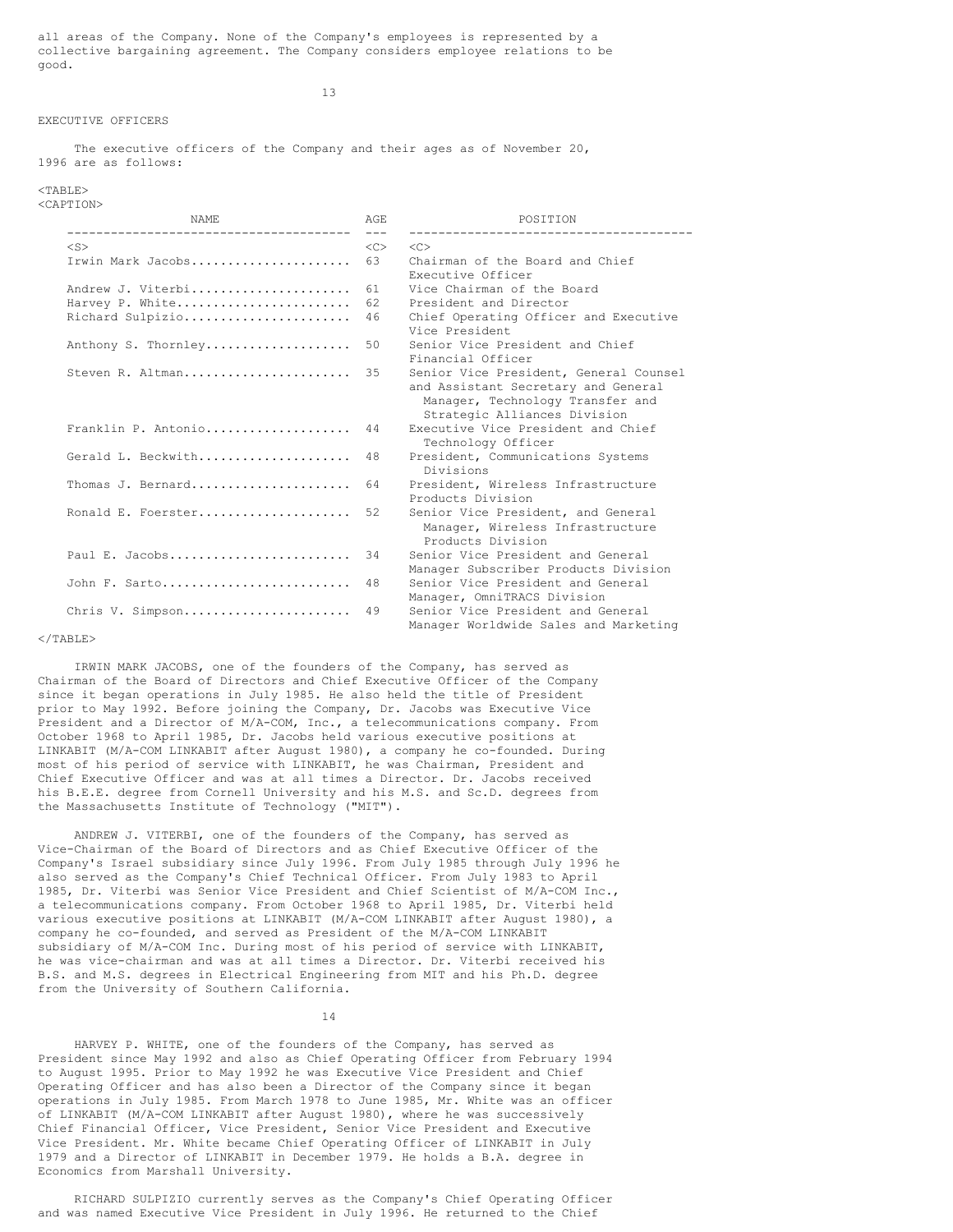Operating Officer position in August 1995 after serving as President of the Company's OmniTRACS division from February 1994 to August 1995. He previously held the Chief Operating Officer title from May 1992 to February 1994. He joined the Company in May 1991 as Vice President, Information Systems and was promoted to Senior Vice President in September 1991. Prior to joining the Company, Mr. Sulpizio held various positions with Unisys Corporation, a diversified computer and electronics company, including manager of MIS and Director of Program Management and most recently as Vice President and General Manager of the Component Engineering and Procurement Division. Mr. Sulpizio holds a B.A. degree in Liberal Arts from California State University, Los Angeles and a Masters degree in Systems Management from University of Southern California.

ANTHONY S. THORNLEY joined the Company as Vice President of Finance and Chief Financial Officer in March 1994 and was promoted to Senior Vice President in February 1996. Prior to that, Mr. Thornley was with Nortel, a telecommunications equipment manufacturer, for sixteen years in various financial and information systems management positions, including Vice President, Public Networks, Vice President Finance NT World Trade and Corporate Controller Nortel Limited. He has also worked for Coopers & Lybrand and is a Fellow of the Institute of Chartered Accountants in England and Wales. Mr. Thornley received his Bachelors of Science degree in Chemistry from the University of Manchester, England.

STEVEN R. ALTMAN has served as General Counsel since joining the Company in October 1989. He was named Vice President in December 1992 and was promoted to Senior Vice President in February 1996. He was also named General Manager, Technology Transfer and Strategic Alliances Division in September 1995. Prior to joining the Company, Mr. Altman was a business lawyer in the San Diego law firm of Gray, Cary, Ames & Frye, where he specialized in intellectual property, mergers and acquisitions, securities and general corporate matters. Mr. Altman received a B.S. degree from Northern Arizona University and a Juris Doctor from the University of San Diego.

FRANKLIN P. ANTONIO, one of the founders of the Company, has served as Executive Vice President and Chief Technology Officer of the Company since July 1996, as Senior Vice President of Engineering from September 1992 to July 1996 and as Vice President of Engineering of the Company from August 1985 to September 1992. He served as a Director of the Company from August 1985 until February 1989. Prior to joining the Company, Mr. Antonio was Assistant Vice President of Engineering of M/A-COM LINKABIT where he held various technical and management positions from May 1972 through July 1985. Mr. Antonio received his B.A. degree in Applied Physics and Information Science from the University of California, San Diego.

GERALD L. BECKWITH was named President of the Company's Communications Systems division in September 1994. He served as Vice President and General Manager, Communications Systems from June 1991 to September, 1994. Mr. Beckwith joined the Company in 1987 as Program Manager for the development of OmniTRACS. and was appointed Vice President of Commercial Programs in 1990. Prior to joining QUALCOMM, Mr. Beckwith held various positions at LINKABIT. Mr. Beckwith received his Bachelor and Masters degrees in electrical engineering from San Diego State University.

THOMAS J. BERNARD has served as President of the Wireless Infrastructure Products Division of the Company since April 1996. He retired in April 1994, but returned to QUALCOMM in August 1995 as Executive Consultant and became Senior Vice President, Marketing, in December 1995. Mr. Bernard first joined the Company in September 1986. He served as Vice President and General Manager for the

15

OmniTRACS division and in September 1992 was promoted to Senior Vice President. From March 1982 to September 1986, Mr. Bernard held various positions at M/A-COM LINKABIT. Prior to joining the Company in September 1986, Mr. Bernard was Executive Vice President and General Manager, M/A-COM Telecommunication Division, Western Operations. Mr. Bernard has served on the Board of Directors of Sigma Circuits, Inc., a circuit board manufacturing company, since April 1995.

RONALD E. FOERSTER joined the Company as Senior Vice President and General Manager, Wireless Infrastructure Products Division, in November of 1994. Previously he was Chief Technical Executive for U.S. West New Vector Group, a cellular carrier, for three years. In former positions Dr. Foerster has served as President, AT&E Laboratories, Inc.; Vice President Engineering, CXC Corporation; Assistant Vice President and General Manager, Bell Northern Research; and Director of Product Management and Strategic Planning, Nortel. Dr. Foerster received his B.S. degree in Aeronautical Engineering from the University of Minnesota and M.S. and Ph.D. from Stanford University.

PAUL E. JACOBS was named Vice President and General Manager, Subscriber Products Division in April 1995 and was promoted to Senior Vice President in July 1996. He joined the Company in September 1990 as Senior Engineer and was promoted to Engineering Director in April 1993. Dr. Jacobs' previous experience includes positions as Post Doctoral Researcher at Laboratories d'Automatique et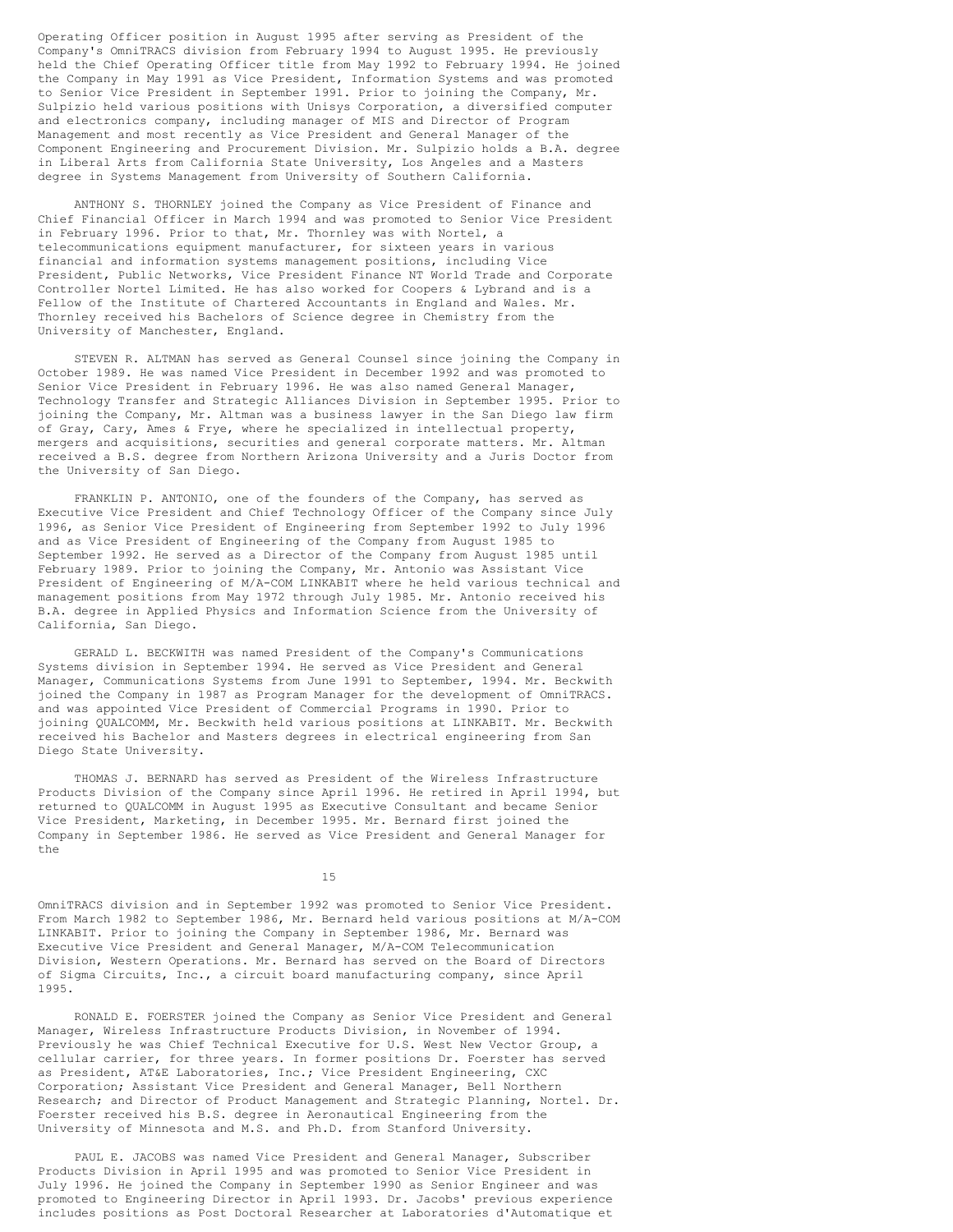d'Analyse des Systemes, Toulouse, France. Dr. Jacobs holds a B.S. degree in Electrical Engineering and Computer Science, M.S. degree in Electrical Engineering and Ph.D. degree in Electrical Engineering and Computer Science from the University of California, Berkeley. Dr. Paul Jacobs is the son of Dr. Irwin Mark Jacobs, Chairman of the Board of Directors and Chief Executive Officer of the Company.

JOHN F. SARTO, JR. joined the Company in January 1995 as Vice President of Sales and Marketing, OmniTRACS Division, was promoted to Vice President & General Manager, OmniTRACS Division, in August 1995 and was promoted to Senior Vice President in July 1996. Prior to joining the Company, he was at Overnite Transportation Company, where his most recent position was that of Senior Vice President, Customer Services and Marketing. Prior to his employment at Overnite, Mr. Sarto was with Carolina Freight Corporation, where he entered the company as a management trainee and advanced through a variety of positions, eventually holding the position of Vice President, Sales. Mr. Sarto a B.A. degree in Business and English from Niagara University.

CHRIS V. SIMPSON has served as Senior Vice President and General Manager, Worldwide Sales and Marketing since April 1996. Mr. Simpson joined the Company in December 1988 as Vice President, Marketing and was promoted to Senior Vice President and General Manager, International, Wireless Communications Division in February 1995. He was instrumental in establishing the European introduction and support for QUALCOMM's OmniTRACS system and service. Prior to joining the Company Mr. Simpson held a number of financial and marketing positions in satellite based companies such as Comsat and Contel ASC. Mr. Simpson received his B.S. degree from Oklahoma State University.

16

# RISK FACTORS

Uncertainty and Fluctuations of Operating Results. The Company has experienced quarterly variability in revenues and profitability. There can be no assurance that the Company will sustain profitability on a quarterly or annual basis in the future. The Company's future results will depend in part on continued success of its OmniTRACS operations; the timing and magnitude of licensing fees and royalties from the Company's CDMA licensees; the successful large-scale implementation of the Company's CDMA technology and equipment; the continuation of the Globalstar development contract; and the Company's ability to successfully manufacture and sell commercial scale quantities of CDMA infrastructure, subscriber and other equipment on a timely and profitable basis and to meet any applicable performance guarantees. In particular, any delays in commencement of commercial operation of CDMA-based cellular, PCS or WLL systems could have a material adverse effect on quarterly and annual operating results. The Company has experienced and may continue to experience fluctuations in quarterly and annual operating results due to variations in the amount and timing of CDMA fees and royalties. In addition, earnings in future periods could be adversely affected in the event that the Company does not meet performance obligations relative to scheduled delivery dates and performance specifications for CDMA equipment.

Ability to Manage Growth. The Company is experiencing a period of rapid growth which has placed, and is expected to continue to place, significant demands on the Company's managerial, operational and financial resources. The management of such growth will require the Company to continue to improve and expand the Company's management, operational and financial systems and controls, including quality control and delivery and service capabilities, and to expand, train and manage its employee base. In particular, the Company must carefully manage production and inventory levels to meet increasing product demand and new product introductions. Inaccuracies in the Company's demand forecasts could quickly result in either insufficient or excessive inventories and disproportionate overhead expenses. The Company must also continue to hire and retain qualified technical, engineering and other personnel in the face of strong demand from the Company's competitors and others for such individuals. Any ineffective management of growth or unsuccessful recruitment and retention of personnel could have a material adverse effect on the Company's business, financial condition and results of operations.

The Company is experiencing significant growth in connection with the commercial implementation of its CDMA technology, including significant expansion of manufacturing, test and installation capabilities, customer support capabilities, and marketing and sales personnel, which requires significant expenditures to build the necessary organizations. The Company is expanding its business into international markets which will require it to establish, manage and control operations in countries where the Company has limited or no operating experience. The Company's success will depend in part upon the Company's ability to successfully manage such growth. There can be no assurance that the Company's attempts to expand its manufacturing, customer support and marketing and sales organizations will be successful or will result in additional sales or profitability in any future period. In order to accommodate planned growth, it is expected that the rate of growth of the Company's operating expenses will continue to increase. There can be no assurance that expense growth will not exceed the rate of revenue growth.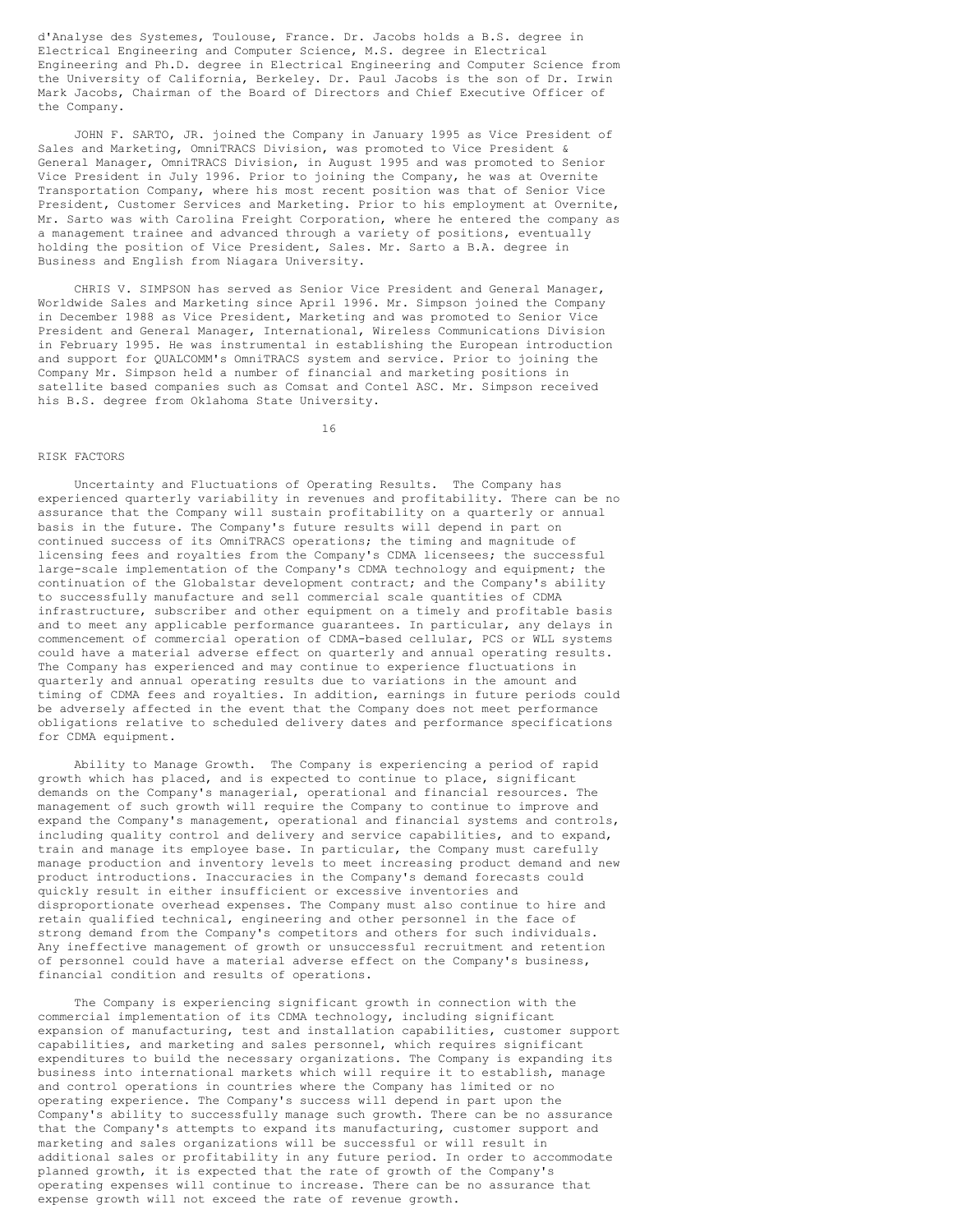Dependence on Equipment Sales. An important element of the Company's strategy is to remain a major supplier of CDMA infrastructure and subscriber equipment worldwide for cellular, PCS and WLL service providers, including C-Block PCS licensees in North America. The Company's ability to generate substantial revenues and profits from sales of its CDMA infrastructure and subscriber equipment will require substantial capital investments by the Company and is subject to risks and uncertainties. PCS systems have a limited operating history in the United States, and the extent of demand for PCS is uncertain. WLL systems in the U.S. and foreign countries are just beginning to be implemented, and their cost-competitiveness with wireline and other wireless systems and market acceptance is uncertain. The wireless telecommunications industry is experiencing significant technological changes. As a result, the future prospects of the industry and the success of PCS, WLL and other competing services are uncertain. In order to commence operation, PCS and WLL operators will need, among other things, to complete their system designs, acquire sites, purchase and install equipment, hire personnel in each market and raise sufficient capital to finance the construction costs and start-up operating losses of their commercial systems.

17

To complete system build-outs and implement their business plans, PCS and WLL service providers will require substantial amounts of capital. The failure of the Company's customers to design, construct and launch their systems would have a material adverse effect on the Company's financial results. The Company expects that a number of its potential infrastructure and subscriber equipment customers will be C-Block licensees. C-Block licensees are subject to a number of risks in addition to those facing other wireless service providers. Many C-Block licensees have limited financial resources, are highly leveraged and will require large amounts of capital to complete the build-out of their systems. There can be no assurance that C-Block licensees will be able to raise such capital. C-Block licensees will be subject to competition from up to five additional PCS service providers, as well as the two cellular service providers in each market. Many of such other PCS and cellular service providers will have substantially greater resources than the C-Block licensees, who were required to qualify as "small businesses" in order to bid in the C-Block auctions. Further, there can be no assurance that future FCC auctions of wireless spectrum will not reduce the competitiveness or attractiveness of C-Block licensees and their systems, or that such licensees will not be sold at prices substantially less than those recorded in the C-Block auctions. In addition, the C-Block auctions were concluded over one year following the conclusion of the A-Block and B-Block auctions, which provided the A-Block and B-Block licensees with a significant time-to-market competitive advantage over C-Block licensees.

Risks Related to Vendor Financing. Cellular, PCS and WLL systems operators increasingly have required their suppliers to arrange or provide long-term financing for them as a condition to obtaining or bidding on infrastructure projects. These projects may require the Company to arrange or provide financing of amounts ranging from modest sums to over a billion dollars on any particular project. Internationally, potential service providers have limited governmental or other financing sources and may have particular needs for vendor financing offered or arranged by the Company. Such amounts financed may include "soft costs" (such as software, cell site leases and permits), and thus the amount financed may exceed 100% of infrastructure equipment costs. Pursuant to an Equipment Requirements Agreement with QUALCOMM, subject to the satisfaction of certain conditions, NextWave is obligated to purchase approximately 50% of its infrastructure equipment requirements from QUALCOMM. The agreement also provides that QUALCOMM will offer 100% financing for equipment purchased under such agreement, on commercial terms. The terms of the equipment purchases, including financing terms, will be established in a further agreement to be negotiated in good faith between the parties. There can be no assurance that such an agreement will be concluded.

The Company's ability to arrange or provide and be competitive with such financing will depend on a number of factors, including the Company's capital structure, level of available credit and ability to provide financing in conjunction with third-party lenders. There can be no assurance that the Company will be able to arrange or provide such financing on terms and conditions, and in amounts, that will be satisfactory to such system operators. A number of the Company's competitors have substantially greater resources than the Company, which may enable them to offer more favorable financing terms and successfully compete against the Company for infrastructure projects. The inability to arrange or provide such financing or to successfully compete for infrastructure projects could have a material adverse effect on the Company and its business and prospects.

In order to arrange or provide financing for cellular, PCS and WLL projects, the Company will be required to expose itself to significant project, market, political and credit risks. The Company may be required to provide such financing directly, and/or guaranty such financing through third party lenders. The amount of such financing could become significant and, if not repaid by the network operator, could have a material adverse effect on the Company's operating results and liquidity. The Company may be required to maintain any such extensions of credit, or remain obligated under guarantees, until maturity, which could have a material adverse effect on the Company's credit rating.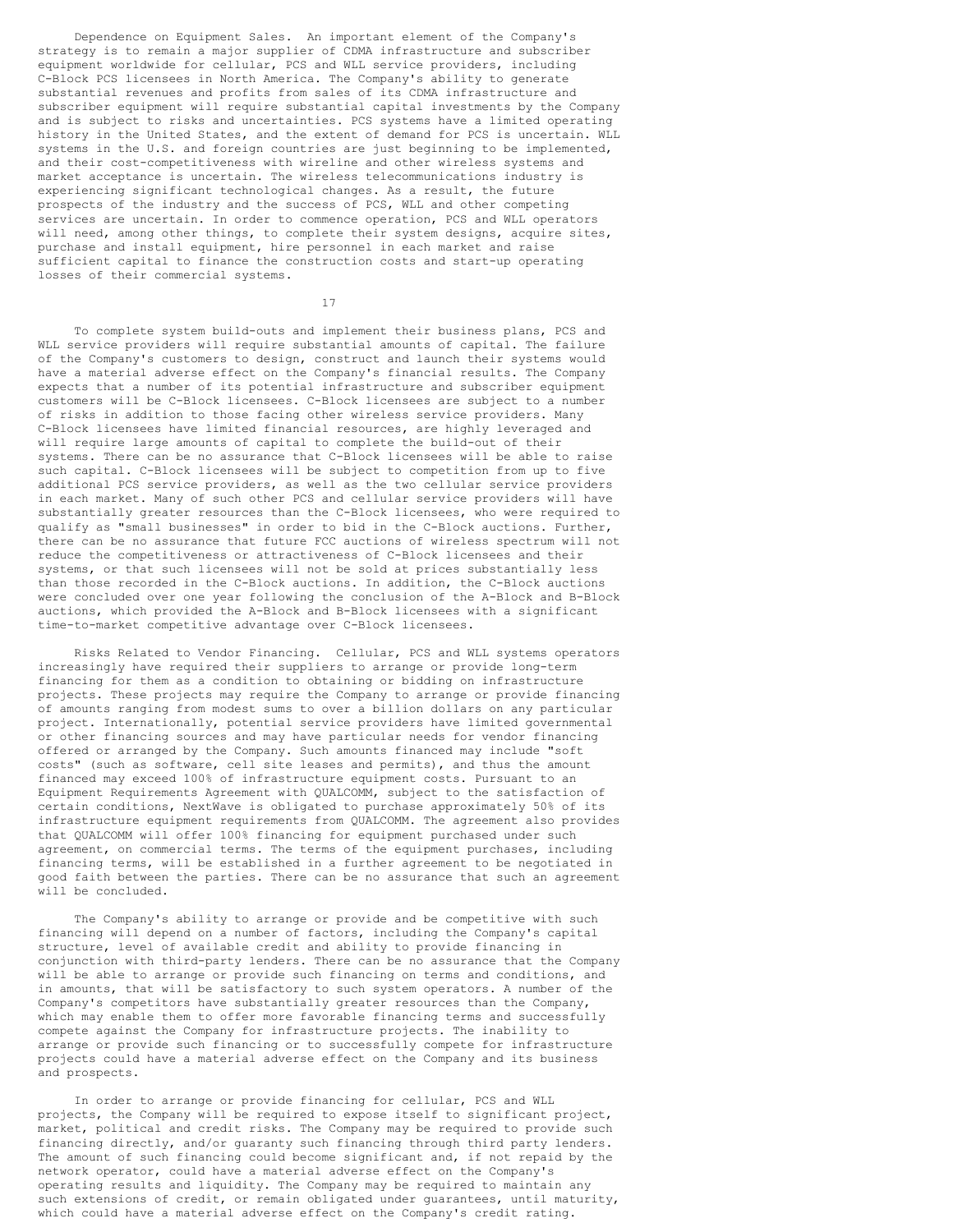Although the Company may seek to have third parties assume some or all of any such credit arrangements, there can be no assurance that the Company will be able to do so. Many WLL and PCS network operators, including a number of C-Block licensees, have limited or no operating histories, are faced with significant capital requirements and are high credit risks. Pursuant to FCC regulations applicable to C-Block licensees, the Company will not be permitted to retain a security interest in any C-Block licenses, which initially will constitute the primary asset of many C-Block

18

licensees. C-Block licensees are faced with strict regulatory requirements under applicable FCC regulations. Compliance with those regulations is outside of the control of the Company. The failure of a C-Block licensee to comply with any of those regulations could result in the revocation of that licensee's FCC licenses.The Company has limited experience evaluating the credit worthiness or commercial viability of potential purchasers of CDMA equipment, and there can be no assurances that such customers will not default on any financing arranged or provided by the Company for the purchase of its CDMA equipment.

The Company may be required to provide vendor financing for a portion of the Globalstar system prior to its full scale implementation. See "-- Dependence on Key Customers."

Future Capital Needs. The design, development, manufacture and marketing of digital wireless communication products and services are highly capital intensive. In addition, cellular, PCS and WLL systems operators increasingly have required their suppliers to arrange or provide long-term financing for them as a condition to obtaining or bidding on infrastructure products. To the extent that such cash resources are insufficient to fund the Company's activities, the Company may be required to raise additional funds from a combination of sources including potential debt or equity issuances. There can be no assurance that additional financing will be available on reasonable terms or at all. If additional capital is raised through the sale of additional equity or convertible debt securities, dilution to the Company's stockholders could occur.

Patents and Proprietary Information. The Company relies on a combination of patents, copyrights, trade secrets, trademarks and proprietary information to maintain and enhance its competitive position. The Company has been granted approximately 90 patents and has approximately 275 patent applications pending in the United States, of which 10 patents and 8 patent applications relate to the Company's OmniTRACS products and approximately 65 patents and approximately 260 patent applications relate to the Company's CDMA digital wireless technology. The Company also actively pursues patent protection in other countries of interest to the Company. There can be no assurance that the pending patent applications will be granted, that the Company's patents or copyrights will provide adequate protection, or that the Company's competitors will not independently develop or initiate technologies that are substantially equivalent or superior to the Company's technologies. There can also be no assurance that the confidentiality agreements upon which the Company relies to protect its trade secrets and proprietary information will be adequate. From time to time, certain companies may assert exclusive patent, copyright and other intellectual proprietary rights to technologies which are claimed to be important to the industry or to the Company. In addition, from time to time third parties provide the Company with copies of their patents relating to spread spectrum and other digital wireless technologies and offer licenses to such technologies, and the Company evaluates such patents and the advisability of such licenses. If any of the Company's products were found to infringe on protected technology, the Company could be required to redesign such products, license such technology, and/or pay damages to the infringed party. If the Company is unable to license protected technology used in the Company's products or to redesign such products, the Company could be prohibited from marketing such products.

Ericsson, Motorola and InterDigital have each advised the TIA that they hold patent rights in technology embodied in IS-95. Lucent and OKI Electric have claimed patent rights in IS-96. In accordance with TIA guidelines, each company has confirmed to the TIA that it is willing to grant licenses under its rights on reasonable and nondiscriminatory terms. In connection with the settlement and dismissal of the Company's patent litigation with InterDigital, the Company received, among other rights, a fully-paid, royalty free license to use and to sublicense the use of those patents claimed by InterDigital to be essential to IS-95. If the Company and other equipment manufacturers are required to obtain additional licenses and/or pay royalties to one or more patent holders, this could have an adverse effect on the commercial implementation of the Company's CDMA technology.

On September 26, 1996, Ericsson Inc. and Telefonaktiebolaget LM Ericsson ("Ericsson") filed suit in the U.S. District Court for the Eastern District of Texas, Civil Action No. 2-96CV183. The complaint alleges that various elements of the Company's CDMA equipment system and components infringe one or more patents owned by Ericsson. The Company has not yet filed a formal response to Ericsson's complaint. Although there can be no assurances that an unfavorable outcome would not have a material adverse effect on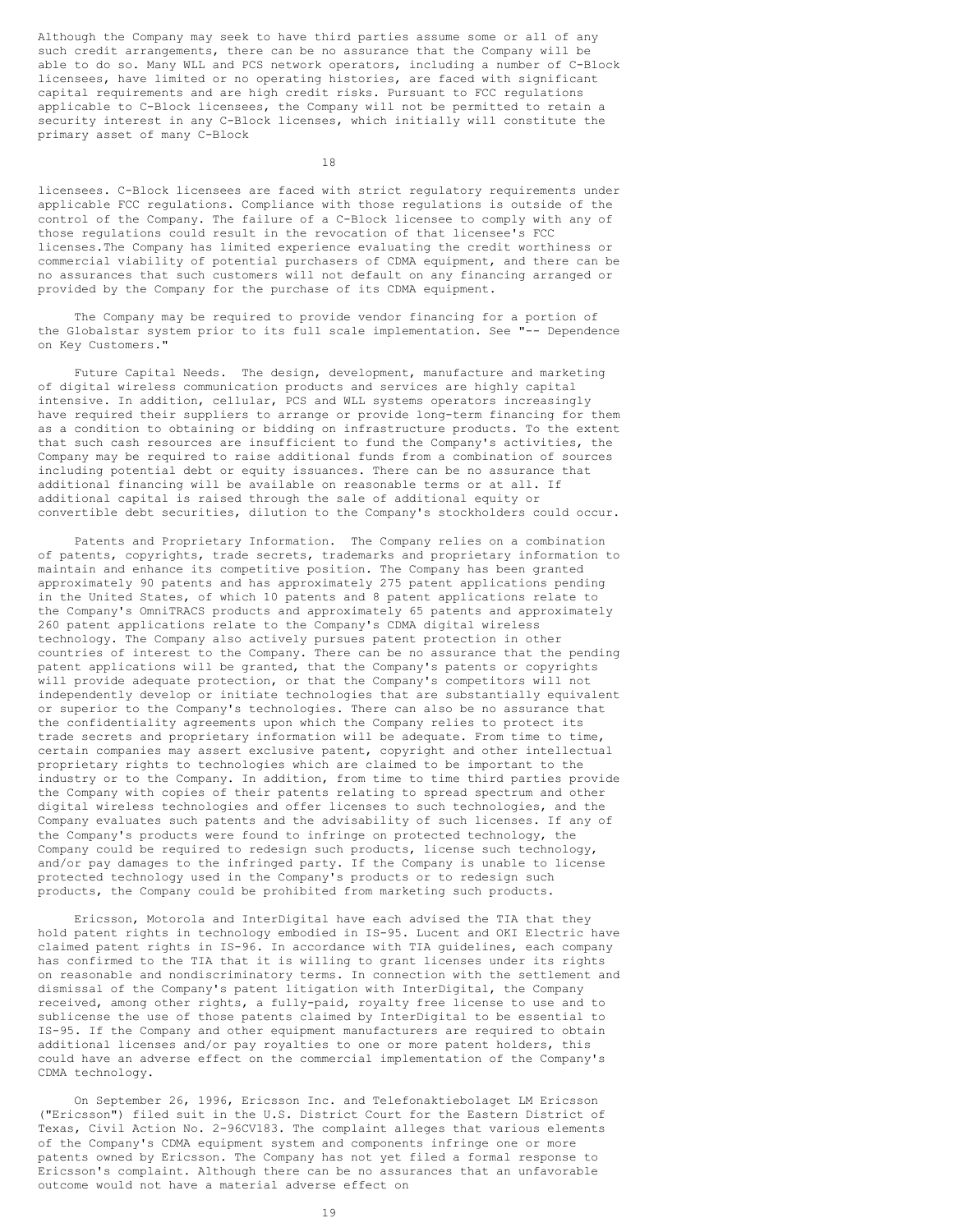the Company's liquidity, financial position or results of operations, the Company believes the complaint has no merit and will vigorously defend the action.

On November 8, 1996 the Company was served with a complaint in connection with a lawsuit filed in the U.S. District Court for the Eastern District of Pennsylvania by BTG USA Inc. The complaint alleges that the Company's Global Positioning System, CDMA telecommunications products and the OmniTRACS system components thereof infringe United States Patent No. Re. 34,004. The patent expired in November 1996. Although there can be no assurances that an unfavorable outcome would not have a material adverse effect on the Company's liquidity, financial position or results of operations, the Company believes the complaint has no merit and will vigorously defend the action.

Manufacturing of CDMA Equipment. QUALCOMM has received orders for CDMA wireless communications infrastructure and subscriber equipment and ASIC components for delivery in fiscal 1997 and expects to receive additional orders in the future. The Company is investing substantial amounts in product development activities to maintain or improve its competitive position. The Company may spend substantially more on such software and hardware development than currently anticipated. The Company has significantly expanded and will continue to significantly expand its infrastructure and subscriber equipment manufacturing capabilities. Many of the Company's competitors have greater resources and experience with such large scale manufacturing. There can be no assurance that the Company will be able to timely or effectively accomplish such increases in production volume.

Any delays or difficulties in connection with the planned increase in manufacturing capacity could have a material adverse effect on the Company's business and results of operations. If the Company is unable to manufacture CDMA subscriber and infrastructure equipment at commercially acceptable costs, or if the Company expands its manufacturing capacity but is unable to secure sufficient orders for its CDMA equipment, the Company's competitive position and the ability of the Company to achieve a profitable return on its CDMA research and development expenditures could be materially impaired.

The manufacture of wireless communications equipment is a complex and precise process involving specialized manufacturing and testing equipment and processes. Defects or impurities in the components or materials used, equipment failure or other difficulties could adversely affect the Company's ability to meet planned production yields. There can be no assurance that the Company will not encounter difficulties in achieving planned yields on its products, which would adversely affect its margins and operating results.

The Company manufactures its CDMA cellular and PCS subscriber equipment through QPE, a joint venture between the Company and a subsidiary of SONY Electronics. The risks associated with the commercial manufacture of the Company's infrastructure and subscriber equipment products which are described in this document also apply to the manufacture of subscriber equipment by QPE. To the extent that QPE experiences any of the complications, delays or interruptions described herein, the Company's results of operations would be adversely affected.

Dependence on Suppliers. The Company has from time to time experienced delays in obtaining quantities of specification compliant RF components and other parts to meet the demands for its equipment. Several of the critical products and services used in the Company's existing and proposed products, including ASICs, flash memory chips and certain RF components used in the Company's CDMA products and certain custom and semi-custom VLSI circuits and other sophisticated electronic parts and major subassemblies used in the OmniTRACS system, are currently available only from single or limited sources. The reliance on sole or limited source vendors by the Company and its licensees involves risks, including the possibility of shortages of certain key components, product performance shortfalls, and reduced control over delivery schedules, manufacturing capability, quality and costs. Business disruptions or financial difficulties of a sole or limited source supplier of any particular component could materially and adversely impact the Company by increasing the cost of goods sold or reducing the availability of such components. While the Company believes that it could obtain necessary components from other manufacturers, an unanticipated change in the source of supply of these components could trigger performance guarantees or cause significant shipment delays in the Company's products.

# 20

Unanticipated supply limitations could adversely affect the Company's ability to meet its product orders. There can be no assurance that the supplier commitments will be met. The Company is also working with its vendors to obtain expanded volumes of specification compliant components. There may be significant demand on the Company's suppliers from other manufacturers (including the Company's licensees) for such components. Delays in the availability or reduced quantities of these components could adversely affect the Company's ability to manufacture subscriber equipment in the volumes and within the time frames required by its customers, which could result in lost revenues and profits and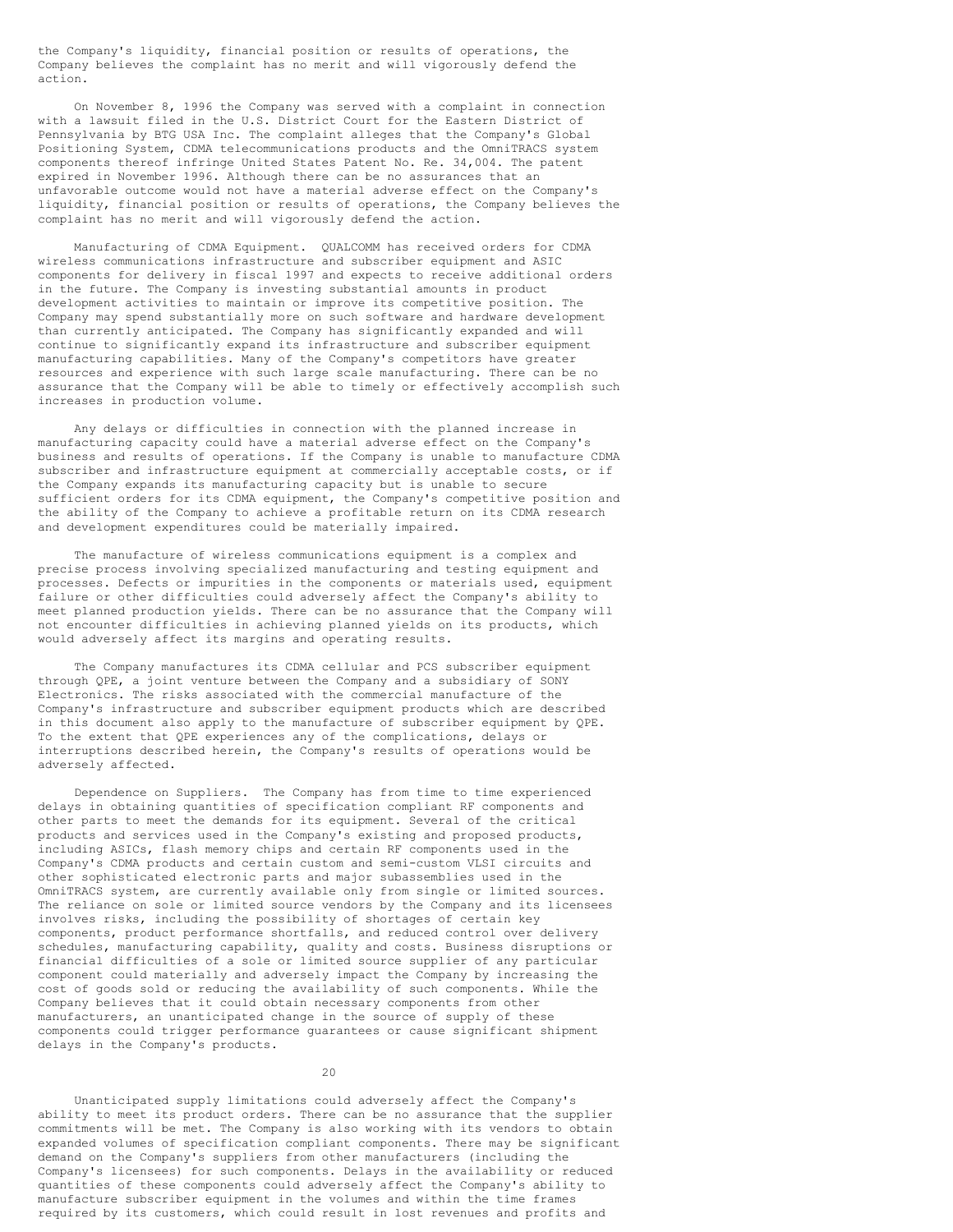#### possible performance guarantee payments. See "--Performance Guarantees."

Certain components require an order lead time of six months or longer. Other components that currently are readily available may become difficult to obtain in the future. There can be no assurance that the Company will not experience delays in the receipt of certain of its key components. Delays or the failure of the Company to order sufficient quantities of these components in advance could prevent the Company from meeting production requirements and could result in the requirement to pay performance guarantees. To meet forecasted production levels, the Company may be required to commit to certain long lead time items prior to contract award. If forecasted orders are not awarded, the Company may be faced with large inventories of slow moving or unusable parts which could have an adverse affect on the Company's results of operations.

Rapid Technological Change and New Products. The market for the Company's products is characterized by rapid technological advances, evolving industry standards, changes in customer requirements and frequent new product introductions and enhancements. The introduction of products embodying new technologies and the emergence of new industry standards could render the Company's existing products and products currently under development obsolete and unmarketable. Accordingly, the Company's future success will depend upon its ability to enhance its current products and develop and introduce new products that keep pace with technological developments, satisfy varying customer requirements and achieve market acceptance. Any failure by the Company to anticipate or respond adequately to technological developments or customer requirements, or any significant delays in product development or introduction, could damage the Company's competitive position and have an adverse effect on revenues and results of operations. There can be no assurance that the Company will be successful in developing and marketing new equipment products on a timely basis or that the Company will not experience significant delays in the future, which could have a material adverse effect on the Company's business and operations. In addition, there can be no assurance that new products developed by the Company will achieve market acceptance.

Performance Guarantees. QUALCOMM and QPE have entered into contracts that provide for performance guarantees to protect customers against late delivery or failure to perform. These performance guarantees, and any future commitments for performance guarantees, are obligations entered into separately, and in some cases jointly, with partners to supply CDMA subscriber and infrastructure equipment. Certain of these obligations provide for substantial performance guarantees that accrue at a daily rate based on percentages of the contract value to the extent the equipment is not delivered by scheduled delivery dates or the systems fail to meet certain performance criteria by such dates. The Company is dependent in part on the performance of its suppliers and strategic partners in order to provide equipment which is the subject of the guarantees. Thus, the ability to timely deliver such equipment may be outside of the Company's control. If the Company and QPE are unable to meet their performance obligations, the payment of the performance guarantees could amount to a significant portion of the contract value and would have a material adverse effect on product margins and the Company's results of operations.

Dependence on Key Customers. A significant portion of the Company's CDMA subscriber and infrastructure equipment sales are, and are expected to continue to be, concentrated with a limited number of customers. As a result, the Company's performance will depend significantly on relatively large orders from a limited number of customers, as well as gaining additional customers, both within existing cellular, PCS and WLL markets and in new markets. The loss of any existing customer for CDMA equipment or the failure of the Company to gain additional customers could have a material adverse effect on the Company's business, financial condition and results of operations.

21

The Company has entered into a four-year development agreement with Globalstar to design and develop subscriber equipment and ground communications stations of the Globalstar system through 1998. Through September 29, 1996, the Company has recognized revenues of approximately \$213 million under the Globalstar agreement and expects to recognize significant revenues under the contract during fiscal years 1997 and 1998. It is anticipated that Globalstar will require capital of approximately \$2.5 billion prior to full scale commercial implementation of its system. To date, Globalstar has received funds and financing commitments totaling approximately \$1.4 billion. Such capital is being used, in part, to fund the development agreement. There can be no assurance that Globalstar will be successful in raising additional capital or that delays or technical or regulatory developments will not arise which could adversely affect Globalstar's ability to continue funding the development agreement and which would have a material adverse effect on QUALCOMM's business and results of operations. The Globalstar development agreement is terminable at the election of Globalstar in the event that Globalstar abandons its efforts to develop the satellite-based communications system.

CDMA Commercialization. The Company's CDMA technology has been launched commercially for PCS and cellular applications in the U.S., Hong Kong and South Korea. The successful implementation and operation of such systems is a complex process requiring coordination of a number of factors, including the successful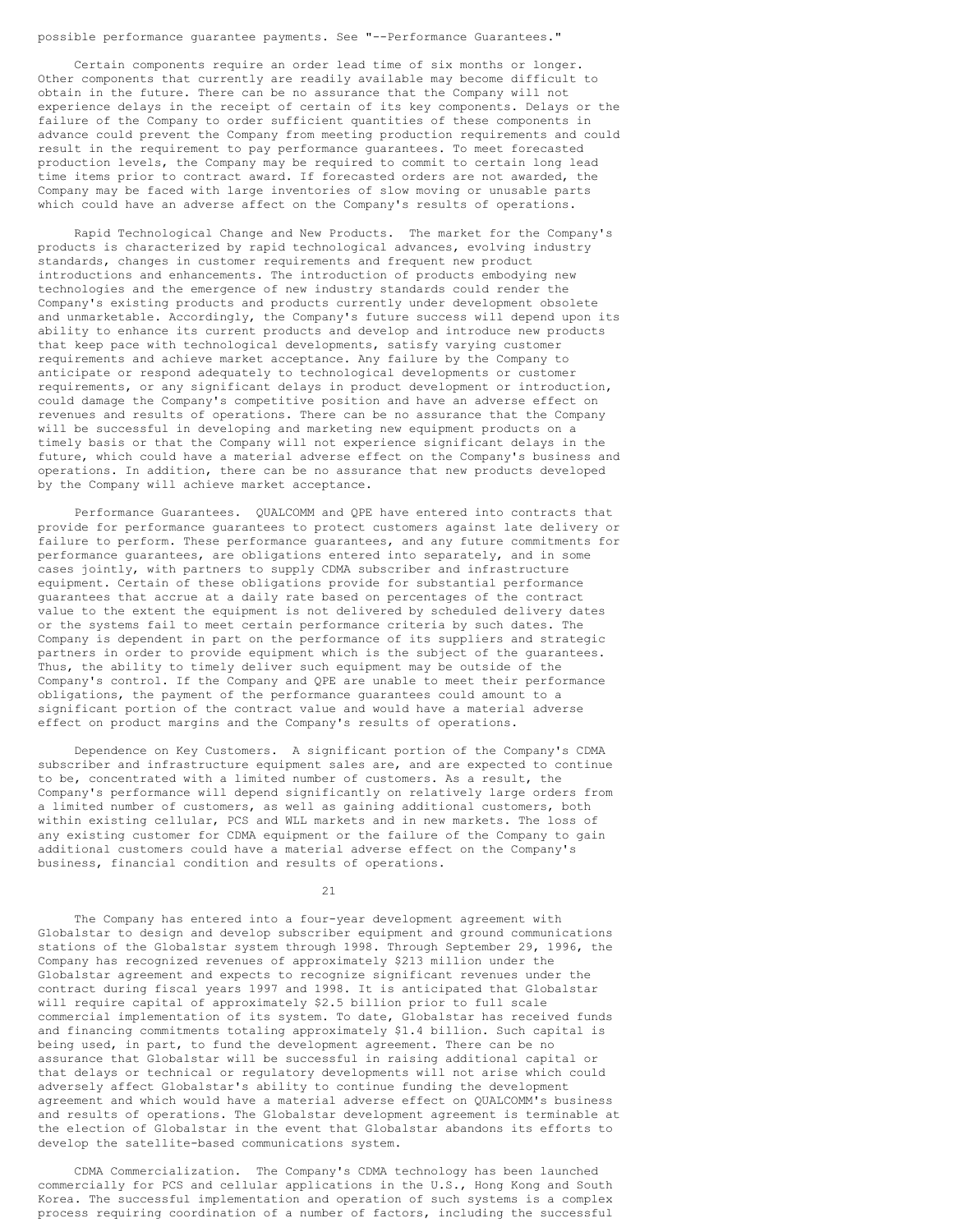interface between infrastructure and subscriber equipment from multiple vendors and the public wireline network, as well as avoiding interference from microwave and cellular systems. There can be no assurance that unforeseen complications will not arise as more subscribers are added to these systems or in the scale-up and operation of other commercial CDMA systems that could materially delay or limit the commercial use of the Company's CDMA technology. Further, if the Company's licensees are unable to deliver CDMA equipment to the market on a timely basis, or if carriers which have adopted CDMA fail to deploy their systems on a timely basis, the Company's business and the reputation of the Company's CDMA technology could be adversely affected.

A number of companies with international operations are developing and implementing competing cellular, PCS and WLL technologies. While the Company strongly believes that CDMA is superior to competing digital technologies and is actively promoting the benefits of its CDMA technology outside of the U.S., there can be no assurance that the Company will receive significant international acceptance of its CDMA technology for cellular, PCS or WLL applications due to the installed base of GSM systems and competition from the U.S. and Japanese TDMA systems. In some countries, the Company's CDMA products may be required to undergo extensive testing and certification by government entities before CDMA can be approved for commercial use in those countries.

Dependence on OmniTRACS. OmniTRACS systems, complementary software products, related messaging service and maintenance services historically have accounted for a significant portion of the Company's total revenues and margins. The Company expects that revenues and margins from its OmniTRACS operations will continue to represent a substantial portion of the Company's total revenues and margins. A significant portion of the Company's OmniTRACS revenues is derived from the North American trucking industry, particularly providers of long haul transportation of goods and equipment. Any adverse events affecting the domestic trucking industry could have a material adverse effect on the Company's OmniTRACS revenues. Although an increasing portion of the Company's OmniTRACS revenues is derived from ongoing messaging and maintenance revenues, new customer sales of the Company's OmniTRACS systems are important to the Company to maintain continued growth. In addition, the Company has been experiencing pricing pressure from competitors on sales of its OmniTRACS products and messaging services, which could result in further reduction of the margins for such products and services. See "Business -- Competition." The Company expects that an increasing portion of its future OmniTRACS sales will be derived from international sales. There can be no assurance that the Company's domestic or international OmniTRACS business will continue to grow at the levels experienced in the past, which could have a material adverse effect on the Company's results of operations.

Competition. Competition in the wireless communications industry is intense. The industry consists primarily of major domestic and international companies which have financial, technical, marketing, sales, manufacturing, distribution and other resources substantially greater than those of the Company. Many of

22

these companies are licensees of the Company's technology, and have established market positions, trade names, trademarks, patents, copyrights and intellectual property rights and substantial technological capabilities. See "Business -- Competition."

The primary competition with respect to CDMA technology is from current analog and digital TDMA-based systems, including GSM and DCS 1900, the GSM implementation for PCS in the U.S. GSM has been adopted as the digital cellular standard throughout Europe and has received substantial international acceptance in other countries. Industry publications have reported that over 60 countries have adopted or are deploying GSM. In Japan, the Ministry of Posts and Telecommunications has adopted TDMA as its primary digital cellular standard, which has been widely deployed throughout the country. Japan's proprietary TDMA system is not compatible with either GSM or the U.S. IS-54 TDMA standard. However, in 1996, two of the three largest cellular service providers in Japan have announced plans to offer commercial CDMA service in 1998. In addition, a number of alternative radio systems are also being marketed for WLL applications. Many of the major equipment suppliers have made substantial investments in TDMA and GSM technology including Alcatel, Hughes, Lucent, Motorola, NOKIA, Nortel and Siemens (all of whom are licensees of the Company), as well as Ericsson. The Company also competes against its licensees in the sale of CDMA subscriber and infrastructure equipment. There can be no assurance that the Company's competitors will not devote their significantly greater financial, technical, marketing and other resources to aggressively market competitive communications systems or develop and adopt competitive digital cellular technologies, and that such efforts will not have a materially adverse effect on the Company's results of operations in the future. Moreover, certain equipment manufacturers may offer extremely attractive financing terms as a means of gaining access to the U.S. PCS market.

The Company's primary competition to its OmniTRACS system includes American Mobile Satellite Corporation ("AMSC") and HighwayMaster Communications, Inc. AMSC and its resellers are offering services through the AMSC satellite which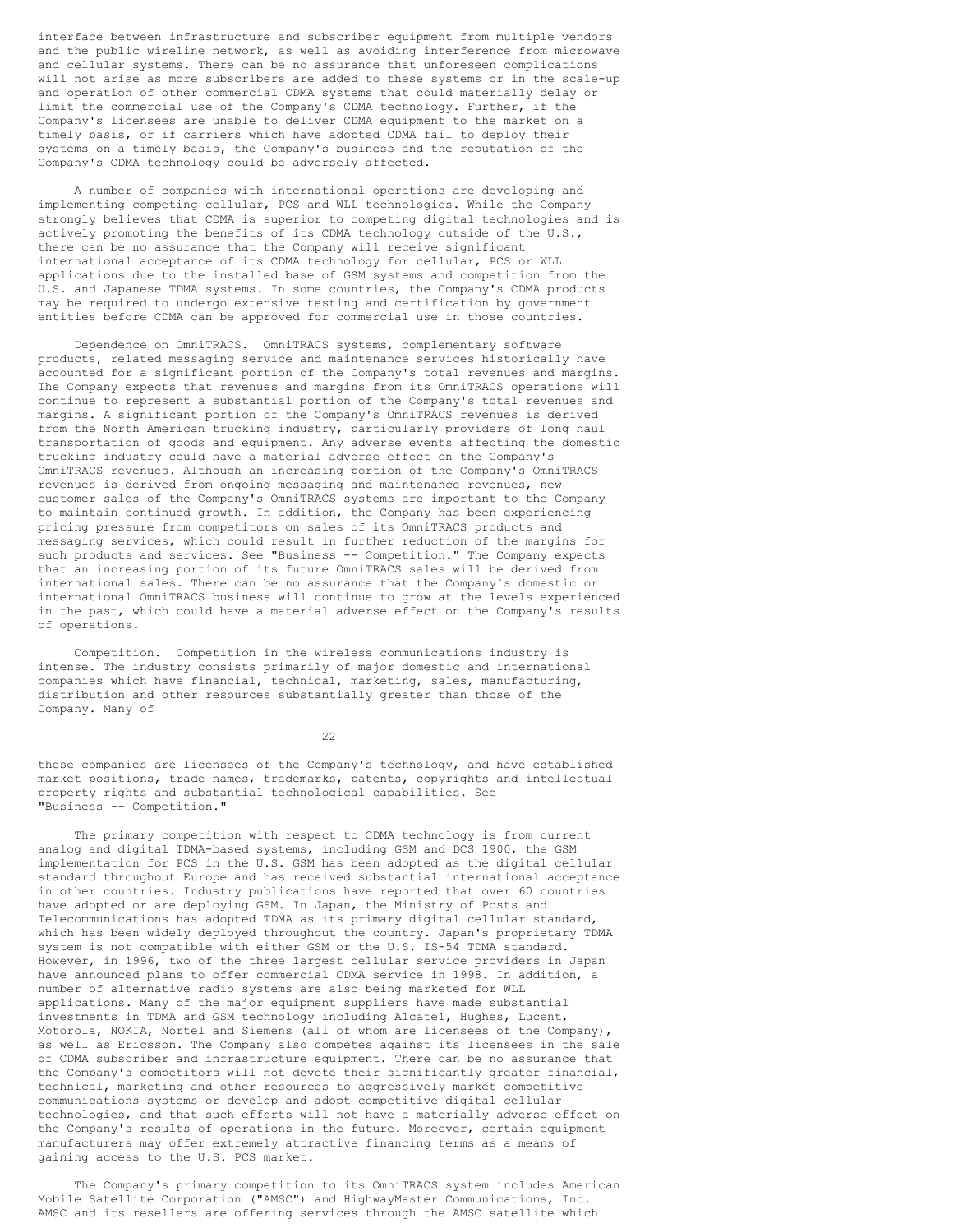was launched in 1995. Recently, Rockwell International, the primary reseller to date of AMSC services, ceased acting as an AMSC reseller and transferred its customers to AMSC, thereby increasing AMSC's market presence. These competitors are aggressively pricing their products and could continue to do so in the future. In addition, these competitors are offering new value-added products and services similar to those developed or being developed by QUALCOMM. Emergence of new competitors, particularly those offering low cost products and future LEO satellite communications systems, may impact margins and intensify competition in new markets. The Company also faces competition abroad from numerous suppliers of equipment and services. These include Inmarsat and its authorized resellers through its Inmarsat C geostationary satellite service. In addition, the Company is facing competition abroad from various terrestrial based systems and specifically in Europe from GSM-based terrestrial systems. All of these competitors are aggressively pricing their products and services and the Company can continue to expect pricing pressures. As with the U.S. operations, the international business may also experience competition in the future from LEO Satellite communications systems.

Equipment Sales by CDMA Licensees. Full commercial implementation of the Company's CDMA technology requires that subscriber and infrastructure equipment be made available in commercial quantities in a timely and cost effective manner. Although the Company is a supplier of certain CDMA subscriber and infrastructure equipment, the Company expects that a major portion of the subscriber and infrastructure equipment that will be made commercially available will be supplied by the Company's licensees. If CDMA subscriber and infrastructure equipment is not delivered to the market on a timely basis, customers could select other digital wireless technologies. Availability of equipment and other factors are critical for CDMA technology to be chosen for wireless applications. The amount and timing of resources devoted by licensees to the development of CDMA subscriber and infrastructure equipment are controlled by such licensees, and thus the timing of the availability of third party equipment is not under the Company's control.

Reliance on Satellite and Other Facilities for OmniTRACS Service. The Company's OmniTRACS system currently operates in the U.S. market on leased Ku-band satellite transponders. The Company's data satellite transponder lease runs through 2001. The Company's position reporting satellite transponder runs through May 1997, with the rights to extend through May 1999. The Company believes that its current domestic transponder capacity is adequate to support over 180,000 OmniTRACS terminals, assuming current per unit message and position reporting volumes. Future system enhancements may allow for increased

23

utilization of transponder capacity. The Company believes that U.S. OmniTRACS operations may require additional transponder capacity in fiscal year 1998 which it believes will be available on acceptable terms. However, no assurance can be given that the Company will be able to acquire additional transponder capacity on acceptable terms on a timely basis. Any failure of the Company to maintain adequate satellite capacity would have a material adverse effect on the Company's financial results. The Company's NMF operations are subject to the risk that a failure or natural disaster could interrupt the OmniTRACS service and have a material adverse effect on OmniTRACS revenues. The Company maintains a fully operational NMF in Las Vegas, Nevada as a backup to its primary NMF in San Diego, California. See "Business -- OmniTRACS."

Factors Affecting International Business. Revenues from international customers accounted for approximately 36% of total revenues in fiscal 1996, 20% of total revenues in fiscal 1995 and 23% of total revenues in fiscal 1994. Because certain joint ventures between the Company and foreign firms provide for a minority ownership position by the Company in the joint venture, the Company may be limited in taking actions it might otherwise wish to pursue. Since the Company is a relatively new entrant into some of these markets and its competitors may have long-standing, entrenched positions, it may be difficult for the Company to succeed in certain markets, thereby limiting international sales. Other risks faced by the Company in its international business include unexpected changes in regulatory requirements, export controls, national standards, currency exchange rates, expropriation, tariffs or other barriers, political risks, difficulties in staffing and managing foreign operations, and potentially negative tax consequences. These factors could have an adverse impact on the Company's operating results. The Company is subject to U.S. export control laws and regulations with respect to all of the Company's products and technology that are exported from the United States. The Company is subject to the risk that more stringent export control requirements could be imposed in the future on product classes that include products exported by the Company, which would result in additional compliance burdens on the Company or ensure the enforceability of its contract rights. In addition, the laws of certain foreign countries, including developing nations in Asia, South America, Africa and Eastern Europe, may not protect the Company's intellectual property rights or ensure the enforceability of its contract rights to the same extent as do the laws of the United States.

Uncertainty of Government Regulation. The Company's products are subject to various FCC regulations in the U.S. These regulations require that the Company's products meet certain radio frequency emission standards and not cause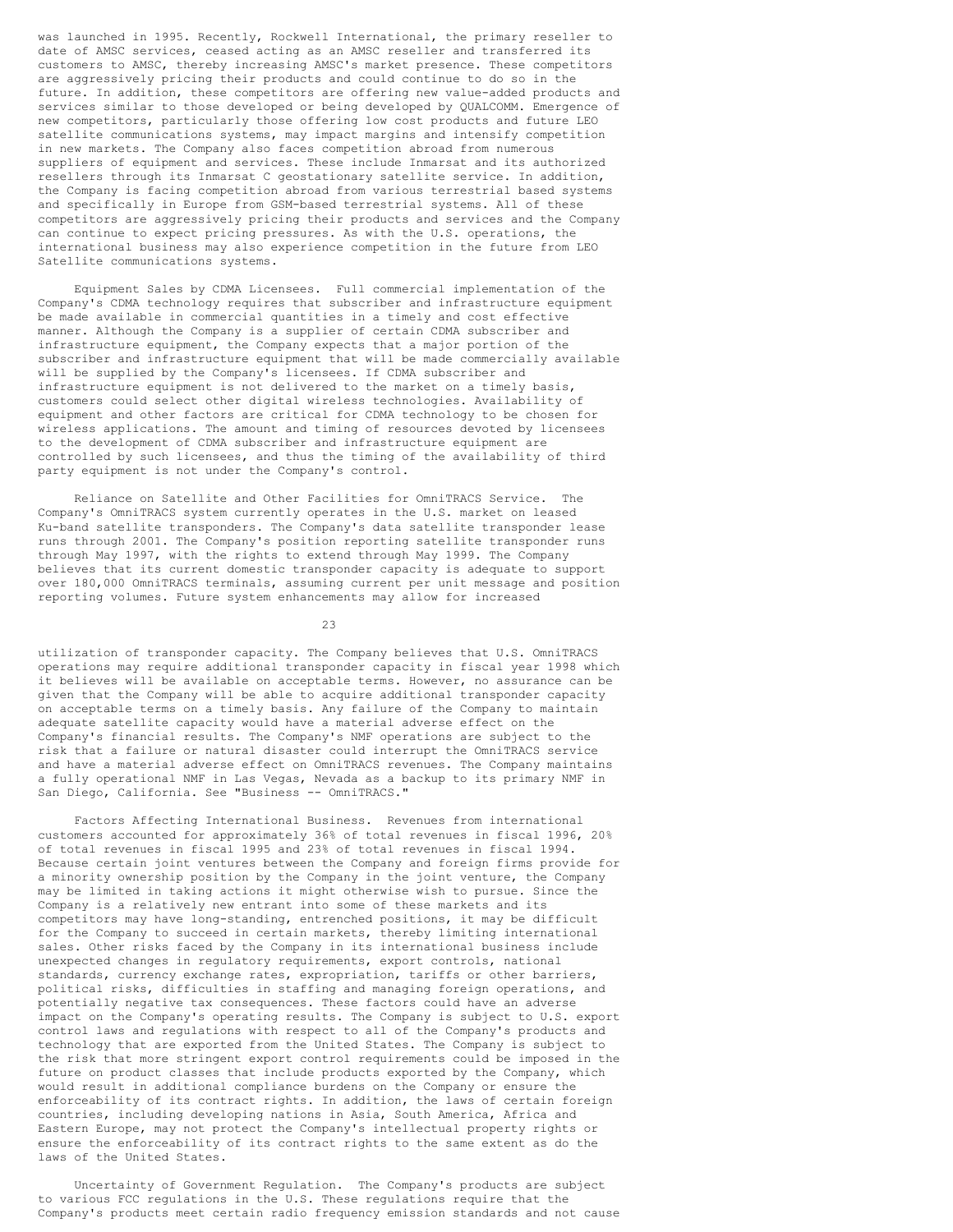unallowable interference to other services. The Company is also subject to government regulations and requirements by local and international standards bodies outside the U.S., where the Company is less prominent than local competitors and has less opportunity to participate in the establishment of regulatory and standards policies. Changes in the regulation of the Company's activities, including changes in the allocation of available spectrum by the U.S. Government and other governments, or exclusion of its technology by a standards body, could have a material adverse effect on the Company's results of operations and its ability to market its products and services. The Company is also subject to state and federal health, safety and environmental regulations as well as regulations related to the handling of and access to classified information.

Reliance on Key Personnel. The Company's success depends in a large part upon its ability to retain highly qualified technical and management personnel, the loss of one or more of whom could have a material adverse effect on the business of the Company. None of these individuals has an employment contract with the Company. The Company's success also depends upon its ability to continue to attract and retain highly qualified personnel in all disciplines. There can be no assurance that the Company will be successful in hiring or retaining requisite personnel.

Product Liability. Testing, manufacturing, marketing and use of the Company's products entail the risk of product liability. While the Company currently has product liability insurance that it believes is adequate to protect against product liability claims, no assurance can be given that the Company will be able to continue to maintain such insurance at a reasonable cost or in sufficient amounts to protect the Company against losses due to product liability. An inability to maintain insurance at an acceptable cost or to otherwise protect against potential product liability could prevent or inhibit the commercialization of the Company's products. In

24

addition, a product liability claim or recall could have a material adverse effect on the business or financial condition of the Company.

News reports have asserted that power levels associated with hand-held cellular telephones may pose certain health risks. The Company is not aware of any study that has concluded that there are any significant health risks from using hand-held cellular telephones. If it were determined that electromagnetic waves carried through the antennas of cellular telephones create a significant health risk, there could be a material adverse effect on the Company's ability to market and sell its wireless telephone products.

Anti-Takeover Measures; Rights Plan. The Company's Certificate of Incorporation provides for cumulative voting in the election of directors. In addition, the Company's Certificate of Incorporation provides for a classified Board of Directors and includes a provision (the "Fair Price Provision") that requires the approval of the holders of at least 66 2/3% of the Company's voting stock as a condition to a merger or certain other business transactions with, or proposed by, a holder of more than 15% or more of the Company's voting stock, except in cases where certain directors approve the transaction or certain minimum price criteria and other procedural requirements are met. The Company's Certificate of Incorporation also requires the approvals of holders of at least 66 2/3% of the Company's voting stock to amend or change the provisions relating to the classified board, cumulative voting or the Fair Price Provision. The Company's Certificate of Incorporation also requires that any action required or permitted to be taken by stockholders of the Company must be effected at a duly called annual or special meeting of stockholders of the Company and may not be effected by any consent in writing.

The classified board, Fair Price Provision and other charter provisions may discourage certain types of transactions involving an actual or potential change in control of the Company, including transactions in which the stockholders might otherwise receive a premium for their shares over then current market prices, and may limit the ability of stockholders to approve transactions that they may deem to be in their best interests. Further, pursuant to the terms of its preferred share purchase rights plan, the Company has distributed a dividend of one right for each outstanding share of Common Stock. In the event the Convertible Preferred Securities are converted into Common Stock, each share of such Common Stock will also be granted a right. These rights will cause substantial dilution to the ownership of a person or group that attempts to acquire the Company on terms not approved by the Board of Directors and may have the effect of deterring hostile takeover attempts. In addition, the Board of Directors has the authority to fix the rights and preferences of and issue shares of Preferred Stock, which may have the effect of delaying or preventing a change in control of the Company without action by the stockholders.

Volatility of Stock Price. Historically, the Company's stock price has been volatile. The sales prices for the Company's Common Stock have ranged from \$30.38 to \$54.50 during the past 52 weeks. See "Item 5. Market for Registrants' Common Stock and Related Stockholders Matters." Future announcements concerning the Company or its competitors, including the selection of wireless technology by cellular, PCS and WLL service providers, the timing of roll-out of those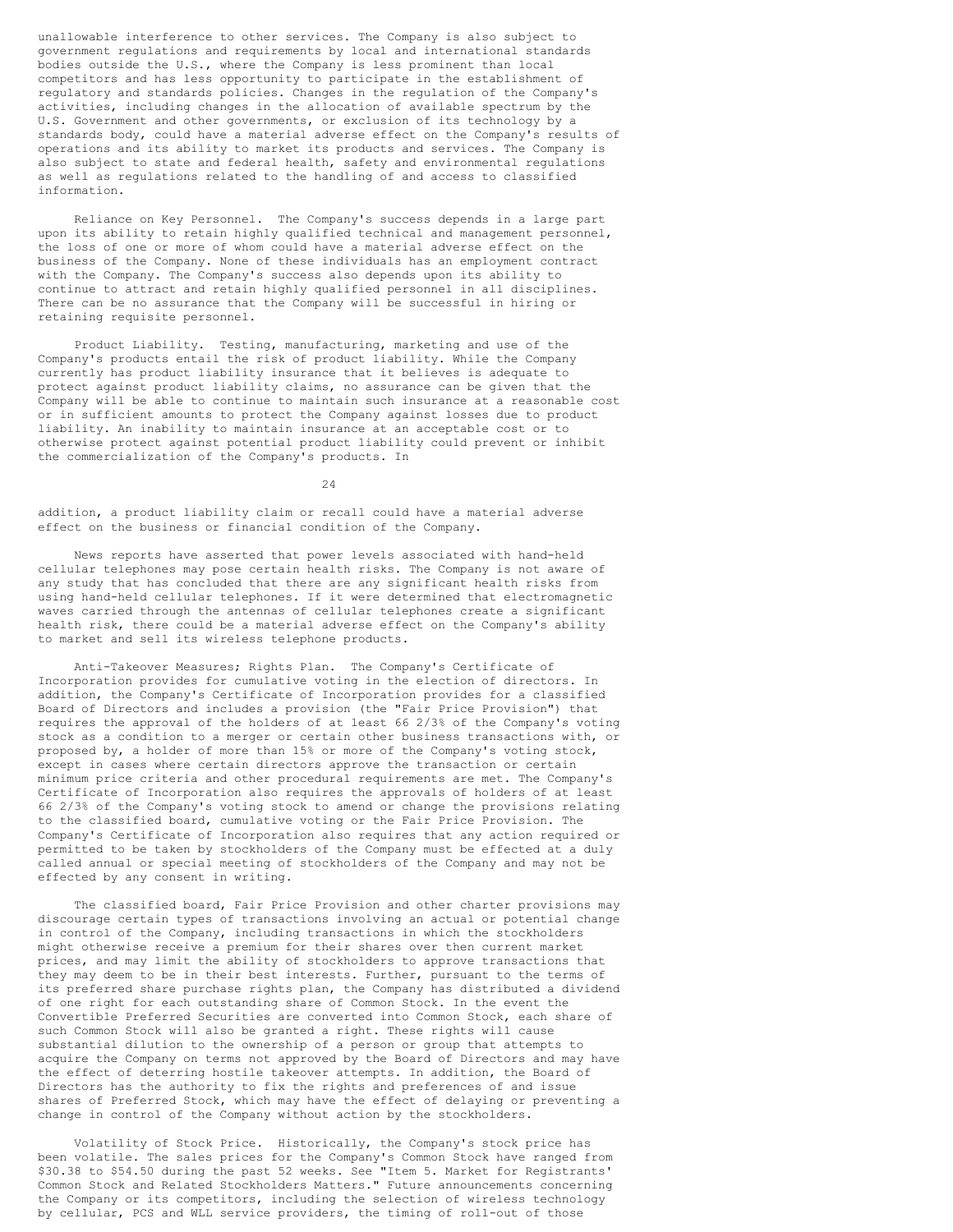systems, the receipt of substantial orders for infrastructure or subscriber equipment, results of technological innovations, new commercial products, changes in recommendations of securities analysts, government regulations, proprietary rights or product or patent litigation, may have a significant impact on the market price of the Company's Common Stock. The Company's future earnings and stock price may be subject to significant volatility, particularly on a quarterly basis. Any shortfalls in revenues or earnings from the levels expected by securities analysts could have an immediate and significant adverse effect on the trading price of the Company's Common Stock in any given period.

# ITEM 2. PROPERTIES

The Company occupies a number of facilities in San Diego, California, used for manufacturing, engineering and administration. The Company owns the land and buildings for its Corporate Center which is used primarily for administration and engineering. In 1994, the Company purchased another site nearby and has completed the relocation of its NMF and principal manufacturing efforts in addition to providing

25

additional administrative and engineering facilities. The Company also owns a 368,000 square foot manufacturing and research facility and 16.5 acres of adjacent land in La Jolla, California which is used by QUALCOMM for subscriber manufacturing operations. In 1996, the Company completed construction of a new 225,000 square foot building adjacent to the Corporate Center owned by the Company which is being utilized primarily as an engineering facility. In the third quarter of fiscal 1996 the Company commenced construction of a 177,000 square foot manufacturing facility owned by the Company in San Diego which will be dedicated to the production of infrastructure equipment. In the first quarter of fiscal 1997, the Company began planning for the construction of a new 250,000 square foot building on QUALCOMM's Morehouse Campus which will be used primarily as an engineering facility, and the Company has signed additional leases totalling 185,000 square feet. The Company continues to lease space in San Diego and leases space for sales and support offices in other U.S. locations including Kansas City, Missouri; Washington, D.C.; Winston-Salem, North Carolina; Norcross, Georgia; Salt Lake City, Utah; Pittsburgh, Pennsylvania; Irving, Texas; Indianapolis, Indiana; Austell, Georgia; engineering facilities in Boulder, Colorado; and a backup NMF in Las Vegas, Nevada. The Company leases office space internationally in Haifa, Israel; Hong Kong; Beijing, China; New Delhi, India; Baroda, India; Buenos Aires, Argentina; Sao Paulo, Brazil; Ontario, Canada; Seoul, Korea; and Singapore.

The Company believes its facilities are adequate for its present needs. In the future, the Company will need to purchase, build or lease additional facilities to meet the requirements projected in its long term business plan.

# ITEM 3. LEGAL PROCEEDINGS

On September 26, 1996, Ericsson Inc., and Telefonaktiebolaget LM Ericsson ("Ericsson") filed suit in the U.S. District Court for the Eastern District of Texas, Civil Action No. 2-96CV183. The complaint alleges that various elements of the Company's CDMA equipment system and components infringe one or more patents owned by Ericsson. The Company has not yet filed a formal response to Ericsson's complaint. Although there can be no assurances that an unfavorable outcome would not have a material adverse effect on the Company's liquidity, financial position or results of operations, the Company believes the complaint has no merit and intends to vigorously defend the action.

On November 8, 1996 the Company was served with a complaint in connection with a lawsuit filed in the U.S. District Court for the Eastern District of Pennsylvania by BTG USA Inc. The complaint alleges that the Company's Global Positioning System, CDMA telecommunications products and the OmniTRACS system components thereof infringe United States Patent NO. Re. 34,004. The patent expired in November 1996. Although there can be no assurances that an unfavorable outcome would not have a material adverse effect on the Company's liquidity, financial position or results of operations, the Company believes the complaint has no merit and intends to vigorously defend the action.

The Company is engaged in other legal actions arising in the ordinary course of its business and believes that the ultimate outcome of these actions will not have a material adverse effect on the Company's liquidity, financial position or results of operations.

# ITEM 4. SUBMISSION OF MATTERS TO A VOTE OF SECURITY HOLDERS

No matters were submitted to a vote of security holders during the quarter ended September 29, 1996.

26

# PART II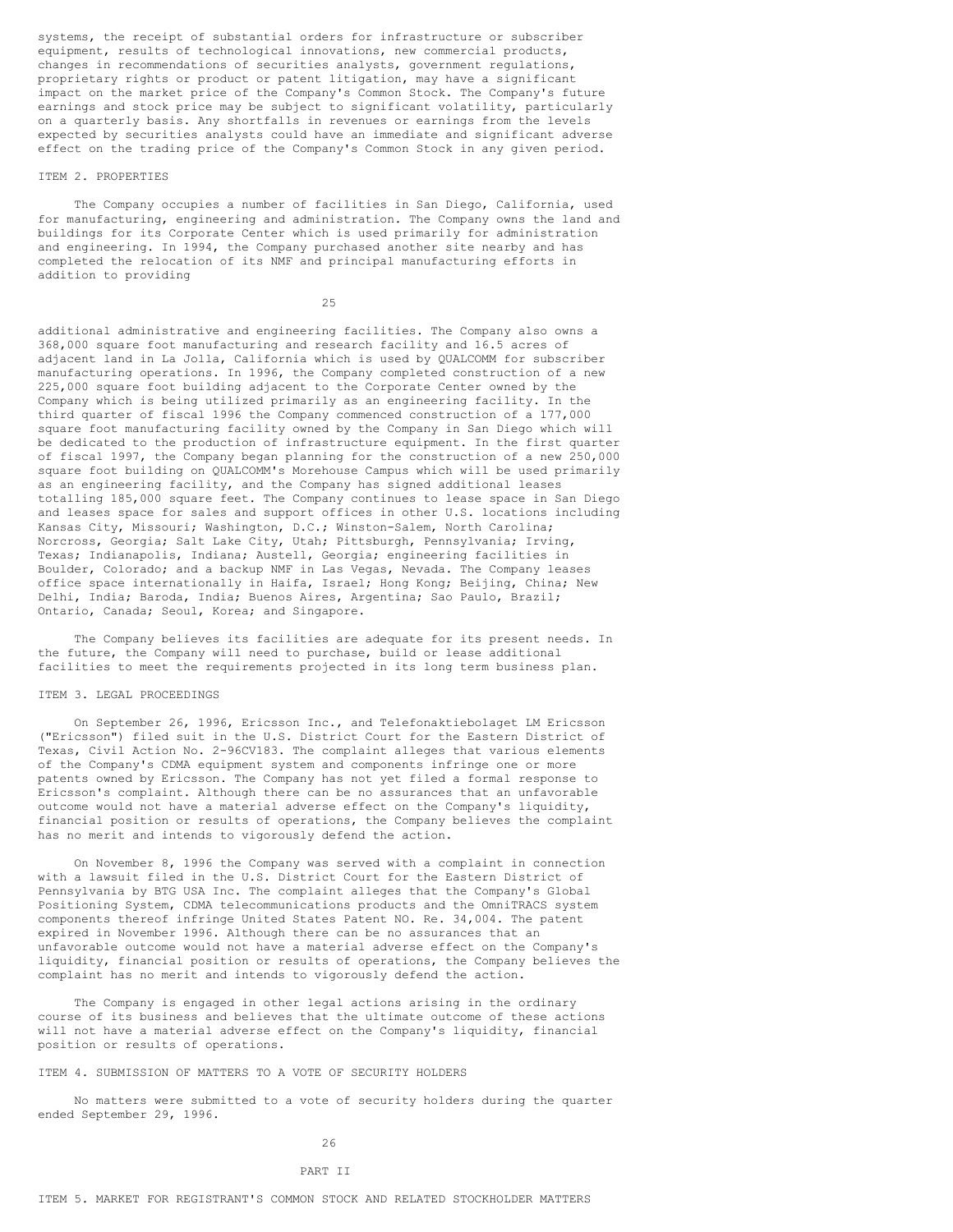The Common Stock of the Company is traded on the Nasdaq National Market under the symbol "QCOM." The following table sets forth the range of high and low sales prices on the National Market of the Common Stock for the periods indicated, as reported by Nasdaq. Such quotations represent inter-dealer prices without retail markup, markdown or commission and may not necessary represent actual transactions.

# <TABLE>

<CAPTION>

|                   | HTGH                | <b>T.OW</b>         |
|-------------------|---------------------|---------------------|
|                   |                     |                     |
| $<$ S>            | $\langle C \rangle$ | $\langle C \rangle$ |
| FISCAL 1995       |                     |                     |
|                   | \$ 33.75            | \$22.25             |
|                   | 34.50               | 20.50               |
|                   | 35.63               | 24.13               |
|                   | 54.75               | 31.75               |
| FISCAL 1996       |                     |                     |
|                   | \$47.50             | \$ 34.88            |
|                   | 49.75               | 35.50               |
|                   | 54.50               | 30.38               |
|                   | 52.88               | 36.38               |
| $\langle$ /TARLE> |                     |                     |

As of November 25, 1996, there were 2,169 holders of record of the Common Stock. On November 25, 1996, the last sale price reported on the Nasdaq National Market for the Common Stock was \$42.00 per share.

27

#### ITEM 6. SELECTED FINANCIAL DATA

The following data has been derived from financial statements audited by Price Waterhouse LLP, independent accountants. Consolidated balance sheets at September 30, 1995 and 1996 and the related consolidated statements of income and of cash flows for the three years ended September 30, 1996 and notes thereto appear elsewhere herein. The data should be read in conjunction with the annual financial statements, related notes and other financial information appearing elsewhere herein. All amounts shown are in thousands, except per share data.

#### <TABLE> <CAPTION>

|                                                           | YEARS ENDED SEPTEMBER 30, (1) |                                                                   |  |                      |  |                      |  |                      |   |                         |
|-----------------------------------------------------------|-------------------------------|-------------------------------------------------------------------|--|----------------------|--|----------------------|--|----------------------|---|-------------------------|
|                                                           |                               | 1996                                                              |  | 1995                 |  | 1994                 |  | 1993                 |   | 1992                    |
|                                                           |                               | __________<br>(IN THOUSANDS, EXCEPT PER SHARE AMOUNTS AND RATIOS) |  | ---------            |  | ---------            |  | ---------            |   | $- - - - - - - -$       |
| $<$ S $>$                                                 | $<<$ $>>$                     |                                                                   |  | $\langle C \rangle$  |  | $<\!\!\rm C\!\!>$    |  | <<                   |   |                         |
| STATEMENTS OF OPERATIONS DATA:<br>Revenues:               |                               |                                                                   |  |                      |  |                      |  |                      |   |                         |
| Communications systems                                    |                               | \$582,953                                                         |  | \$246,997            |  | \$194,037            |  | \$123,828            |   | \$84,366                |
| Contract services                                         |                               | 131,022                                                           |  | 95,150               |  | 48,310               |  | 28,609               |   | 14,063                  |
| License, royalty and development fees                     |                               | 99,875                                                            |  | 44,465               |  | 29,276               |  | 16,271               |   | 9,092                   |
|                                                           |                               | --------                                                          |  | ---------            |  | ---------            |  | --------             |   | --------                |
| Total revenues                                            |                               | 813,850                                                           |  | 386,612              |  | 271,623              |  | 168,708              |   | 107,521                 |
| Operating expenses:                                       |                               |                                                                   |  |                      |  |                      |  |                      |   |                         |
| Communications systems                                    |                               | 445,481                                                           |  | 143,774              |  | 118,636              |  | 77,206               |   | 56,170                  |
| Contract services                                         |                               | 90,380                                                            |  | 69,396               |  | 38,051               |  | 23,416               |   | 8,924                   |
| Research and development                                  |                               | 162,340                                                           |  | 80,171               |  | 49,586               |  | 27,415               |   | 25,211                  |
| Selling and marketing                                     |                               | 74,114                                                            |  | 37,754               |  | 23,687               |  | 16,335               |   | 9,868                   |
| General and administrative                                |                               | 48,971                                                            |  | 34,918               |  | 18,696               |  | 12,085               |   | 9,305                   |
| Litigation settlement and related                         |                               |                                                                   |  |                      |  |                      |  |                      |   |                         |
| $costs$                                                   |                               | $---$                                                             |  | $- -$                |  | 13,017               |  | 326                  |   |                         |
| Total operating expenses                                  |                               | ---------<br>821,286                                              |  | ---------<br>366,013 |  | ---------<br>261,673 |  | ---------<br>156,783 |   | ---------<br>109,478    |
|                                                           |                               | ---------<br>(7, 436)                                             |  | --------<br>20,599   |  | ---------<br>9,950   |  | --------<br>11,925   |   | --------<br>(1, 957)    |
| Operating income (loss)<br>Interest income (expense), net |                               | 20,885                                                            |  | 7,265                |  | 4,470                |  | 1,333                |   | (326)                   |
| Minority interest in loss of consolidated                 |                               |                                                                   |  |                      |  |                      |  |                      |   |                         |
| subsidiary                                                |                               | 13,178                                                            |  | 12,016               |  | 2,893                |  | $- - -$              |   | $- -$                   |
| Equity in losses of joint ventures                        |                               | $ -$<br>---------                                                 |  | $ -$<br>---------    |  | $--$<br>---------    |  | (198)<br>---------   |   | (1, 261)<br>---------   |
| Income (loss) before income taxes                         |                               | 26,627                                                            |  | 39,880               |  | 17,313               |  | 13,060               |   | (3, 544)                |
| Income tax expense                                        |                               | (5,600)                                                           |  | (9, 700)             |  | (2, 120)             |  | (1,000)              |   | (580)                   |
|                                                           |                               | --------                                                          |  | ---------            |  | ---------            |  | ---------            |   | ---------               |
| Net income (loss)                                         | \$                            | 21,027<br>========                                                |  | \$30,180<br>======== |  | \$15,193<br>======== |  | \$12,060<br>======== |   | \$ (4, 124)<br>======== |
| Net income (loss) per common share                        | \$                            | 0.30                                                              |  | \$0.53               |  | \$0.28               |  | 0.25<br>$\mathsf{S}$ |   | \$ (0.10)               |
| Fully diluted net income (loss) per common                |                               |                                                                   |  |                      |  |                      |  |                      |   |                         |
|                                                           | \$.                           | 0.30                                                              |  | \$0.52               |  | \$0.28               |  | \$0.25               | S | (0.10)                  |
| Shares used in primary per share                          |                               |                                                                   |  |                      |  |                      |  |                      |   |                         |
| calculation                                               |                               | 70,214                                                            |  | 57,420               |  | 53,514               |  | 48,046               |   | 39,058                  |
| Shares used in fully diluted per share                    |                               |                                                                   |  |                      |  |                      |  |                      |   |                         |
| calculation<br>BALANCE SHEET DATA:                        |                               | 70,468                                                            |  | 58,194               |  | 53,562               |  | 48,326               |   | 39,058                  |
|                                                           |                               |                                                                   |  |                      |  |                      |  |                      |   |                         |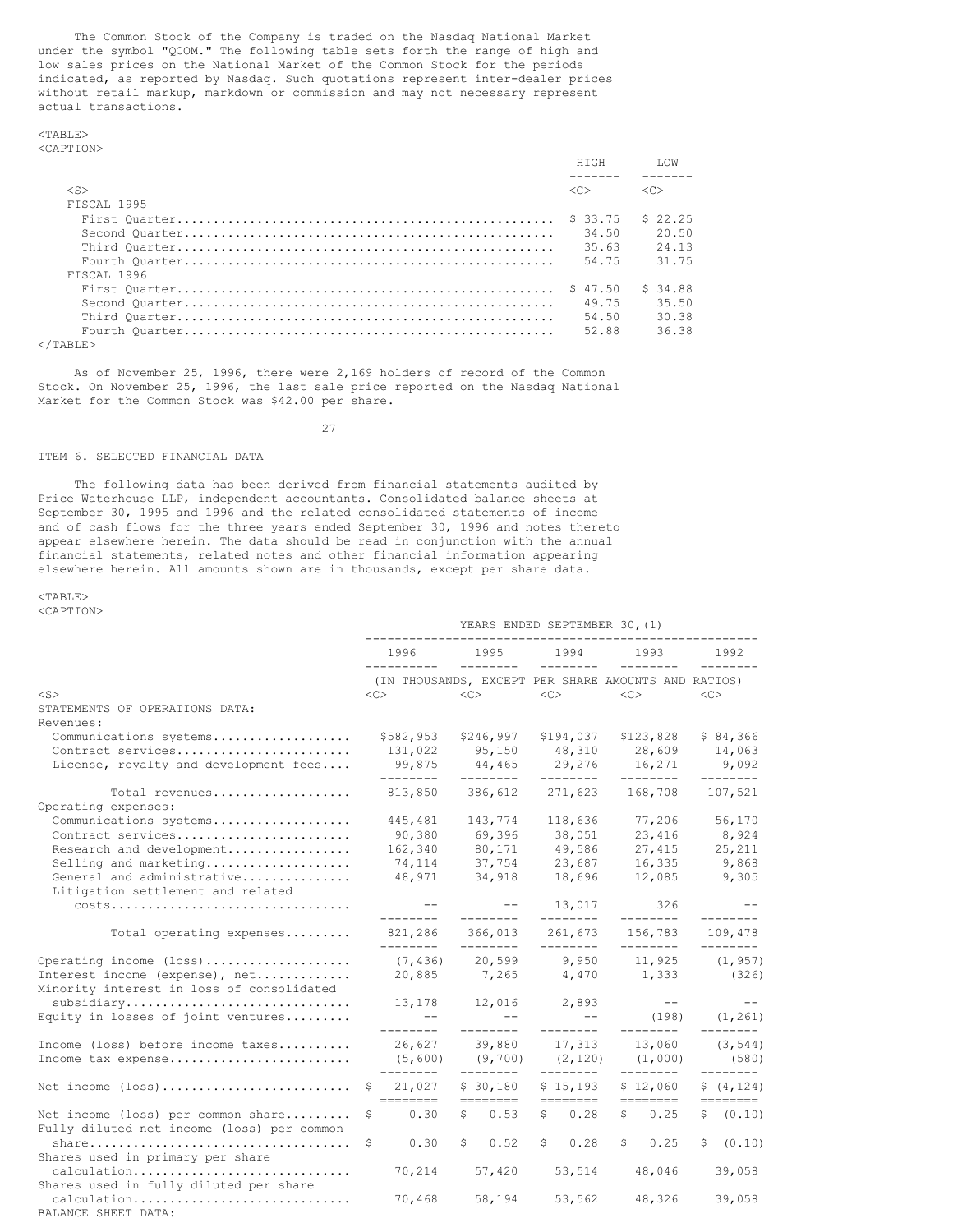| Working capital \$ 425,231         |         | \$599.633 | \$151,448 | \$200,666 | \$56.578 |
|------------------------------------|---------|-----------|-----------|-----------|----------|
|                                    |         | 940.717   | 357,925   | 306,589   | 108,317  |
| Capital lease obligations (2)      | 12,912  | 535       | 1.810     | 4.330     | 5,957    |
| Bank lines of credit and long term |         |           |           |           |          |
|                                    | 80.930  | 33.959    | 25.676    | 26,215    | 4,202    |
| Stockholders' equity               | 844.913 | 799.617   | 262,170   | 236,696   | 68,807   |
| $\langle$ /TABLE>                  |         |           |           |           |          |

- ---------------

(1) The Company's fiscal periods end on the last Sunday of each period. As a result of this practice, fiscal 1996 includes 53 weeks.

(2) Includes current and long-term portions.

28

# ITEM 7.MANAGEMENT'S DISCUSSION AND ANALYSIS OF FINANCIAL CONDITION AND RESULTS OF OPERATIONS

Except for the historical information contained herein, the following discussion contains forward-looking statements that involve risks and uncertainties. Qualcomm Incorporated's (the "Company") future results could differ materially from those discussed here. Factors that could cause or contribute to such differences include, but are not specifically limited to, timely product development, variation of royalty, license and other revenues, failure to satisfy performance obligations, uncertainty regarding the Company's patents and propriety rights (including the risk that the Company may be forced to engage in costly litigation to protect such patents and rights and the material adverse consequences to the Company if there were unfavorable outcome of any such litigation), difficulties in obtaining components needed for production of wireless equipment and changes in economic conditions of various markets the Company serves, as well as the other risks detailed in this section, and in the sections entitled Results of Operations and Liquidity and Capital Resources.

# Overview

QUALCOMM commenced operations in July 1985, initially providing contract research and development services and limited product manufacturing. In December 1988, the Company began shipping its two-way OmniTRACS mobile terminals and providing messaging services to its OmniTRACS system customers. The Company has also been involved in the development and commercialization of its proprietary Code Division Multiple Access ("CDMA") technology for digital wireless communication applications, including digital cellular, Personal Communication Services ("PCS") and Wireless Local Loop ("WLL") applications and now is involved in production of its own products for those markets.

The Company's revenues generated from its proprietary CDMA technology have historically been derived primarily from license, royalty and development fees and contract agreements with domestic and international wireless communications equipment suppliers, service providers and research organizations. Although the Company expects to continue to receive CDMA license, royalty and development fees from its existing agreements and may receive similar fees and royalties from new licensees, the amount and timing of these CDMA fees and royalties will depend on the extent to which and when the Company's CDMA technology is commercially implemented. Delays in roll-out or commencement of commercial operation of cellular, PCS or WLL systems could have a material adverse effect on quarterly and annual revenues. The Company has experienced and may continue to experience fluctuations in quarterly and annual operating results due to variations in the amount and timing of CDMA fees and royalties.

The Company began manufacturing significant volumes of CDMA subscriber and infrastructure equipment during fiscal 1996. Production capabilities at QUALCOMM Personal Electronics ("QPE") were significantly expanded which resulted in production of approximately 400,000 subscriber units in fiscal 1996 with higher production anticipated for fiscal 1997. The Company shipped the first significant volumes of PCS phones in the fourth quarter of fiscal 1996. Infrastructure production began during fiscal 1996 and is expected to continue to grow into fiscal 1997. The Company, either directly or through QPE, has entered into agreements with Sprint Spectrum, PrimeCo Personal Communication L.P. ("PrimeCo") and Northern Telecom ("Nortel") pursuant to which the Company (or QPE) has agreed to provide approximately \$500 million, \$350 million and \$200 million, respectively, in CDMA equipment and services. The Company is subject to performance guarantees on these orders. In September 1996, the Company and Hughes Network Systems ("Hughes") entered into an agreement whereby Hughes has agreed to purchase a minimum percentage of CDMA infrastructure equipment from QUALCOMM for resale to Hughes' customers. Any delays or difficulties in connection with the planned increase in manufacturing capacity could have a material adverse effect on the Company's business and results of operations. If the Company is unable to manufacture CDMA subscriber and infrastructure equipment at commercially acceptable costs and on a timely basis, the Company's competitive position and the ability of the Company to achieve a profitable return on its CDMA research and development expenditures could be materially impaired. Revenues related to CDMA Application Specific Integrated Circuits ("ASIC") component shipments to licensees also realized significant growth in fiscal 1996. To support the manufacture of CDMA equipment, QUALCOMM shipped over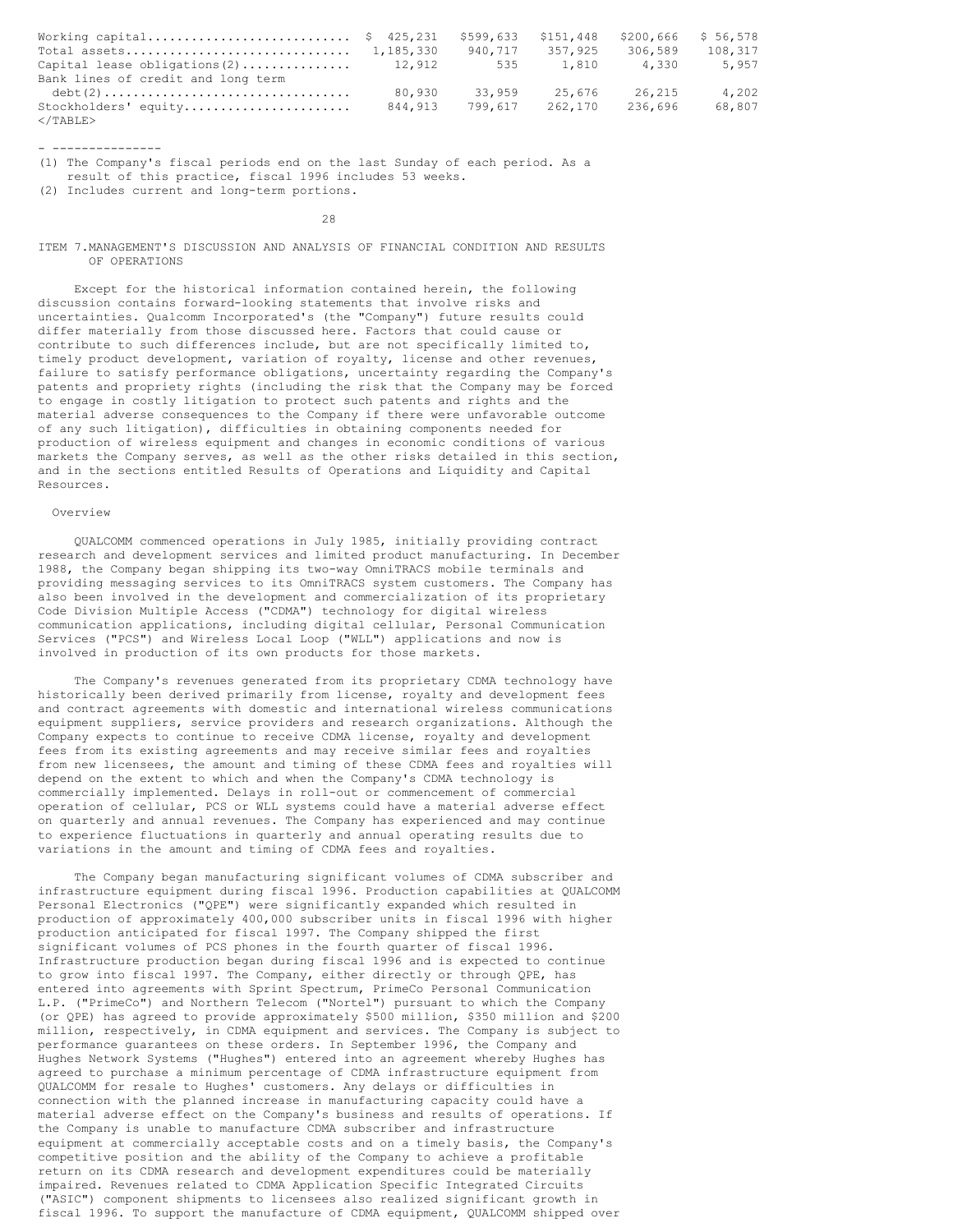29

Domestically, the Company generates revenues from its domestic OmniTRACS business by manufacturing and selling OmniTRACS terminals and related application software packages and by providing ongoing messaging and maintenance services to OmniTRACS users. Competition in 1996 resulted in a reduction of the margins on unit sales and services. The Company generates revenues from its international OmniTRACS business through license fees, sales of network equipment and terminals and fees from engineering support services. Messaging services are provided by service providers that operate network management centers for a region under licenses granted by the Company. Since the introduction of OmniTRACS, the Company has shipped over 175,000 OmniTRACS units worldwide.

The Company has experienced, and expects to continue to experience, increased operating expenses as a result of the Company's overall expansion. In fiscal 1996, operating expenses were significantly higher, although operating expenses as a percentage of revenue declined. The increase was primarily due to increased research and development expenditures, expanded sales and marketing efforts and overall expansion of the business base. In fiscal 1997 the Company expects to continue to make substantial investments in research and development and to increase sales and marketing expenses as the Company's products are marketed throughout the world.

# RESULTS OF OPERATIONS

The following table sets forth, for the periods indicated, the percentage of total revenues represented by certain consolidated statement of operations data:

#### <TABLE> <CAPTION>

|                                                                | YEARS ENDED<br>SEPTEMBER 30, (1)<br>-------------- |                          |                       |
|----------------------------------------------------------------|----------------------------------------------------|--------------------------|-----------------------|
|                                                                | 1996<br>$- - - -$                                  | 1995<br>$\frac{1}{2}$    | 1994<br>$- - - -$     |
| $<$ S>                                                         | < <sub></sub>                                      | $<<$ $>$                 | <<                    |
| Revenues:                                                      |                                                    |                          |                       |
|                                                                | 72.8                                               | 64%                      | 71%                   |
|                                                                | 16                                                 | 2.5                      | 18                    |
| License, royalty and development fees                          | 12<br>$- - -$                                      | 11<br>$- - -$            | 11<br>$- - -$         |
|                                                                | $100 \text{ }$ %                                   | $100*$                   | 100%                  |
| Operating expenses:                                            |                                                    |                          |                       |
|                                                                | 55%                                                | 37%                      | 44%                   |
|                                                                | 11                                                 | 18                       | 14                    |
|                                                                | 20                                                 | 21                       | 18                    |
|                                                                | 9                                                  | 10                       | 9                     |
|                                                                | 6                                                  | 9                        | 7                     |
| Litigation settlement and related costs                        |                                                    | $- -$                    | 4                     |
| Total operating expenses                                       | $- - -$<br>101 <sup>8</sup><br>$---$               | $- - -$<br>9.5%<br>$---$ | $---$<br>96%<br>$---$ |
|                                                                | (1)                                                | .5                       | 4                     |
|                                                                | 3                                                  | 2                        | 2                     |
| Minority interest in loss of consolidated subsidiary           | $\mathcal{P}$                                      | २                        | 1                     |
| Equity in losses of joint ventures                             |                                                    |                          |                       |
|                                                                | $---$<br>4                                         | $---$<br>10              | $---$<br>7            |
|                                                                |                                                    | $\mathcal{D}$            | 1                     |
|                                                                | $\mathbf{1}$<br>$- - -$                            | $- - -$                  | $- - -$               |
|                                                                | 3%<br>$==-$                                        | 8%<br>$= = =$            | 6 %<br>$= == =$       |
| Communications systems costs as a percentage of communications |                                                    |                          |                       |
|                                                                | 76 %                                               | 58 %                     | 61 %                  |
| Contract service costs as a percentage of contract services    | 69 %                                               | 73 %                     | 79 %                  |
| $\langle$ /TABLE>                                              |                                                    |                          |                       |

- ---------------

(1) The Company's fiscal periods end on the last Sunday of each period.

30

# FISCAL 1996 COMPARED TO FISCAL 1995

Total revenues for fiscal 1996 were \$813.9 million, a 111% increase compared to \$386.6 million for fiscal 1995. Revenue growth was primarily due to the growth in communications systems which was driven by increased revenues related to subscriber, ASIC, and infrastructure products, as well as increased messaging revenues and sales of OmniTRACS units internationally. Also contributing were higher license, royalty and development fees related to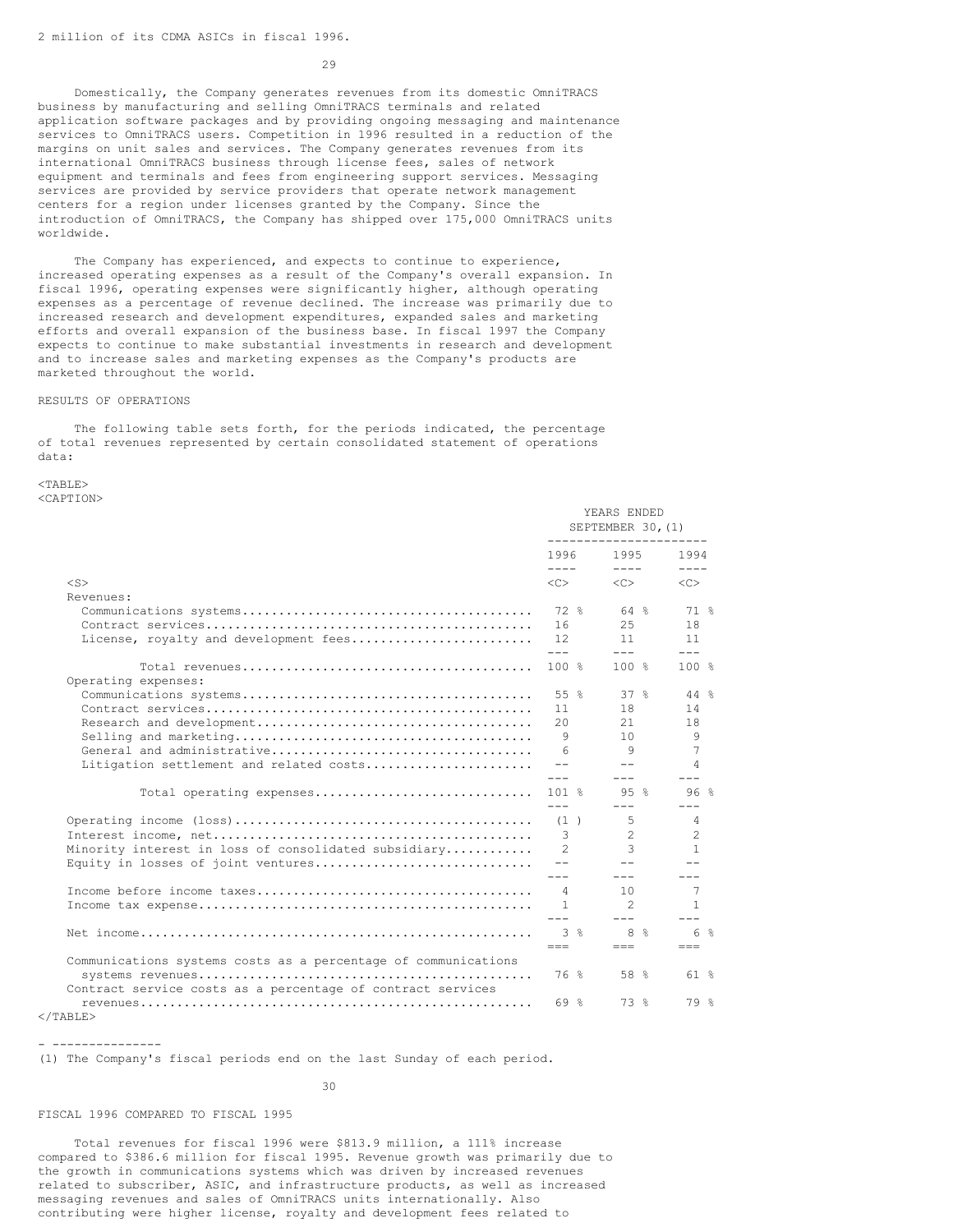#### additional CDMA licensing and royalties.

Communications systems revenues, which consisted primarily of revenues from the sale of OmniTRACS products and services, sales of CDMA subscriber and infrastructure equipment, and ASICs chip sales were \$583.0 million in fiscal 1996, a 136% increase compared to revenues of \$247.0 million for fiscal 1995. The growth in communications systems revenues for fiscal 1996 was primarily attributable to increased sales in subscriber equipment, producing approximately 400,000 phones in fiscal 1996, and increased ASIC sales, with sales of over two million chips to CDMA licensees. Infrastructure sales were also higher primarily driven by component shipments to Nortel. OmniTRACS messaging revenues continue to increase due to the expansion of the installed OmniTRACS base in the U.S. OmniTRACS international shipments increased 38% in fiscal 1996 due primarily to expansion of unit shipments.

Contract services revenues for fiscal 1996 were \$131.0 million, a 38% increase compared to \$95.2 million for fiscal 1995. The increase resulted primarily from the development agreement with Globalstar which has continued to ramp up since its inception in fiscal 1994.

License, royalty and development fees for fiscal 1996 were \$99.9 million, a 125% increase, compared to \$44.5 million for fiscal 1995. The increase was primarily as a result of a number of new CDMA license agreements signed in fiscal 1996. To date, the Company has entered into numerous royalty-bearing license agreements including agreements with twenty-one subscriber, nine infrastructure, two ASICs and fourteen test equipment licensees. Increased CDMA royalties, generated through equipment sales by licensees, also contributed to the revenue growth.

Costs of communications systems, which consisted primarily of costs of manufacturing OmniTRACS units, operating the NMF and leasing Ku-band satellite transponders and manufacturing CDMA subscriber and infrastructure equipment, and ASICs components, were \$445.5 million or 76% of communications systems revenues for fiscal 1996, compared to \$143.8 million or 58% of communications systems revenues for fiscal 1995. The dollar increase in costs primarily reflects increased shipments of CDMA subscriber and infrastructure equipment and increased ASICs volume. The increase in communications systems costs as a percentage of communications systems revenues was due to previously anticipated start-up costs associated with the manufacturing of CDMA subscriber, infrastructure, and ASIC products and increasing volumes of CDMA subscriber equipment and components. Such subscriber equipment generates lower margins than the Company's OmniTRACS business which was the major element of communication systems revenues in fiscal 1995.

Contract services costs for fiscal 1996 were \$90.4 million or 69% of contract services revenues, compared to \$69.4 million or 73% of contract services revenues for fiscal 1995. The increase in costs was primarily related to the significant growth in the Globalstar development effort. The percentage decrease in contract services costs as a percentage of contract services revenues was related to the overall growth and relative mix of labor and subcontract costs on the Globalstar development contract.

Research and development costs were \$162.3 million or 20% of revenues for fiscal 1996, compared to \$80.2 million or 21% of revenues for fiscal 1995. This dollar increase was attributable primarily to increased efforts toward the development of commercial CDMA infrastructure and subscriber equipment, and ASIC components. The Company anticipates continued growth of research and development expenditures into fiscal 1997.

Selling and marketing expenses were \$74.1 million or 9% of revenues for fiscal 1996, compared to \$37.8 million or 10% of revenues for fiscal 1995. The dollar increase in selling and marketing was due primarily to the growth in personnel and other marketing expenses, primarily related to the introduction of CDMA products in the domestic and international marketplace, and to support sales growth in the OmniTRACS. The

31

Company opened three new international offices in fiscal 1996 and now has offices in twelve countries to provide a base for operations, sales, marketing and support of QUALCOMM products worldwide.

General and administrative expenses for fiscal 1996 were \$49.0 million or 6% of revenues, compared to \$34.9 million or 9% of revenues for fiscal 1995. The dollar increase was driven primarily by additional personnel and associated overhead costs necessary to support the overall growth in the Company's operations. General and administrative costs as a percentage of revenues declined due to the significantly increased revenue base in fiscal 1996. Also, during the second quarter of fiscal 1996, the Company and Hughes agreed to dismiss their respective litigation against each other without penalty by either party. In fiscal 1995, the Company had accrued \$2.9 million for the anticipated liability for legal fees. As a result of the settlement of this litigation, the Company reversed this accrual in the second quarter of fiscal 1996, resulting in a \$2.9 million reduction to general and administrative expense.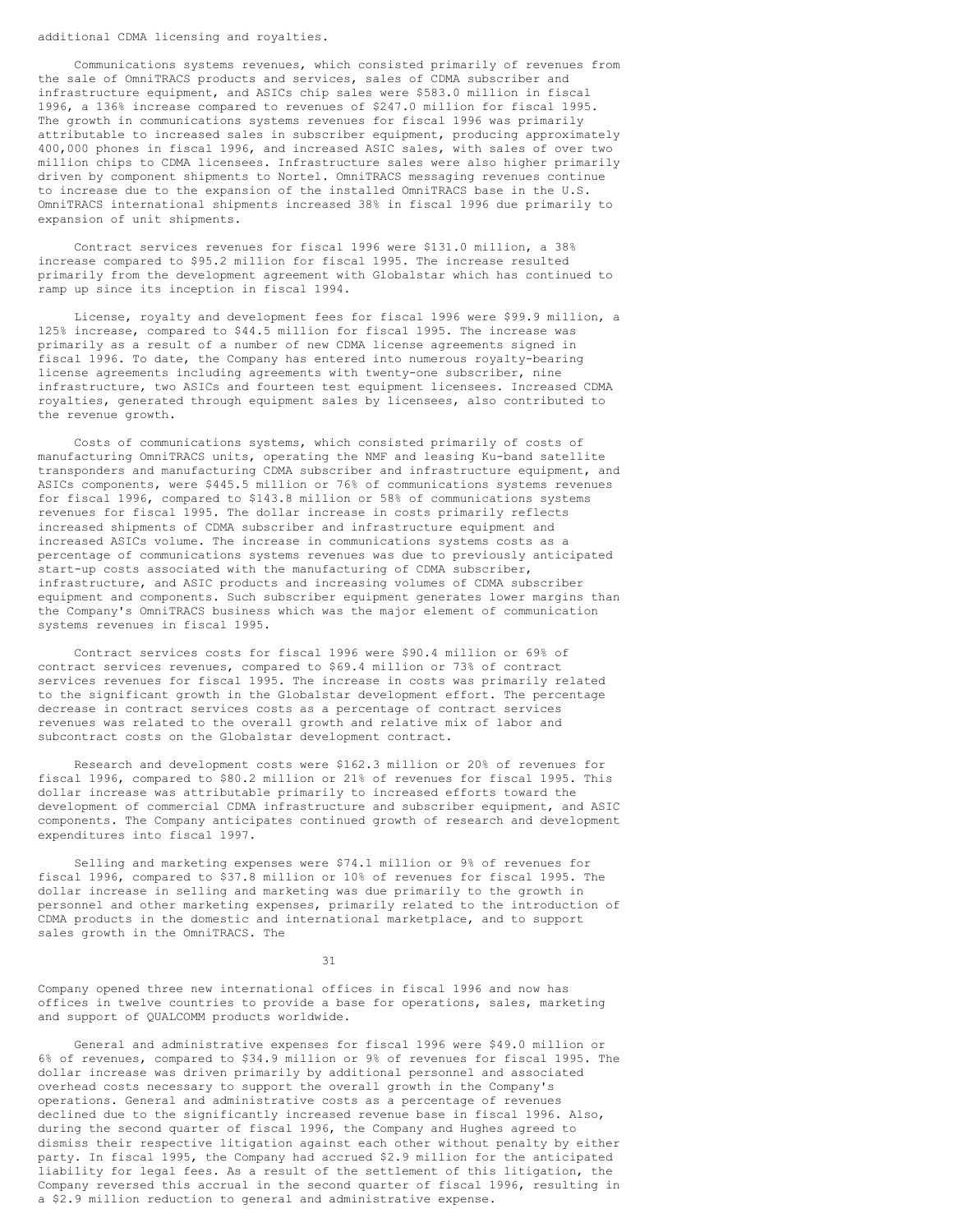Interest income was \$24.2 million for fiscal 1996, compared to \$9.5 million for fiscal 1995. The increase in fiscal 1996 was primarily due to interest generated from the public offering proceeds received in August 1995.

Interest expense was \$3.4 million for fiscal 1996, compared to \$2.2 million for fiscal 1995. The increase was primarily due to the increased outstanding debt and capital leases related to the QPE joint venture.

The minority interest primarily consists of SONY's 49% share of the losses of QPE, a joint venture consolidated in the Company's financial statements.

Income tax expense was \$5.6 million for fiscal 1996, compared to \$9.7 million for fiscal 1995. The decrease was primarily due to lower pretax earnings in fiscal 1996 and the incorporation of the additional tax losses from the guarantee of Globalstar vendor financing obligations. The effective tax rate in fiscal 1996 was 21% compared to 24% in fiscal 1995.

The Company has not elected early adoption of Statement of Financial Accounting Standards No. 123 ("FAS 123"), "Accounting for Stock-Based Compensation." FAS 123 becomes effective beginning in fiscal year 1997, and will not have a material effect on the Company's financial position or results of operations. Upon adoption of FAS 123, the Company will continue to measure compensation expense for its stock-based employee compensation plans using the intrinsic value method prescribed by APB Opinion No. 25, "Accounting for Stock Issued to Employees" and will provide pro forma disclosures of net income and earnings per share as if the fair value based method prescribed by FAS 123 had been applied in measuring compensation expense.

# FISCAL 1995 COMPARED TO FISCAL 1994

Total revenues for fiscal 1995 were \$386.6 million, a 42% increase compared to \$271.6 million for fiscal 1994. Revenue growth was primarily due to the growth in contract services revenues from the Company's development agreement with Globalstar, increased sales of OmniTRACS products and services, higher license, royalty and development fees related to additional CDMA licensing and CDMA component sales.

Communications systems revenues, which consisted primarily of revenues from the sale of OmniTRACS products and services, sales of CDMA subscriber equipment, sales of VLSI chips to the telecommunications market, CDMA infrastructure and ASICs sales were \$247.0 million for fiscal 1995, a 27% increase compared to revenues of \$194.0 million for fiscal 1994. The growth in communications systems revenues for fiscal 1995 was primarily attributable to higher messaging revenues due to the expansion of the installed OmniTRACS base, growth in OmniTRACS international shipments, and sales of chips to CDMA licensees (prior to the fourth quarter of fiscal 1995, CDMA ASICs and infrastructure had been included in contract services revenues). OmniTRACS international sales increased 43% in fiscal 1995 due primarily to expansion of unit shipments in the Europe and Brazil markets. Unit sales of domestic and international OmniTRACS for fiscal 1995, exclusive of Motorola CoveragePLUS conversions, were 38,366, a 26% increase compared with 30,422 in the same period in fiscal 1994. Conversions of former CoveragePLUS customers to OmniTRACS were 665 units, essentially completing the Company's conversion of over 10,900 CoveragePLUS units to the OmniTRACS system.

32

Contract services revenues for fiscal 1995 were \$95.2 million, a 97% increase compared to \$48.3 million for fiscal 1994. The increase resulted primarily from the development agreement with Globalstar which began generating revenues in the second quarter of fiscal 1994.

License, royalty and development fees for fiscal 1995 were \$44.5 million, a 52% increase, compared to \$29.3 million for fiscal 1994, primarily as a result of a number of new CDMA license agreements signed in fiscal 1995.

Costs of communications systems, which consisted primarily of costs of manufacturing OmniTRACS units, operating the NMF, and leasing Ku-band satellite transponders, manufacturing subscriber equipment, and beginning in fourth quarter of fiscal 1995, manufacturing CDMA infrastructure equipment and ASICs components, were \$143.8 million or 58% of communications systems revenues for fiscal 1995, compared to \$118.6 million or 61% of communications systems revenues for fiscal 1994. The dollar increase in costs primarily reflects increased manufacturing start up costs of CDMA subscriber equipment, and incorporation of CDMA infrastructure and ASICs production into communications systems in the fourth quarter of fiscal 1995. The decrease in communications systems costs as a percentage of communications systems revenues was primarily due to manufacturing efficiencies and material cost reductions of the OmniTRACS units, the decrease in sales of lower margin units to former CoveragePLUS customers, and the impact of higher messaging service revenues.

Contract services costs for fiscal 1995 were \$69.4 million or 73% of contract services revenues, compared to \$38.1 million or 79% of contract services revenues for fiscal 1994. The \$31.3 million increase in costs was primarily related to the significant growth on the Globalstar development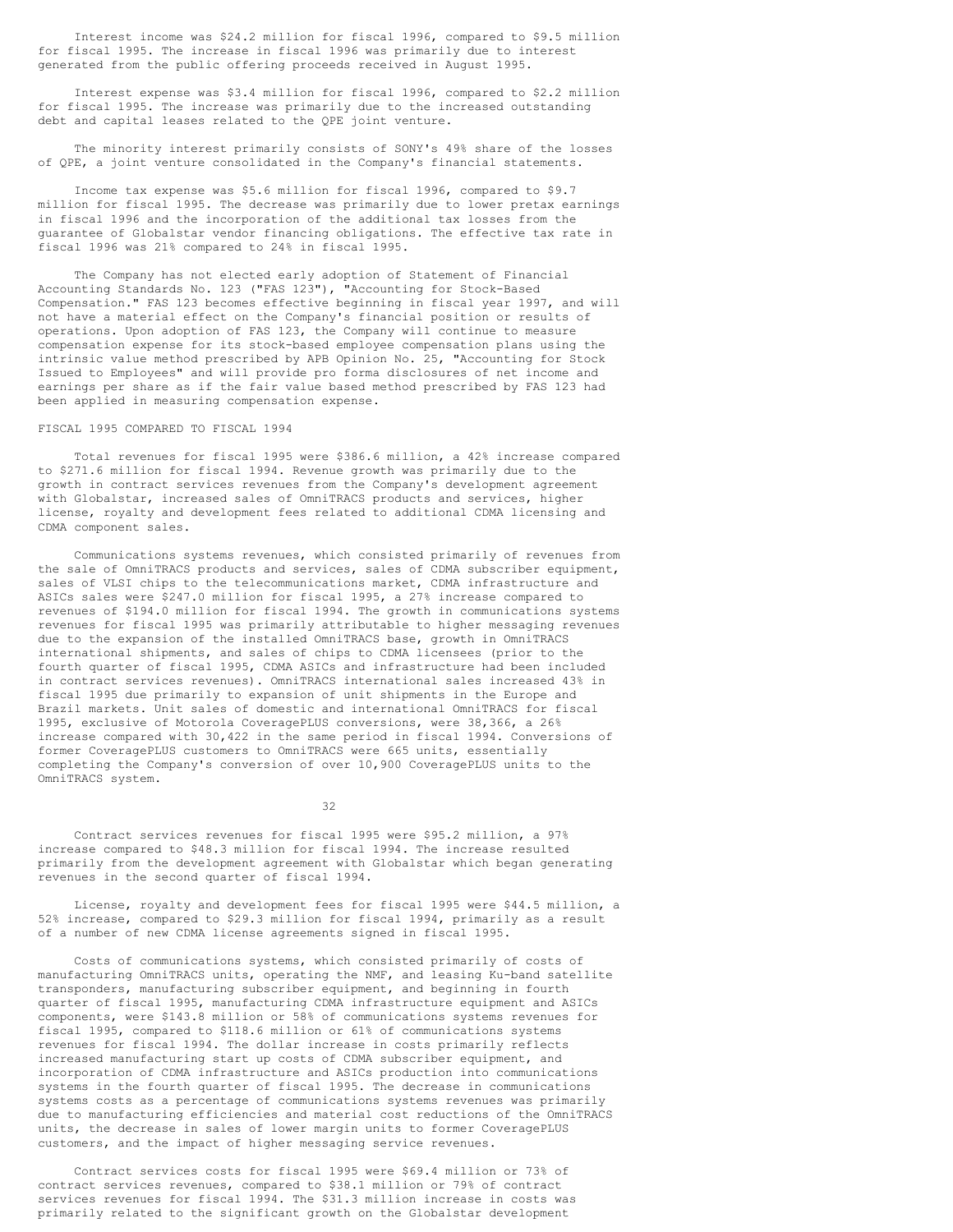effort. The percentage decrease in contract services as a percentage of contract services revenues was primarily related to the significant growth of the Globalstar development contract.

Research and development costs for fiscal 1995 were \$80.2 million or 21% of revenues, compared to \$49.6 million or 18% of revenues for fiscal 1994. This increase was attributed primarily to increased efforts towards the development of commercial CDMA subscriber and infrastructure equipment, continued OmniTRACS product development, and the QuSAT hub and terminal development.

Selling and marketing expenses for fiscal 1995 were \$37.8 million or 10% of revenues, compared to \$23.7 million or 9% of revenues for fiscal 1994. The increase in selling and marketing expense was due to increased CDMA activity both domestically and internationally and to support sales growth in the OmniTRACS product line domestically and overseas.

General and administrative expenses for fiscal 1995 were \$34.9 million or 9% of revenues, compared to \$18.7 million or 7% of revenues for fiscal 1994. The increase was driven primarily by additional personnel and associated overhead costs necessary to support the overall growth in the Company's operations. Also contributing to the growth were higher accrued legal expenses and increased patent filing expense.

Litigation settlement and related costs in fiscal 1994 of \$13.0 million are related to the InterDigital Technology Corporation settlement and other associated legal costs.

Interest income for fiscal 1995 was \$9.5 million, compared to \$6.5 million for fiscal 1994. The increase in fiscal 1995 was primarily due to the public offering proceeds received in August 1995.

Interest expense for fiscal 1995 was \$2.2 million, compared to \$2.0 million for fiscal 1994. The increase was due to the increased note payable to SONY for loans made to fund their portion of the joint venture, partially offset by a decrease in interest expense on capital lease obligations and notes payable outstanding as these obligation balances decreased from the prior year.

The minority interest reflects SONY's 49% share of the losses of QPE, a joint venture consolidated in the Company's financial statements.

Income tax expense for fiscal 1995 was \$9.7 million, compared to \$2.1 million for fiscal 1994. The increase was primarily due to full utilization of tax loss carryforwards in fiscal 1994 and the increase in

33

earnings in fiscal 1995. Also, income taxes for fiscal 1995 and 1994 were positively impacted by \$3.0 million and \$4.0 million respectively due to the recognition of those deferred tax assets that satisfy the "more likely than not" criteria for realization established by FAS 109. In future periods, the Company may recognize its remaining deferred tax assets if they meet the "more likely than not" criteria of realization established by Statement of Financial Accounting Standard No. 109 (FAS 109).

### LIQUIDITY AND CAPITAL RESOURCES

The Company anticipates that the cash and cash equivalents and investment balances of \$354.3 million at September 29, 1996, including interest earned thereon, will be used to fund working capital requirements related to the expansion of its operations, equipment vendor financing, the acquisition of capital equipment, investment in joint ventures, and continued expansion of facilities. In addition, the Company may also invest in companies whose products or services complement or support the Company's manufacturing and supply capabilities or whose products or services complement or enhance the Company's current or future product or service offerings.

In fiscal 1996, \$69.8 million in cash was used by operations, compared to \$37.7 million provided by operations in fiscal 1995. The increase in cash used by operations was primarily due to significant increases in net working capital requirements including inventories and accounts receivable. Receivables and inventories were higher reflecting the significant CDMA equipment sales increase in the second half of fiscal 1996. CDMA subscriber, infrastructure and ASIC requirements have expanded to support the continued volume growth anticipated in 1997. Also contributing to the higher levels of inventory were approximately \$17 million of infrastructure products shipped to customer sites prior to commercial launch of networks.

Cellular, PCS and WLL network operators increasingly have required their suppliers to arrange or provide long-term financing for them as a condition to obtaining or bidding on infrastructure projects. These projects may require the Company to arrange or provide financing of amounts ranging from modest sums to over a billion dollars on any particular project. Such amount financed may include "soft costs" (such as software, cell site leases and permits), and thus the amount financed may exceed 100% of infrastructure equipment costs. Pursuant to an Equipment Requirements Agreement with QUALCOMM, subject to the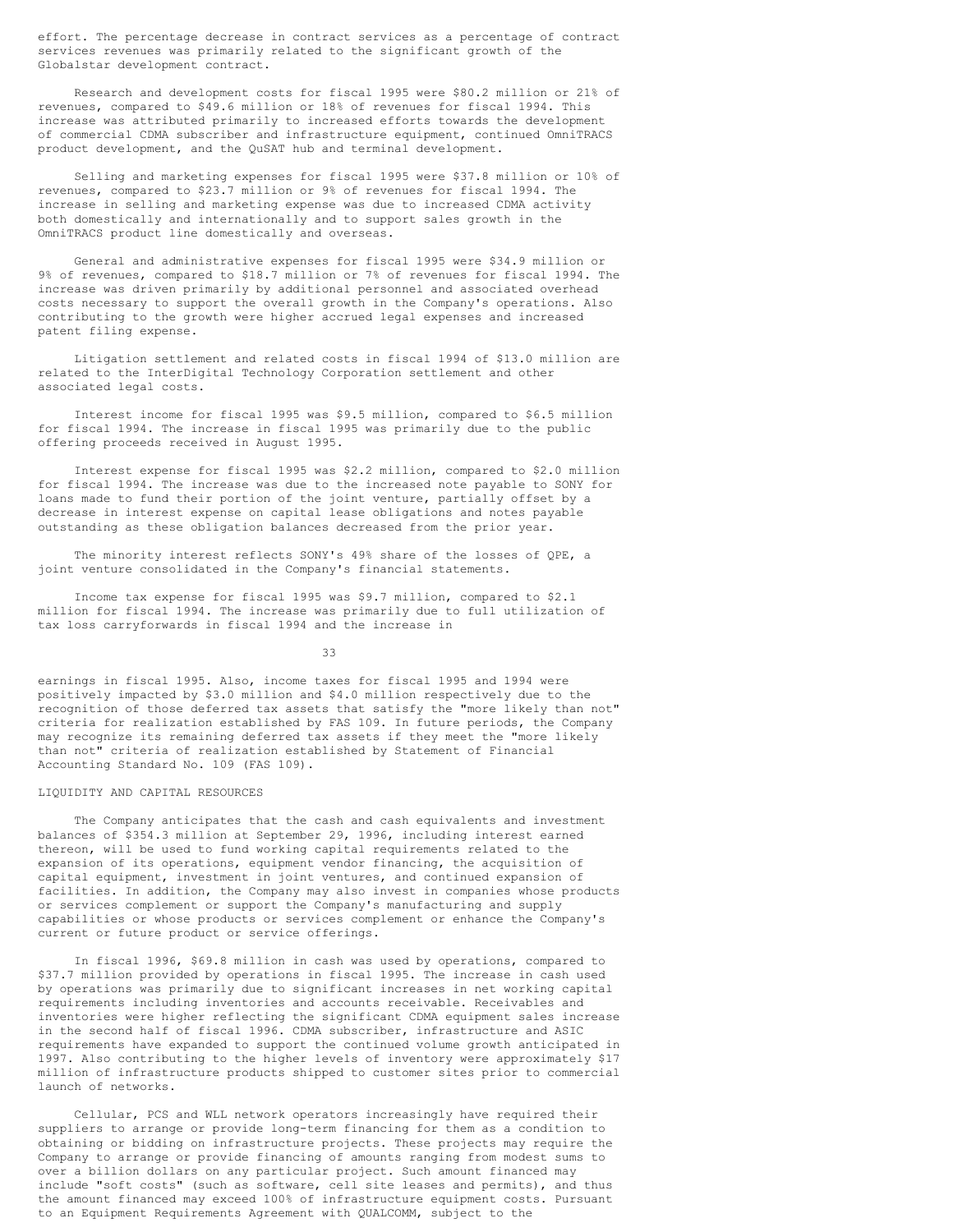satisfaction of certain conditions, NextWave is obligated to purchase approximately 50% of its infrastructure equipment requirements from QUALCOMM. The agreement also provides that QUALCOMM will offer 100% financing for equipment purchased under such agreement, on commercial terms. The terms of the equipment purchases, including financing terms, will be established in a further agreement to be negotiated in good faith between the parties. There can be no assurance that such an agreement will be concluded. The Company's ability to arrange or provide and be competitive with such financing will depend on a number of factors, including the Company's capital structure, level of available credit and ability to provide financing in conjunction with third-party lenders. There can be no assurance that the Company will be able to arrange or provide such financing on terms and conditions, and in amounts, that will be satisfactory to such network operators. The Company may be required to hold any loans, or remain obligated under guarantees, until maturity, which could have a material adverse effect on the Company's credit rating. A number of the Company's competitors have substantially greater resources than the Company, which may enable them to offer more favorable financing terms and successfully compete against the Company for infrastructure projects. The inability to arrange or provide such financing or to successfully compete for infrastructure projects could have a material adverse effect on the Company and its business and prospects.

In order to arrange or provide for financing for cellular, PCS and WLL projects, the Company will be required to expose itself to significant project, market, political and credit risks. The Company may be required to provide such financing directly, and/or guaranty such financing through third party lenders. The amount of such financing could become significant and, if not repaid by the carrier, could have a material adverse effect on the Company's operating results and liquidity. Many WLL and PCS network operators, including a number of C-Block licensees, have limited or no operating histories, are faced with significant capital requirements and are high credit risks. Pursuant to FCC regulations applicable to C-Block licensees, the Company will not be permitted to retain a security interest in any C-Block licenses, which initially will

34

constitute the primary asset of many C-Block licensees. C-Block licensees, in particular, are faced with strict regulatory requirements under applicable FCC regulations. Compliance with those regulations is outside of the control of the Company. The failure of a C-Block licensee to comply with any of those regulations could result in the revocation of that licensee's FCC licenses. The Company has limited experience evaluating the credit worthiness or commercial viability of potential purchasers of CDMA equipment, and there can be no assurances that such customers will not default on any financing arranged or provided by the Company for the purchase of its CDMA equipment. In addition, the Company may be required to provide vendor financing for a portion of the Globalstar system prior to its full scale implementation.

The Company, either directly or through QPE, has entered into agreements with Sprint Spectrum, PrimeCo and Nortel pursuant to which the Company (or QPE) has agreed to provide approximately \$500 million, \$350 million and \$200 million, respectively, in CDMA equipment and services. In September 1996, the Company and Hughes entered into an agreement whereby Hughes has agreed to purchase a minimum percentage of CDMA infrastructure equipment from QUALCOMM for resale to Hughes customers.

Investments in capital expenditures, intangible assets and other entities totaled \$226.9 million in fiscal 1996, compared to \$116.4 million in fiscal 1995. Significant components in fiscal 1996 consisted of the purchase of \$216.6 million of capital assets, the purchase of intangible assets of \$3.8 million and the investment of \$6.5 million in entities in which the Company holds less than a 50% interest. In fiscal 1996, the Company purchased a manufacturing and research facility for approximately \$31.5 million. In addition, capital expenditures were higher due to the construction of a new engineering facility, increased building improvements relating primarily to the new manufacturing and research facility, and higher computer, machinery and equipment expenditures driven by overall Company growth. Also, in fiscal 1996 the Company commenced construction of a 177,000 square foot manufacturing facility in San Diego which will be dedicated to the production of infrastructure equipment.

In fiscal 1996 the Company provided \$30 million in financing to NextWave in connection with its plans to bid on PCS licenses in the recently completed C-block auctions conducted by the FCC. The financing originally consisted of \$5 million of equity and \$25 million in a convertible loan. In connection with this investment, subject to the satisfaction of certain conditions, NextWave has committed to purchase approximately 50% of its PCS infrastructure equipment requirements from the Company. In March 1996, the Company increased its equity investment to \$20 million by converting \$15 million of the convertible loan balance to equity. Of the remaining \$10 million loan, \$9.6 million was repaid in the fiscal third quarter and \$0.4 million was converted into a three-year note with an equity conversion option. The Company currently holds less than 5% of NextWave's outstanding shares and is accounting for its investment under the cost method. The Company expects its ownership percentage to decrease in the future as NextWave raises additional equity. See Note 8 of Consolidated Financial Statements.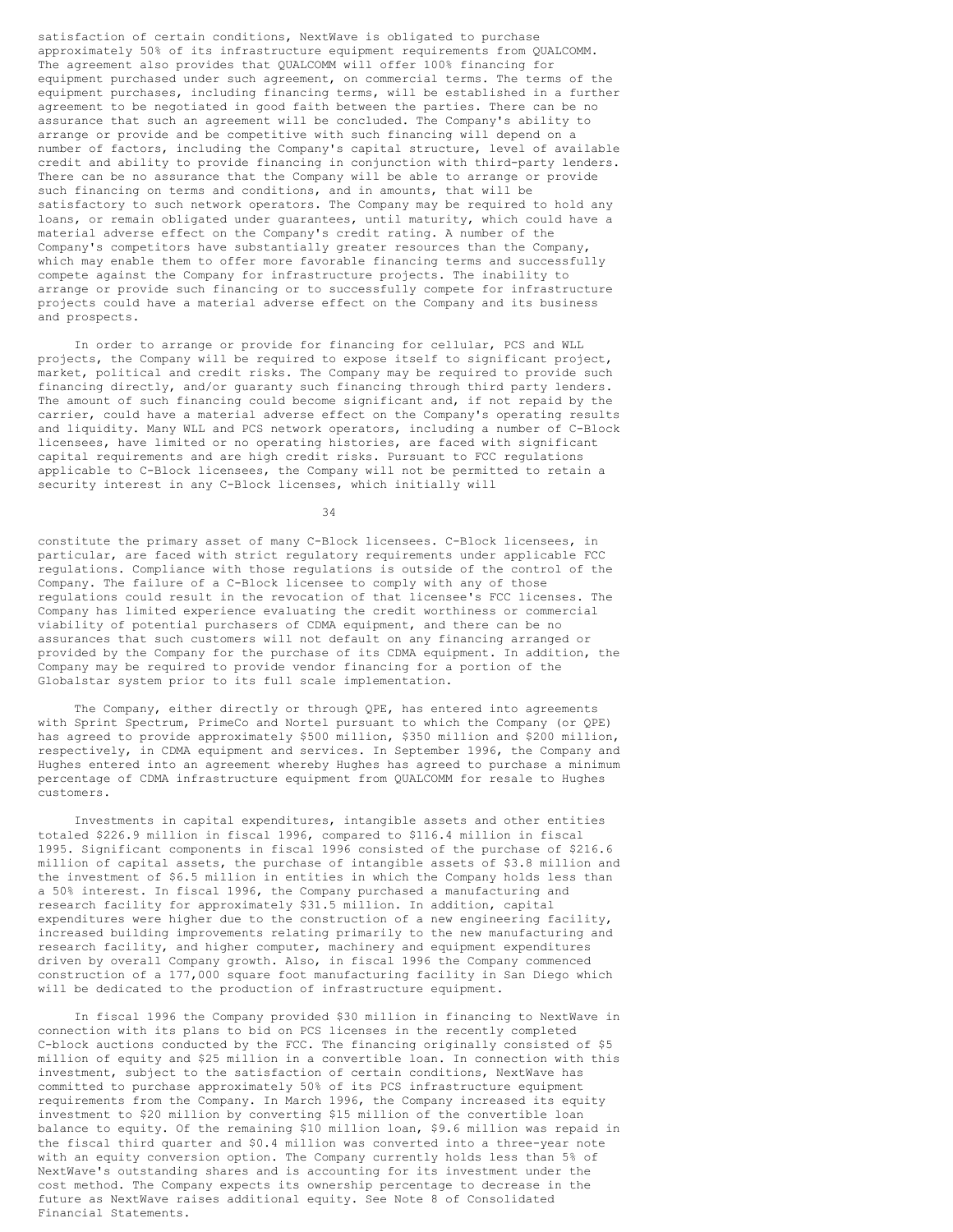In July 1996, QPE completed negotiations on two bank credit facilities totaling, in the aggregate, \$200 million. With this credit facility, QPE repaid all of its loan balances outstanding to QUALCOMM and SONY and at fiscal year end maintained a loan balance of approximately \$80 million. The secured revolving credit facilities are non-recourse to the Company and the minority interest holder in QPE.

In fiscal 1996, the Company's financing activities provided net cash of \$87.4 million compared to \$520.2 million in fiscal 1995. Fiscal 1996 included proceeds from the QPE bank lines of credit, the sale and lease back of manufacturing equipment to QPE, and additional contributions received from SONY related to the QPE joint venture, which were partially offset by the retirement of the \$20 million note on the San Diego Design Center. Net cash provided in fiscal 1995 was primarily related to proceeds received from a public offering of the Company's Common Stock, additional contributions received from SONY related to the QPE joint venture and the issuance of common stock under the Company's stock option and employee stock purchase plan.

The actual amount and timing of working capital and capital equipment expenditures that the Company may incur in future periods may vary significantly. This will depend upon numerous factors, including the extent and timing of the commercial deployment of the Company's CDMA technology in the U.S. and

35

worldwide, investments in joint ventures or other forms of strategic alliances, the requirement to provide CDMA vendor financing and the growth in personnel and related facility expansion and the increase in manufacturing capacity. In addition, expenses related to any patent infringement, or other litigation, may require additional cash resources and may have an adverse impact on the Company's results of operations.

The Company expects it will require additional capital to fund its growth and the increasing requirement for vendor financing which may be derived through additional debt, equity financing, or other sources. The Company is evaluating these alternatives, and is considering multiple sources of funding including unsecured bank facilities, preferred securities and/or convertible debt. There can be no assurances such capital will be available or, if available, that it will be on acceptable terms.

### ITEM 8. FINANCIAL STATEMENTS

The Company's consolidated financial statements at September 30, 1996 and 1995, and for each of the three years in the period ended September 30, 1996 and the Report of Price Waterhouse LLP, Independent Accountants, are included in this report on Form 10-K on pages F-1 through F-20.

ITEM 9. CHANGES IN AND DISAGREEMENTS WITH ACCOUNTANTS ON ACCOUNTING AND FINANCIAL DISCLOSURE

None.

### PART TIT

# ITEM 10. DIRECTORS AND EXECUTIVE OFFICERS OF THE REGISTRANT

Information regarding Directors is incorporated by reference to the section entitled "Election of Directors" in the QUALCOMM Incorporated definitive Proxy Statement to be filed with the Securities and Exchange Commission in connection with the Annual Meeting of Stockholders to be held on February 11, 1997 (the "Proxy Statement"). Information regarding Executive Officers is set forth in Item 1 of Part I of this Report under the caption "Executive Officers of the Registrant."

# ITEM 11. EXECUTIVE COMPENSATION

The information required by this item is incorporated by reference to the Proxy Statement under the heading "Executive Compensation."

ITEM 12. SECURITY OWNERSHIP OF CERTAIN BENEFICIAL OWNERS AND MANAGEMENT

The information required by this item is incorporated by reference to the Proxy Statement under the heading "Security Ownership of Certain Beneficial Owners and Management."

ITEM 13. CERTAIN RELATIONSHIPS AND RELATED TRANSACTIONS

The information required by this item is incorporated by reference to the Proxy Statement under the heading "Certain Transactions."

36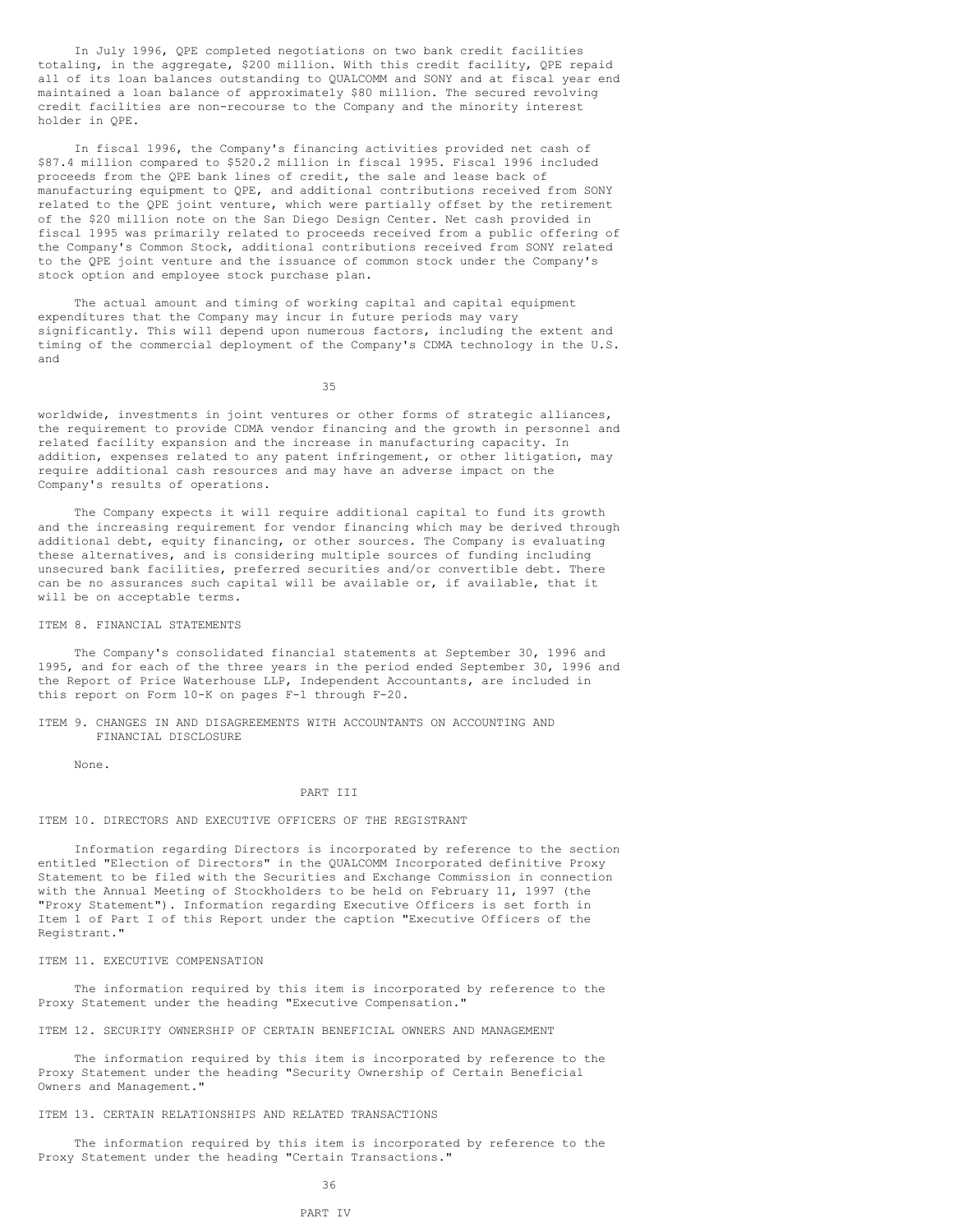<TABLE> <CAPTION>

|                                                                       | <b>PAGE</b>   |
|-----------------------------------------------------------------------|---------------|
|                                                                       | NUMBER        |
|                                                                       |               |
| $<$ S $>$                                                             | < <sub></sub> |
| Documents filed as part of the report:<br>(a)                         |               |
|                                                                       | $F - 1$       |
| Consolidated Balance Sheets at September 30, 1996 and 1995            | $F - 2$       |
| Consolidated Statements of Income for Fiscal 1996, 1995 and $1994$    | $F - 3$       |
| Consolidated Statements of Cash Flows for Fiscal 1996, 1995 and       |               |
|                                                                       | $F - 4$       |
| Consolidated Statements of Stockholders' Equity for Fiscal 1996, 1995 |               |
|                                                                       | $F - 5$       |
| Notes to Consolidated Financial Statements                            | $F - 6$       |
| (2) Consolidated Financial Statement Schedule                         |               |
| Schedule II Valuation and Qualifying Accounts                         | $S-1$         |

 $<$ /TABLE>

Financial statement schedules other than those listed above have been omitted because they are either not required, not applicable or the information is otherwise included.

(3) Exhibits

| $<$ TABLE><br><caption><br/>EXHIBIT</caption> |                                                                                                                                                                           |
|-----------------------------------------------|---------------------------------------------------------------------------------------------------------------------------------------------------------------------------|
| <b>NUMBER</b><br>$- - - - - -$                | DESCRIPTION                                                                                                                                                               |
| <<>                                           | $<$ S $>$                                                                                                                                                                 |
| 3.1                                           | Restated Certificate of Incorporation. (1)                                                                                                                                |
| 3.2                                           | Certificate of Amendment of Restated Certificate of Incorporation. (7)                                                                                                    |
| 3.3                                           | Certificate of Designation of Preferences.                                                                                                                                |
| 3.4                                           | Bylaws. (2)                                                                                                                                                               |
| 10.1                                          | Form of Indemnity Agreement between the Company, each director and certain<br>officers. (2) (14)                                                                          |
| 10.2                                          | 1991 Stock Option Plan, as amended. (10) (14)                                                                                                                             |
| 10.3                                          | Form of Incentive Stock Option Grant under the 1991 Stock Option Plan. (2) (14)                                                                                           |
| 10.4                                          | Form of Supplemental Stock Option Grant under the 1991 Stock Option<br>Plan. $(2)$ $(14)$                                                                                 |
| 10.5                                          | 1991 Employee Stock Purchase Plan. (11) (14)                                                                                                                              |
| 10.6                                          | Form of Employee Stock Purchase Plan Offering under the 1991 Employee Stock<br>Purchase Plan. (2) (14)                                                                    |
| 10.7                                          | Registration Rights Agreement dated September 11, 1991 between the Company and<br>various Stockholders. (2)                                                               |
| 10.8                                          | Satellite Service Agreement dated March 5, 1991 between the Company and GTE<br>Spacenet Corporation. (2) (3)                                                              |
| 10.9                                          | Joint Venture Agreement dated January 24, 1990 between the Company and Alcatel<br>Transmission par Faisceaux Hertziens. (2) (3)                                           |
| 10.10                                         | Agreement dated April 17, 1989 between the Company and PACTEL<br>Corporation. (2) (3)                                                                                     |
| 10.11                                         | CDMA Technology Agreement and related Patent License Agreement, each dated<br>July 3, 1990 between the Company and American Telephone & Telegraph<br>Company. $(2)$ $(3)$ |
| 10.12                                         | DS-CDMA Technology Agreement and related Patent License Agreement, each dated<br>September 26, 1990 between the Company and MOTOROLA, Inc. (2) (3)                        |
| 10.13                                         | JSM Shareholders Agreement dated May 24, 1991 between the Company, C. Itoh,<br>Ltd. and Nippon Steel Corporation. (2) (3)                                                 |
| 10.14                                         | $401(k)$ Plan. $(2)$                                                                                                                                                      |
| $\langle$ /TABLE>                             |                                                                                                                                                                           |
|                                               | 37                                                                                                                                                                        |
| $<$ TABLE><br><caption><br/>EXHIBIT</caption> |                                                                                                                                                                           |
| <b>NUMBER</b>                                 | DESCRIPTION                                                                                                                                                               |
| $- - - - - -$                                 |                                                                                                                                                                           |

 $\langle C \rangle$   $\langle S \rangle$ <br>10.15 Amer Amendments dated January 15, 1992 and February 7, 1992 to that certain Technology Agreement dated July 3, 1990 with American Telephone & Telegraph Company.(4) 10.16 Amendment dated January 21, 1992 to that certain Technology Agreement dated September 26, 1990 with MOTOROLA, Inc.(4)(5) 10.17 Mon-Employee Directors' Stock Option Plan (the "Directors' Plan").(14)<br>10.18 Form of Stock Option Grant under the Directors' Plan, with related Form of Stock Option Grant under the Directors' Plan, with related schedule.(6)(14)

10.19 Joint Venture and Partnership Agreement dated February 25, 1994 between QUALCOMM Investment Company and SONY Electronics CDMA Investment, Inc.(7)(8) 10.20 Contract dated March 18, 1994 between the Company and Globalstar, L.P.(7)(8)<br>10.21 Executive Retirement Matching Contribution Plan(12)(14)

Executive Retirement Matching Contribution Plan(12)(14)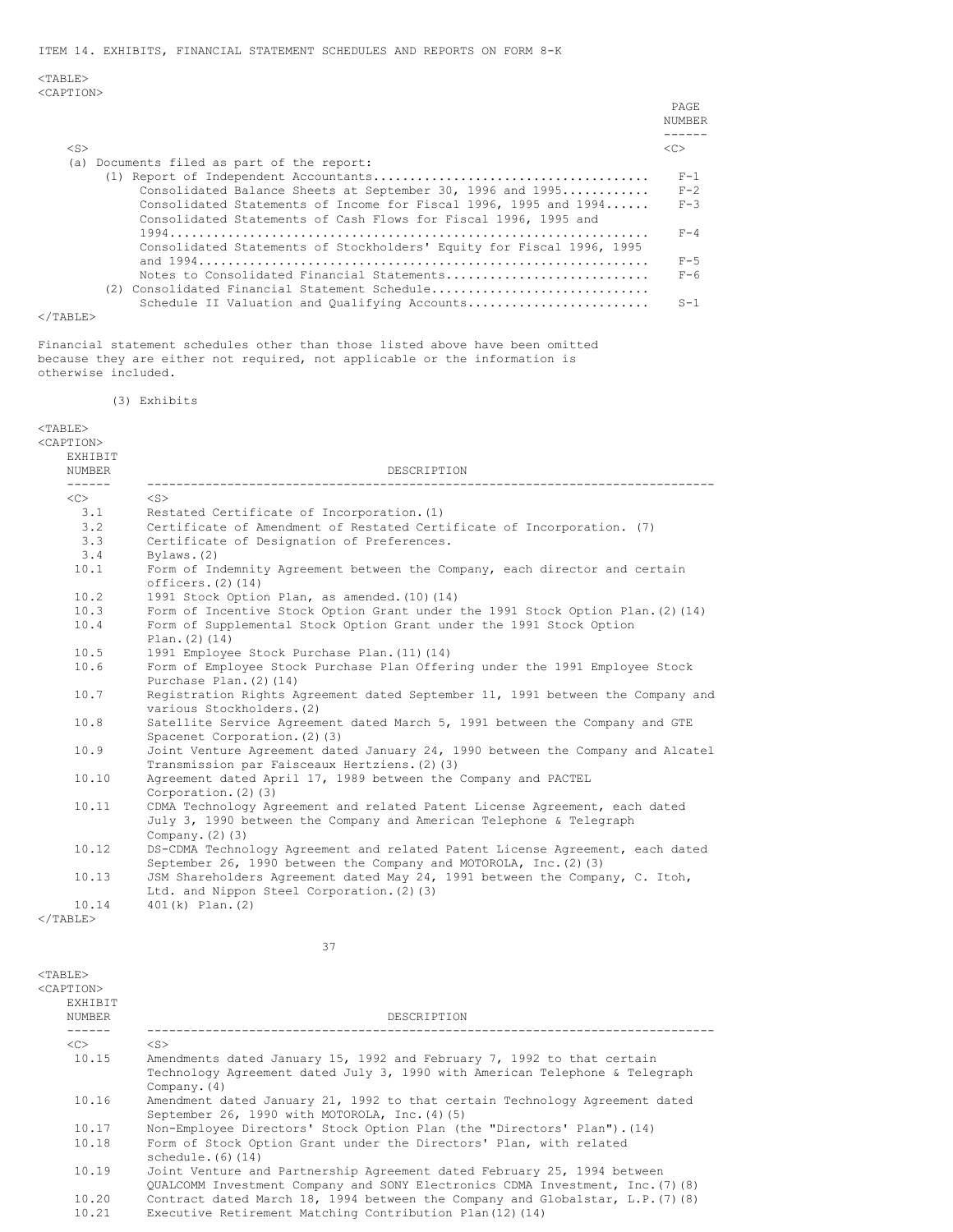- 10.22 1996 Non-qualified Employee Stock Purchase Plan(13)(14)
- 10.23 Stockholder Rights Plan(9)
- 11.1 Calculation of earnings per share.<br>23.1 Consent of Price Waterhouse LLP.
- Consent of Price Waterhouse LLP.
- 24.1 Power of Attorney. Reference is made to page 40.
- 27 Financial Data Schedule.

```
\langle/TABLE>
```
- ---------------

- (1) Filed as an exhibit to the Registrant's Registration Statement on Form S-3 (No. 33-62724) or amendments thereto and incorporated herein by reference.
- (2) Filed as an exhibit to the Registrant's Registration Statement on Form S-1 (No. 33-42782) or amendments thereto and incorporated herein by reference.
- (3) Certain confidential portions deleted pursuant to Order Granting Application or Confidential Treatment issued in connection with Registration Statement on Form S-1 (No. 33-42782) effective December 12, 1991.
- (4) Filed as exhibit to Registrant's Annual Report on Form 10-K for the fiscal year ended September 27, 1992.
- (5) Certain confidential portions deleted pursuant to order Granting Application for Confidential Treatment pursuant to Rule 24b-2 under the Securities Exchange Act of 1934 dated March 19, 1993.
- (6) Filed as an exhibit to Registrant's Annual Report on Form 10-K for the fiscal year ended September 26, 1993.
- (7) Filed as an exhibit to Registrant's Quarterly Report on Form 10-Q for the quarter ended March 27, 1994, as amended.
- (8) Certain confidential portions deleted pursuant to Order Granting Application for Confidential Treatment pursuant to Rule 24b-2 under the Securities Exchange Act of 1934 dated July 7, 1994.
- (9) Filed as an exhibit to the Company's Form 8-K current report dated as of September 26, 1995.
- (10) Filed as an exhibit to the Registrant's Registration Statement on Form S-8 (File No. 333-2754) filed on March 25, 1996.
- (11) Filed as an exhibit to the Registrant's Registration Statement on Form S-8 (File No. 333-2756) filed on March 25, 1996.
- (12) Filed as an exhibit to the Registrant's Registration Statement on Form S-8 (File No. 333-2752) filed on March 25, 1996.
- (13) Filed as an exhibit to the Registrant's Registration Statement on Form S-8 (File No. 333-2750) file on March 25, 1996.
- (14) Indicates management or compensatory plan or arrangement required to be identified pursuant to Item 14(c).

#### 38

#### (B) REPORTS ON FORM 8-K

There were no reports on Form 8-K filed by the Registrant during the fourth quarter of the fiscal year ended September 29, 1996.

### (C) EXHIBITS

The exhibits required by this Item are listed under Item  $14(a)(3)$ .

### (D) FINANCIAL STATEMENTS SCHEDULES

The consolidated financial statement schedules required by this Item are listed under Item 14 (a)(2).

#### 39

#### SIGNATURES

Pursuant to the requirements of Section 13 or 15(d) of the Securities Exchange Act of 1934, the Registrant has duly caused this Report to be signed on its behalf by the undersigned, thereunto duly authorized.

December 2, 1996

### QUALCOMM Incorporated

By /s/ IRWIN MARK JACOBS Irwin Mark Jacobs, Chief Executive Officer and Chairman

# POWER OF ATTORNEY

Know all persons by these presents, that each person whose signature appears below constitutes and appoints Irwin Mark Jacobs and Harvey P. White, and each of them, as his true and lawful attorneys-in-fact and agents, with full power of substitution and resubstitution, for him and in his name, place, and stead, in any and all capacities, to sign any and all amendments to this Report, and to file the same, with all exhibits thereto, and other documents in connection therewith, with the Securities and Exchange Commission, granting unto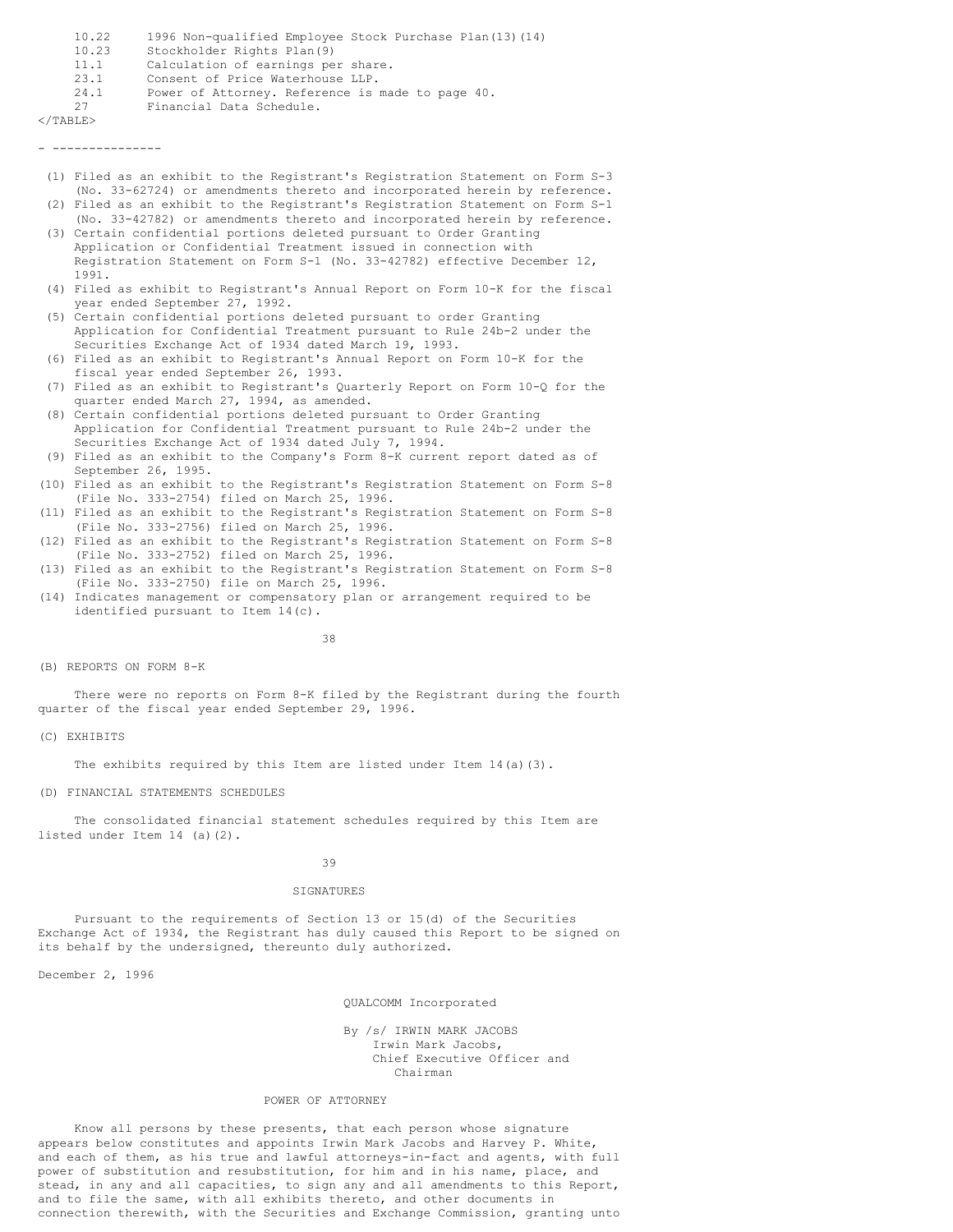said attorneys-in-fact and agents, and each of them, full power and authority to do and perform each and every act and thing requisite and necessary to be done in connection therewith, as fully to all intents and purposes as he might or could do in person, hereby ratifying and confirming that all said attorneys-in-fact and agents, or any of them or their or his substitute or substituted, may lawfully do or cause to be done by virtue thereof.

Pursuant to the requirements of the Securities Exchange Act of 1934, this Report has been signed below by the following persons on behalf of Registrant in the capacities and on the dates indicated.

|                 | SIGNATURE                                      | TITLE                                                                                                 | DATE             |
|-----------------|------------------------------------------------|-------------------------------------------------------------------------------------------------------|------------------|
| $<$ S $>$       |                                                | <<                                                                                                    | <<               |
|                 | /s/ IRWIN MARK JACOBS<br>Irwin Mark Jacobs     | Chief Executive Officer and<br>Chairman (Principal<br>Executive Officer)                              | December 2, 1996 |
|                 | /s/ ANDREW J. VITERBI<br>Andrew J. Viterbi     | Vice-Chairman                                                                                         | December 2, 1996 |
|                 | /s/ HARVEY P. WHITE<br>Harvey P. White         | President and Director                                                                                | December 2, 1996 |
|                 | /s/ ANTHONY S. THORNLEY<br>Anthony S. Thornley | Senior Vice President,<br>Chief Financial Officer,<br>(Principal Financial and<br>Accounting Officer) | December 2, 1996 |
|                 | /s/ RICHARD C. ATKINSON<br>Richard C.Atkinson  | Director                                                                                              | December 2, 1996 |
| ノ / m ៱ n τ : ヽ | /s/ ADELIA A. COFFMAN<br>Adelia A. Coffman     | Director                                                                                              | December 2, 1996 |

</TABLE>

40

 $<$ TABLE> <CAPTION>

|                   | SIGNATURE<br>_____________________ |    | <b>TITLE</b> | DATE             |
|-------------------|------------------------------------|----|--------------|------------------|
| $<$ S $>$         |                                    | << |              | <<               |
|                   | /s/ JEROME S. KATZIN               |    | Director     | December 2, 1996 |
|                   | Jerome S. Katzin                   |    |              |                  |
|                   | /s/ NEIL                           |    | Director     | December 2, 1996 |
|                   | KADISHA                            |    |              |                  |
|                   | Neil Kadisha                       |    |              |                  |
|                   | /s/ DUANE A. NELLES                |    | Director     | December 2, 1996 |
|                   | Duane A. Nelles                    |    |              |                  |
|                   | /s/ PETER M. SACERDOTE             |    | Director     | December 2, 1996 |
|                   | Peter M. Sacerdote                 |    |              |                  |
|                   | $/s/$ MARC I.                      |    | Director     | December 2, 1996 |
|                   | STERN                              |    |              |                  |
|                   | Marc I. Stern                      |    |              |                  |
|                   | /s/ BRENT SCOWCROFT                |    | Director     | December 2, 1996 |
|                   | Brent Scowcroft                    |    |              |                  |
|                   | /s/ FRANK SAVAGE                   |    | Director     | December 2, 1996 |
|                   | Frank Savage                       |    |              |                  |
| $\langle$ /TABLE> |                                    |    |              |                  |

# 41 REPORT OF INDEPENDENT ACCOUNTANTS

To the Board of Directors and the Stockholders of QUALCOMM Incorporated

In our opinion, the consolidated financial statements listed in the index appearing under Item  $14(a)(1)$  and (2) on page 37 present fairly, in all material respects, the financial position of QUALCOMM Incorporated and its subsidiaries at September 30, 1996 and 1995, and the results of their operations and their cash flows for each of the three years in the period ended September 30, 1996, in conformity with generally accepted accounting principles. These financial statements are the responsibility of the Company's management; our responsibility is to express an opinion on these financial statements based on our audits. We conducted our audits of these statements in accordance with generally accepted auditing standards which require that we plan and perform the audit to obtain reasonable assurance about whether the financial statements are free of material misstatement. An audit includes examining, on a test basis, evidence supporting the amounts and disclosures in the financial statements, assessing the accounting principles used and significant estimates made by management, and evaluating the overall financial statement presentation. We believe that our audits provide a reasonable basis for the opinion expressed above.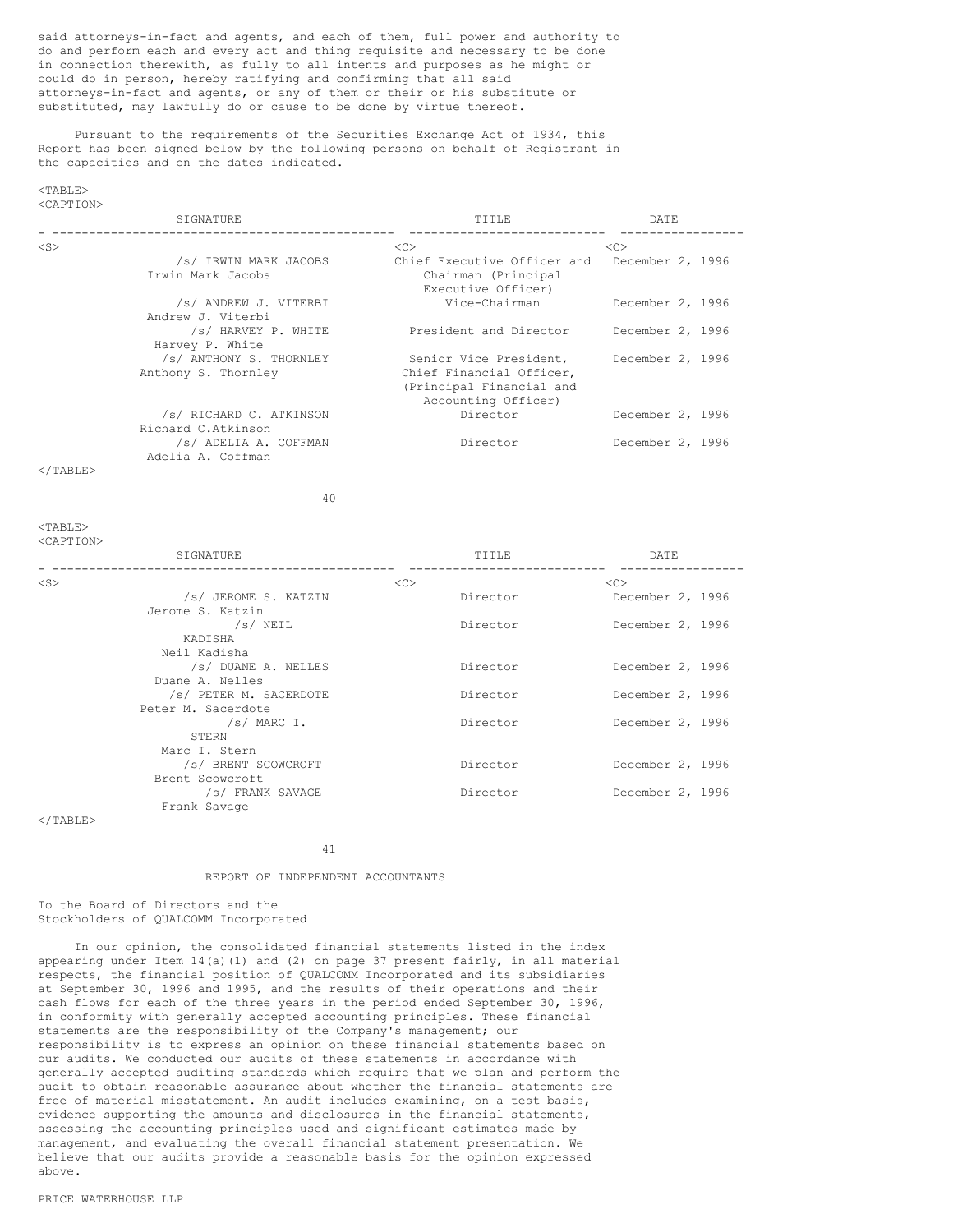# $F-1$

# QUALCOMM INCORPORATED

### CONSOLIDATED BALANCE SHEETS (IN THOUSANDS, EXCEPT PER SHARE DATA)

<TABLE> <CAPTION>

|                                                                                                                             | SEPTEMBER 30,<br>------------------------ |                             |
|-----------------------------------------------------------------------------------------------------------------------------|-------------------------------------------|-----------------------------|
|                                                                                                                             | 1996<br>__________                        | 1995<br>--------            |
| $<$ S $>$                                                                                                                   | <<>                                       | <<                          |
| ASSETS                                                                                                                      |                                           |                             |
| Current assets:                                                                                                             |                                           |                             |
|                                                                                                                             | \$110, 143                                | \$500,629                   |
|                                                                                                                             | 236,129                                   | 66,335                      |
|                                                                                                                             | 217,433                                   | 82,733                      |
|                                                                                                                             | 171,511                                   | 44,010                      |
|                                                                                                                             | 15,974<br>__________                      | 10,923<br>$- - - - - - - -$ |
|                                                                                                                             | 751,190                                   | 704,630                     |
| Property, plant and equipment, net                                                                                          | 352,699                                   | 185,513                     |
|                                                                                                                             | 8,009                                     | 12,032                      |
|                                                                                                                             | 73,432                                    | 38,542                      |
|                                                                                                                             | __________<br>\$1,185,330<br>==========   | --------<br>\$940,717       |
| LIABILITIES AND STOCKHOLDERS' EQUITY                                                                                        |                                           |                             |
| Current liabilities:                                                                                                        |                                           |                             |
| Accounts payable and accrued liabilities                                                                                    | \$229,799                                 | \$95,769                    |
|                                                                                                                             | 13,226                                    | 8,213                       |
|                                                                                                                             | 80,700                                    | $--$                        |
| Current portion of long-term debt                                                                                           | 2,234<br>__________                       | 1,015<br>---------          |
|                                                                                                                             | 325,959                                   | 104,997                     |
|                                                                                                                             | 10,908                                    | 33,479                      |
|                                                                                                                             | 3,550<br>__________                       | 2,624<br>--------           |
|                                                                                                                             | 340.417                                   | 141,100                     |
|                                                                                                                             | __________                                | $- - - - - - - -$           |
| Commitments and contingencies (Note 9)                                                                                      |                                           |                             |
| Minority interest in consolidated subsidiary (Notes $1 \& 8) \ldots \ldots$<br>Stockholders' equity:                        |                                           |                             |
| Preferred stock, \$0.0001 par value 8,000 shares authorized; none                                                           |                                           |                             |
|                                                                                                                             |                                           |                             |
| Common stock, \$0.0001 par value; 150,000 shares authorized;<br>66,535 and 64,693 shares issued and outstanding in 1996 and | 7                                         | 6                           |
|                                                                                                                             |                                           |                             |
|                                                                                                                             | 819,042                                   | 794,774                     |
|                                                                                                                             | 25,864                                    | 4,837                       |
|                                                                                                                             | __________<br>844, 913                    | --------<br>799,617         |
|                                                                                                                             | __________                                | ---------                   |
| Total liabilities and stockholders' equity                                                                                  | \$1,185,330<br>==========                 | \$940,717<br>========       |

 $<$ /TABLE $>$ 

See accompanying notes.

# $F-2$

# QUALCOMM INCORPORATED

# CONSOLIDATED STATEMENTS OF INCOME (IN THOUSANDS, EXCEPT PER SHARE DATA)

<TABLE> <CAPTION>

|                                       | YEARS ENDED SEPTEMBER 30, |               |           |
|---------------------------------------|---------------------------|---------------|-----------|
|                                       | 1996                      | 1995          | 1994      |
| $<$ S $>$                             | <<                        | < <sub></sub> | くC>       |
| Revenues:                             |                           |               |           |
|                                       | \$582,953                 | \$246.997     | \$194,037 |
|                                       | 131,022                   | 95,150        | 48,310    |
| License, royalty and development fees | 99,875                    | 44,465        | 29,276    |
|                                       |                           |               |           |
|                                       | 813,850                   | 386.612       | 271,623   |
|                                       |                           |               |           |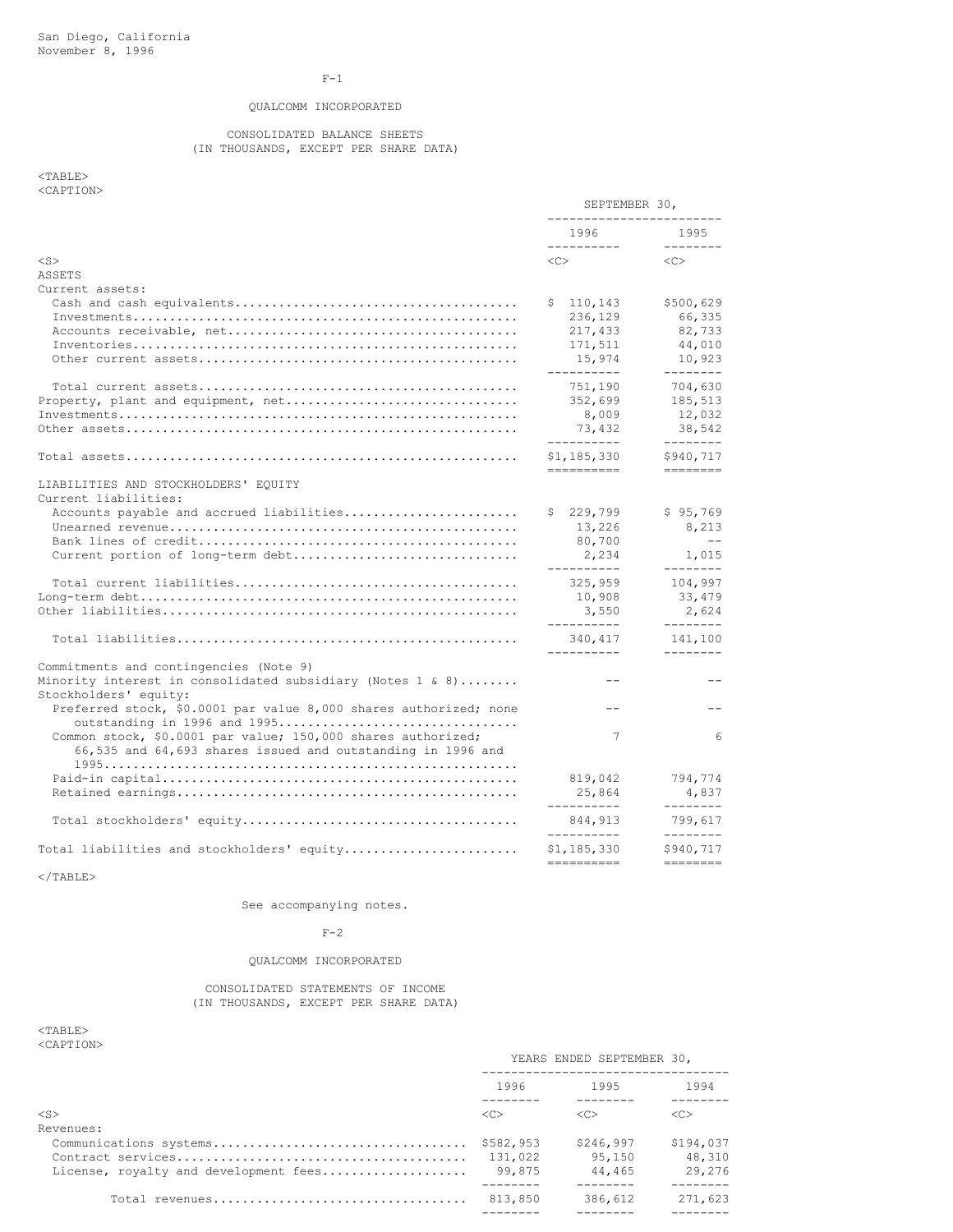| Operating expenses:                                    |                                          |                                          |                                          |
|--------------------------------------------------------|------------------------------------------|------------------------------------------|------------------------------------------|
|                                                        | 445,481                                  | 143,774                                  | 118,636                                  |
|                                                        | 90,380                                   | 69,396                                   | 38,051                                   |
| Research and development                               | 162,340                                  | 80,171                                   | 49,586                                   |
|                                                        | 74,114                                   | 37,754                                   | 23,687                                   |
| General and administrative                             | 48,971                                   | 34,918                                   | 18,696                                   |
| Litigation settlement and related costs                |                                          |                                          | 13,017                                   |
| Total operating expenses                               | --------<br>821,286<br>$- - - - - - - -$ | --------<br>366,013<br>$- - - - - - - -$ | --------<br>261,673<br>$- - - - - - - -$ |
|                                                        | (7, 436)                                 | 20,599                                   | 9,950                                    |
|                                                        | 24,239                                   | 9,529                                    | 6,495                                    |
|                                                        | (3, 354)                                 | (2, 264)                                 | (2, 025)                                 |
| Minority interest in losses of consolidated subsidiary | 13,178                                   | 12,016                                   | 2,893                                    |
| Income before income taxes                             | --------<br>26,627                       | $- - - - - - - -$<br>39,880              | --------<br>17,313                       |
|                                                        | (5, 600)                                 | (9, 700)                                 | (2, 120)                                 |
|                                                        | --------<br>\$21.027                     | $- - - - - - - -$<br>\$30.180            | $- - - - - - - -$<br>\$15.193            |
|                                                        | ========                                 | ========                                 | --------                                 |
| Net earnings per common share                          |                                          |                                          |                                          |
|                                                        | ========                                 | $S = 0.53$<br>========                   | $S = 0.28$<br>========                   |
|                                                        | $S = 0.30$                               | $S = 0.52$                               | 0.28<br>S.                               |
|                                                        | ---------                                | $=$ ========                             | --------                                 |
| Shares used in per share calculation                   |                                          |                                          |                                          |
|                                                        | 70,214<br>========                       | 57,420<br>$=$ ========                   | 53,514                                   |
|                                                        | 70.468                                   | 58.194                                   | 53,562                                   |
|                                                        | ========                                 | ========                                 | ========                                 |

</TABLE>

See accompanying notes.

 $F-3$ 

# QUALCOMM INCORPORATED

CONSOLIDATED STATEMENTS OF CASH FLOWS (IN THOUSANDS)

# $<$ TABLE $>$

<CAPTION>

|                                                              | YEARS ENDED SEPTEMBER 30,<br>----------------------------- |                                  |                                |
|--------------------------------------------------------------|------------------------------------------------------------|----------------------------------|--------------------------------|
|                                                              | 1996<br>---------                                          | 1995<br>---------                | 1994<br>$- - - - - - - -$      |
| $<$ S $>$                                                    | $\langle C \rangle$                                        | $\langle$ C> $\langle$ C>        | $<\!\!\rm C\!\!>$              |
| Operating activities:                                        |                                                            |                                  |                                |
|                                                              | \$21,027                                                   | \$30,180                         | \$15,193                       |
| Depreciation and amortization                                | 56,817                                                     | 30,919                           | 18,809                         |
| Recognition of deferred tax asset                            | $---$                                                      | (3,000)                          | (4,000)                        |
| Minority interest in losses of consolidated subsidiary       | (13, 178)                                                  | (12, 016)                        | (2, 893)                       |
| Increase (decrease) in cash resulting from changes in:       |                                                            |                                  |                                |
| Accounts receivable, net                                     | (134, 700)                                                 | (19, 806)                        | (28, 791)                      |
|                                                              | (127, 501)                                                 | (28, 379)                        | (1, 554)                       |
|                                                              | (12, 204)                                                  | 1,507                            | 775                            |
| Accounts payable and accrued liabilities                     | 134,030                                                    | 36,790                           | 29,597                         |
|                                                              | 5,013                                                      | 1,774                            | 588                            |
|                                                              | 926                                                        | (227)                            | (1, 264)                       |
|                                                              | ---------                                                  | ---------                        | $- - - - - - - -$              |
| Net cash (used in) provided by operating activities (69,770) |                                                            | 37.742                           | 26,460                         |
|                                                              | ---------                                                  | ---------                        | ---------                      |
| Investing activities:                                        |                                                            |                                  |                                |
| Issuance of note receivable (Note 8)                         | (25,000)                                                   | $---$                            | $- -$                          |
| Collection of note receivable (Note 8)                       | 9,602                                                      | $---$                            | $\qquad \qquad -$              |
|                                                              | (216, 554)                                                 | (99, 455)                        | (68, 692)                      |
| Purchases of intangible assets                               | (3, 843)                                                   | (5, 054)                         | (10, 293)                      |
| Purchases of investments                                     | (587, 898)                                                 | (84, 343)                        | (192, 726)                     |
| Maturities of investments                                    | 422,127                                                    | 98,423                           | 194,901                        |
| Investment in other entities                                 | (6, 500)                                                   | (11, 925)                        | (8, 239)                       |
|                                                              | ---------                                                  | ---------                        | --------                       |
| Net cash used in investing activities (408,066)              | ---------                                                  | (102, 354)<br>---------          | (85, 049)<br>$- - - - - - - -$ |
| Financing activities:                                        |                                                            |                                  |                                |
| Sale/leaseback transaction                                   | 10,248                                                     |                                  |                                |
| Proceeds from bank lines of credit                           | 80,700                                                     | <b>Service Contract Contract</b> | $- -$                          |
|                                                              |                                                            |                                  |                                |
| Principal payments under long-term debt                      |                                                            | $(46, 036)$ $(3, 749)$           | (5, 718)                       |
| Proceeds from issuance of notes payable                      |                                                            | 11,772 10,757                    | 2,659                          |
| Minority interest investment in consolidated                 | 6,397                                                      | 5,917                            | (1, 035)                       |
|                                                              |                                                            |                                  |                                |
| Tax benefit from exercise of stock options                   |                                                            | 654 8,102                        | 3,750                          |
| Net proceeds from issuance of common stock                   | 23,615<br>--------                                         | 499,165<br>---------             | 6,529<br>$- - - - - - - -$     |
| Net cash provided by financing activities                    | 87,350                                                     | 520,192                          | 6,185                          |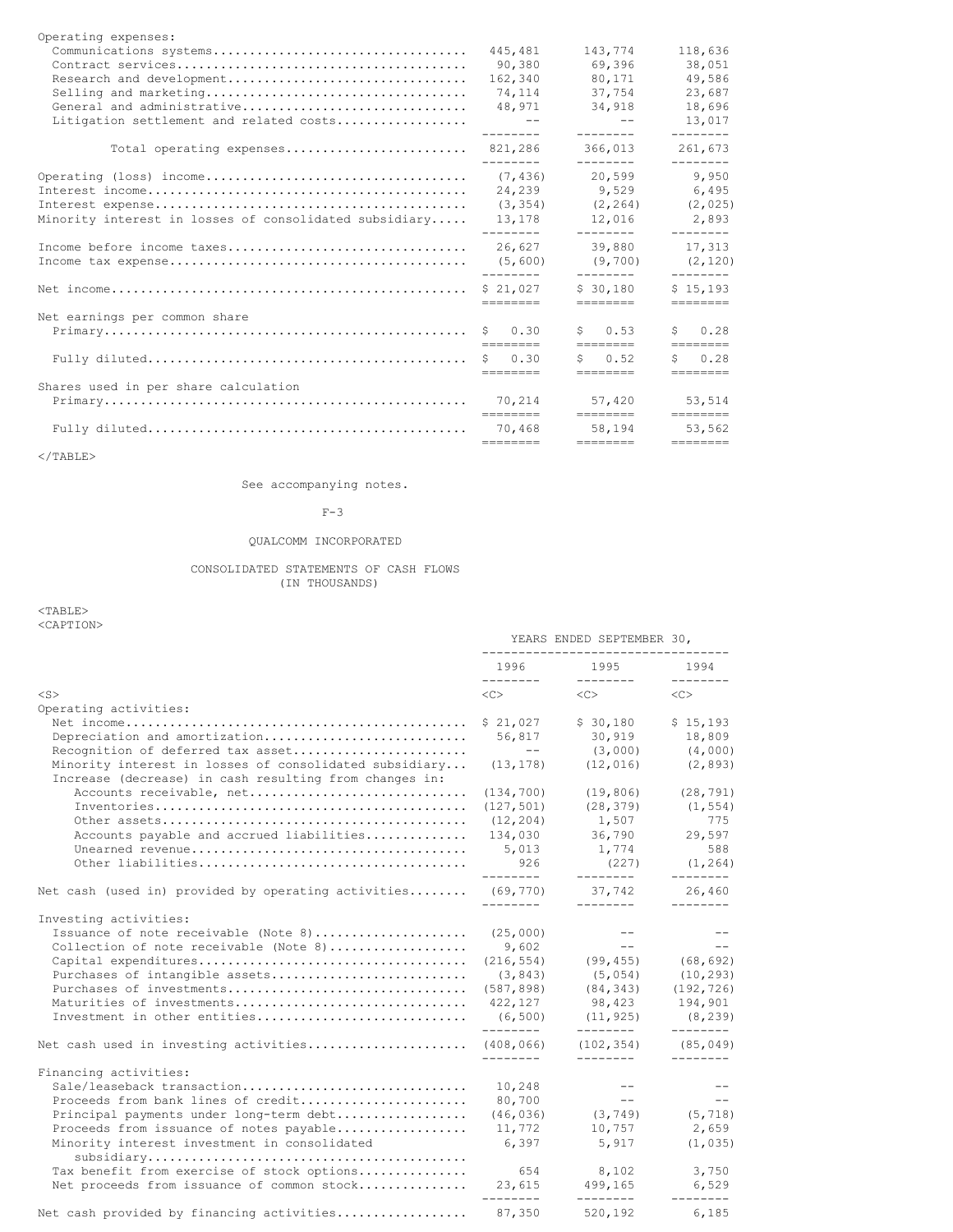| Net (decrease) increase in cash and cash equivalents | (390, 486) | 455.580   | (52, 404) |
|------------------------------------------------------|------------|-----------|-----------|
| Cash and cash equivalents at beginning of year       | 500.629    | 45.049    | 97.453    |
|                                                      |            |           |           |
|                                                      |            | \$500,629 | \$45.049  |
|                                                      |            |           |           |

 $\langle$ /TABLE>

# See accompanying notes.

# $F-4$

# QUALCOMM INCORPORATED

# CONSOLIDATED STATEMENTS OF STOCKHOLDERS' EQUITY (IN THOUSANDS)

<TABLE> <CAPTION>

|                                                                                  | COMMON STOCK<br>------------ |                         | EARNINGS<br>PAID-IN            |                                        |                                                                                                       |
|----------------------------------------------------------------------------------|------------------------------|-------------------------|--------------------------------|----------------------------------------|-------------------------------------------------------------------------------------------------------|
|                                                                                  | SHARES                       | AMOUNT<br>$- - - - - -$ | CAPITAL                        | (ACCUMULATED<br>DEFICIT)               | TOTAL                                                                                                 |
| $<$ S $>$                                                                        | $- - - - - -$<br><<          | <<>                     | ---------<br>$<<$ $<$ $>$      | ------------<br>$\langle$ C> $\rangle$ | ---------<br><<                                                                                       |
| Balance at September 30, 1993                                                    | 50,268                       | 5 <sub>5</sub>          | \$277,227                      | \$ (40, 536)                           | \$236,696                                                                                             |
| Exercise of stock options<br>Tax benefit from exercise of stock                  | 650                          | $\qquad \qquad -$       | 2,772                          |                                        | 2,772                                                                                                 |
| options                                                                          | $- -$                        |                         | 3,750                          |                                        | 3,750                                                                                                 |
| Exercise of stock warrants<br>Issuance for Employee Stock                        | 385                          |                         | 660                            |                                        | 660                                                                                                   |
| Purchase Plan                                                                    | 183                          |                         | 3,099                          |                                        | 3,099                                                                                                 |
| Net income                                                                       | $- -$                        |                         | $\frac{1}{2}$                  | 15,193                                 | 15,193                                                                                                |
|                                                                                  | ------                       |                         | --------                       | --------                               | --------                                                                                              |
| Balance at September 30, 1994                                                    | 51,486                       | 5                       | 287,508                        | (25, 343)                              | 262,170                                                                                               |
| Exercise of stock options<br>Tax benefit from exercise of stock                  | 1,458                        | $- -$                   | 9,318                          | $- -$                                  | 9,318                                                                                                 |
| options<br>Issuance of common stock, net of                                      |                              |                         | 8,102                          |                                        | 8,102                                                                                                 |
| issuance costs of $$17,364$<br>Issuance for Employee Stock                       | 11,500                       | 1                       | 485,761                        |                                        | 485,762                                                                                               |
| Purchase Plan                                                                    | 249                          |                         | 4,085                          | $- -$                                  | 4,085                                                                                                 |
| Net income                                                                       | $ -$<br>------               |                         | $\qquad \qquad -$<br>--------- | 30,180<br>---------                    | 30,180<br>--------                                                                                    |
| Balance at September 30, 1995                                                    | 64,693                       | 6                       | 794,774                        | 4,837                                  | 799,617                                                                                               |
| Exercise of stock options<br>Tax benefit from exercise of stock                  | 1,510                        | $\mathbf{1}$            | 14,277                         | $- -$                                  | 14,278                                                                                                |
| options<br>Issuance for Employee Stock Purchase<br>Plan and Executive Retirement | $- -$                        |                         | 654                            |                                        | 654                                                                                                   |
| Plans                                                                            | 332                          |                         | 9,337                          |                                        | 9,337                                                                                                 |
| Net income                                                                       | $- -$<br>$- - - - - -$       |                         | ---------                      | 21,027<br>--------                     | 21,027<br>--------                                                                                    |
| Balance at September 30, 1996                                                    | 66,535<br>$= = = = = = =$    | Ŝ.<br>- 7<br>$== =$     | \$819,042<br>========          | \$25.864<br>========                   | \$844,913<br>$\qquad \qquad \blacksquare = \blacksquare = \blacksquare = \blacksquare = \blacksquare$ |

RETAINED

 $\langle$ /TABLE>

# See accompanying notes.

 $F-5$ 

# QUALCOMM INCORPORATED

# NOTES TO CONSOLIDATED FINANCIAL STATEMENTS

# NOTE 1. THE COMPANY AND ITS SIGNIFICANT ACCOUNTING POLICIES

The Company

QUALCOMM Incorporated (the "Company"), a Delaware corporation, develops, manufactures, markets, licenses and operates advanced communications systems and products based on digital wireless technology, including mobile and fixed satellite communications systems and products and digital wireless telephone systems and products using the Company's proprietary Code Division Multiple Access ("CDMA") technology. Other products include secure communications equipment and subsystems and a range of Very Large Scale Integrated circuit components for use in commercial and government applications.

# Principles of Consolidation

The Company's consolidated financial statements include the assets, liabilities and results of operations of majority-owned subsidiaries. The ownership of the other interest holders is reflected as minority interest. All significant intercompany accounts and transactions have been eliminated.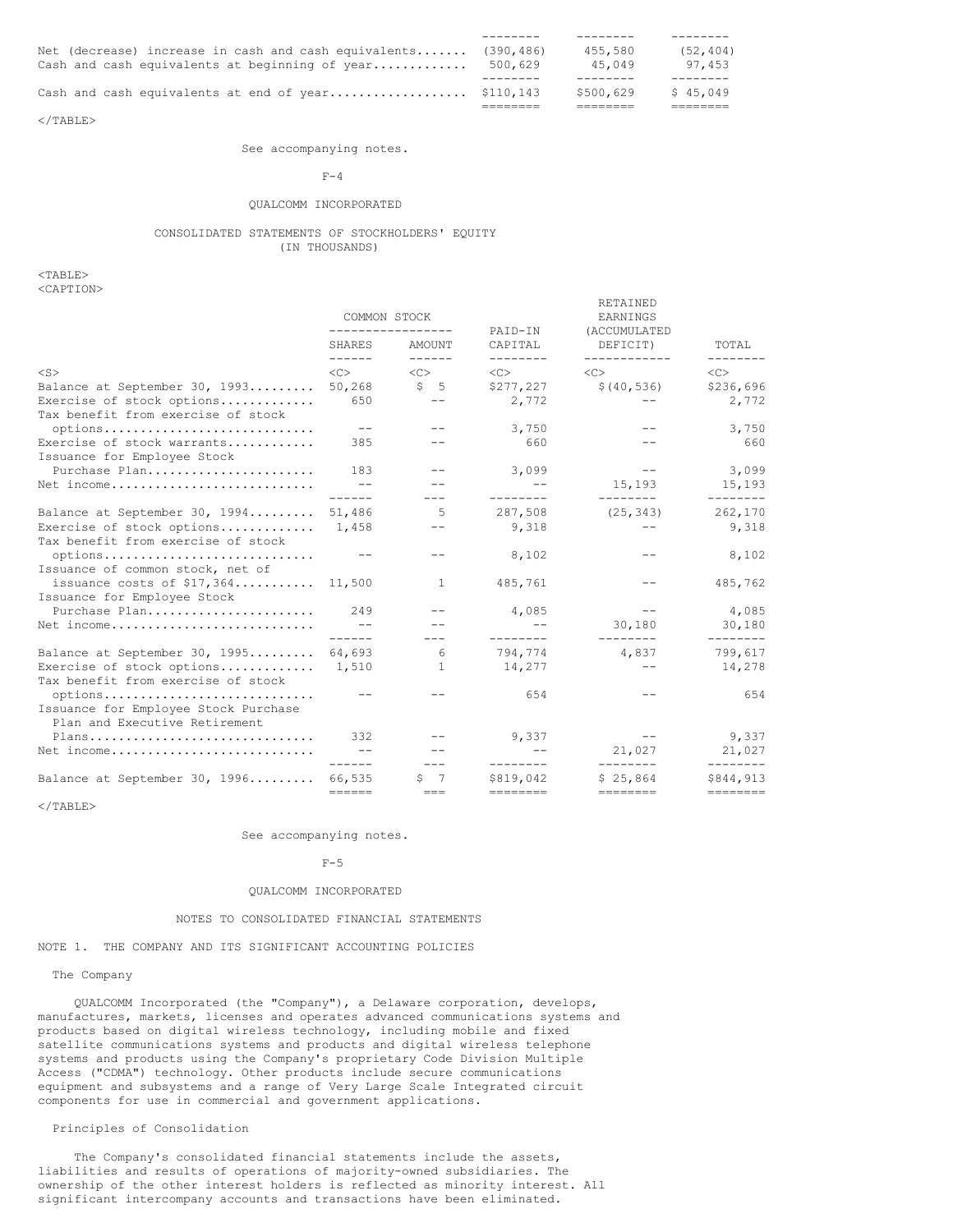#### Fiscal Year

The Company operates and reports using a fiscal year ending on the last Sunday in September. As a result of this practice, fiscal 1996 includes 53 weeks. The additional week of activity occurred in the first quarter of fiscal 1996. For presentation purposes, the Company has indicated its fiscal year as ending on September 30.

### Revenues

Revenue from communications systems and products is generally recognized at the time the units are shipped and over the period during which message and warranty services are provided, except for shipments under arrangements involving significant acceptance requirements. Under such arrangements, revenue is recognized when the Company has substantially met its performance obligations. Revenue from long-term contracts and revenue earned under license and development agreements with continuing performance obligations is recognized using the percentage-of-completion method, primarily based on costs incurred to date compared with total estimated costs at completion. Estimated contract losses are recognized when determined. Non-refundable license fees are recognized when there is no material continuing performance obligation under the agreement and collection is probable. Royalty revenue is recorded as earned in accordance with the specific terms of each license agreement.

A significant portion of the Company's revenues are derived from the North American trucking industry, particularly providers of long haul transportation of goods and equipment, and, because the worldwide market for wireless telephone systems and products is dominated by a small number of large corporations and government agencies, a significant portion of the Company's CDMA revenues are concentrated with a limited number of customers.

During fiscal 1996 and 1995, revenues from Globalstar (Note 8) accounted for 15% and 19% of revenues, respectively. No one customer accounted for more than 10% of fiscal 1994 revenues. Revenues from international customers, exclusive of revenues from the ALCATEL QUALCOMM joint venture (Note 8), were approximately 34%, 17% and 20% of total revenues in fiscal 1996, 1995 and 1994, respectively. The 1996, 1995 and 1994 revenues included \$221,000,000, \$43,000,000 and \$33,300,000 from Asia, respectively; \$36,000,000, \$12,700,000 and \$13,600,000 from Canada, respectively; and \$13,000,000, \$10,000,000 and \$7,300,000 from Latin America, respectively.

 $F-6$ 

# QUALCOMM INCORPORATED

#### NOTES TO CONSOLIDATED FINANCIAL STATEMENTS -- (CONTINUED)

# Cash Equivalents

The Company considers all highly liquid investments with an original maturity of three months or less to be cash equivalents. Cash and cash equivalents include money market funds, commercial paper and loan participations. The carrying amount approximates the fair value due to the short maturity of these instruments.

The Company's policy is to place its cash, cash equivalents and investments with high credit quality financial institutions, government agencies and corporate entities and to limit the amount of credit exposure.

# Investments

In the first quarter of fiscal 1995, the Company adopted Statement of Financial Accounting Standards No. 115 ("FAS 115"), "Accounting for Certain Investments in Debt and Equity Securities." Management determines the appropriate classification of debt securities at the time of purchase and re-evaluates such designation as of each balance sheet date. At September 30, 1996 and 1995, the Company's investment portfolio consisted of debt securities classified as held-to-maturity and is presented at its amortized cost. There was no cumulative effect as a result of adopting FAS 115 in fiscal 1995.

#### Inventories

Inventories are valued at the lower of cost or market using the first-in, first-out method.

# Property, Plant and Equipment

Property, plant and equipment is recorded at cost and depreciated or amortized using the straight-line method over estimated useful lives. Buildings and building improvements are depreciated over thirty years and fifteen years, respectively. Leasehold improvements are amortized over the shorter of their estimated useful lives or the remaining term of the related lease. Other property, plant and equipment have useful lives ranging from two to five years. Maintenance, repairs and minor renewals and betterments are charged to expense.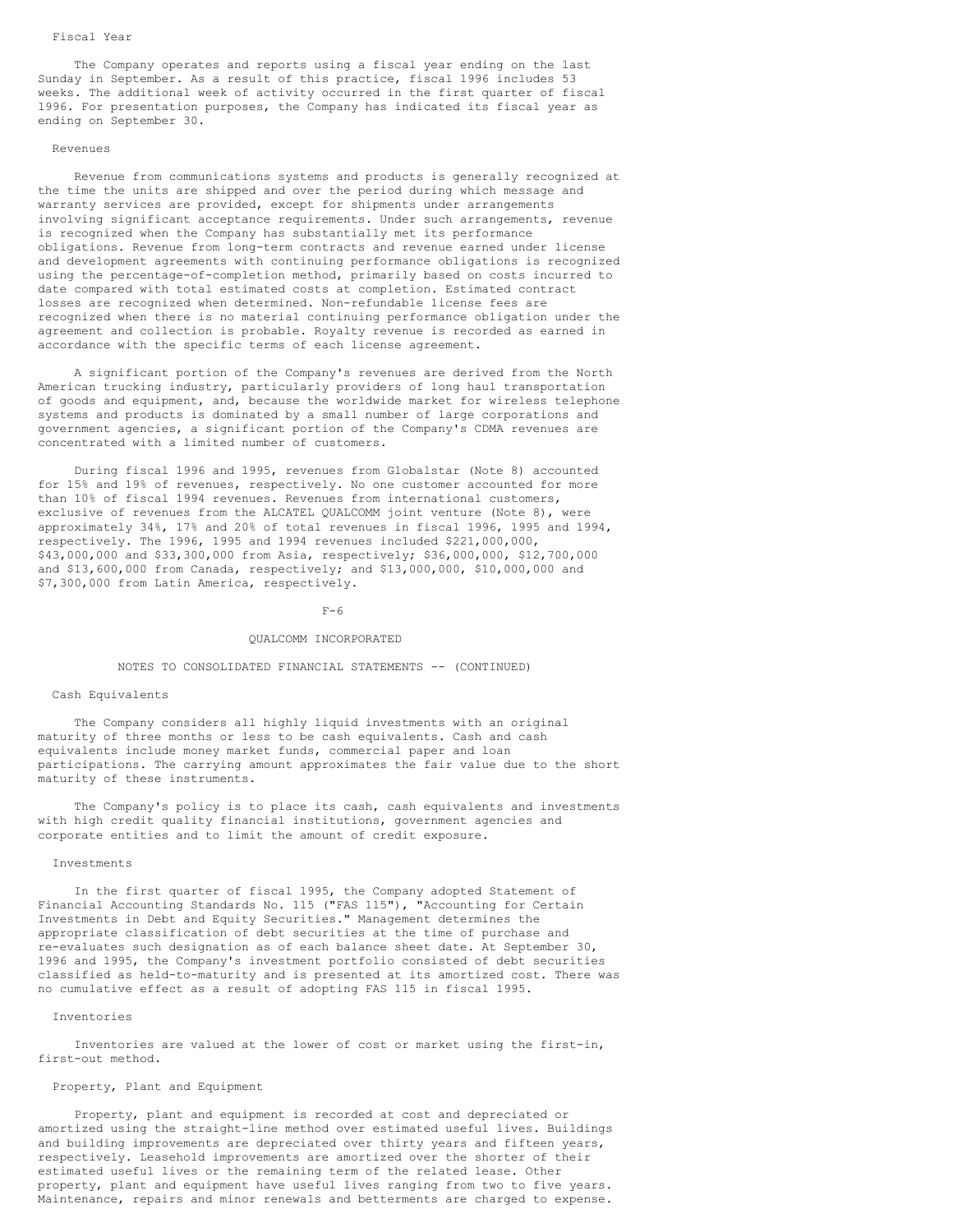#### Long-Lived Assets

In accordance with Statement of Financial Accounting Standards No. 121 ("FAS 121"), "Accounting for the Impairment of Long-Lived Assets and for Long-Lived Assets to be Disposed Of", the Company reviews for the impairment of long-lived assets and certain identifiable intangibles whenever events or changes in circumstances indicate that the carrying amount of an asset may not be recoverable. Under FAS 121, an impairment loss would be recognized when estimated future cash flows expected to result from the use of the asset and its eventual disposition is less than its carrying amount. No such impairment losses have been identified by the Company.

# Other Assets

Other assets include investments in other entities and intangibles. Investments in corporate entities with less than 20% voting interest are accounted for under the cost method. The Company uses the equity method to account for ownership interests in partnerships and for investments in corporate entities in which it has voting interest of 20% to 50% or in which it otherwise exercises significant influence. Under the equity method, the investment is originally recorded at cost and adjusted to recognize the Company's share of net earnings or losses of the investee, limited to the extent of the Company's investment in, advances to and financial guarantees for the investee.

Intangible assets are recorded at cost and amortized over their estimated useful lives, which currently range from three to five years.

 $F-7$ 

# QUALCOMM INCORPORATED

#### NOTES TO CONSOLIDATED FINANCIAL STATEMENTS -- (CONTINUED)

#### Stock Options

The Company has not elected early adoption of Statement of Financial Accounting Standards No. 123 ("FAS 123"), "Accounting for Stock-Based Compensation." FAS 123 becomes effective beginning in fiscal year 1997, and will not have a material effect on the Company's financial position or results of operations. Upon adoption of FAS 123, the Company will continue to measure compensation expense for its stock-based employee compensation plans using the intrinsic value method prescribed by APB Opinion No. 25, "Accounting for Stock Issued to Employees" and will provide pro forma disclosures of net income and earnings per share as if the fair value based method prescribed by FAS 123 had been applied in measuring compensation expense.

### Foreign Currency

Local currencies are generally considered to be the functional currency for operations outside the United States, except in countries treated as highly inflationary. Assets and liabilities are translated at year-end exchange rates, income and expenses are translated at average rates of exchange prevailing during the year. For operations in countries treated as highly inflationary, certain financial statement amounts are translated at historical exchange rates, with all other assets and liabilities translated at year-end exchange rates. The effects of translating the financial position and results of operations of local currency operations have not been significant to the Company's consolidated financial statements.

The effects of foreign currency transactions are included in the Company's statement of income. During fiscal 1996, the Company had a net foreign currency transaction gain of approximately \$1,400,000. During fiscal 1995 and 1994, foreign currency transaction gains and losses were not significant.

# Income Taxes

Current income tax expense is the amount of income taxes expected to be payable for the current year. A deferred tax asset and/or liability is computed for both the expected future impact of differences between the financial statement and tax basis of assets and liabilities and for the expected future tax benefit to be derived from tax loss and tax credit carryforwards. Valuation allowances are established when necessary to reduce deferred tax assets to the amount expected to be "more likely than not" realized in future tax returns. Tax rate changes are reflected in income in the period such changes are enacted. Investment tax credits are reflected as a reduction of income tax expense using the flow through method in the year in which they are realized.

#### Net Earnings Per Common Share

Primary earnings per common share are calculated by dividing net income by the weighted average number of common shares and dilutive common stock equivalents using the treasury stock method. Fully diluted earnings per share reflect the dilutive effect of common stock equivalents at the higher of the average or the ending market price during the reporting period.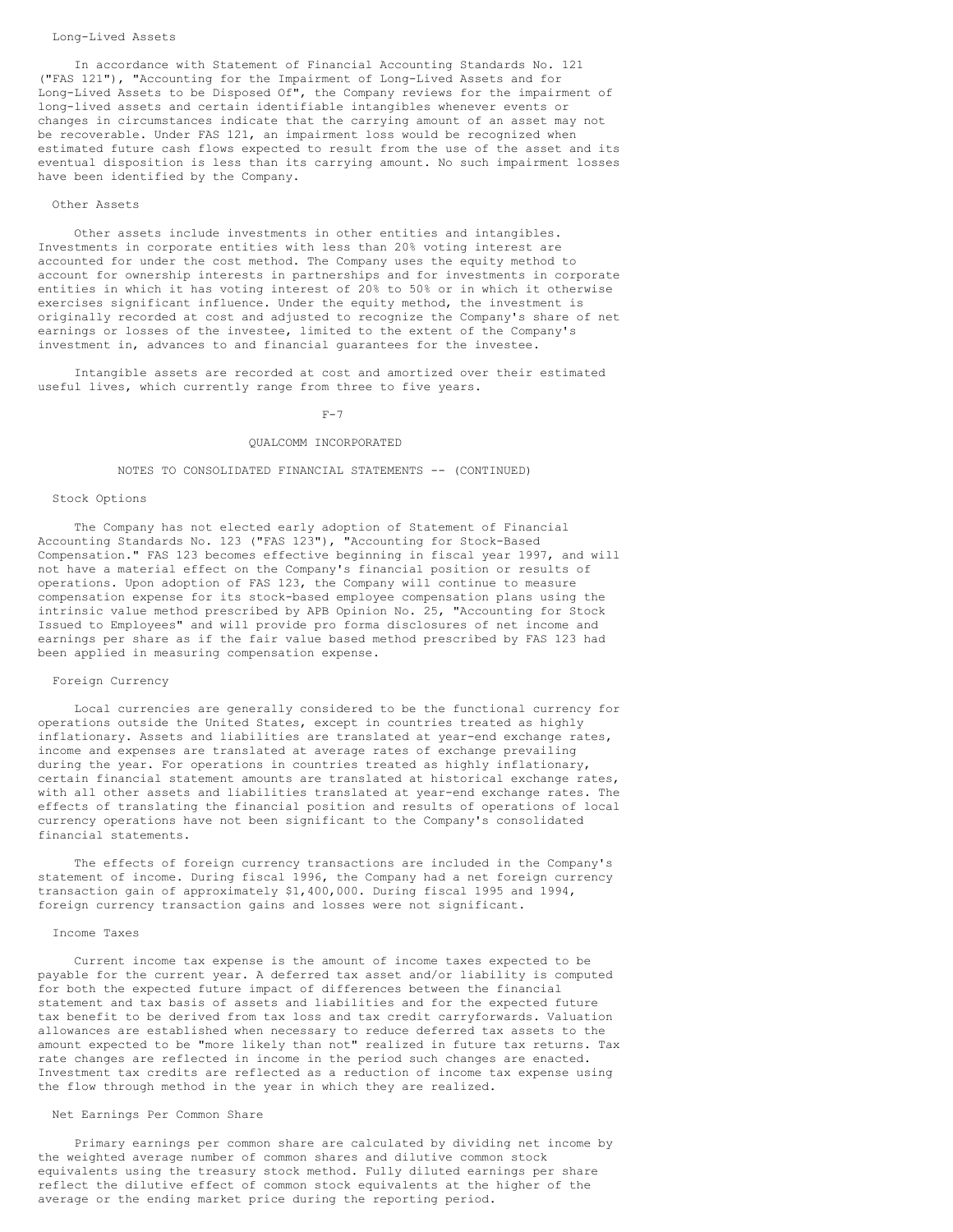# Financial Statement Preparation

The preparation of financial statements in conformity with generally accepted accounting principles, requires management to make estimates and assumptions that affect the reported amounts of assets and liabilities and disclosures of contingent assets and liabilities at the date of the financial statements and the reported amounts of revenues and expenses during the reporting period. Actual results could differ from those estimates.

#### Reclassifications

Certain prior year amounts have been reclassified to conform with the current year presentation.

 $F-8$ 

#### QUALCOMM INCORPORATED

# NOTES TO CONSOLIDATED FINANCIAL STATEMENTS -- (CONTINUED)

NOTE 2. COMPOSITION OF CERTAIN FINANCIAL STATEMENT CAPTIONS

<TABLE> <CAPTION>

|                                                                                      | SEPTEMBER 30,  |               |
|--------------------------------------------------------------------------------------|----------------|---------------|
|                                                                                      | 1996           | 1995          |
|                                                                                      | (IN THOUSANDS) |               |
| $<$ S $>$                                                                            | < <sub></sub>  | < <sub></sub> |
| Accounts Receivable:                                                                 |                |               |
| Trade, net of allowance for doubtful accounts of \$8,223 and<br>Long-term contracts: | \$181,732      | \$58,651      |
| Unbilled, net of progress payments of \$1,572                                        | 12,363         | 7.882         |
| and $$1,780$ , respectively                                                          | 20,052         | 13,602        |
|                                                                                      | 3,286          | 2,598<br>.    |
|                                                                                      | \$217,433      | \$82,733      |
|                                                                                      |                |               |

#### $<$ /TABLE>

The Company's trade receivables at September 30, 1996 and 1995 included 31% and 57%, respectively, from customers in the trucking industry and 66% and 37%, respectively, from customers of the Company's CDMA technology including license, royalty, development fees and telephone systems and products.

Unbilled receivables represent costs and profits recorded in excess of amounts billable pursuant to contract provisions and are expected to be realized within one year.

Progress payments on contract receivables decreased \$208,000, \$1,994,000 and \$3,609,000 during fiscal 1996, 1995 and 1994, respectively.

#### $F-9$

### QUALCOMM INCORPORATED

NOTES TO CONSOLIDATED FINANCIAL STATEMENTS -- (CONTINUED)

<TABLE> <CAPTION>

|                                | SEPTEMBER 30,                                                |                                                                                 |
|--------------------------------|--------------------------------------------------------------|---------------------------------------------------------------------------------|
|                                | 1996 —                                                       | 1995                                                                            |
|                                |                                                              | (IN THOUSANDS)                                                                  |
| $<$ S $>$                      | $<$ C $>$                                                    | <<                                                                              |
| Inventories:                   | 97,779<br>\$<br>35,686<br>38,046<br>--------                 | \$27,090<br>7,922<br>8,998<br>$- - - - - - -$                                   |
|                                | \$171.511                                                    | 44,010<br>Ŝ.                                                                    |
| Property, Plant and Equipment: |                                                              |                                                                                 |
| Furniture and office equipment | \$29,955<br>135,239<br>158,165<br>131,485<br>10,314<br>4,877 | S.<br>18,237<br>71,594<br>86,566<br>64,096<br>8,801<br>2,601<br>$- - - - - - -$ |
|                                | 470,035                                                      | 251,895                                                                         |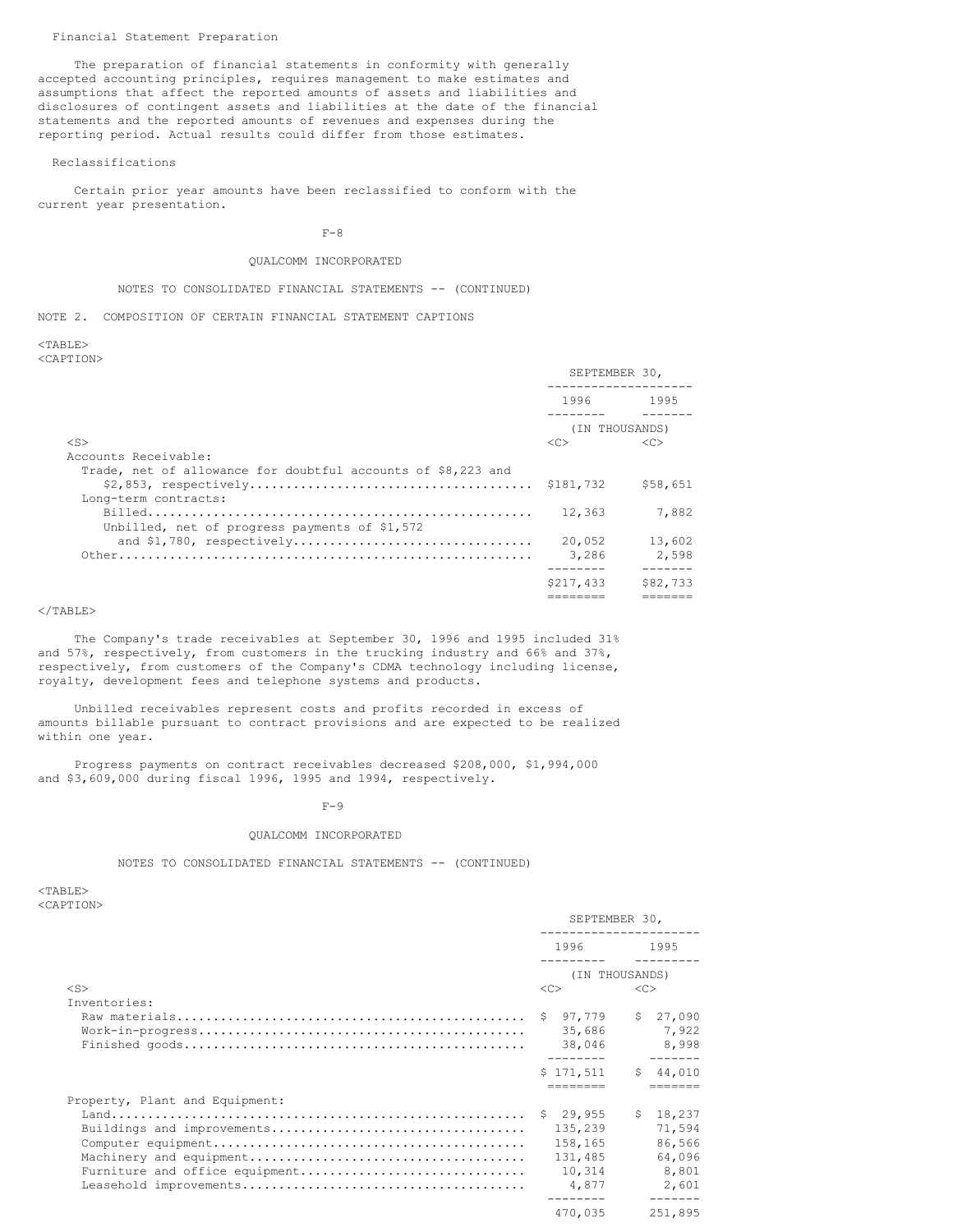| Less accumulated depreciation and amortization                                                                                                                       | 117,336<br>--------                             | 66,382<br>$- - - - - - -$                                |
|----------------------------------------------------------------------------------------------------------------------------------------------------------------------|-------------------------------------------------|----------------------------------------------------------|
|                                                                                                                                                                      | \$352,699                                       | \$185,513                                                |
| Other Assets:<br>Intangible assets, net of accumulated amortization of \$9,975<br>Investment in other entities (Note 8)<br>Due from minority partner in QPE (Note 8) | 10,690<br>41,939<br>16,808<br>3,995<br>-------- | \$11,494<br>16,011<br>10,027<br>1,010<br>$- - - - - - -$ |
|                                                                                                                                                                      | \$73.432                                        | \$38,542                                                 |
| Accounts Payable and Accrued Liabilities:<br>Accrued payroll and related benefits                                                                                    | \$163,599<br>33,591<br>9,286<br>23,323          | \$54,311<br>24,065<br>2,366<br>15,027                    |
|                                                                                                                                                                      | \$229,799<br>========                           | \$95,769<br>=======                                      |

</TABLE>

# $F-10$

# QUALCOMM INCORPORATED

NOTES TO CONSOLIDATED FINANCIAL STATEMENTS -- (CONTINUED)

# NOTE 3. INVESTMENTS

At September 30, 1996 and 1995, all marketable debt securities were classified as held-to-maturity and carried at amortized cost. Investments consisted of the following (in thousands):

# <TABLE>

<CAPTION>

|                             | CURRENT                                       | LONG-TERM                        |
|-----------------------------|-----------------------------------------------|----------------------------------|
| $<$ S $>$<br>1996           | < <sub></sub>                                 | < <sub></sub>                    |
| Corporate medium-term notes | \$<br>157,070<br>9,000<br>70,059<br>\$236,129 | \$5,000<br>3,000<br>9<br>\$8,009 |
| 1995                        | \$1,000                                       | \$5,000                          |
|                             | 55,361<br>9,974                               | 7,000<br>32                      |
|                             | \$66.335                                      | \$12,032                         |

 $<$ /TABLE>

At September 30, 1996, maturities for long-term securities were between one and two years. At September 30, 1996 and 1995, the estimated fair value of each investment approximated the amortized cost and, therefore, there were no significant unrealized gains or losses.

# NOTE 4. INCOME TAXES

The components of income tax expense for the years ended September 30 are as follows (in thousands):

<TABLE> <CAPTION>

|                                                                                                            | 1996          | 1995              | 1994             |
|------------------------------------------------------------------------------------------------------------|---------------|-------------------|------------------|
| $<$ S>                                                                                                     | < <sub></sub> | < <sub></sub>     | <<               |
| Current provision                                                                                          |               |                   |                  |
|                                                                                                            | \$1,301       | \$8.946           | \$4,376          |
| $State$                                                                                                    | 695           | 1,459             | 1,436            |
| $\text{Foreign} \dots \dots \dots \dots \dots \dots \dots \dots \dots \dots \dots \dots \dots \dots \dots$ | 3,604         | 2,295             | 308              |
|                                                                                                            |               |                   |                  |
| Recognition of deferred tax asset                                                                          | 5,600<br>---  | 12,700<br>(3,000) | 6,120<br>(4,000) |
|                                                                                                            |               |                   |                  |
|                                                                                                            | \$5,600       | \$9.700           | \$2.120          |
|                                                                                                            |               |                   |                  |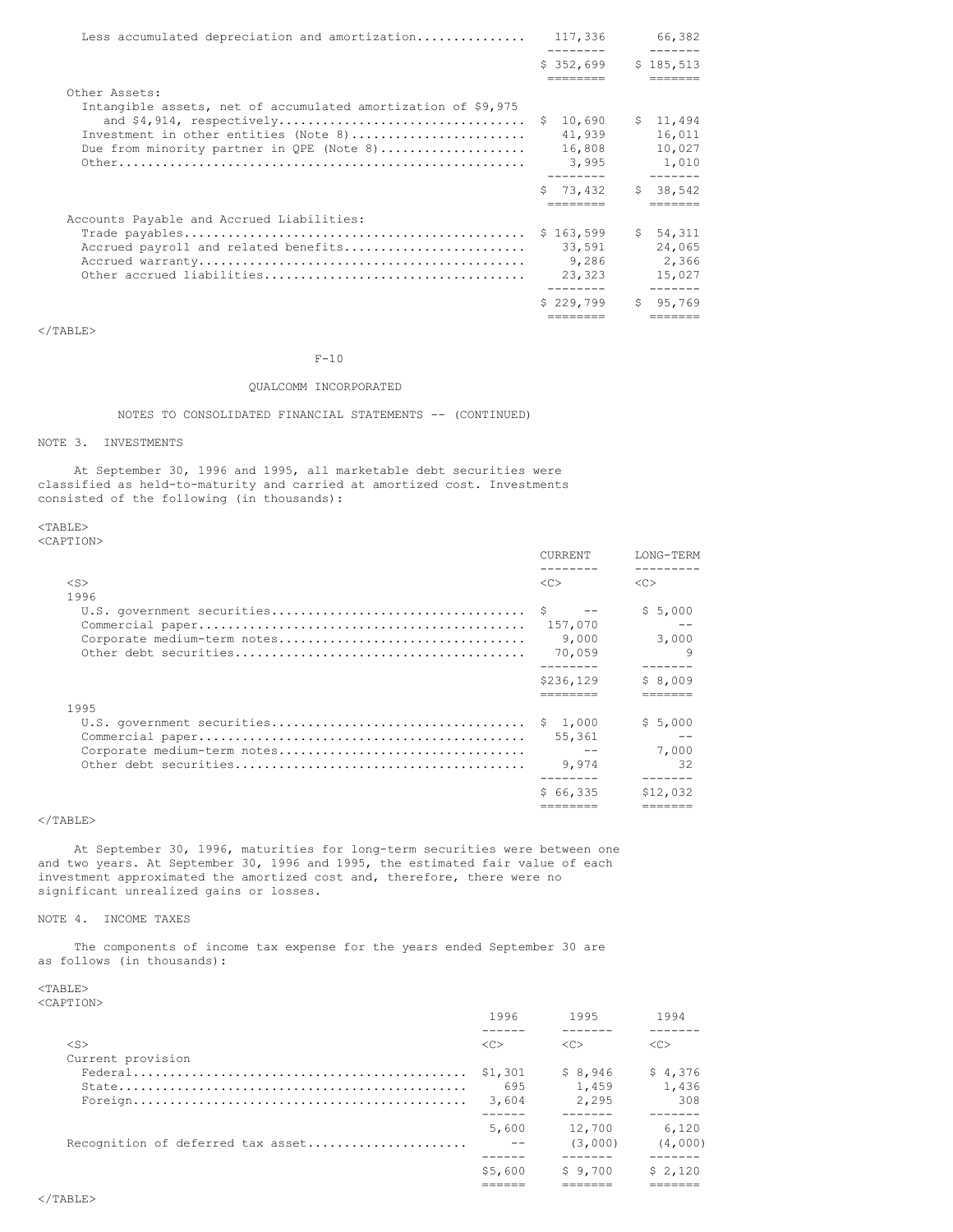During fiscal 1995 and 1994, the Company recognized deferred tax assets of \$3,000,000 and \$4,000,000, respectively, based on management's assessment that certain existing tax benefits will "more likely than not" be realized in future tax returns based on the criteria of Statement of Financial Accounting Standards No. 109, "Accounting for Income Taxes."

Management's assessment concerning the realizability of existing tax benefits is based on various assumptions including estimates of future operating results and the extent of the commercial deployment of the Company's CDMA telephone systems and products under certain existing contractual arrangements. A significant portion of the Company's performance obligations under such arrangements are scheduled to occur in fiscal 1997 and, upon such occurrence, may have a significant impact on the Company's assessment of the realizability of tax benefits during future periods.

# F-11

# QUALCOMM INCORPORATED

#### NOTES TO CONSOLIDATED FINANCIAL STATEMENTS -- (CONTINUED)

The following is a reconciliation from the expected statutory federal income tax expense to the Company's actual income tax expense for the years ended September 30 (in thousands):

<TABLE> <CAPTION>

|                                                      | 1996     | 1995     | 1994     |
|------------------------------------------------------|----------|----------|----------|
|                                                      |          |          |          |
| $<$ S>                                               | <<       | <<       | <<       |
| Expected income tax expense at federal statutory tax |          |          |          |
|                                                      | \$9.316  | \$13,958 | \$6.060  |
| State income tax expense                             | 695      | 1,459    | 1,436    |
|                                                      | 3,604    | 2,295    | 308      |
| Income recognition differences                       | (4, 866) | 1,039    | 6.261    |
| Utilization of NOL carryforwards                     | --       | $- -$    | (3, 905) |
| Deferred tax asset recognized                        | $ -$     | (3,000)  | (4,000)  |
| Tax credit utilization                               | (3, 575) | (7,040)  | (4, 432) |
|                                                      | 426      | 989      | 392      |
|                                                      |          |          |          |
| Actual income tax expense                            | \$5.600  | \$9.700  | \$2.120  |
|                                                      |          |          |          |

### $<$ /TABLE>

At September 30, 1996 and 1995, the Company had total deferred tax assets as follows (in thousands):

 $<$ TABLE>

<CAPTION>

|        | 1996                                               | 1995                                      |
|--------|----------------------------------------------------|-------------------------------------------|
| $<$ S> | $\langle C \rangle$<br>\$17,705<br>37,973<br>7.628 | $\langle C \rangle$<br>\$22,571<br>16,901 |
|        | 63.306<br>56,306                                   | 39.472<br>32,472                          |
|        |                                                    | \$7.000                                   |

 $<$ /TABLE>

The benefit for the stock option tax deduction is credited directly to paid-in capital for financial reporting purposes, as utilized.

Cash amounts paid for income taxes were \$4,752,000, \$6,675,000 and \$1,574,000 for fiscal 1996, 1995 and 1994, respectively and exclusive of a \$2,190,000 refund received in fiscal 1996. At September 30, 1996, the Company had unused research and development credits of approximately \$6,200,000 expiring in 2010, manufacturing investment credits of approximately \$1,100,000 expiring in 2004, and other unused tax credits of approximately \$300,000.

# $F-12$

#### QUALCOMM INCORPORATED

#### NOTES TO CONSOLIDATED FINANCIAL STATEMENTS -- (CONTINUED)

### NOTE 5. DEBT AND CREDIT FACILITIES

The principal balance of long-term debt at September 30, 1996 and 1995 consisted of the following (in thousands):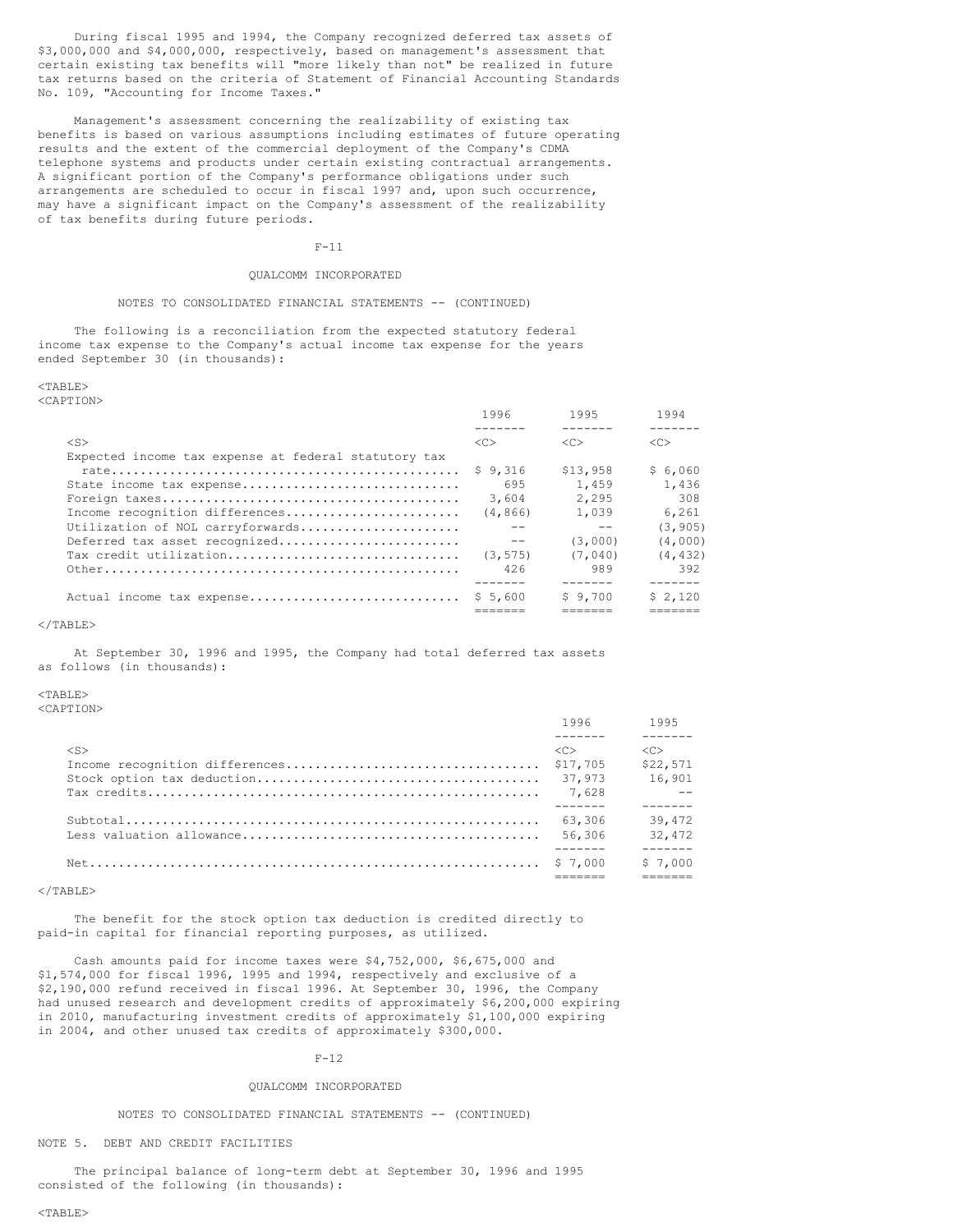|                                                                                                                                                                                                                                                                  | 1996          | 1995              |
|------------------------------------------------------------------------------------------------------------------------------------------------------------------------------------------------------------------------------------------------------------------|---------------|-------------------|
| $<$ S $>$                                                                                                                                                                                                                                                        | < <sub></sub> | < <sub></sub>     |
| Note payable, interest at the bank's base rate, original maturity<br>of April 2008, collateralized by land and buildings, retired<br>during fiscal 1996 with no gain or loss resulting from the                                                                  |               |                   |
| Unsecured revolving loan payable to SONY Electronics subordinate<br>to all non-affiliated OUALCOMM Personal Electronics debt (Note<br>8); bearing interest at prime plus 1%; original maturity of<br>March 2004, retired during fiscal 1996 with no gain or loss |               | \$20,000          |
| Capital lease obligations; future minimum lease payments in each<br>of the next five years from fiscal 1997 through 2001 of \$2,955,                                                                                                                             |               | 13,416            |
| $$3,672, $3,672, $3,672 \text{ and } $917, \text{ respectively.} \dots \dots \dots \dots$                                                                                                                                                                        | 12,912        | 535               |
|                                                                                                                                                                                                                                                                  | 230           | 543               |
|                                                                                                                                                                                                                                                                  | 13,142        | -------<br>34,494 |
|                                                                                                                                                                                                                                                                  | 2,234         | 1,015<br>-------  |
|                                                                                                                                                                                                                                                                  | \$10,908      | \$33,479          |
|                                                                                                                                                                                                                                                                  | -------       | -------           |

### $\langle$ /TABLE>

The annual principal installments for long-term notes payable, capital leases and other obligations in each of the next five years from fiscal 1997 through 2001 are \$2,276,000, \$3,210,000, \$3,270,000, \$3,478,000 and \$908,000, respectively.

During fiscal 1996, QPE (Note 8) entered into an agreement for the sale and leaseback of certain manufacturing equipment with a net book value of approximately \$10,248,000. There was no gain or loss realized as a result of the sale. QPE also entered into additional leases for manufacturing equipment with a fair value of \$2,664,000. All of these leases are for approximately five year terms and are non-recourse to the Company and the minority interest holder in QPE. They are classified as capital leases in accordance with Statement of Financial Accounting Standards No. 13, "Accounting for Leases."

As of September 30, 1996, QPE had outstanding bank borrowings of \$80,700,000 under two separate \$100,000,000 revolving credit facilities. The two credit facilities have identical terms and borrowings from the credit facilities are drawn in equal amounts. Both credit facilities expire in July 1997. The interest rate under the facilities is at the prime rate, or, at the Company's option, at a mutually acceptable market rate. The weighted average interest rate on outstanding borrowings was 6.1% during fiscal 1996 and 6.5% at September 30, 1996. The credit facilities are non-recourse to the Company and the minority interest holder in QPE and are collateralized by QPE's accounts receivable and inventories, which at September 30, 1996, on a consolidated basis, amounted to \$38,365,000 and \$65,997,000, respectively. However, in the event that QPE cannot repay the bank borrowings, both the Company and the minority interest holder in QPE have agreed to provide subordinated loans to QPE in proportion to their respective ownership interests, to the extent that the sum of QPE's tangible net worth and the total loan commitments are not less than zero. Under the terms of the credit facilities, amounts that QPE may borrow outside of the credit facilities are limited.

The fair values of the Company's debt and credit facilities are estimated based on comparison with similar issues or current rates offered to the Company for debt of the same remaining maturities. At September 30, 1996 and 1995, the estimated fair values of the Company's debt and credit facilities approximated their carrying values.

#### $F-13$

#### QUALCOMM INCORPORATED

# NOTES TO CONSOLIDATED FINANCIAL STATEMENTS -- (CONTINUED)

Cash amounts paid for interest were \$3,869,000, \$2,058,000 and \$1,879,000 for fiscal 1996, 1995 and 1994, respectively.

#### NOTE 6. CAPITAL STOCK

Common Stock

In August 1995, the Company completed its third public offering consisting of 11,500,000 common shares with net proceeds of approximately \$485,762,000.

#### Common Stock Warrants

In connection with certain notes payable issued in fiscal 1988 and 1989, the Company issued Series A warrants to purchase 3,076,000 shares of common stock at \$4 per share. During fiscal 1994, warrants for 256,000 shares of common stock were exchanged for 220,000 shares of common stock. In addition, during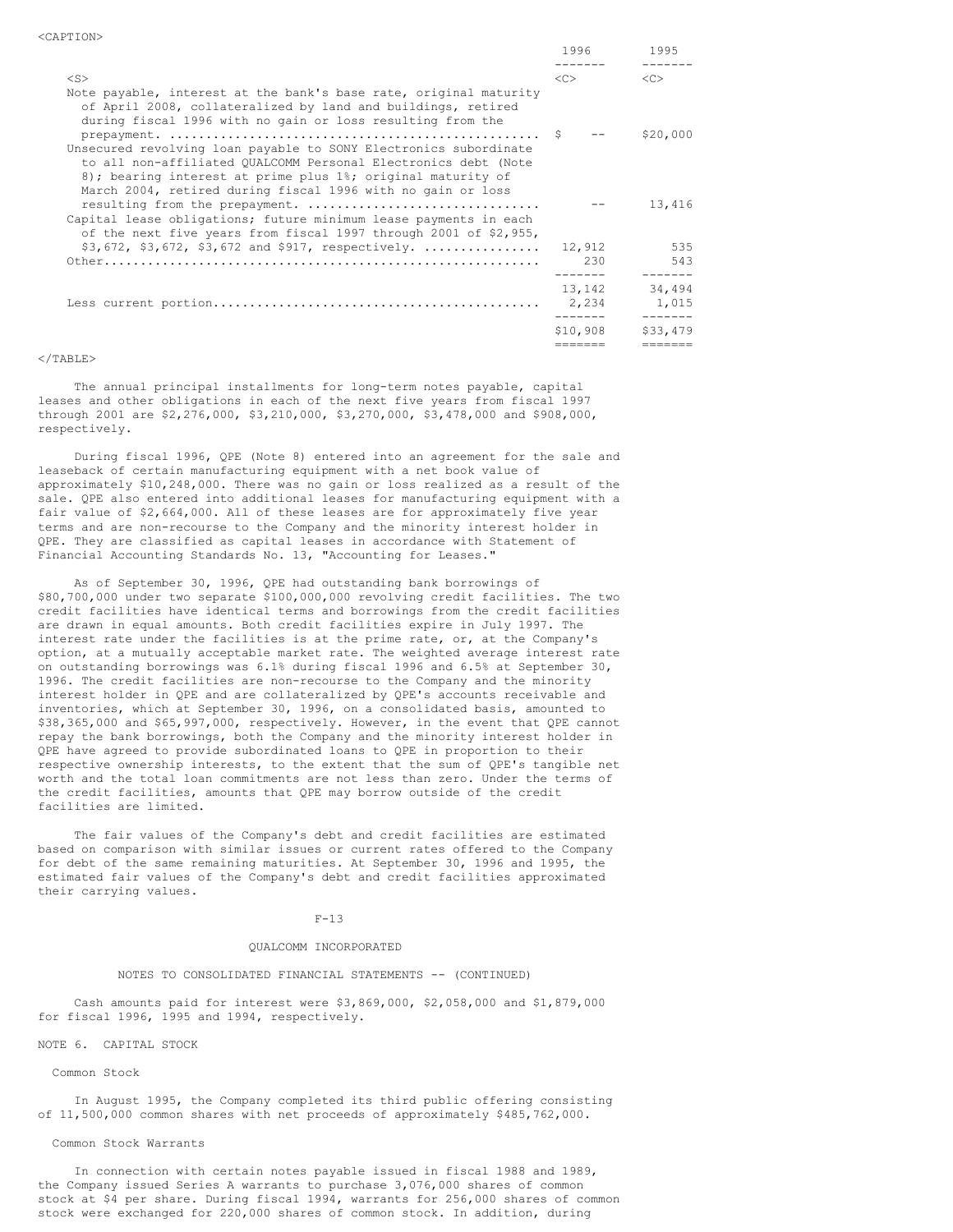fiscal 1994 warrants for 165,000 shares of common stock were exercised with cash payments and/or the cancellation of certain notes payable. As of September 30, 1994, all Series A warrants had been exercised.

In November 1991, the Company issued seven-year warrants to purchase 782,000 shares of common stock at \$5.50 per share to a company for the relinquishment of all its claims to participation in certain future royalties, license fees and profits. A total of 782,000 shares of common stock is reserved for issuance upon exercise of these warrants. As of September 30, 1996, none of these warrants had been exercised.

#### Preferred Share Purchase Rights Plan

During fiscal 1996, the Board of Directors implemented a Preferred Share Purchase Rights Plan ("Rights Plan") to protect stockholders' rights in the event of a proposed takeover of the Company. Under the Rights Plan, the Company declared a dividend of one preferred share purchase right (a "Right") for each share of the Company's common stock outstanding as of October 16, 1995. Similar Rights will generally be issued in respect to common stock subsequently issued. Each Right becomes exercisable, upon the occurrence of certain events, for one one-hundredth of a share of Series A Junior Participating Preferred Stock, \$0.0001 par value per share, at a purchase price of \$250 per share (subject to adjustment) of the Company's common stock or other securities, cash or other assets having a market value (as defined) equal to twice such purchase price. The Rights are exercisable only if a person or group acquires beneficial ownership of 15% or more of the Company's outstanding shares of common stock. The Rights, which expire on September 25, 2005, are redeemable in whole, but not in part, at the Company's option at any time for a price of \$0.01 per Right.

#### NOTE 7. EMPLOYEE BENEFIT PLANS

#### Employee Savings and Retirement Plan

The Company has a 401(k) plan that allows eligible employees to contribute up to 15% of their salary, subject to annual limits. The Company matches a portion of the employee contributions and may, at its discretion, make additional contributions based upon earnings. The Company's contribution expense for fiscal 1996, 1995 and 1994 was \$3,535,000, \$1,904,000 and \$757,000, respectively.

### Stock Option Plans

The Board of Directors may grant options to selected key employees, directors and consultants to the Company to purchase shares of the Company's common stock, at a price not less than 85% of the fair market value of the stock at the date of grant. The 1991 Stock Option Plan (the "Plan"), as amended, authorizes up to 23,000,000 shares to be granted no later than August 2001. The Plan provides for the grant of both incentive stock options and non-qualified stock options. Generally, options outstanding vest over a one to six year period

#### $F - 14$

#### QUALCOMM INCORPORATED

### NOTES TO CONSOLIDATED FINANCIAL STATEMENTS -- (CONTINUED)

and are exercisable for up to ten years from the grant date. At September 30, 1996, 1,854,000 shares were exercisable at prices ranging from \$5.00 to \$38.78 for an aggregate exercise price of \$35,434,000.

The Company has a Non-Employee Directors' Stock Option Plan which authorizes 600,000 shares to be granted no later than July 2003. This plan provides for non-qualified stock options to be granted to non-employee directors at fair market value, exercisable at varying rates and fully exercisable within ten years from the grant date. At September 30, 1996, 108,000 shares were exercisable at price ranging from \$22.75 to \$34.56 per share for an aggregate exercise price of \$3,166,000.

A summary of stock option transactions for the plans follows (in thousands, except per share data):

<TABLE> <CAPTION>

|                      |                                          |                     | OPTIONS OUTSTANDING      |         |
|----------------------|------------------------------------------|---------------------|--------------------------|---------|
|                      | OPTIONS<br><b>AVATLABLE</b><br>FOR GRANT | NUMBER<br>OF SHARES | PRICE PER SHARE<br>RANGE | AVERAGE |
| $<$ S>               | < <sub></sub>                            | < <sub></sub>       | <<                       | <<      |
| September 30, $1993$ | 4,228                                    | 7.568               | $$0.50 - $40.06$         | \$16.39 |
| Options granted      | (5,081)                                  | 5,081               | $15.50 - 42.44$          | 23.94   |
| Options canceled     | 2,015                                    | (2, 015)            | $4.00 - 42.44$           | 32.78   |
| Options exercised    |                                          | (650)               | $1.00 - 12.13$           | 4.26    |
|                      |                                          |                     |                          |         |
| September 30, $1994$ | 1,162                                    | 9,984               | $$0.50 - $38.78$         | \$17.72 |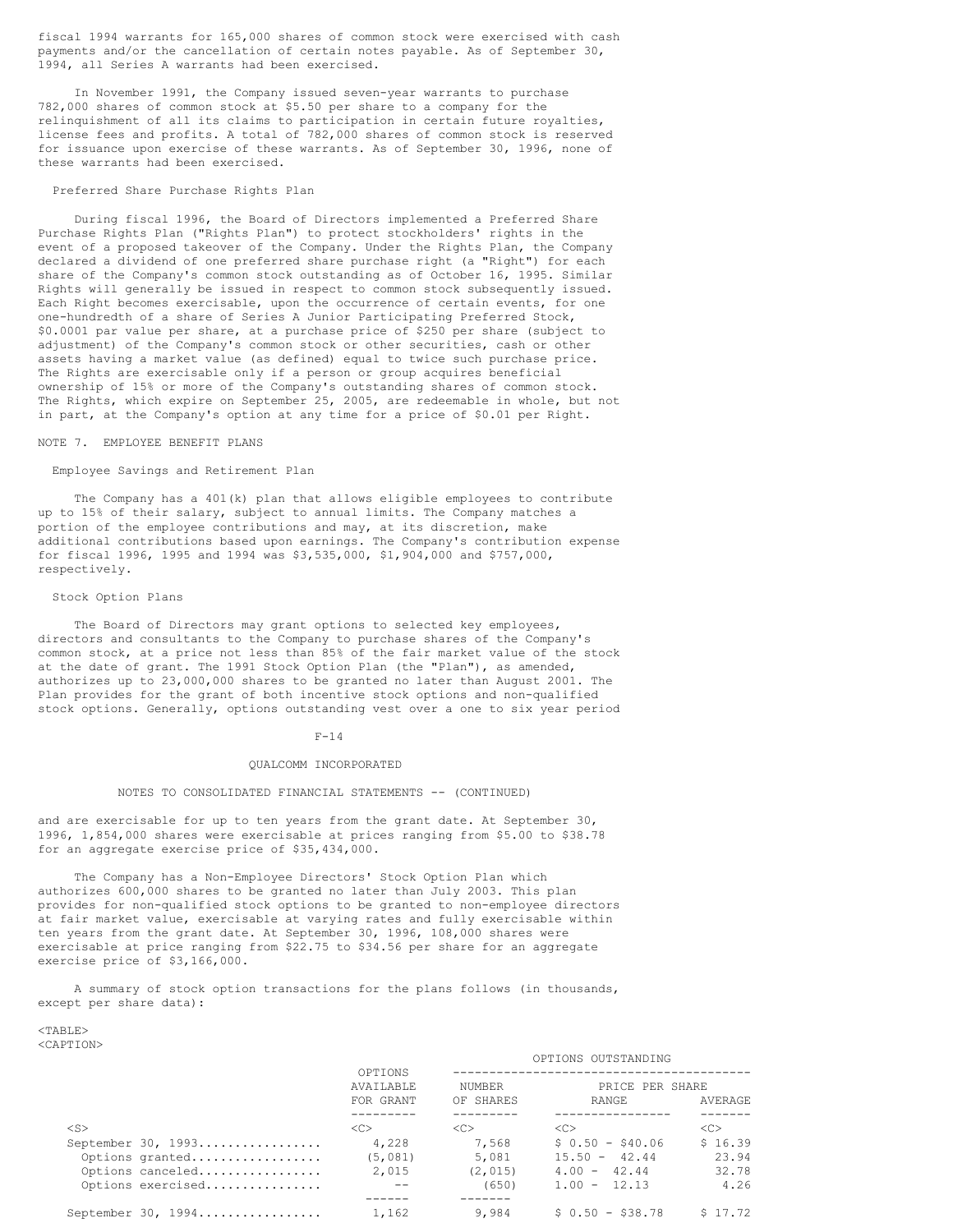| Additional shares reserved | 4,000    |          |                  |         |
|----------------------------|----------|----------|------------------|---------|
| Options granted            | (4, 317) | 4.317    | $22.87 - 52.43$  | 31.01   |
| Options canceled           | 506      | (506)    | $4.00 - 46.50$   | 24.76   |
| Options exercised          | $- -$    | (1, 458) | $4.00 - 29.81$   | 6.25    |
|                            |          |          |                  |         |
| September 30, $1995$       | 1,351    | 12,337   | $$0.50 - $52.43$ | \$23.44 |
| Additional shares reserved | 6,000    |          |                  |         |
| Options granted            | (5, 929) | 5,929    | $31.56 - 52.25$  | 42.69   |
| Options canceled           | 683      | (683)    | $5.00 - 52.43$   | 30.98   |
| Options exercised          | $- -$    | (1, 510) | $1.00 - 29.75$   | 9.21    |
|                            |          |          |                  |         |
| September 30, $1996$       | 2,105    | 16,073   | $$0.50 - $52.43$ | \$31.55 |
|                            |          |          |                  |         |

# </TABLE>

During February 1994, the Company canceled 1,657,000 employee stock options, exclusive of those held by officers and directors, with option prices in excess of the then current market price of the Company's stock. The Company then reissued an equivalent number of options with extended vesting periods at the current market price.

#### Employee Stock Purchase Plans

The Company has employee stock purchase plans for all eligible employees to purchase shares of common stock at 85% of the lower of the fair market value on the first or the last day of each six-month offering period. Employees may authorize the Company to withhold up to 15% of their compensation during any offering period, subject to certain limitations. The 1991 Employee Stock Purchase Plan, as amended, authorizes up to 2,000,000 shares to be granted no later than August 2001. The 1996 Non-Qualified Employee Stock Purchase Plan authorizes up to 25,000 shares to be granted at anytime. During fiscal 1996, 1995 and 1994, shares totaling 326,000, 249,000 and 182,000 were issued under the plans at an average price of \$28.55, \$16.40 and \$16.98 per share, respectively. At September 30, 1996, 924,000 shares were reserved for future issuance.

 $F-15$ 

# QUALCOMM INCORPORATED

# NOTES TO CONSOLIDATED FINANCIAL STATEMENTS -- (CONTINUED)

# Executive Retirement Plans

The Company has voluntary retirement plans that allow eligible executives to defer up to 100% of their income on a pretax basis. On a quarterly basis, participants receive up to a 7.5% match of their deferral in the Company's common stock based on the then current market price, to be issued to the participant upon eligible retirement. The income deferred and the Company match are unsecured and subject to the claims of general creditors of the Company. At September 30, 1996, approximately 6,000 shares had been allocated under the plans and the Company's matching contribution during fiscal 1996 amounted to \$276,000.

# NOTE 8. INVESTMENTS IN OTHER ENTITIES

# ALCATEL QUALCOMM, S.A.

The Company currently has a 34% interest in a French joint venture for the sale, marketing and service of its OmniTRACS products, services and communications hub equipment in Europe. The Company originally contributed a license to use certain technology for its ownership interest. The Company is not required to record equity allocations in the joint venture until its share of cumulative equity income exceeds cumulative losses or unless it increases its investment basis. As a result, the Company did not record any equity allocations during fiscal years 1996, 1995 and 1994. The Company has no continuing obligation to fund or guarantee the liabilities of the joint venture.

Sales to the joint venture included in communications systems and license, royalty and development fees were \$14,545,000, \$12,449,000 and \$8,393,000 for fiscal 1996, 1995 and 1994, respectively. Accounts receivable from the joint venture at September 30, 1996 and 1995 were \$1,224,000 and \$1,847,000, respectively.

# Globalstar, L.P.

Through partnership interests held in certain intermediate limited partnerships, the Company owns a 7.2% partnership interest in Globalstar, L.P. ("Globalstar"), a limited partnership formed to develop, own and operate the Globalstar low-earth orbiting satellite-based wireless communications system. The Company accounts for its investment under the equity method. The Company's partnership interest in Globalstar was reduced from 7.9% during fiscal 1996 resulting from purchases of Globalstar partnership interests by non-affiliated entities.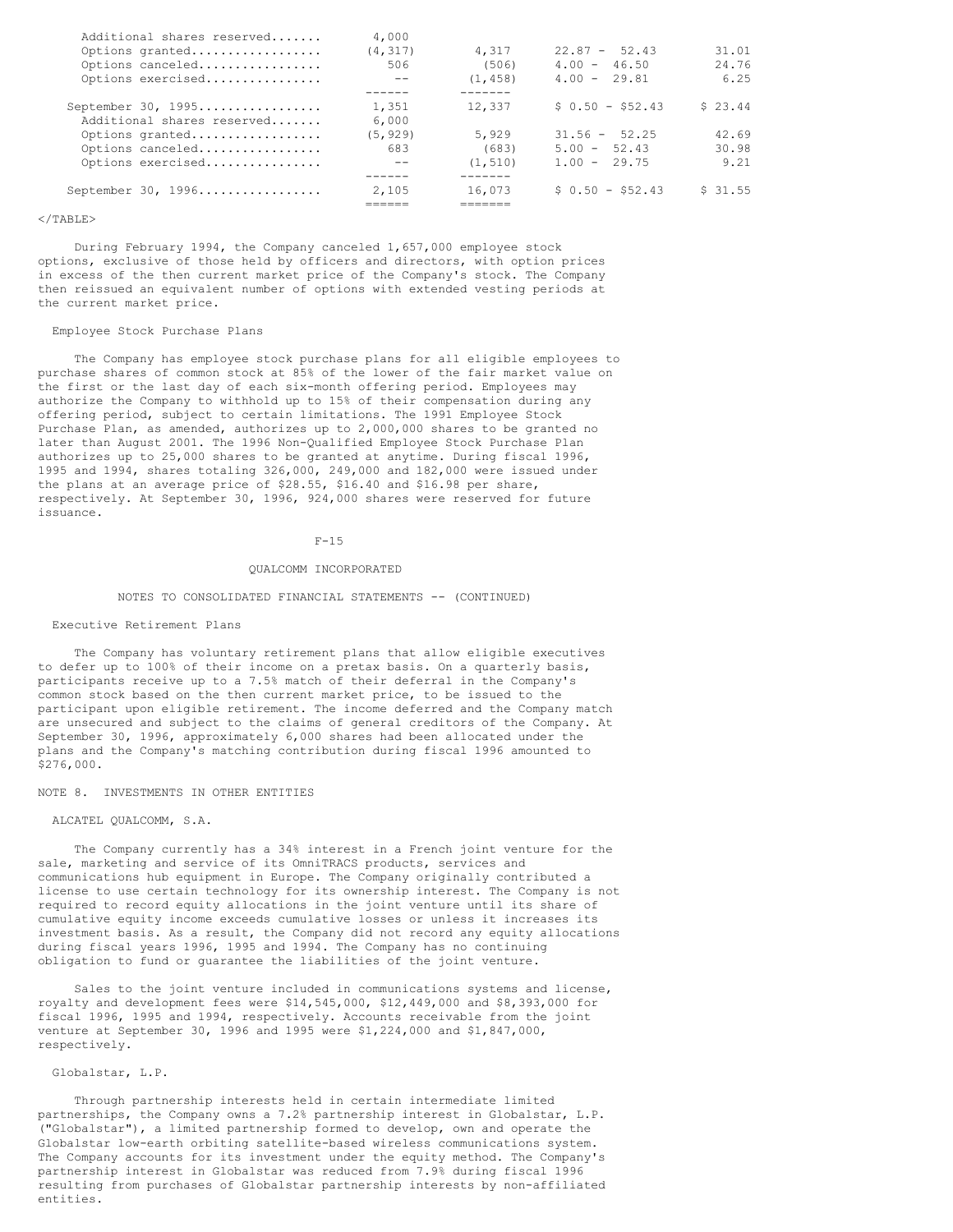As a result of the intermediate limited partnership agreements, Globalstar profits and losses are allocated to the Company in accordance with its percentage ownership interest, provided that no loss shall be allocated to the Company if such allocation would create negative balances in the Company's intermediate partnership adjusted capital accounts. For financial reporting purposes, the Company's investment in the intermediate partnerships had no basis during each of fiscal 1996, 1995 and 1994, and, as a result, the Company has not recorded any equity losses during those respective fiscal years.

Subject to certain conditions, the Company, through an intermediate partnership, may be required to purchase approximately 97,000 additional shares from another investor in Globalstar for up to \$4,600,000, a price discounted from the price paid by such investor. The Company is unable to predict the likelihood of the occurrence of any of the conditions which would require the additional investment.

During the second quarter of fiscal 1996, the Company guaranteed \$17,000,000 of certain vendor financing obligations of Globalstar ("Vendor Financing Guarantee"). The Vendor Financing Guarantee will expire no later than March 1997. The Company also agreed to guarantee \$25,500,000 of borrowings under an existing bank financing agreement, which will expire in December 2000. The amount of the Vendor Financing Guarantee will decrease, dollar for dollar, if Globalstar borrows funds under the existing bank financing

#### $F-16$

#### QUALCOMM INCORPORATED

#### NOTES TO CONSOLIDATED FINANCIAL STATEMENTS -- (CONTINUED)

agreement. Globalstar had no outstanding borrowings under the bank financing agreement as of September 30, 1996.

As a result of providing the guarantee under the bank financing agreement, the Company received approximately 367,000 warrants to purchase stock in Globalstar Telecommunications Limited at an exercise price of \$26.50 per share. The warrants vest and are exercisable under certain conditions, as specified under the term, of the bank guarantee agreement.

The Company and Globalstar have entered into a development agreement under which Globalstar is funding the Company to design and develop, by 1998, subscriber equipment and ground communications segments of the Globalstar system. Total receivables due from Globalstar at September 30, 1996 and 1995 were \$10,391,000 and \$15,166,000, respectively. Contract services revenues included in the Company's 1996, 1995 and 1994 Consolidated Statements of Income include \$120,307,000, \$72,636,000 and \$20,631,000 from Globalstar, respectively.

# QUALCOMM Personal Electronics

In fiscal 1994, a subsidiary of the Company and a subsidiary of SONY Electronics Inc. ("SONY Electronics") entered into a joint venture general partnership, QUALCOMM Personal Electronics ("QPE"), to develop and manufacture CDMA subscriber equipment for cellular, PCS and other wireless applications. The Company owns 51% of the joint venture and consolidates QPE in its financial statements. SONY Electronics' 49% general partnership share in QPE is presented as a minority interest in the Company's financial statements.

Under the terms of bank lines of credit (Note 5), the minority interest holder in QPE is obligated to provide subordinated loans to QPE to the extent of its negative partnership capital balance in the event that QPE cannot repay the bank credit facilities. At September 30, 1996, the minority interest holder had a \$24,500,000 outstanding subordinated loan commitment to QPE which exceeded the commitment then required under the bank credit facilities. As a result of the minority interest holder's commitments to fund QPE, the Company has included in other assets accumulated minority interest losses in excess of equity contributions of \$16,808,000 and \$10,027,000, as of September 30, 1996 and 1995, respectively.

During fiscal 1996 and 1995, QPE sales to SONY Electronics amounted to \$50,169,000 and \$1,365,000, respectively. Purchases from SONY Electronics and other SONY affiliates for inventory and capital equipment amounted to \$23,933,000 and \$914,000, respectively during fiscal 1996, and \$1,617,000 and \$9,893,000, respectively during fiscal 1995. At September 30, 1996 and 1995, outstanding accounts receivable from SONY Electronics amounted to \$10,163,000 and \$1,557,000, respectively, and accounts payable to all SONY affiliated companies amounted to \$6,730,000 and \$11,229,000, respectively. Interest expense on notes payable to SONY Electronics (Note 5) amounted to \$1,517,000 and \$588,000 during fiscal 1996 and 1995, respectively. Related party activity to SONY Electronics and other SONY affiliated companies during fiscal 1994 was not significant.

# NextWave Telecom Inc.

In November 1995, the Company paid \$5,000,000 to purchase 1,666,666 shares of Series B Common Stock and provided a \$25,000,000 short-term note receivable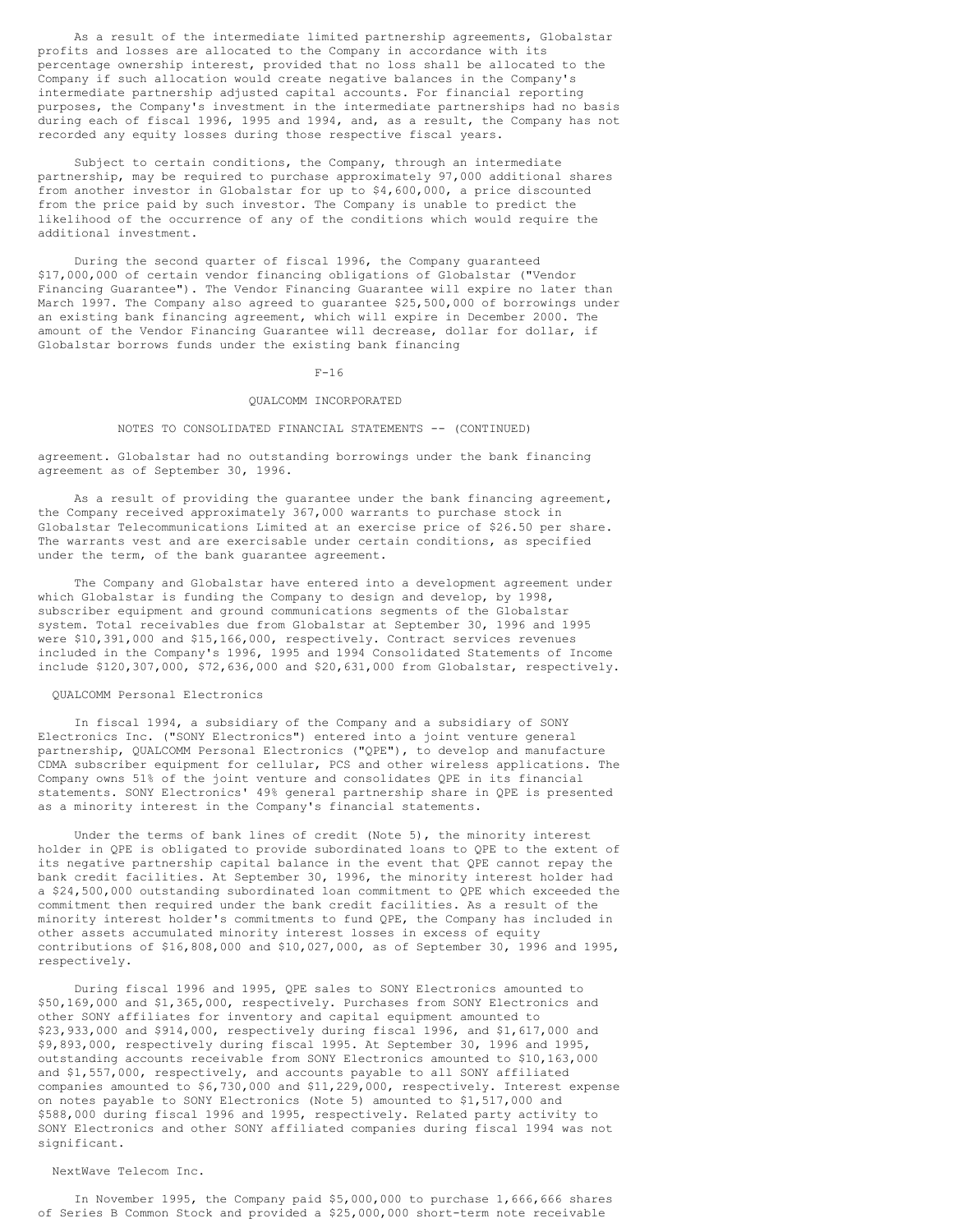to NextWave Telecom Inc. ("NextWave"), a privately held company. As part of the share purchase, the Company also received warrants to buy 1,111,111 additional shares of Series B Common Stock at \$3 per share. During March 1996, the Company converted \$15,000,000 of the note receivable into 5,000,000 shares of Series B Common Stock. The conversion was treated as a non cash transaction for the Consolidated Statement of Cash Flows. During June 1996, the Company collected \$9,602,000 of the short-term note receivable and converted the remaining principal balance of \$398,000 into a 3 year promissory note convertible into 1,019,444 shares of Series C Common

#### $F-17$

### QUALCOMM INCORPORATED

#### NOTES TO CONSOLIDATED FINANCIAL STATEMENTS -- (CONTINUED)

Stock. At September 30, 1996, the \$20,000,000 investment is included in other long-term assets and, as the Company estimates that it holds less than 5% of NextWave's outstanding voting shares, it is accounting for its investment under the cost method. It is not practicable to estimate the fair value of the investment as NextWave is a closely held corporation and is not publicly traded.

#### Other Joint Ventures

The Company has entered into other agreements for domestic and international joint ventures to provide advanced communications systems and products based on wireless technology. The Company's combined investment in these joint ventures as of September 30, 1996 and 1995, amounted to \$21,939,000 and \$16,011,000, respectively. At September 30, 1996, effective ownership interests in the joint ventures ranged from 2% to 15% and unfunded equity contributions amounted to approximately \$1,600,000 to be funded upon request of investees.

Predominately all of these investments are treated under the cost method of accounting. It is not practicable to estimate the total fair value of the Company's investment in these other joint ventures as the investments are predominantly closely held and not publicly traded.

# NOTE 9. COMMITMENTS AND CONTINGENCIES

# Operating Leases

During fiscal 1996, QPE entered into an operating lease agreement under which manufacturing equipment may be leased under separate schedules, each with approximately five year terms. The lease agreement is non-recourse to the Company and the minority interest holder in QPE. Equipment under lease has both early and end of term purchase options. If the purchase options have not been exercised by the end of the lease term, QPE will be required to pay certain deficiency payments if proceeds from the sale of the equipment fall below specified amounts. The maximum amount of deficiency payments for equipment leased as of September 30, 1996 is approximately \$16,748,000. Rental expense under this lease, including an accrual for deficiency payments, amounted to \$2,021,000 during fiscal 1996.

As of September 30, 1996, future rental payments under the lease, excluding deficiency payments, in each of the next five years from fiscal 1997 through 2001 are \$1,433,000, \$1,433,000, \$1,433,000, \$1,433,000 and \$358,000, respectively.

The Company leases certain of its other facilities and equipment under non-cancelable operating leases, with terms ranging from two to six years and with provisions for cost-of-living increases. Rental expense for these facilities and equipment for fiscal 1996, 1995 and 1994 was \$5,417,000, \$3,292,000 and \$3,288,000, respectively. Future minimum lease payments in each of the next five years from fiscal 1997 through 2001 and thereafter are \$6,514,000, \$6,129,000, \$4,333,000, \$3,476,000, \$2,598,000 and \$5,748,000, respectively.

#### Purchase Obligations

The Company has agreements with certain suppliers to provide certain components and estimates its non-cancelable obligations under these agreements to be approximately \$207,793,000 through fiscal 1998. The Company also has a commitment to purchase communications services for approximately \$11,880,000 annually through June 2001.

# Litigation

In April 1992, the Company filed in the Superior Court of the State of California, County of San Diego, a complaint for breach of contract and other grievances against Hughes Aircraft Company ("Hughes Aircraft"), a former subcontractor, seeking recovery of monetary damages for the subcontractor's failure to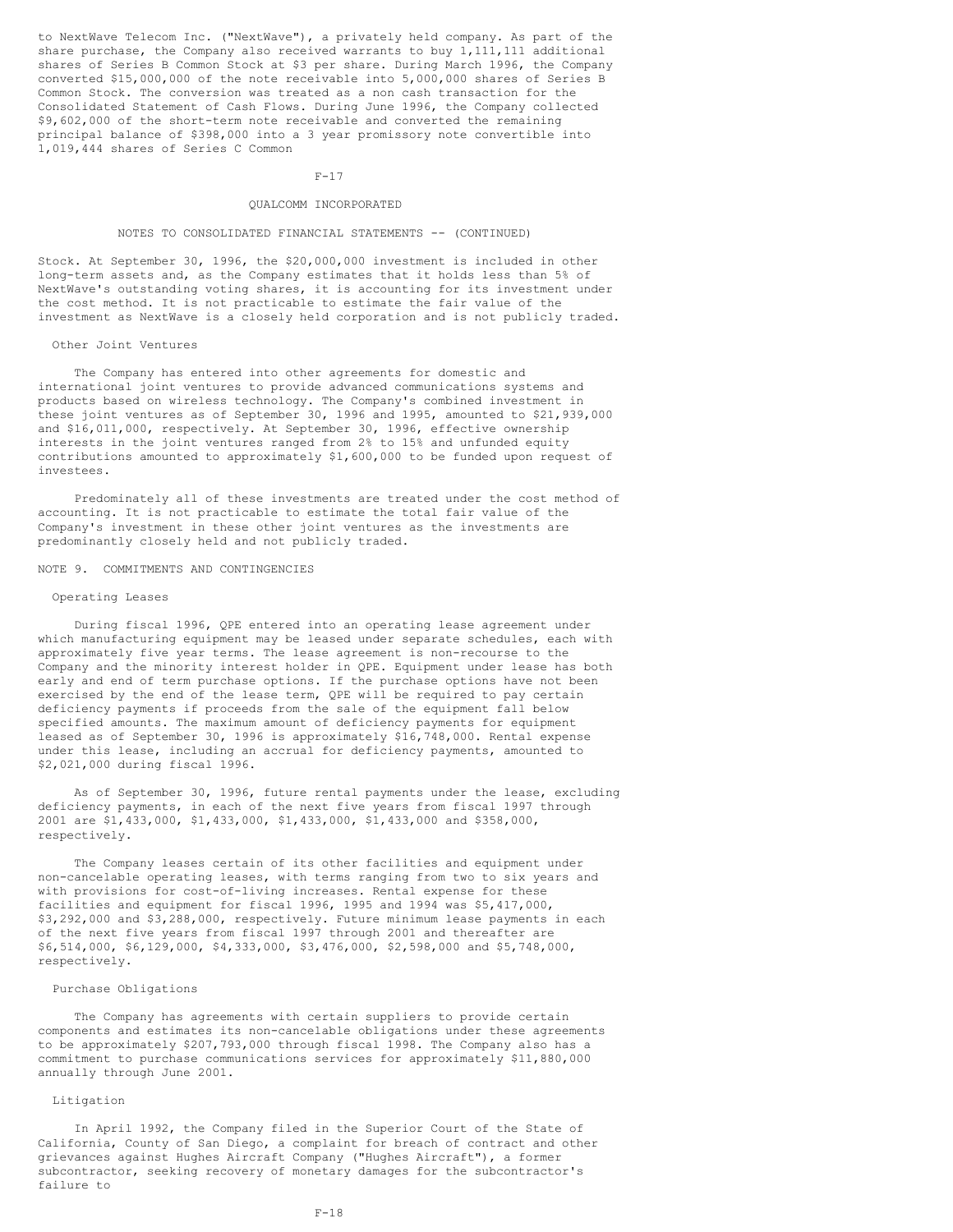#### QUALCOMM INCORPORATED

# NOTES TO CONSOLIDATED FINANCIAL STATEMENTS -- (CONTINUED)

perform certain contractual obligations. The subcontractor filed a cross-complaint for the alleged value of services it alleged to have rendered to the Company in the sum of \$4,300,000, plus damages and related costs. The trial commenced in November 1994. On February 14, 1995, Hughes Aircraft's motion for nonsuit was granted by the Court, and the Company's claims were dismissed. A judgment was entered in the Court on March 22, 1995 in favor of Hughes Aircraft on the nonsuit and the Company accrued \$2,900,000 for an anticipated liability for Hughes Aircraft's legal fees. During the second quarter of fiscal 1996, the Company and Hughes Aircraft agreed to dismiss their respective litigation against each other without payment by either party. As a result of the settlement of this litigation, the Company reversed its accrual, resulting in a \$2,900,000 reduction to general and administrative expense.

In November, 1994, the Company entered into a settlement with InterDigital Communications Corporation ("IDC") and InterDigital Technology Corporation ("ITC"), resulting in the dismissal of their respective CDMA patent litigation. ITC had filed a lawsuit against the Company in April 1993 alleging that certain CDMA products built by the Company in compliance with IS-95, a North American CDMA digital cellular standard, infringed three of ITC's patents. The Company had filed a lawsuit against IDC alleging that IDC's broadband-CDMA development activities infringed one of the Company's patents. Both lawsuits have been dismissed.

Under the terms of the settlement agreement, the Company paid ITC a one-time settlement payment of \$5,500,000 in exchange for a worldwide, royalty-free license to the Company to use and sublicense certain existing and future ITC patents. The Company has also granted to ITC a royalty-bearing license to use certain CDMA patents and royalty-free license to use one CDMA patent in certain ITC non-IS-95 products. The Company charged the settlement payment of \$5,500,000 and related costs of approximately \$7,500,000 to operations in fiscal 1994.

On September 26, 1996, Ericsson Inc., and Telefonaktiebolaget LM Ericsson ("Ericsson") filed suit in the United States District Court for Eastern District of Texas. The complaint alleges that various elements of the Company's CDMA equipment system and components products infringe one or more patents owned by Ericsson. The Company has not yet filed a formal response to Ericssons' complaint. Although there can be no assurance that an unfavorable outcome would not have a material adverse affect on the Company's liquidity, financial position or result of operations, the Company believes that the complaint has no merit and will vigorously defend the action.

On November 8, 1996 the Company was served with a complaint in connection with a lawsuit filed in the U.S. District Court for the Eastern District of Pennsylvania by BTG USA Inc. The complaint alleges that the Company's Global Positioning System, CDMA telecommunications products and the OmniTRACS system components thereof infringe United States Patent No. Re. 34,004. The patent expired in November 1996. Although there can be no assurances that an unfavorable outcome would not have a material adverse effect on the Company's liquidity, financial position or results of operations, the Company believes the complaint has no merit and will vigorously defend the action.

The Company is engaged in other legal actions arising in the ordinary course of its business and believes that the ultimate outcomes will not have a material adverse effect on its liquidity, financial position or results of operations.

# Financing Commitment

Under an OEM agreement and a financing arrangement with Northern Telecom, Inc. ("Nortel"), the Company has an off balance sheet financing commitment to accept as payment for product sales the assignment of loan receivables due to Nortel as a result of a vendor credit facility with Sprint Spectrum. Upon assignment of the loan receivables, the Company will have all the rights and obligations under the vendor credit facility. The Company's financing commitment requires Nortel to meet certain conditions established in

# F-19

# QUALCOMM INCORPORATED

### NOTES TO CONSOLIDATED FINANCIAL STATEMENTS -- (CONTINUED)

the financing arrangement. The Company's initial commitment under the financing arrangement has been designated at \$200,000,000, representing an estimated amount which may result in actual loan receivable assignments of a lesser or greater amount.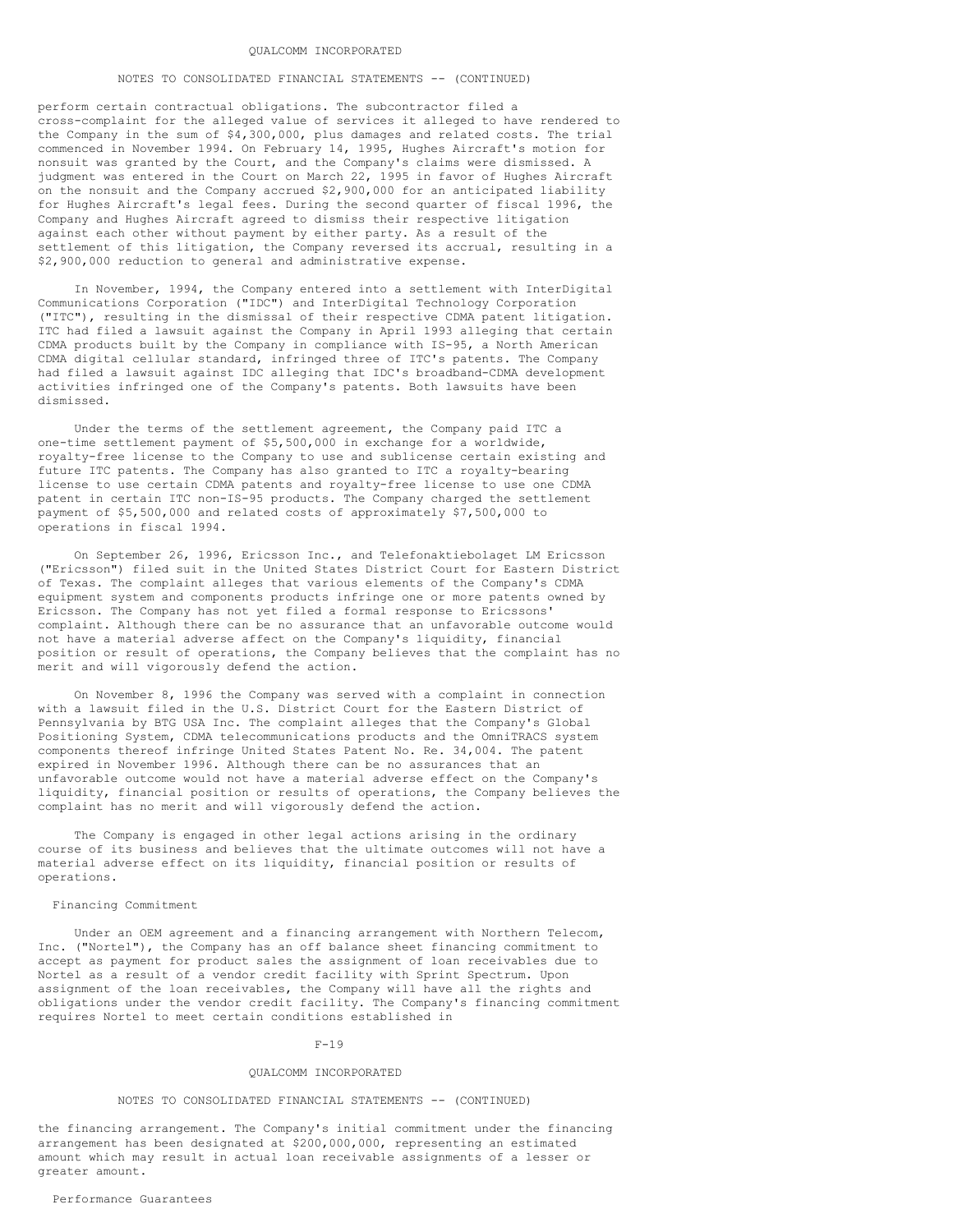During fiscal 1996, the Company entered into agreements to supply CDMA equipment and equipment designs, certain of which provide for substantial performance guarantees. These guarantees are triggered by delivery dates and equipment performance criteria specified in the respective agreements. Additionally, the Company's ability to meet its performance obligations under certain agreements is dependent upon the ability of certain suppliers to deliver necessary quantities of components to support the Company's production schedules. As of September 30, 1996, the Company has included an assessment of its ability to meet its performance obligations in estimates of margins under such agreements. However, significant remaining portions of the Company's performance obligations under the agreements are scheduled to occur during fiscal 1997. If the Company is unable to meet its performance obligations, the financial impact of non performance could amount to a significant portion of the respective agreements' contract value and could materially adversely affect margins and the Company's results of operations.

# NOTE 10. SUMMARIZED QUARTERLY DATA (UNAUDITED)

The following financial information reflects all normal recurring adjustments which are, in the opinion of management, necessary for a fair statement of the results of the interim periods. Summarized quarterly data for fiscal 1996 and 1995 is as follows (in thousands, except per share data):

#### $<$ TABLE>

<CAPTION>

|                                                             | 1ST OUARTER   | 2ND OUARTER   |               | 3RD OUARTER   | 4TH OUARTER |
|-------------------------------------------------------------|---------------|---------------|---------------|---------------|-------------|
|                                                             |               |               |               |               |             |
| $<$ S>                                                      | < <sub></sub> | < <sub></sub> | < <sub></sub> | < <sub></sub> |             |
| 1996                                                        |               |               |               |               |             |
|                                                             | \$146,603     | \$149,263     |               | \$234,880     | \$283.104   |
| Gross $profit(1) \ldots \ldots \ldots \ldots \ldots \ldots$ | 61,548        |               | 51,747        | 74.317        | 90,377      |
| Operating income                                            | 2,697         |               | (8, 580)      | (5, 619)      | 4,066       |
| Net income                                                  | 10,114        |               | 1,465         | 1,506         | 7,942       |
| Primary earnings per share $(2)$                            | 0.15<br>S.    | S.            | 0.02<br>S.    | 0.02          | 0.11<br>Ŝ   |
| Fully diluted earnings per                                  |               |               |               |               |             |
| share $(2)$                                                 | 0.15          |               | 0.02<br>S.    | 0.02          | 0.1         |
| $\langle$ /TABLE>                                           |               |               |               |               |             |

# $<$ TABLE>

<CAPTION>

|                                                             | 1ST OUARTER         | 2ND OUARTER   | 3RD OUARTER   | 4TH OUARTER   |
|-------------------------------------------------------------|---------------------|---------------|---------------|---------------|
|                                                             |                     |               |               |               |
| $<$ S $>$                                                   | $\langle C \rangle$ | < <sub></sub> | < <sub></sub> | < <sub></sub> |
| 1995                                                        |                     |               |               |               |
| Revenues                                                    | \$75,885            | \$89,753      | \$99,468      | \$121,506     |
| Gross $profit(1) \ldots \ldots \ldots \ldots \ldots \ldots$ | 35,812              | 39,760        | 45,653        | 52,217        |
| Operating income                                            | 4,014               | 4,257         | 3,355         | 8,973         |
| Net income                                                  | 5,947               | 6,047         | 7,263         | 10,923        |
| Primary earnings per share $(2)$                            | \$0.11              | $S \t 0.11$   | $5 \t 0.13$   | 0.17<br>Ŝ.    |
| Fully diluted earnings per                                  |                     |               |               |               |
| share $(2)$                                                 | $S = 0.11$          | 0.11          | S 0.13        | 0.17          |
|                                                             |                     |               |               |               |

# $<$ /TABLE>

- ---------------

(1) Gross profit is calculated by subtracting operating expenses for communications systems and contract services from total revenues.

(2) Earnings per share are computed independently for each of the quarters presented. Therefore, the sum of the quarterly net earnings per share will not necessarily equal the total for the year.

 $F-20$ 

### SCHEDULE II

#### QUALCOMM INCORPORATED

#### VALUATION AND QUALIFYING ACCOUNTS

#### (IN THOUSANDS)

 $<$ TABLE> <CAPTION>

| NUAL LEUIV                                                                                                        |               |                                      |               |                                    |               |            |               |              |               |                                |
|-------------------------------------------------------------------------------------------------------------------|---------------|--------------------------------------|---------------|------------------------------------|---------------|------------|---------------|--------------|---------------|--------------------------------|
|                                                                                                                   |               | BALANCE AT<br>BEGINNING OF<br>PERIOD |               | CHARGED TO<br>COST AND<br>EXPENSES |               | DEDUCTIONS |               | OTHER        |               | BALANCE AT<br>END OF<br>PERIOD |
| $<$ S>                                                                                                            | < <sub></sub> |                                      | < <sub></sub> |                                    | < <sub></sub> |            | < <sub></sub> |              | < <sub></sub> |                                |
| Year ended September 30, 1994(1)<br>Allowance for doubtful accounts<br>-- trade receivables<br>Inventory reserves |               | \$1,111<br>2,401                     |               | \$1,089<br>4,253                   | S.            | 170        | $\mathcal{S}$ | $--$<br>$--$ |               | \$2,030<br>\$6,654             |
|                                                                                                                   |               | \$3.512                              |               | \$ 5.342                           | S.            | 170        | $\mathcal{S}$ | $- -$        | S.            | 8.684                          |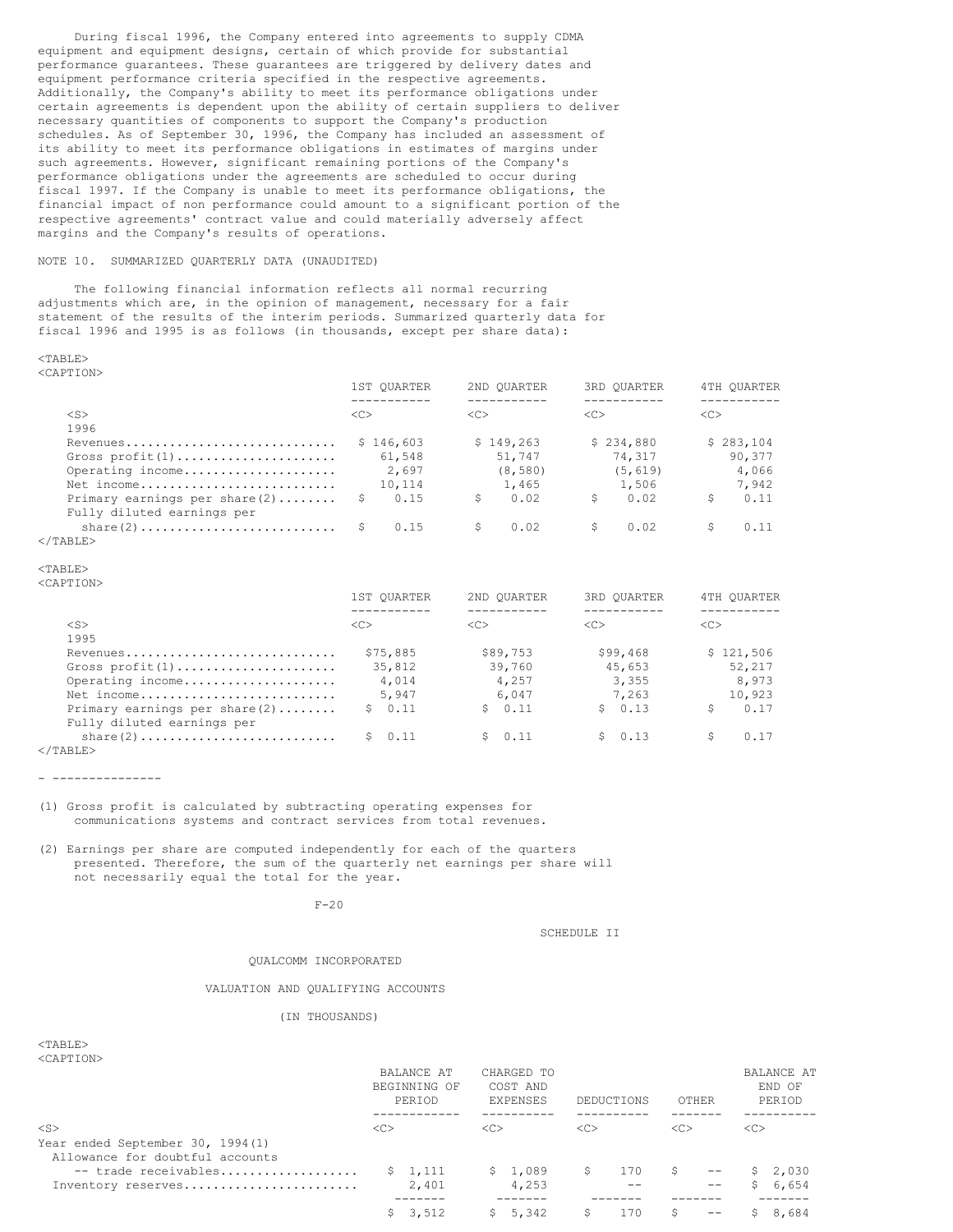|                                                                     | _______            |                     |           |             |                     |
|---------------------------------------------------------------------|--------------------|---------------------|-----------|-------------|---------------------|
| Year ended September 30, 1995(1)<br>Allowance for doubtful accounts |                    |                     |           |             |                     |
| -- trade receivables                                                | 2,030              | \$1,503             | S.<br>100 | (\$<br>580) | 2,853<br>S.         |
| $--$ notes receivables (2)                                          |                    | 1,520               | $- -$     | 580         | 2,100               |
| Inventory reserves                                                  | 6,654              | 10,221              |           | $ -$        | \$16.875            |
|                                                                     | -------<br>\$8.684 | -------<br>\$13.244 | 100       | Ŝ<br>$- -$  | -------<br>\$21.828 |
|                                                                     | -------            |                     |           |             |                     |
| Year ended September 30, 1996(1)<br>Allowance for doubtful accounts |                    |                     |           |             |                     |
| -- trade receivables                                                | \$2.853            | \$ 7.681            | \$2.311   | S.<br>$- -$ | S.<br>8.223         |
| $--$ notes receivables (2)                                          | 2,100              | $- -$               | 2,100     | --          |                     |
| Inventory reserves                                                  | 16,875             | 11,090              | 8,933     | $- -$       | \$19,032            |
|                                                                     | -------            |                     |           |             | -------             |
|                                                                     | \$21.828           | \$18.771            | \$13.344  | Ŝ<br>$- -$  | \$27.255            |
|                                                                     | -------            |                     |           |             | ______              |

 $\rm <$  /TABLE>

- ---------------

(1) The Company's fiscal year ends on the last Sunday of September.

(2) Included in other long-term assets.

 $S-1$ 

# EXHIBIT INDEX

 $<$ TABLE $>$ <CAPTION>

| EXHIBIT<br>NUMBER | DESCRIPTION                                                             | SEQUENTIALLY<br>NUMBERED<br>PAGE |
|-------------------|-------------------------------------------------------------------------|----------------------------------|
| <<>               | $<$ S $>$                                                               | <<                               |
| 3.1               | Restated Certificate of Incorporation. (1)                              |                                  |
| 3.2               | Certificate of Amendment of Restated Certificate of Incorporation. (7)  |                                  |
| 3.3               | Certificate of Designation of Preferences                               |                                  |
| 3.4               |                                                                         |                                  |
| 10.1              | Form of Indemnity Agreement between the Company, each director and      |                                  |
| 10.2              |                                                                         |                                  |
|                   | 1991 Stock Option Plan, as amended. $(10)$ $(14)$                       |                                  |
| 10.3              | Form of Incentive Stock Option Grant under the 1991 Stock Option        |                                  |
|                   |                                                                         |                                  |
| 10.4              | Form of Supplemental Stock Option Grant under the 1991 Stock Option     |                                  |
|                   |                                                                         |                                  |
| 10.5              | 1991 Employee Stock Purchase Plan. (11) (14)                            |                                  |
| 10.6              | Form of Employee Stock Purchase Plan Offering under the 1991 Employee   |                                  |
|                   |                                                                         |                                  |
| 10.7              | Registration Rights Agreement dated September 11, 1991 between the      |                                  |
|                   |                                                                         |                                  |
| 10.8              | Satellite Service Agreement dated March 5, 1991 between the Company and |                                  |
|                   |                                                                         |                                  |
| 10.9              | Joint Venture Agreement dated January 24, 1990 between the Company and  |                                  |
|                   | Alcatel Transmission par Faisceaux Hertziens. (2) (3)                   |                                  |
| 10.10             | Agreement dated April 17, 1989 between the Company and PACTEL           |                                  |
|                   |                                                                         |                                  |
| 10.11             | CDMA Technology Agreement and related Patent License Agreement, each    |                                  |
|                   | dated July 3, 1990 between the Company and American Telephone $\&$      |                                  |
|                   |                                                                         |                                  |
| 10.12             | DS-CDMA Technology Agreement and related Patent License Agreement, each |                                  |
|                   |                                                                         |                                  |
|                   | dated September 26, 1990 between the Company and MOTOROLA, Inc. (2) (3) |                                  |
| 10.13             | JSM Shareholders Agreement dated May 24, 1991 between the Company, C.   |                                  |
|                   | Itoh, Ltd. and Nippon Steel Corporation. (2) (3)                        |                                  |
| 10.14             |                                                                         |                                  |
| 10.15             | Amendments dated January 15, 1992 and February 7, 1992 to that certain  |                                  |
|                   | Technology Agreement dated July 3, 1990 with American Telephone &       |                                  |
|                   |                                                                         |                                  |
| 10.16             | Amendment dated January 21, 1992 to that certain Technology Agreement   |                                  |
|                   | dated September 26, 1990 with MOTOROLA, Inc. $(4)$ $(5)$                |                                  |
| 10.17             | Non-Employee Directors' Stock Option Plan (the "Directors'              |                                  |
|                   |                                                                         |                                  |
| 10.18             | Form of Stock Option Grant under the Directors' Plan, with related      |                                  |
|                   |                                                                         |                                  |
| 10.19             | Joint Venture and Partnership Agreement dated February 25, 1994 between |                                  |
|                   | QUALCOMM Investment Company and SONY Electronics CDMA Investment,       |                                  |
|                   |                                                                         |                                  |
| 10.20             | Contract dated March 18, 1994 between the Company and Globalstar,       |                                  |
|                   |                                                                         |                                  |
| 10.21             | Executive Retirement Matching Contribution Plan(12)(14)                 |                                  |
|                   |                                                                         |                                  |

  |  ||  |  |  |
<TABLE>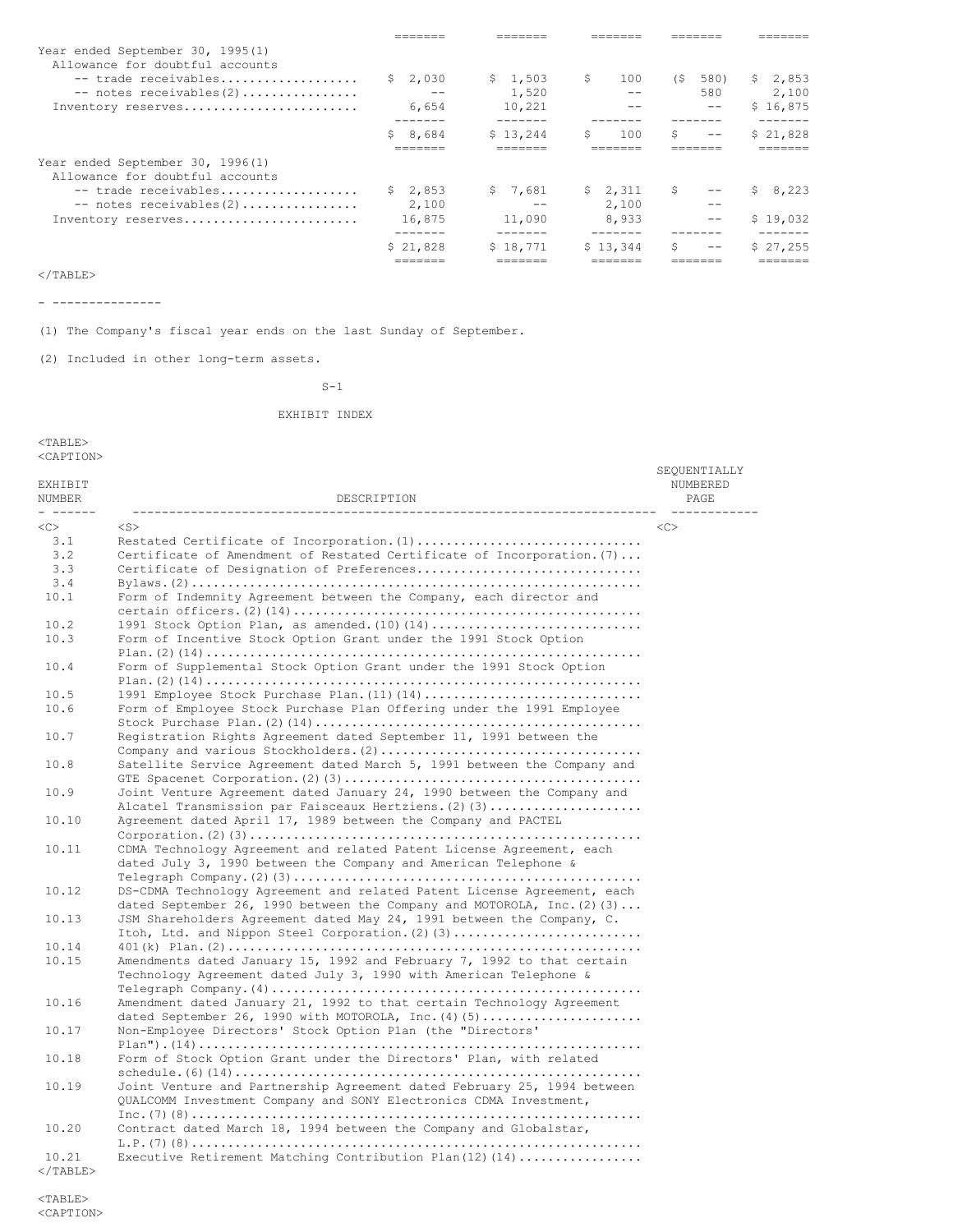| EXHIBIT<br>NUMBER                                           |                               | DESCRIPTION<br>--------------------------------                                                                                                                                                                     | SEQUENTIALLY<br>NUMBERED<br>PAGE<br>-------- |
|-------------------------------------------------------------|-------------------------------|---------------------------------------------------------------------------------------------------------------------------------------------------------------------------------------------------------------------|----------------------------------------------|
| $<\subset>$<br>10.22<br>10.23<br>11.1<br>23.1<br>24.1<br>27 | - ------<br>$\langle$ /TABLE> | $<$ S $>$<br>1996 Non-qualified Employee Stock Purchase Plan (13) (14)<br>Power of Attorney. Reference is made to page 40<br>---------------                                                                        | <<                                           |
|                                                             |                               | (1) Filed as an exhibit to the Registrant's Registration Statement on Form S-3<br>(No. 33-62724) or amendments thereto and incorporated herein by reference.                                                        |                                              |
|                                                             |                               | (2) Filed as an exhibit to the Registrant's Registration Statement on Form S-1<br>(No. 33-42782) or amendments thereto and incorporated herein by reference.                                                        |                                              |
|                                                             | 1991.                         | (3) Certain confidential portions deleted pursuant to Order Granting<br>Application or Confidential Treatment issued in connection with<br>Registration Statement on Form S-1 (No. 33-42782) effective December 12, |                                              |
|                                                             |                               | (4) Filed as exhibit to Registrant's Annual Report on Form 10-K for the fiscal<br>year ended September 27, 1992.                                                                                                    |                                              |
|                                                             |                               | (5) Certain confidential portions deleted pursuant to order Granting<br>Application for Confidential Treatment pursuant to Rule 24b-2 under the<br>Securities Exchange Act of 1934 dated March 19, 1993.            |                                              |
|                                                             |                               | (6) Filed as an exhibit to Registrant's Annual Report on Form 10-K for the<br>fiscal year ended September 26, 1993.                                                                                                 |                                              |
|                                                             |                               | (7) Filed as an exhibit to Registrant's Quarterly Report on Form 10-Q for the<br>quarter ended March 27, 1994, as amended.                                                                                          |                                              |
|                                                             |                               | (8) Certain confidential portions deleted pursuant to Order Granting<br>Application for Confidential Treatment pursuant to Rule 24b-2 under the<br>Securities Exchange Act of 1934 dated July 7, 1994.              |                                              |
|                                                             |                               | (9) Filed as an exhibit to the Company's Form 8-K current report dated as of<br>September 26, 1995.                                                                                                                 |                                              |
|                                                             |                               | (10) Filed as an exhibit to the Registrant's Registration Statement on Form S-8<br>(File No. 333-2754) filed on March 25, 1996.                                                                                     |                                              |
|                                                             |                               | (11) Filed as an exhibit to the Registrant's Registration Statement on Form S-8<br>(File No. 333-2756) filed on March 25, 1996.                                                                                     |                                              |
|                                                             |                               | (12) Filed as an exhibit to the Registrant's Registration Statement on Form S-8<br>(File No. 333-2752) filed on March 25, 1996.                                                                                     |                                              |
|                                                             |                               | (13) Filed as an exhibit to the Registrant's Registration Statement on Form S-8<br>(File No. 333-2750) file on March 25, 1996.                                                                                      |                                              |
|                                                             |                               | (14) Indicates management or compensatory plan or arrangement required to be<br>identified pursuant to Item 14(c)(4).                                                                                               |                                              |
|                                                             |                               |                                                                                                                                                                                                                     |                                              |
|                                                             |                               |                                                                                                                                                                                                                     |                                              |
|                                                             |                               |                                                                                                                                                                                                                     |                                              |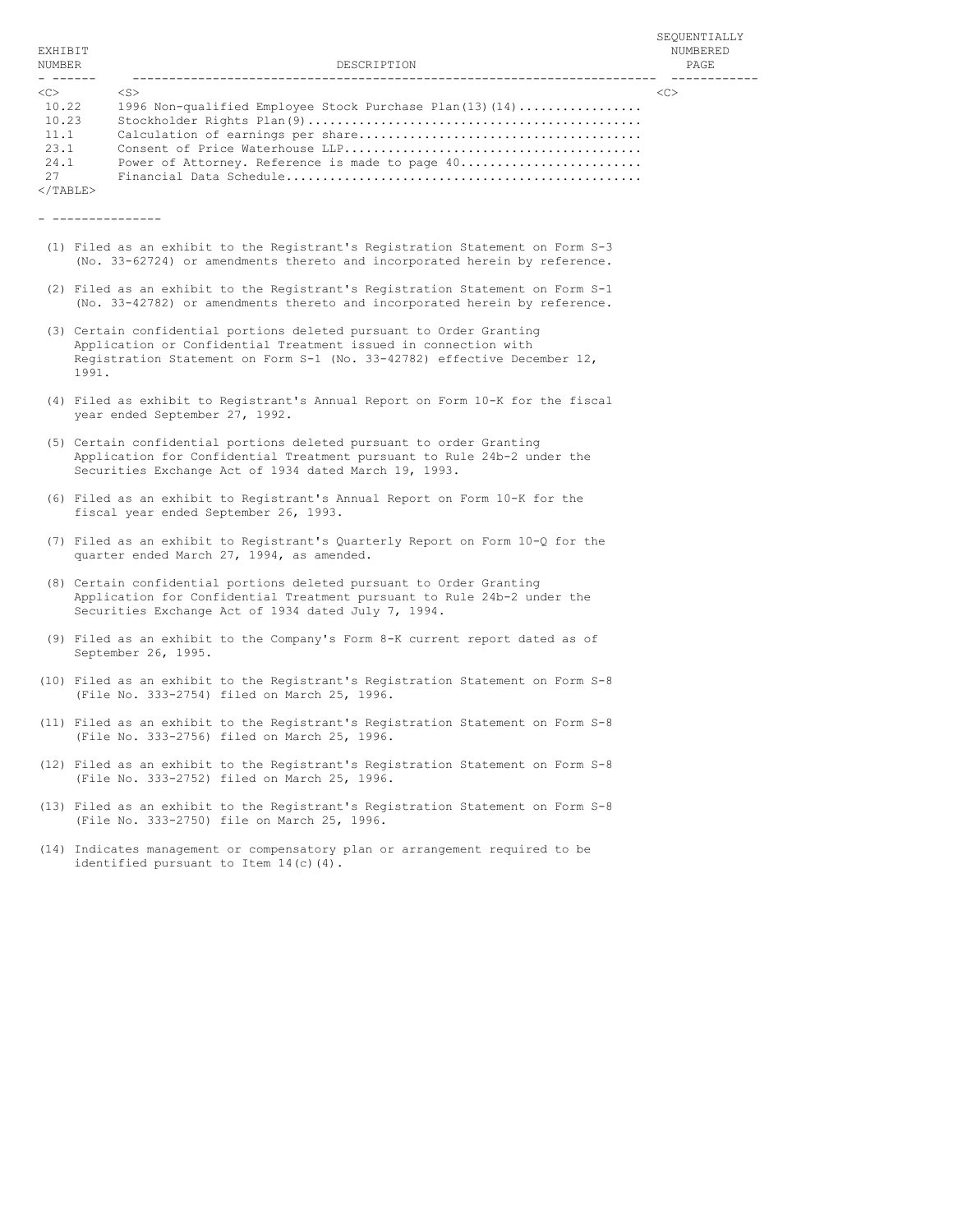# CERTIFICATE OF DESIGNATION

#### OF

# SERIES A JUNIOR PARTICIPATING PREFERRED STOCK

#### OF

#### QUALCOMM INCORPORATED

# (Pursuant to Section 151 of the Delaware General Corporation Law)

QUALCOMM INCORPORATED, a corporation organized and existing under the General Corporation Law of the State of Delaware (hereinafter called the "Corporation"), hereby certifies that the following resolution was adopted by the Board of Directors of the Corporation as required by Section 151 of the General Corporation Law at a meeting duly called and held on September 26, 1995:

> RESOLVED, that pursuant to the authority granted to and vested in the Board of Directors of the Corporation in accordance with the provisions of its Certificate of Incorporation, the Board of Directors hereby creates a series of Preferred Stock, par value \$.0001 per share, of the Corporation and hereby states the designation and number of shares, and fixes the relative designations and the powers, preferences and rights, and the qualifications, limitations and restrictions thereof (in addition to the provisions set forth in the Certificate of Incorporation of the Corporation, which are applicable to the Preferred Stock of all classes and series), as follows:

### Series A Junior Participating Preferred Stock:

SECTION 1. DESIGNATION AND AMOUNT. One Million Five Hundred Thousand (1,500,000) shares of Preferred Stock, \$.0001 par value, are designated "Series A Junior Participating Preferred Stock" with the designations and the powers, preferences and rights, and the qualifications, limitations and restrictions specified herein (the "Junior Preferred Stock"). Such number of shares may be increased or decreased by resolution of the Board of Directors; provided, that no

1.

decrease shall reduce the number of shares of Junior Preferred Stock to a number less than the number of shares then outstanding plus the number of shares reserved for issuance upon the exercise of outstanding options, rights or warrants or upon the conversion of any outstanding securities issued by the Corporation convertible into Junior Preferred Stock.

# SECTION 2. DIVIDENDS AND DISTRIBUTIONS.

(A) Subject to the rights of the holders of any shares of any series of Preferred Stock (or any similar stock) ranking prior and superior to the Junior Preferred Stock with respect to dividends, the holders of shares of Junior Preferred Stock, in preference to the holders of Common Stock, par value \$.0001 per share (the "Common Stock"), of the Corporation, and of any other junior stock, shall be entitled to receive, when, as and if declared by the Board of Directors out of funds legally available for the purpose, quarterly dividends payable in cash on the first day of April, July, October and January in each year (each such date being referred to herein as a "Quarterly Dividend Payment Date"), commencing on the first Quarterly Dividend Payment Date after the first issuance of a share or fraction of a share of Junior Preferred Stock, in an amount per share (rounded to the nearest cent) equal to the greater of (a) \$l.00 or (b) subject to the provision for adjustment hereinafter set forth, 100 times the aggregate per share amount of all cash dividends, and 100 times the aggregate per share amount (payable in kind) of all non-cash dividends or other distributions, other than a dividend payable in shares of Common Stock or a subdivision of the outstanding shares of Common Stock (by reclassification or otherwise) declared on the Common Stock since the immediately preceding Quarterly Dividend Payment Date or, with respect to the first Quarterly Dividend Payment Date, since the first issuance of any share or fraction of a share of Junior Preferred Stock. In the event the Corporation shall at any time declare or pay any dividend on the Common Stock payable in shares of Common Stock, or effect a subdivision or combination or consolidation of the outstanding shares of Common Stock (by reclassification or otherwise than by payment of a dividend in shares of Common Stock) into a greater or lesser number of shares of Common Stock, then in each such case the amount to which holders of shares of Junior Preferred Stock were entitled immediately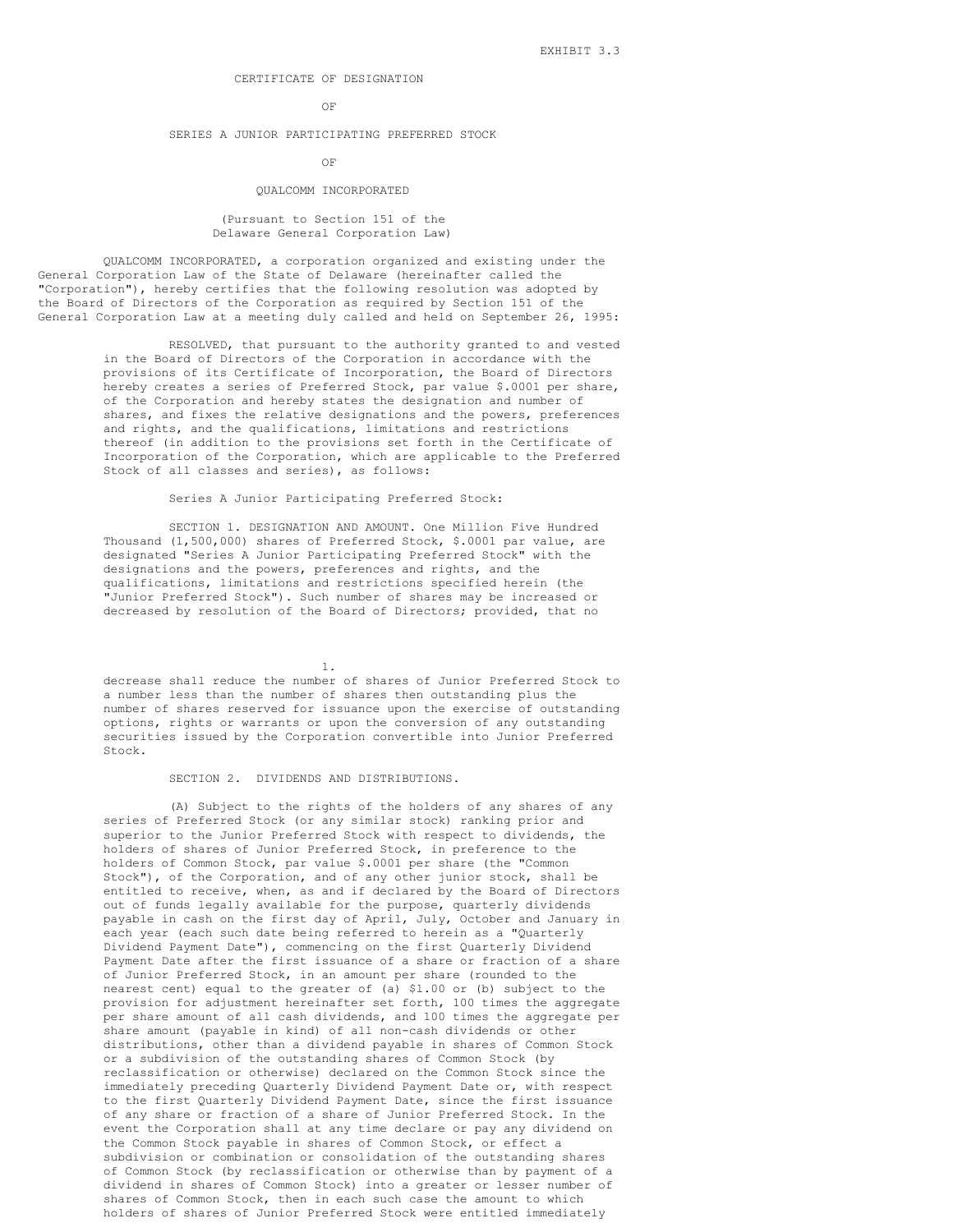prior to such event under clause (b) of the preceding sentence shall be adjusted by multiplying such amount by a fraction, the numerator of which is the number of shares of Common Stock outstanding immediately after such event and the denominator of which is the number of shares of Common Stock that were outstanding immediately prior to such event.

(B) The Corporation shall declare a dividend or distribution on the Junior Preferred Stock as provided in paragraph (A) of this Section immediately after it declares a dividend or distribution on the Common Stock (other than a dividend payable in shares of Common Stock); provided that, in the event no dividend or distribution shall have been declared on the Common Stock during

2.

the period between any Quarterly Dividend Payment Date and the next subsequent Quarterly Dividend Payment Date, a dividend of \$1.00 per share on the Junior Preferred Stock shall nevertheless be payable on such subsequent Quarterly Dividend Payment Date.

(C) Dividends shall begin to accrue and be cumulative on outstanding shares of Junior Preferred Stock from the Quarterly Dividend Payment Date next preceding the date of issue of such shares, unless the date of issue of such shares is prior to the record date for the first Quarterly Dividend Payment Date, in which case dividends on such shares shall begin to accrue from the date of issue of such shares, or unless the date of issue is a Quarterly Dividend Payment Date or is a date after the record date for the determination of holders of shares of Junior Preferred Stock entitled to receive a quarterly dividend and before such Quarterly Dividend Payment Date, in either of which events such dividends shall begin to accrue and be cumulative from such Quarterly Dividend Payment Date. Accrued but unpaid dividends shall not bear interest. Dividends paid on the shares of Junior Preferred Stock in an amount less than the total amount of such dividends at the time accrued and payable on such shares shall be allocated pro rata on a share-by-share basis among all such shares at the time outstanding. The Board of Directors may fix a record date for the determination of holders of shares of Junior Preferred Stock entitled to receive payment of a dividend or distribution declared thereon, which record date shall be not more than 60 days prior to the date fixed for the payment thereof.

SECTION 3. VOTING RIGHTS. The holders of shares of Junior Preferred Stock shall have the following voting rights:

(A) Subject to the provision for adjustment hereinafter set forth, each share of Junior Preferred Stock shall entitle the holder thereof to 100 votes on all matters submitted to a vote of the stockholders of the Corporation. In the event the Corporation shall at any time declare or pay any dividend on the Common Stock payable in shares of Common Stock, or effect a subdivision or combination or consolidation of the outstanding shares of Common Stock (by reclassification or otherwise than by payment of a dividend in shares of Common Stock) into a greater or lesser number of shares of Common Stock, then in each such case the number of votes per share to which holders of shares of Junior Preferred Stock were entitled immediately prior to such event shall be adjusted by multiplying such number by a fraction, the numerator of which is the number of shares of Common Stock outstanding immediately after such event and the denominator of which is the number of shares of Common Stock that were outstanding immediately prior to such event.

(B) Except as otherwise provided herein, in any other Certificate of Designation creating a series of Preferred Stock or any similar stock, or by law, the holders of shares of Junior Preferred Stock and the holders of shares of

3.

Common Stock and any other capital stock of the Corporation having general voting rights shall vote together as one class on all matters submitted to a vote of stockholders of the Corporation.

(C) Except as set forth herein, or as otherwise provided by law, holders of Junior Preferred Stock shall have no special voting rights and their consent shall not be required (except to the extent they are entitled to vote with holders of Common Stock as set forth herein) for taking any corporate action.

# SECTION 4. CERTAIN RESTRICTIONS.

(A) Whenever quarterly dividends or other dividends or distributions payable on the Junior Preferred Stock as provided in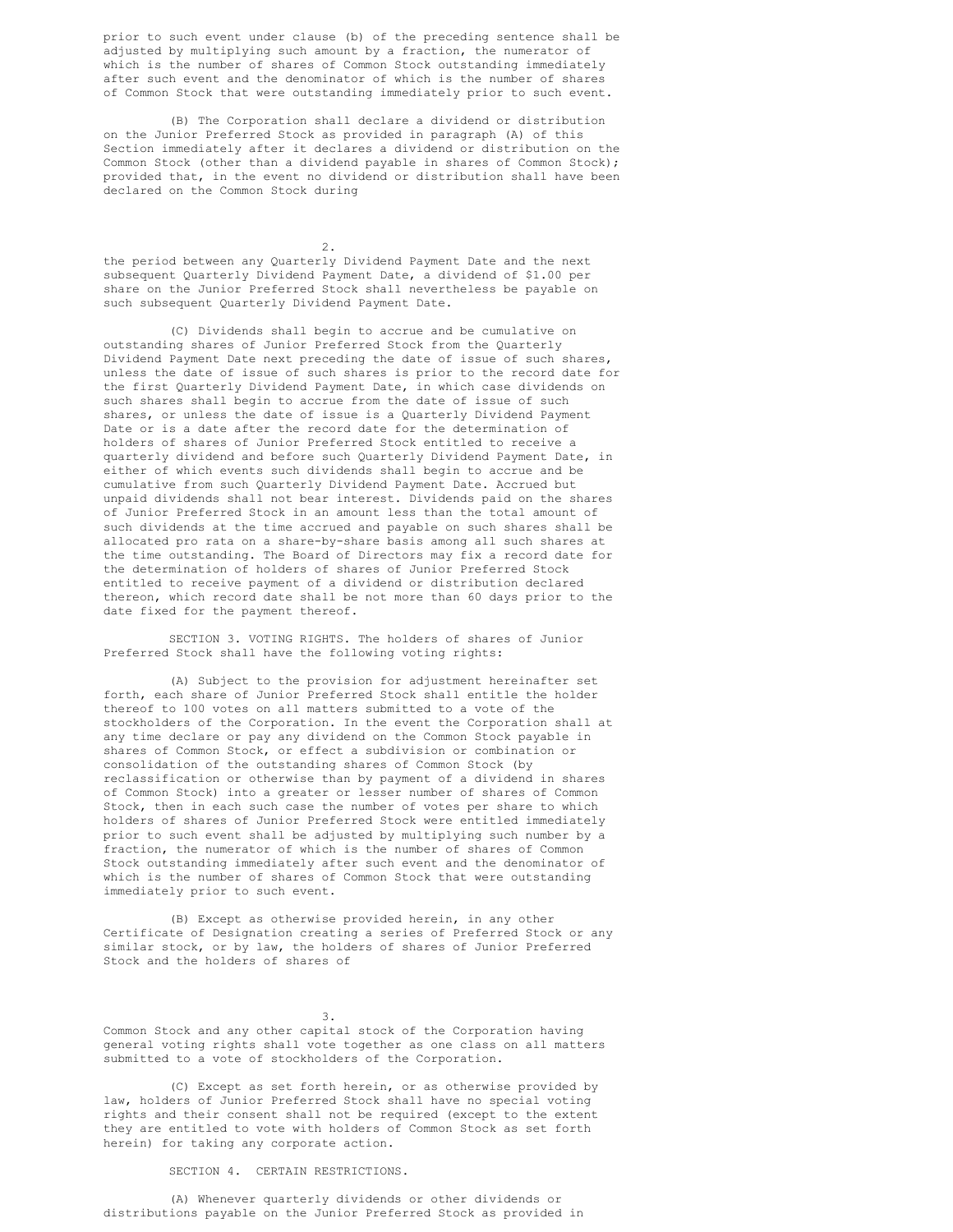Section 2 are in arrears, thereafter and until all accrued and unpaid dividends and distributions, whether or not declared, on shares of Junior Preferred Stock outstanding shall have been paid in full, the Corporation shall not:

(i) declare or pay dividends, or make any other distributions, on any shares of stock ranking junior (either as to dividends or upon liquidation, dissolution or winding up) to the Junior Preferred Stock;

(ii) declare or pay dividends, or make any other distributions, on any shares of stock ranking on a parity (either as to dividends or upon liquidation, dissolution or winding up) with the Junior Preferred Stock, except dividends paid ratably on the Junior Preferred Stock and all such parity stock on which dividends are payable or in arrears in proportion to the total amounts to which the holders of all such shares are then entitled;

(iii) redeem or purchase or otherwise acquire for consideration shares of any stock ranking junior (either as to dividends or upon liquidation, dissolution or winding up) to the Junior Preferred Stock, provided that the Corporation may at any time redeem, purchase or otherwise acquire shares of any such junior stock in exchange for shares of any stock of the Corporation ranking junior (either as to dividends or upon dissolution, liquidation or winding up) to the Junior Preferred Stock; or

(iv) redeem or purchase or otherwise acquire for consideration any shares of Junior Preferred Stock, or any shares of stock ranking on a parity with the Junior Preferred Stock, except in accordance with a purchase offer made in writing or by publication (as determined by the Board of Directors) to all holders of such shares upon such terms as the Board of Directors, after consideration of the respective annual dividend rates and other relative rights and preferences of the respective series and classes, shall determine in good faith will result in fair and equitable treatment among the respective series or classes.

4.

(B) The Corporation shall not permit any subsidiary of the Corporation to purchase or otherwise acquire for consideration any shares of stock of the Corporation unless the Corporation could, under paragraph (A) of this Section 4, purchase or otherwise acquire such shares at such time and in such manner.

SECTION 5. REACQUIRED SHARES. Any shares of Junior Preferred Stock purchased or otherwise acquired by the Corporation in any manner whatsoever shall be retired and cancelled promptly after the acquisition thereof. All such shares shall upon their cancellation become authorized but unissued shares of Preferred Stock and may be reissued as part of a new series of Preferred Stock subject to the conditions and restrictions on issuance set forth herein, in the Restated Certificate of Incorporation, or in any other Certificate of Designation creating a series of Preferred Stock or any similar stock or as otherwise required by law.

SECTION 6. LIQUIDATION, DISSOLUTION OR WINDING UP. Upon any liquidation, dissolution or winding up of the Corporation, no distribution shall be made (1) to the holders of shares of stock ranking junior (either as to dividends or upon liquidation, dissolution or winding up) to the Junior Preferred Stock unless, prior thereto, the holders of shares of Junior Preferred Stock shall have received \$100 per share, plus an amount equal to accrued and unpaid dividends and distributions thereon, whether or not declared, to the date of such payment, provided that the holders of shares of Junior Preferred Stock shall be entitled to receive an aggregate amount per share, subject to the provision for adjustment hereinafter set forth, equal to 100 times the aggregate amount to be distributed per share to holders of shares of Common Stock, or (2) to the holders of shares of stock ranking on a parity (either as to dividends or upon liquidation, dissolution or winding up) with the Junior Preferred Stock, except distributions made ratably on the Junior Preferred Stock and all such parity stock in proportion to the total amounts to which the holders of all such shares are entitled upon such liquidation, dissolution or winding up. In the event the Corporation shall at any time declare or pay any dividend on the Common Stock payable in shares of Common Stock, or effect a subdivision or combination or consolidation of the outstanding shares of Common Stock (by reclassification or otherwise than by payment of a dividend in shares of Common Stock) into a greater or lesser number of shares of Common Stock, then in each such case the aggregate amount to which holders of shares of Junior Preferred Stock were entitled immediately prior to such event under the proviso in clause (1) of the preceding sentence shall be adjusted by multiplying such amount by a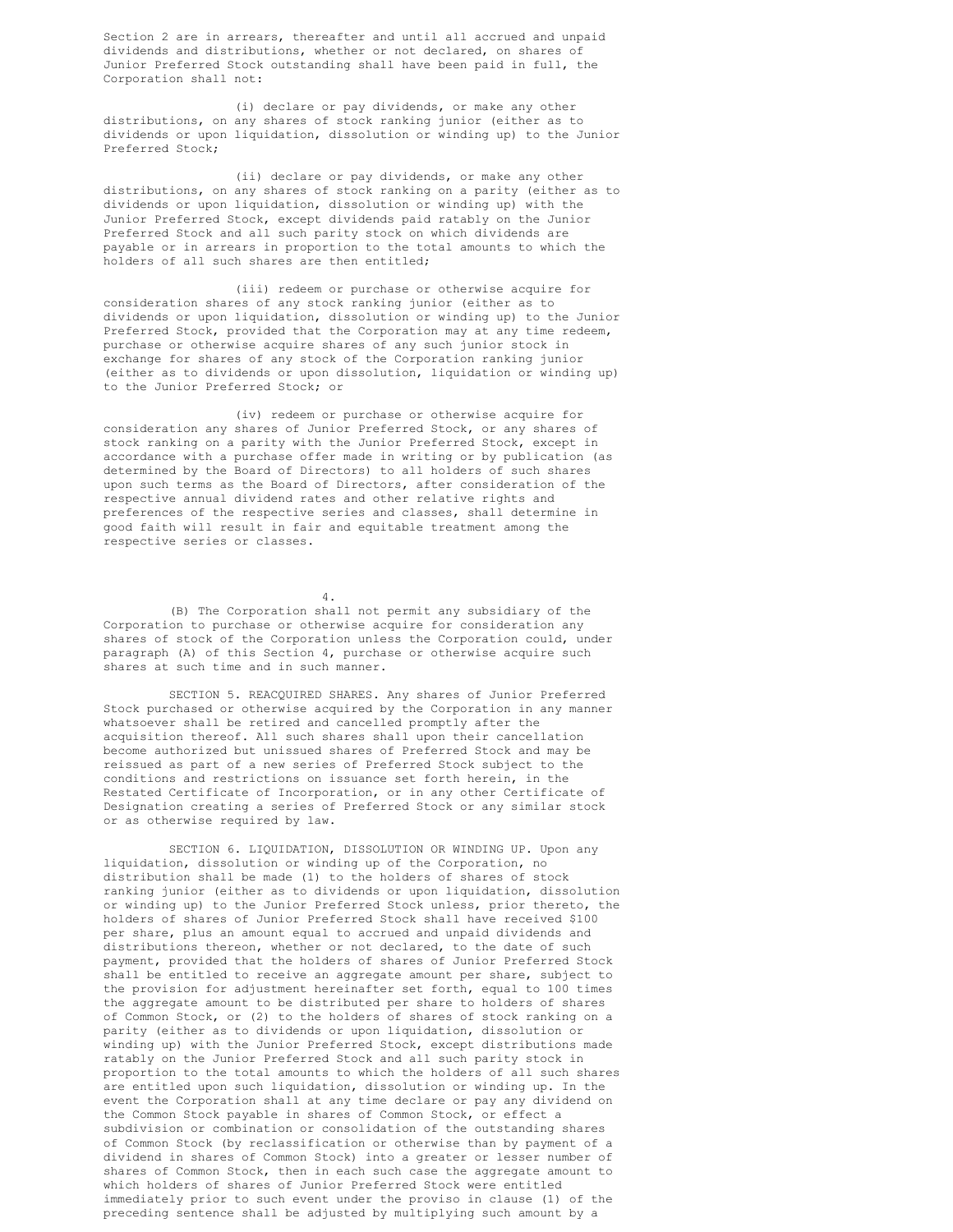fraction the numerator of which is the number of shares of Common Stock outstanding immediately after such event and the denominator of which is the number of shares of Common Stock that were outstanding immediately prior to such event.

SECTION 7. CONSOLIDATION, MERGER, ETC. In case the Corporation shall enter into any consolidation, merger, combination or other transaction in which

5.

the shares of Common Stock are exchanged for or changed into other stock or securities, cash and/or any other property, then in any such case each share of Junior Preferred Stock shall at the same time be similarly exchanged or changed into an amount per share, subject to the provision for adjustment hereinafter set forth, equal to 100 times the aggregate amount of stock, securities, cash and/or any other property (payable in kind), as the case may be, into which or for which each share of Common Stock is changed or exchanged. In the event the Corporation shall at any time declare or pay any dividend on the Common Stock payable in shares of Common Stock, or effect a subdivision or combination or consolidation of the outstanding shares of Common Stock (by reclassification or otherwise than by payment of a dividend in shares of Common Stock) into a greater or lesser number of shares of Common Stock, then in each such case the amount set forth in the preceding sentence with respect to the exchange or change of shares of Junior Preferred Stock shall be adjusted by multiplying such amount by a fraction, the numerator of which is the number of shares of Common Stock outstanding immediately after such event and the denominator of which is the number of shares of Common Stock that were outstanding immediately prior to such event.

SECTION 8. NO REDEMPTION. The shares of Junior Preferred Stock shall not be redeemable.

SECTION 9. RANK. The Junior Preferred Stock shall rank, with respect to the payment of dividends and the distribution of assets, junior to all series of any other class of the Corporation's Preferred Stock.

SECTION 10. AMENDMENT. The Restated Certificate of Incorporation of the Corporation shall not be amended in any manner which would materially alter or change the powers, preferences or special rights of the Junior Preferred Stock so as to affect them adversely without the affirmative vote of the holders of at least two-thirds of the outstanding shares of Junior Preferred Stock, voting together as a single class.

6. IN WITNESS WHEREOF, the undersigned have executed this certificate as of September 26, 1995.

> /s/ Harvey P. White --------------------------- Harvey P. White President

> /s/ Frank Rogozienski --------------------------- Frank Rogozienski Secretary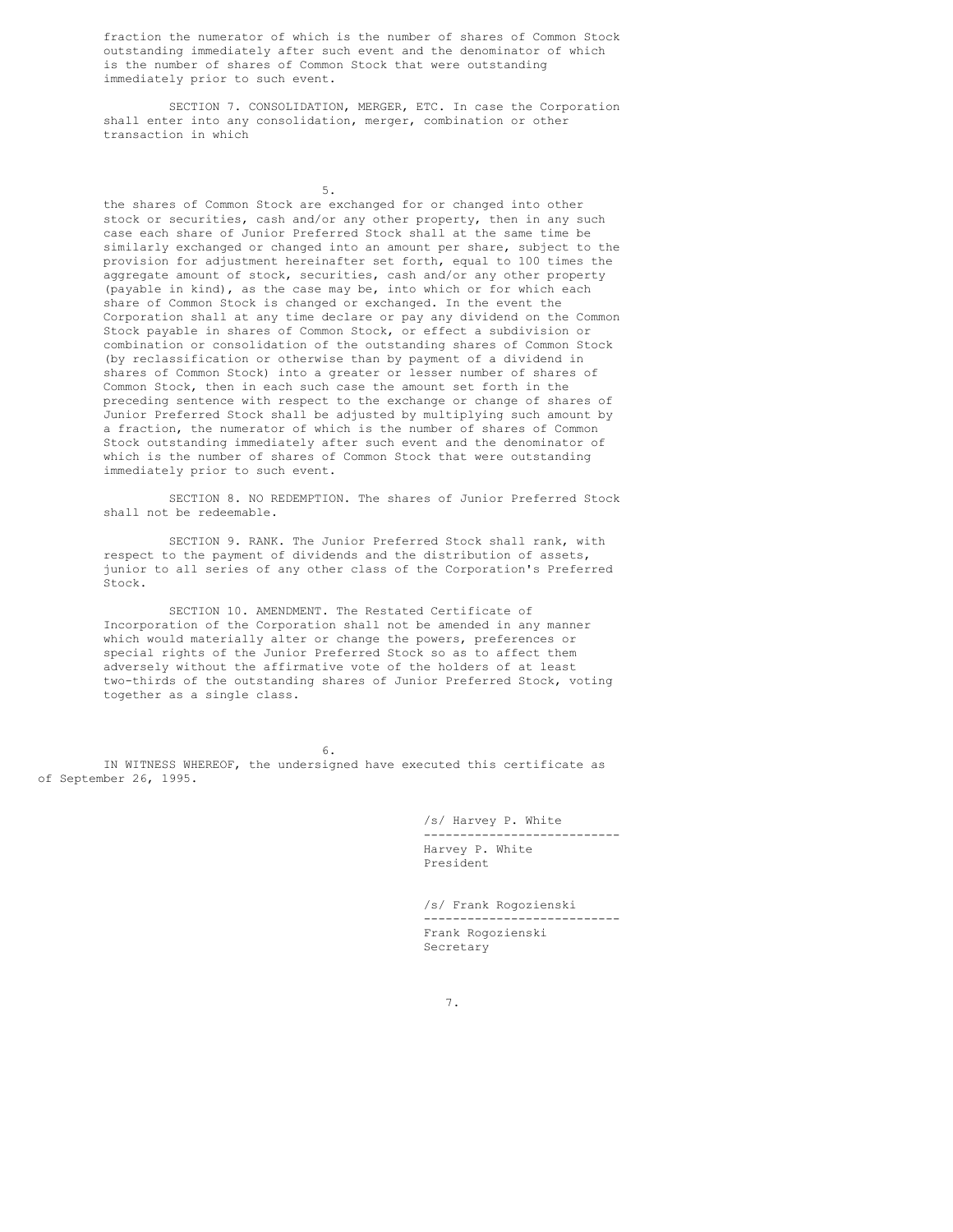# QUALCOMM INCORPORATED

# NON-EMPLOYEE DIRECTORS' STOCK OPTION PLAN

# ADOPTED ON JULY 27, 1993

AS AMENDED BY THE BOARD OF DIRECTORS ON NOVEMBER 18, 1996

#### 1. PURPOSE.

(a) The purpose of this Non-Employee Directors' Stock Option Plan (the "Plan") is to provide a means by which each director of QUALCOMM Incorporated, a Delaware corporation (the "Company"), who is not otherwise an employee of the Company or any Affiliate of the Company (each such person being hereafter referred to as a "Non-Employee Director") will be given an opportunity to purchase stock of the Company.

(b) The word "Affiliate" as used in the Plan means any parent corporation or subsidiary corporation of the Company as those terms are defined in Sections 424(e) and (f), respectively, of the Internal Revenue Code of 1986, as amended (the "Code").

(c) The Company, by means of the Plan, seeks to retain the services of persons now serving as Non-Employee Directors of the Company, to secure and retain the services of persons capable of serving in such capacity, and to provide incentives for such persons to exert maximum efforts for the success of the Company.

(d) The Company intends that the options issued under the Plan not be incentive stock options as that term is used in Section 422 of the Code.

### 2. ADMINISTRATION.

(a) The Plan shall be administered by the Board of Directors of the Company (the "Board") unless and until the Board delegates administration to a committee, as provided in subparagraph 2(c).

(b) The Board shall have the power, subject to, and within the limitations of, the express provisions of the Plan:

(1) To construe and interpret the Plan and options granted under it, and to establish, amend and revoke rules and regulations for its administration. The Board, in the exercise of this power, may correct any defect, omission or inconsistency in the Plan or in any option agreement, in a manner and to the extent it shall deem necessary or expedient to make the Plan fully effective.

> 1. (2) To amend the Plan as provided in paragraph 11.

(3) Generally, to exercise such powers and to perform such acts as the Board deems necessary or expedient to promote the best interests of the Company.

(c) The Board may delegate administration of the Plan to a committee composed of not fewer than two (2) members of the Board (the "Committee"). If administration is delegated to a Committee, the Committee shall have, in connection with the administration of the Plan, the powers theretofore possessed by the Board, subject, however, to such resolutions, not inconsistent with the provisions of the Plan, as may be adopted from time to time by the Board. The Board may abolish the Committee at any time and revest in the Board the administration of the Plan.

#### 3. SHARES SUBJECT TO THE PLAN.

(a) Subject to the provisions of paragraph 10 relating to adjustments upon changes in stock, the stock that may be sold pursuant to options granted under the Plan shall not exceed in the aggregate 600,000 shares (after giving effect to the 2:1 stock split of February 1994) of the Company's common stock. If any option granted under the Plan shall for any reason expire or otherwise terminate without having been exercised in full, the stock not purchased under such option shall revert to and again become available for issuance pursuant to exercises of options granted under the Plan.

(b) The stock subject to the Plan may be unissued shares or reacquired shares, bought on the market or otherwise.

4. ELIGIBILITY.

Options shall be granted only to Non-Employee Directors of the Company.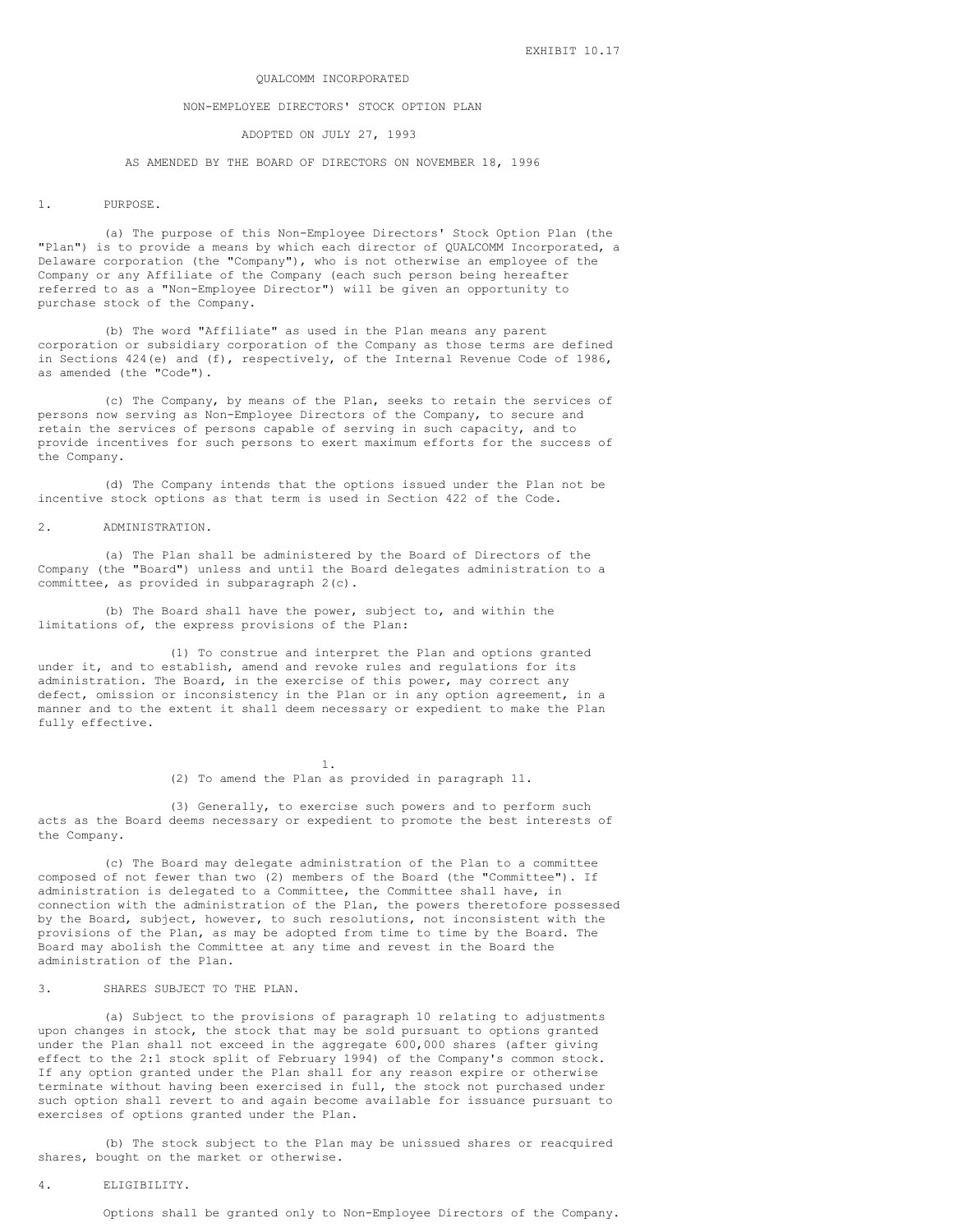# 5. NON-DISCRETIONARY GRANTS.

(a) Each person who is, as of the date of the adoption by the Board of the Plan, a Non-Employee Director of the Company shall be granted, effective as of the date of such adoption, an option to purchase that number of shares of common stock of the Company (on the terms and conditions set forth herein) equal to thirty thousand (30,000) shares (after giving effect to the 2:1 stock split of February 1994) less the number of shares subject to options to purchase shares of the Company's common stock granted to such person within six months prior to the date of the adoption by the Board of the Plan.

(b) Each person who is, immediately following the Company's 1994 Annual Meeting of Stockholders at which the Plan is approved by the stockholders of the Company, a Non-

2.

Employee Director of the Company, and who is not otherwise eligible to receive an option grant under paragraph 5(c) below, shall be granted, effective as of the date of such Annual Meeting, an option to purchase thirty thousand (30,000) shares (after giving effect to the 2:1 stock split of February 1994) of common stock of the Company on the terms and conditions set forth herein.

(c) Each person who is, after the date of the adoption by the Board of the Plan, elected for the first time to be a Non-Employee Director of the Company shall, effective upon the date of his or her initial election to be a Non-Employee Director by the Board or stockholders of the Company, be granted an option to purchase sixty thousand (60,000) shares (after giving effect to the 2:1 stock split of February 1994) of common stock of the Company on the terms and conditions set forth herein.

# 6. OPTION PROVISIONS.

Each option shall contain the following terms and conditions:

(a) No option shall be exercisable after the expiration of ten (10) years from the date it was granted.

(b) The exercise price of each option shall be equal to the Fair Market Value (defined below) of the stock subject to such option on the date such option is granted. For purposes of this Plan, "Fair Market Value" means, as of any date, the value of the common stock of the Company determined as follows:

(1) If the common stock is listed on any established stock exchange or traded on the National Mar ket of the Nasdaq Stock Market, the fair market value of a share of common stock shall be the average of the highest and lowest price at which the common stock was sold on such exchange or national market on the trading day immediately preceding the date as of which the determination is to be made;

(2) If the common stock is quoted on the Nasdaq Stock Market (but not on the National Market thereof) or is regularly quoted by a recognized securities dealer but selling prices are not reported, the fair market value of a share of common stock shall be the mean between the high bid and high asked prices for the common stock on the trading day immediately preceding the date as of which the determination is to be made, as reported in The Wall Street Journal or such other source as the Board deems reliable;

(3) In the absence of an established market for the common stock, the fair market value shall be determined in good faith by the Board.

3.

(c) The purchase price of stock acquired pursuant to an option shall be paid, to the extent permitted by applicable statutes and regulations, either (1) in cash at the time the option is exercised, or (2) by delivery to the Company of shares of common stock of the Company that have been held for the requisite period necessary to avoid a charge to the Company's reported earnings and valued at the Fair Market Value on the date of exercise, or (3) by a combination of such methods of payment.

(d) Except as otherwise expressly provided in an option holder's option agreement, an option shall not be transferable except by will or by the laws of descent and distribution, and shall be exercisable during the lifetime of the person to whom the option is granted only by such person or by his guardian or legal representative.

(e) An option shall vest with respect to each optionee over a period of five (5) years with 20% of the total number of shares subject to such option ("Option Shares") vesting on each of the first, second, third, fourth and fifth anniversary of the date of grant of such option, provided that the optionee has, during the entire period prior to such applicable vesting date, continuously served as a Non-Employee Director or employee of or consultant to the Company or any Affiliate of the Company, whereupon such option shall become fully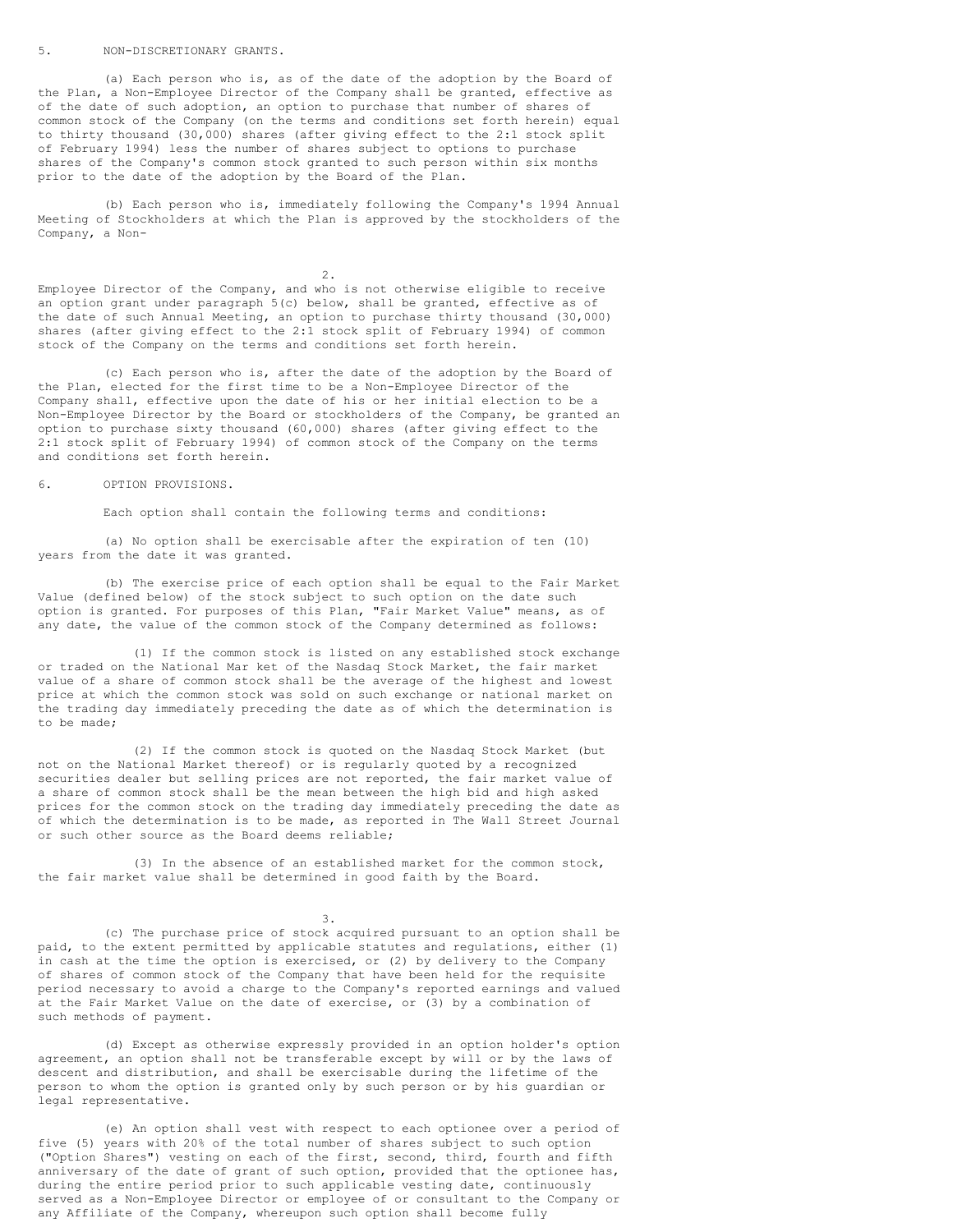exercisable in accordance with its terms with respect to that portion of the Option Shares vesting as of such date.

(f) The Company may require any optionee, or any person to whom an option is transferred under subparagraph 6(d), as a condition of exercising any such option: (1) to give written assurances satisfactory to the Company as to the optionee's knowledge and experience in financial and business matters; and (2) to give written assurances satisfactory to the Company stating that such person is acquiring the stock subject to the option for such person's own account and not with any present intention of selling or otherwise distributing the stock. These requirements, and any assurances given pursuant to such requirements, shall be inoperative if (i) the issuance of the shares upon the exercise of the option has been registered under a then-currently-effective registration statement under the Securities Act of 1933, as amended (the "Securities Act"), or (ii), as to any particular requirement, a determination is made by counsel for the Company that such requirement need not be met in the circumstances under the then-applicable securities laws.

(g) Notwithstanding anything to the contrary contained herein, an option may not be exercised unless the shares issuable upon exercise of such option are then registered under the Securities Act or, if such shares are not then so registered, the Company has determined that such exercise and issuance would be exempt from the registration requirements of the Securities Act.

#### 7. COVENANTS OF THE COMPANY.

(a) During the terms of the options granted under the Plan, the Company shall keep available at all times the number of shares of stock required to satisfy such options.

4.

(b) The Company shall seek to obtain from each regulatory commission or agency having jurisdiction over the Plan such authority as may be required to issue and sell shares of stock upon exercise of the options granted under the Plan; provided, however, that this undertaking shall not require the Company to register under the Securities Act either the Plan, any option granted under the Plan, or any stock issued or issuable pursuant to any such option. If the Company is unable to obtain from any such regulatory commission or agency the authority which counsel for the Company deems necessary for the lawful issuance and sale of stock under the Plan, the Company shall be relieved from any liability for failure to issue and sell stock upon exercise of such options.

### 8. USE OF PROCEEDS FROM STOCK.

Proceeds from the sale of stock pursuant to options granted under the Plan shall constitute general funds of the Company.

# 9. MISCELLANEOUS.

(a) Neither an optionee nor any person to whom an option is transferred under subparagraph 6(d) shall be deemed to be the holder of, or to have any of the rights of a holder with respect to, any shares subject to such option unless and until such person has satisfied all requirements for exercise of the option pursuant to its terms.

(b) Nothing in the Plan or in any instrument executed pursuant thereto shall confer upon any Non-Employee Director any right to continue in the service of the Company or any Affiliate or shall affect any right of the Company, its Board or stockholders or any Affiliate to terminate the service of any Non-Employee Director with or without cause.

(c) No Non-Employee Director, individually or as a member of a group, and no beneficiary or other person claiming under or through him, shall have any right, title or interest in or to any option reserved for the purposes of the Plan except as to such shares of common stock, if any, as shall have been reserved for him pursuant to an option granted to him.

(d) In connection with each option made pursuant to the Plan, it shall be a condition precedent to the Company's obligation to issue or transfer shares to a Non-Employee Director, or an affiliate of such Non-Employee Director, or to evidence the removal of any restrictions on transfer, that such Non-Employee Director make arrangements satisfactory to the Company to insure that the amount of any federal or other withholding tax required to be withheld with

5. respect to such sale or transfer, or such removal or lapse, is made available to the Company for timely payment of such tax.

# 10. ADJUSTMENTS UPON CHANGES IN STOCK.

(a) If any change is made in the stock subject to the Plan, or subject to any option granted under the Plan (through merger, consolidation, reorganization, recapitalization, stock dividend, dividend in property other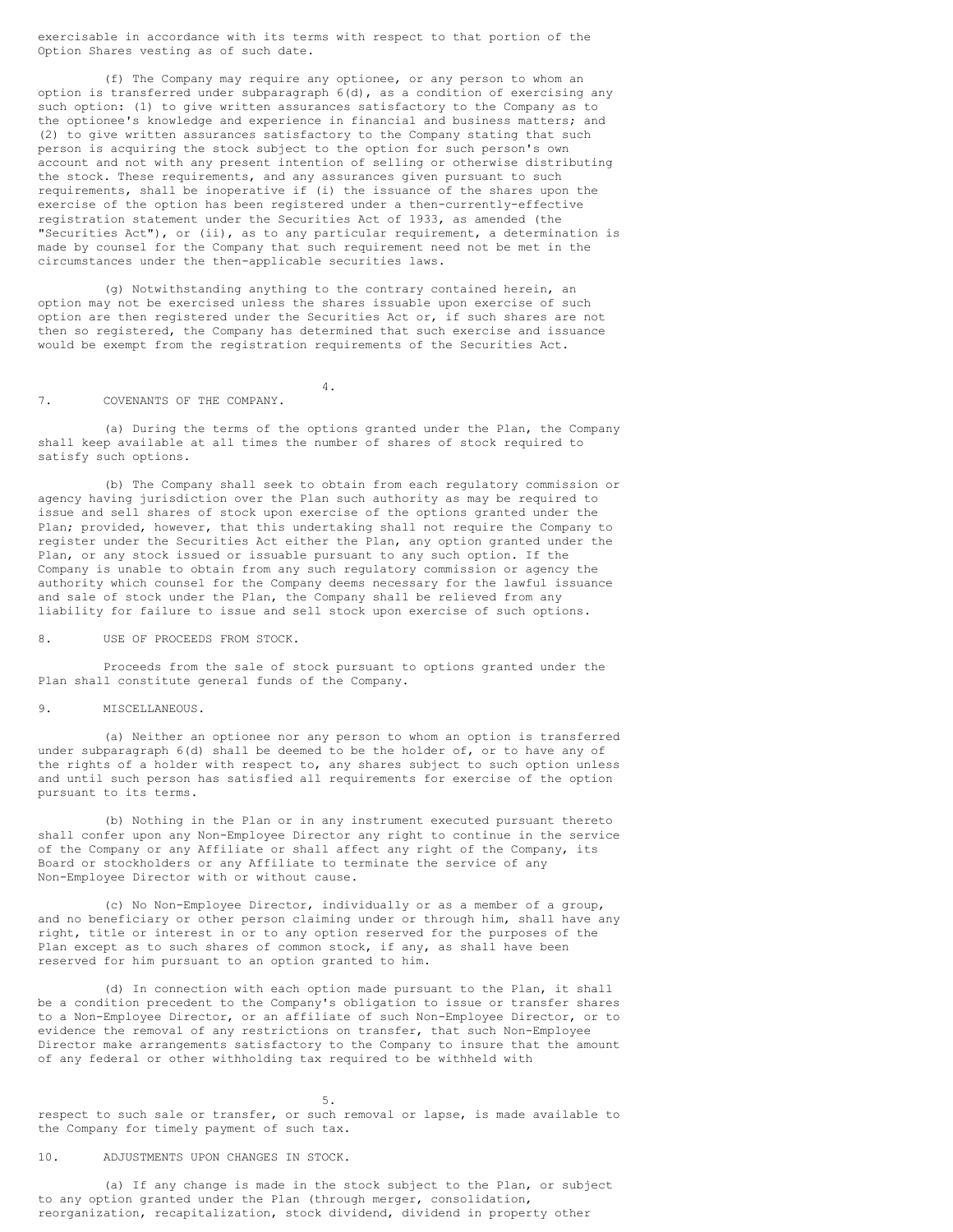than cash, stock split, liquidating dividend, combination of shares, exchange of shares, change in corporate structure or other transaction not involving the receipt of consideration of the Company), the Plan will be appropriately adjusted in the type(s) and maximum number of securities subject to the Plan and each outstanding option will be appropriately adjusted in the type(s), number of securities and price per share of stock subject to the outstanding option. Such adjustments shall be made by the Board or Committee, the determination of which shall be final, binding and conclusive. (The conversion of any convertible securities of the Company shall not be treated as a "transaction not involving the receipt of consideration by the Company.")

(b) In the event of: (1) a dissolution or liquidation of the Company; (2) a merger or consolidation in which the Company is not the surviving corporation; (3) a reverse merger in which the Company is the surviving corporation but the shares of the Company's common stock outstanding immediately preceding the merger are converted by virtue of the merger into other property, whether in the form of securities, cash or otherwise; or (4) any other capital reorganization in which more than fifty percent (50%) of the shares of the Company entitled to vote are exchanged, then to the extent permitted by applicable law, the time during which such options may be exercised shall be accelerated and the options terminated if not exercised prior to such event.

# 11. AMENDMENT OF THE PLAN.

(a) The Board at any time, and from time to time, may amend the Plan, provided, however, that the Board shall not amend the Plan more than once every six months, with respect to the provisions of the Plan which relate to the amount, price and timing of grants, other than to comport with changes in the Code, the Employee Retirement Income Security Act, or the rules thereunder. Except as provided in paragraph 10 relating to adjustments upon changes in stock, no amendment shall be effective unless approved by the stockholders of the Company within twelve (12) months before or after the adoption of the amendment, where the amendment will:

the Plan;

(1) Increase the number of shares reserved for options under

(2) Modify the requirements as to eligibility for participation in the Plan (to the extent such modification requires stockholder approval in order for the Plan to comply with the requirements of Rule 16b-3 promulgated under the Exchange Act); or

6.

(3) Modify the Plan in any other way if such modification requires stockholder approval in order for the Plan to comply with the requirements of Rule 16b-3 promulgated under the Exchange Act.

(b) Rights and obligations under any option granted before any amendment of the Plan shall not be impaired by such amendment of the Plan unless (i) the Company requests the consent of the person to whom the option was granted and (ii) such person consents in writing.

12. TERMINATION OR SUSPENSION OF THE PLAN.

(a) The Board may suspend or terminate the Plan at any time. Unless sooner terminated, the Plan shall terminate on July 26, 2003. No options may be granted under the Plan while the Plan is suspended or after it is terminated.

(b) Rights and obligations under any option granted while the Plan is in effect shall not be impaired by suspension or termination of the Plan, except with the consent of the person to whom the option was granted.

13. EFFECTIVE DATE OF PLAN; CONDITIONS OF EXERCISE.

(a) The Plan shall become effective upon adoption by the Board of Directors, subject to the condition subsequent that the Plan is approved by the stockholders of the Company in accordance with Rule 16-b(3)(1) of the Regulations under the Securities Exchange Act prior to June 30, 1994.

(b) No option granted under the Plan shall be exercised or exercisable unless and until the condition of subparagraph 13(a) above has been met.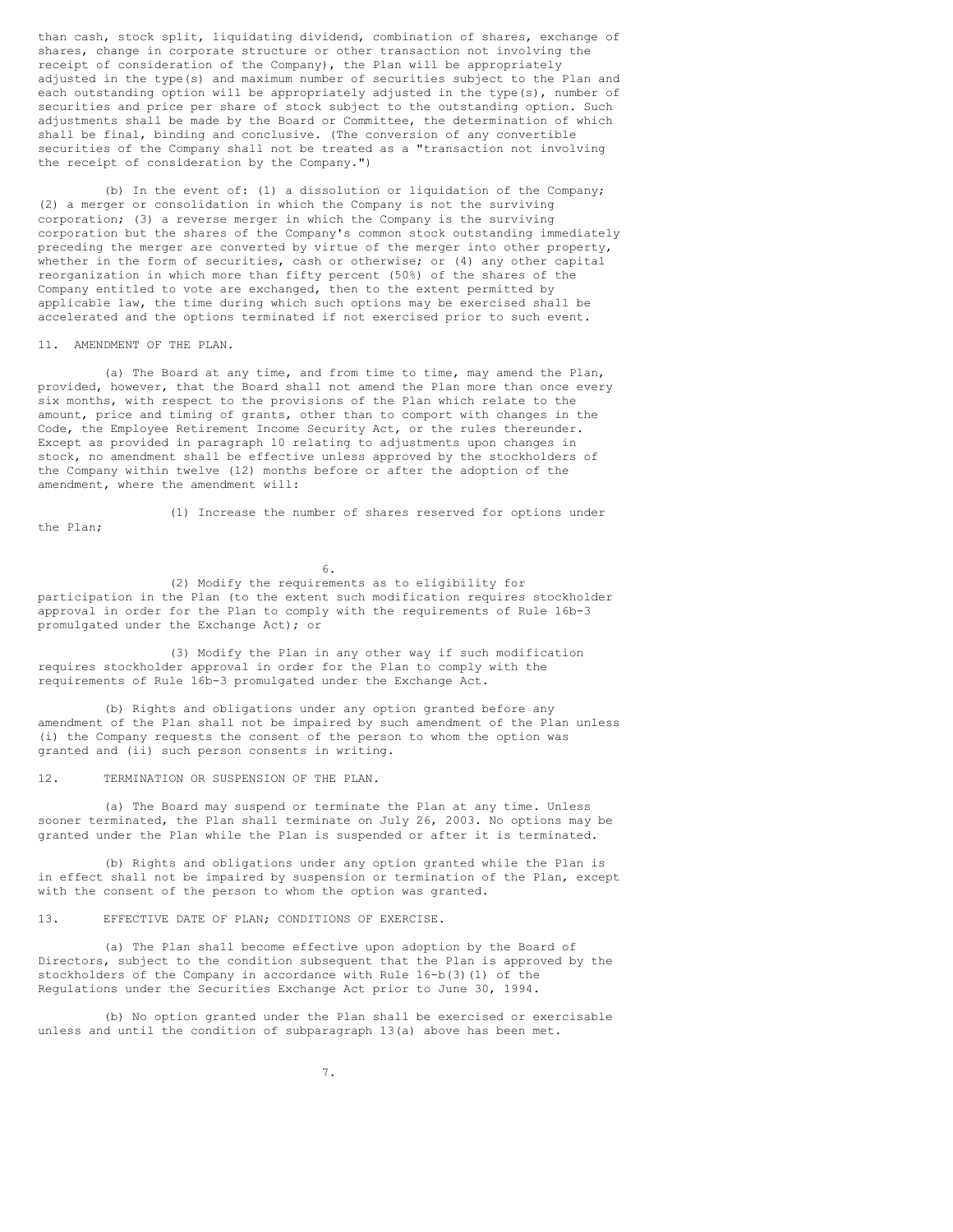# QUALCOMM INCORPORATED

# COMPUTATION OF EARNINGS PER SHARE

# (IN THOUSANDS, EXCEPT PER SHARE AMOUNTS)

<TABLE> <CAPTION>

|                                                                                                                                |         | FOR THE YEAR ENDED<br>SEPTEMBER(1)<br>--------------------------       |                               |  |
|--------------------------------------------------------------------------------------------------------------------------------|---------|------------------------------------------------------------------------|-------------------------------|--|
|                                                                                                                                |         | 1996 1995 1994                                                         |                               |  |
| $<$ S>                                                                                                                         | ======= | $\langle C \rangle$ $\langle C \rangle$ $\langle C \rangle$<br>======= | \$15,193<br>$=$ = = = = = = = |  |
| Weighted average number of common shares outstanding                                                                           |         | 65,557 53,416 51,009<br>4,657 4,004 2,505<br>________ ________         | $- - - - - - -$               |  |
| Total number of shares for computing primary earnings per share<br>Incremental shares for computing fully diluted earnings per | 70,214  | 57,420<br>254 774 48                                                   | 53,514                        |  |
| Total number of shares for computing fully diluted earnings per                                                                | ======= | 70,468 58,194 53,562<br>--------                                       |                               |  |
|                                                                                                                                |         | $$0.30$ $$0.53$ $$0.28$<br>=======                                     | $=$ =======                   |  |
|                                                                                                                                | ======= | $5 \t 0.52$<br>=======                                                 | $5 \t 0.28$<br>=======        |  |

 $<$ /TABLE>

- ---------------

(1) The Company's fiscal year ended on the last Sunday of September.

(2) Includes outstanding options and warrants for common stock.

- (3) The incremental shares for fully diluted earnings per share reflects the dilutive effect of stock options and warrants at the higher of the average or ending market price during the recording period.
- (4) This calculation is submitted in accordance with Regulation S-K item 601(b)(11) although not required by Opinion No. 15 because it results in dilution of less than 3%.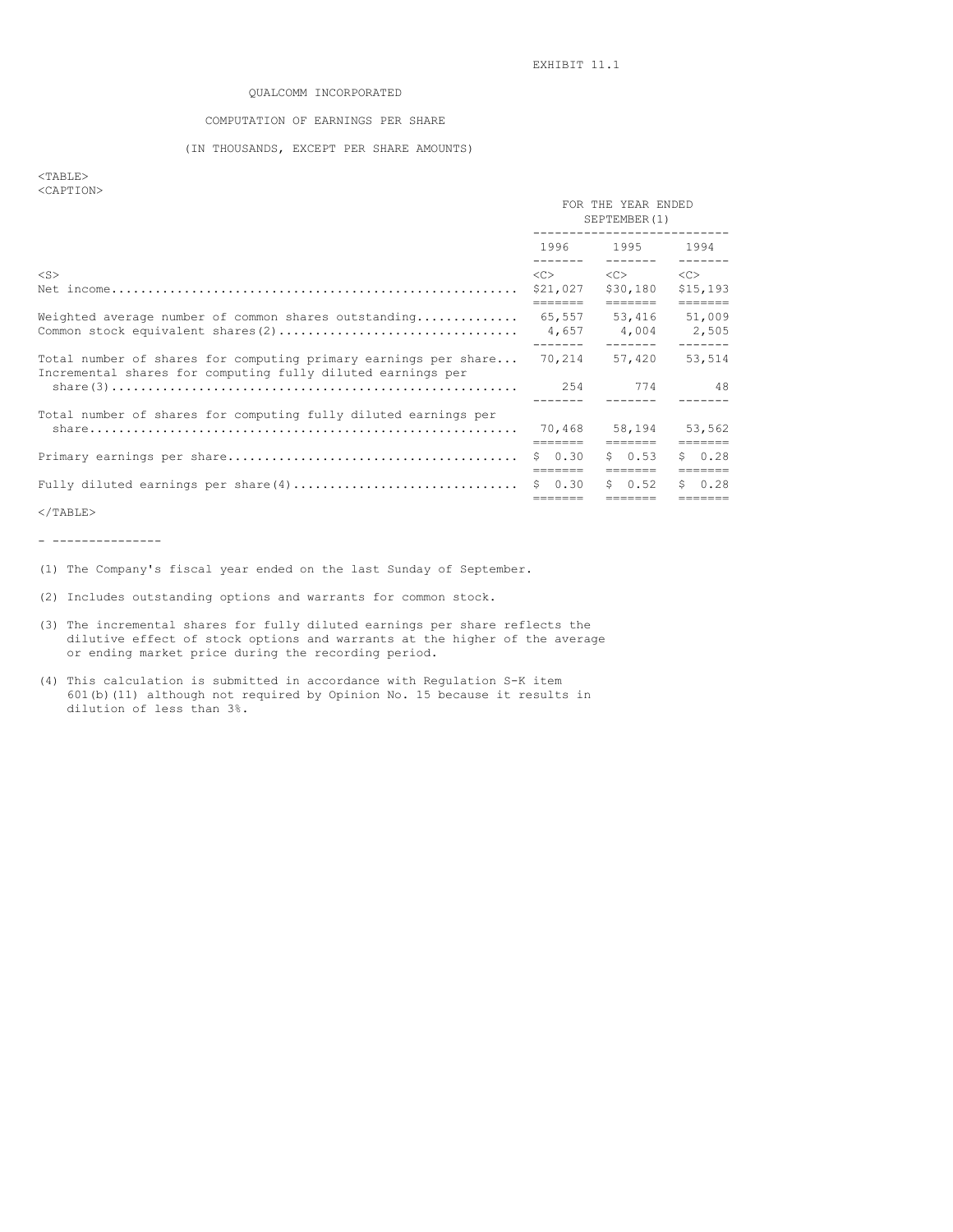# CONSENT OF INDEPENDENT ACCOUNTANTS

We hereby consent to the incorporation by reference in the Registration Statement on Form S-8 and in the Form S-3 Prospectus contained therein (No. 33-46343) and on Forms S-8 (No. 33-45083, No. 33-78158 and No. 33-78150) of QUALCOMM Incorporated of our report dated November 8, 1996 appearing on page F-1 of this Form 10-K.

PRICE WATERHOUSE LLP

San Diego, California December 2, 1996